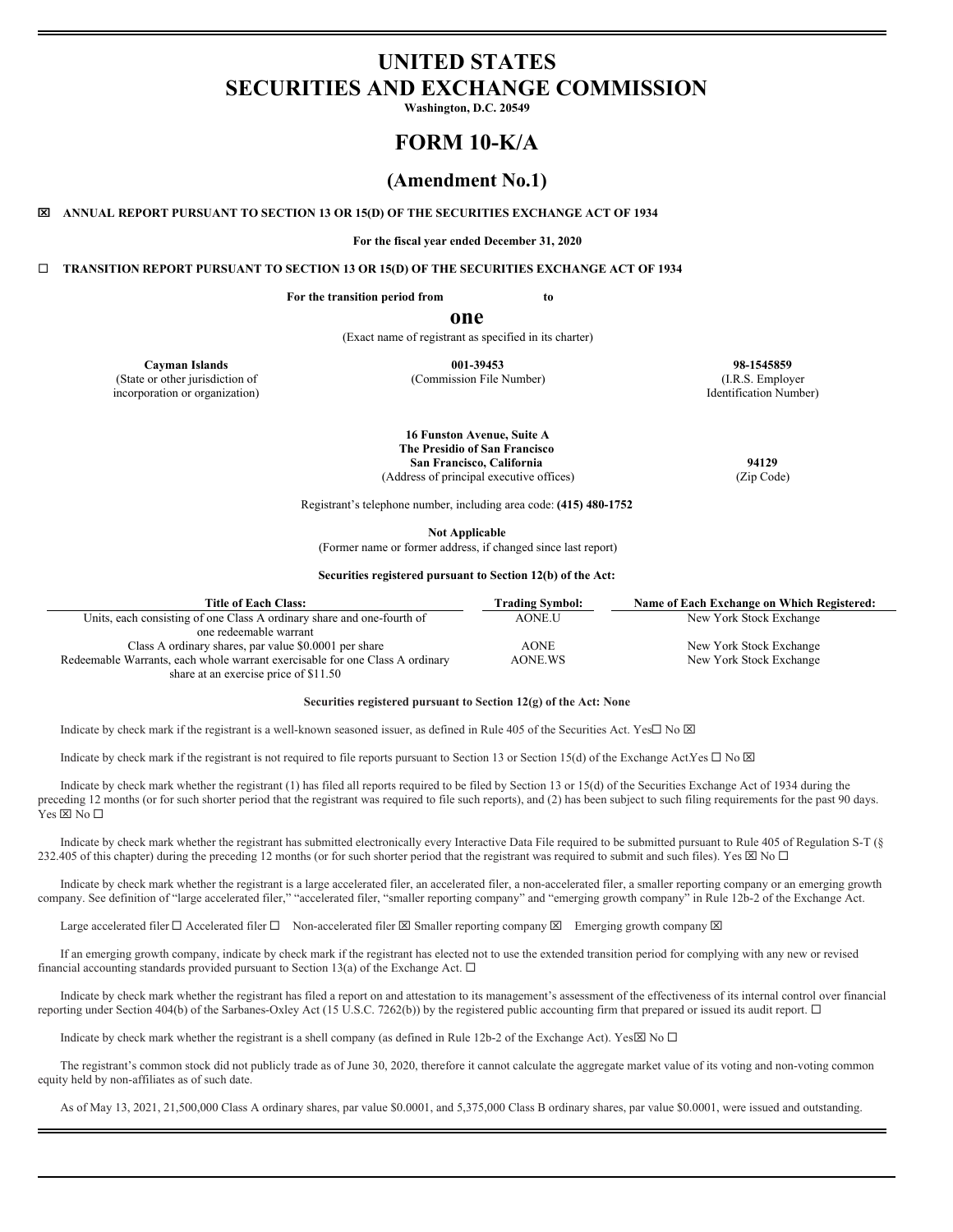### **TABLE OF CONTENTS**

|                 |                                                                                                              | <b>PAGE</b>                        |
|-----------------|--------------------------------------------------------------------------------------------------------------|------------------------------------|
|                 | CAUTIONARY NOTE REGARDING FORWARD-LOOKING STATEMENTS                                                         | $\overline{3}$                     |
| <b>PARTI</b>    |                                                                                                              | $\overline{4}$                     |
| Item 1.         | <b>Business</b>                                                                                              | $\overline{4}$                     |
| Item 1A.        | <b>Risk Factors</b>                                                                                          | 12                                 |
| Item 1B.        | <b>Unresolved Staff Comments</b>                                                                             | $\overline{45}$                    |
| Item 2.         | Properties                                                                                                   | $\frac{45}{45}$                    |
| Item 3.         | <b>Legal Proceedings</b>                                                                                     |                                    |
| Item 4.         | <b>Mine Safety Disclosures</b>                                                                               | $\overline{45}$                    |
| <b>PART II</b>  |                                                                                                              | $\frac{46}{5}$                     |
| Item 5.         | Market for Registrant's Common Equity, Related Shareholder Matters and Issuer Purchases of Equity Securities | $\frac{46}{5}$                     |
| Item 6.         | <b>Selected Financial Data</b>                                                                               | $\frac{47}{1}$                     |
| Item 7.         | Management's Discussion and Analysis of Financial Condition and Results of Operations                        | $\frac{47}{55}$<br>$\frac{55}{55}$ |
| Item 7A.        | Quantitative and Qualitative Disclosures About Market Risk                                                   |                                    |
| Item 8.         | <b>Financial Statements and Supplementary Data</b>                                                           |                                    |
| Item 9.         | Changes in and Disagreements with Accountants on Accounting and Financial Disclosure                         |                                    |
| Item 9A.        | <b>Controls and Procedures</b>                                                                               | 55                                 |
| Item 9B.        | <b>Other Information</b>                                                                                     | $\frac{56}{57}$                    |
| <b>PART III</b> |                                                                                                              |                                    |
| Item 10.        | Directors, Executive Officers and Corporate Governance                                                       | 57                                 |
| Item 11.        | <b>Executive Compensation</b>                                                                                | 64                                 |
| Item 12.        | Security Ownership of Certain Beneficial Owners and Management and Related Shareholder Matters               | 65                                 |
| Item 13.        | Certain Relationships and Related Transactions, and Director Independence                                    | 67                                 |
| Item 14.        | <b>Principal Accountant Fees and Services</b>                                                                | 69                                 |
| <b>PART IV</b>  |                                                                                                              | $\underline{70}$                   |
| Item $15.$      | <b>Exhibits and Financial Statement Schedules</b>                                                            | 70                                 |
| Item $16$ .     | Form 10-K Summary                                                                                            | 71                                 |

### i

#### **EXPLANATORY NOTE**

References throughout this Amendment No. 1 to the Annual Report on Form 10-K to "we," "us," the "Company" or "our company" are to one unless the context otherwise *indicates.*

This Amendment No. 1 ("Amendment No. 1") to the Annual Report on Form 10-K/A amends the Annual Report on Form 10-K of One for the fiscal year ended December 31, 2020, as filed with the Securities and Exchange Commission ("SEC") on March 29, 2021 (the "Original Filing").

On April 12, 2021, the staff of the Securities and Exchange Commission (the "SEC Staff") issued a public statement entitled "Staff Statement on Accounting and Reporting Considerations for Warrants issued by Special Purpose Acquisition Companies ("SPACs")" (the "SEC Staff Statement"). In the SEC Staff Statement, the SEC Staff expressed its view that certain terms and conditions common to SPAC warrants may require the warrants to be classified as liabilities on the SPAC's balance sheet as opposed to equity. Since issuance on August 20, 2020, our warrants were accounted for as equity within our balance sheet. After discussion and evaluation, including with our audit committee, and taking into consideration the SEC Staff Statement, we have concluded that our warrants should be presented as liabilities with subsequent fair value remeasurement.

As a result of the foregoing, the Audit Committee of the Company, in consultation with our management, concluded that its previously issued Financial Statements for the periods beginning with the period from June 24, 2020 (inception) through December 31, 2020, and the unaudited interim financial statements as of, and for the periods ended September 30, 2020 (collectively, the "Affected Periods") should be restated because of a misapplication in the guidance around accounting for our outstanding warrants to purchase Class A ordinary shares (the "Warrants") and should no longer be relied upon.

Historically, the Warrants were reflected as a component of equity as opposed to liabilities on the balance sheets and the statements of operations did not include the subsequent non-cash changes in estimated fair value of the Warrants, based on our application of Financial Accounting Standards Board ("FASB") Accounting Standards Codification ("ASC") Topic 815-40, Derivatives and Hedging, Contracts in Entity's Own Equity ("ASC 815-40). The views expressed in the SEC Staff Statement were not consistent with the Company's historical interpretation of the specific provisions within its warrant agreement and the Company's application of ASC 815-40 to the warrant agreement. We reassessed our accounting for the Warrants issued on August 20, 2020, in light of the SEC Staff's published views. Based on this reassessment, we determined that the Warrants should be classified as liabilities measured at fair value upon issuance, with subsequent changes in fair value reported in our Statement of Operations each reporting period.

The change in accounting for the Warrants did not have any impact on our liquidity or cash flows in all of the Affected Periods or in any of the periods included in Item 8, Financial Statements and Supplementary Data in this filing. The change in accounting for the warrants does not impact the amounts previously reported for the Company's cash and cash equivalents, investments held in the trust account, or total cash flows from operations for any of these periods.

We are filing this Amendment No. 1 to amend and restate the Original Filing with modification as necessary to reflect the restatements. The following items have been amended to reflect the restatements:

Part I, Item 1A. Risk Factors Part II, Item 7, Management's Discussion and Analysis of Financial Condition and Results of Operations Part II, Item 8. Financial Statements and Supplementary Data Part II, Item 9A Controls and Procedures

In addition, the Company's Chief Executive Officer and Chief Financial Officer have provided new certifications dated as of the date of this filing in connection with this Form 10-K/A (Exhibits 31.1, 31.2, 32.1 and 32.2).

Except as described above, no other information included in the Original Filing is being amended or updated by this Amendment No. 1 and this Amendment No. 1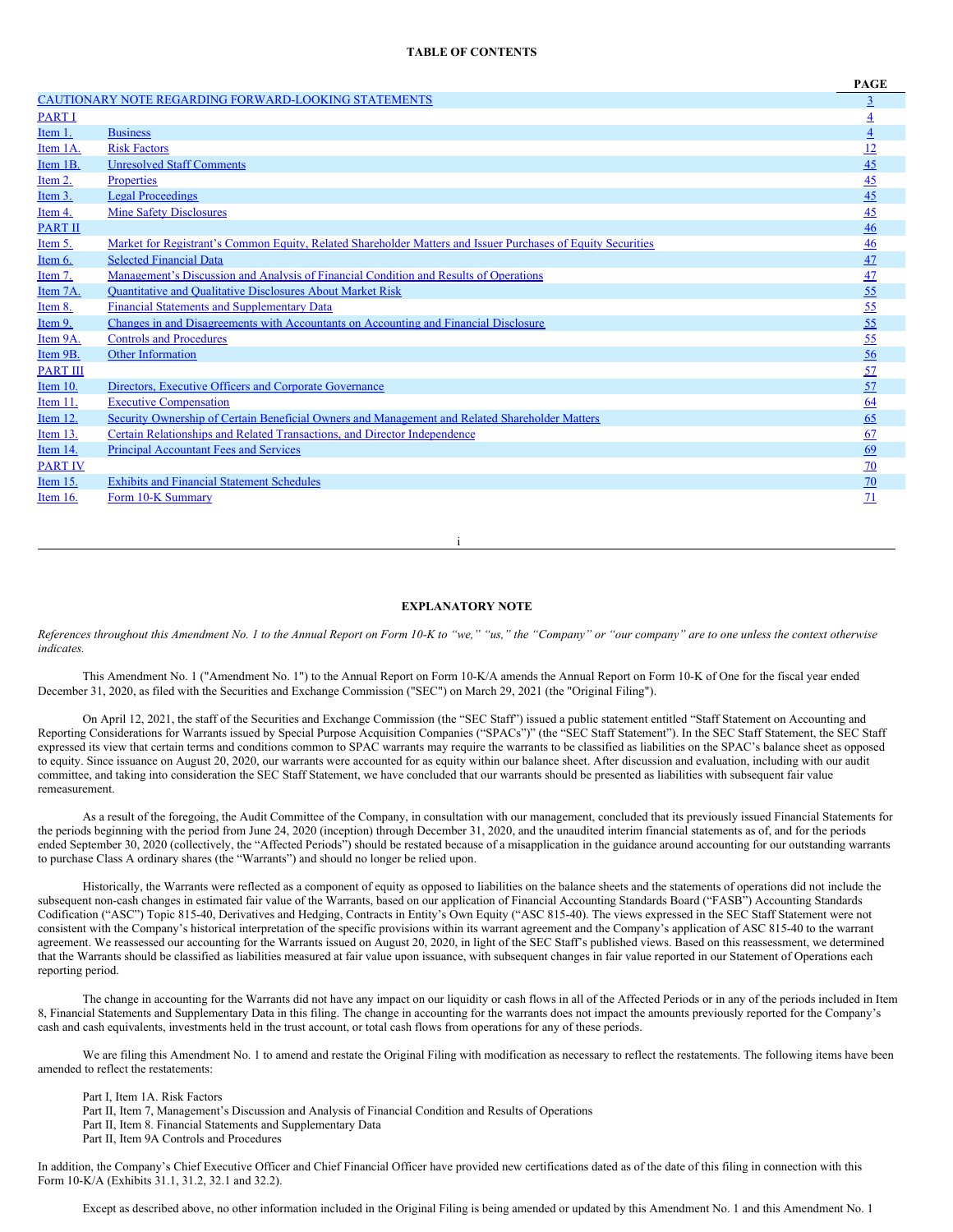does not purport to reflect any information or events subsequent to the Original Filing. This Amendment No. 1 continues to describe the conditions as of the date of the Original Filing and, except as expressly contained herein, we have not updated, modified or supplemented the disclosures contained in the Original Filing. Accordingly, this Amendment No. 1 should be read in conjunction with the Original Filing and with our filings with the SEC subsequent to the Original Filing.

1

### **CERTAIN TERMS**

Unless otherwise stated in this Report or the context otherwise requires, references to:

"Companies Law" are to the Companies Law (2020 Revision) of the Cayman Islands as the same may be amended from time to time;

"Company," "we," "us," "our," or "our Company" are to one, a Cayman Islands exempted company; "founders" are to Kevin E. Hartz, Eugene "Spike" Lipkin and Troy B. Steckenrider III, our Chief Executive Officer and director, director, and our Chief Financial Officer and director, respectively;

"founder shares" are to our Class B ordinary shares initially issued to our sponsor in a private placement prior to our offering and the Class A ordinary shares that will be issued upon the automatic conversion of the Class B ordinary shares at the time of our initial business combination (for the avoidance of doubt, such Class A ordinary shares will not be "public shares");

"Lachy Groom" are to Lachlan Groom;

"initial public offering" is to the initial public offering of 21,500,000 units, including the issuance of 1,500,000 units as a result of the underwriters' exercise of their overallotment option, which offering was consummated on August 20, 2020;

"initial shareholders" are to our sponsor and each other holder of founder shares upon the consummation of our initial public offering;

"ordinary shares" are to our Class A ordinary shares and our Class B ordinary shares;

"our founding team" are to our executive officers and directors;

"private placement warrants" are to the warrants sold to our sponsor in a private placement simultaneously with the closing of our offering and upon conversion of working capital loans, if any;

"public shareholders" are to the holders of our public shares, including our sponsor and founding team to the extent our sponsor and/or members of our founding team purchase public shares, provided that our sponsor's and each member of our founding team's status as a "public shareholder" will only exist with respect to such public shares;

"public shares" are to our Class A ordinary shares to be sold as part of the units in our initial public offering (whether they were purchased in our initial public offering or thereafter in the open market);

"sponsor" are to A-star, a Cayman Islands limited liability company; and

"Trina Spear" are to Catherine Spear.

Any conversion of the Class B ordinary shares described in this Report will take effect as a compulsory redemption of Class B ordinary shares and an issuance of Class A ordinary shares as a matter of Cayman Islands law. Any share dividends described in this Report will take effect as share capitalizations as a matter of Cayman Islands law.

# <span id="page-2-0"></span>**CAUTIONARY NOTE REGARDING FORWARD-LOOKING STATEMENTS**

Some of the statements contained in this Report may constitute "forward-looking statements" for purposes of the federal securities laws. Our forward-looking statements include, but are not limited to, statements regarding our or our founding team's expectations, hopes, beliefs, intentions or strategies regarding the future. In addition, any statements that refer to projections, forecasts or other characterizations of future events or circumstances, including any underlying assumptions, are forward-looking statements. The words "anticipate," "believe," "continue," "could," "estimate," "expect," "intends," "may," "might," "plan," "possible," "potential," "predict," "project," "should," "would" and similar expressions may identify forward- looking statements, but the absence of these words does not mean that a statement is not forward-looking. Forward-looking statements in this Report may include, for example, statements about:

- our ability to complete our initial business combination, including our Proposed Transaction with Markforged (as such terms are defined below);
- our expectations around the performance of a prospective partner business or businesses;
- our success in retaining or recruiting, or changes required in, our officers, key employees or directors following our initial business combination;
- our officers and directors allocating their time to other businesses and potentially having conflicts of interest with our business or in approving our initial business combination;
- our potential ability to obtain additional financing to complete our initial business combination;
- our pool of prospective partner businesses;
- our ability to consummate an initial business combination due to the uncertainty resulting from the recent COVID-19 pandemic;
- the ability of our officers and directors to generate a number of potential business combination opportunities;
- our public securities' liquidity and trading;
- the lack of a market for our securities: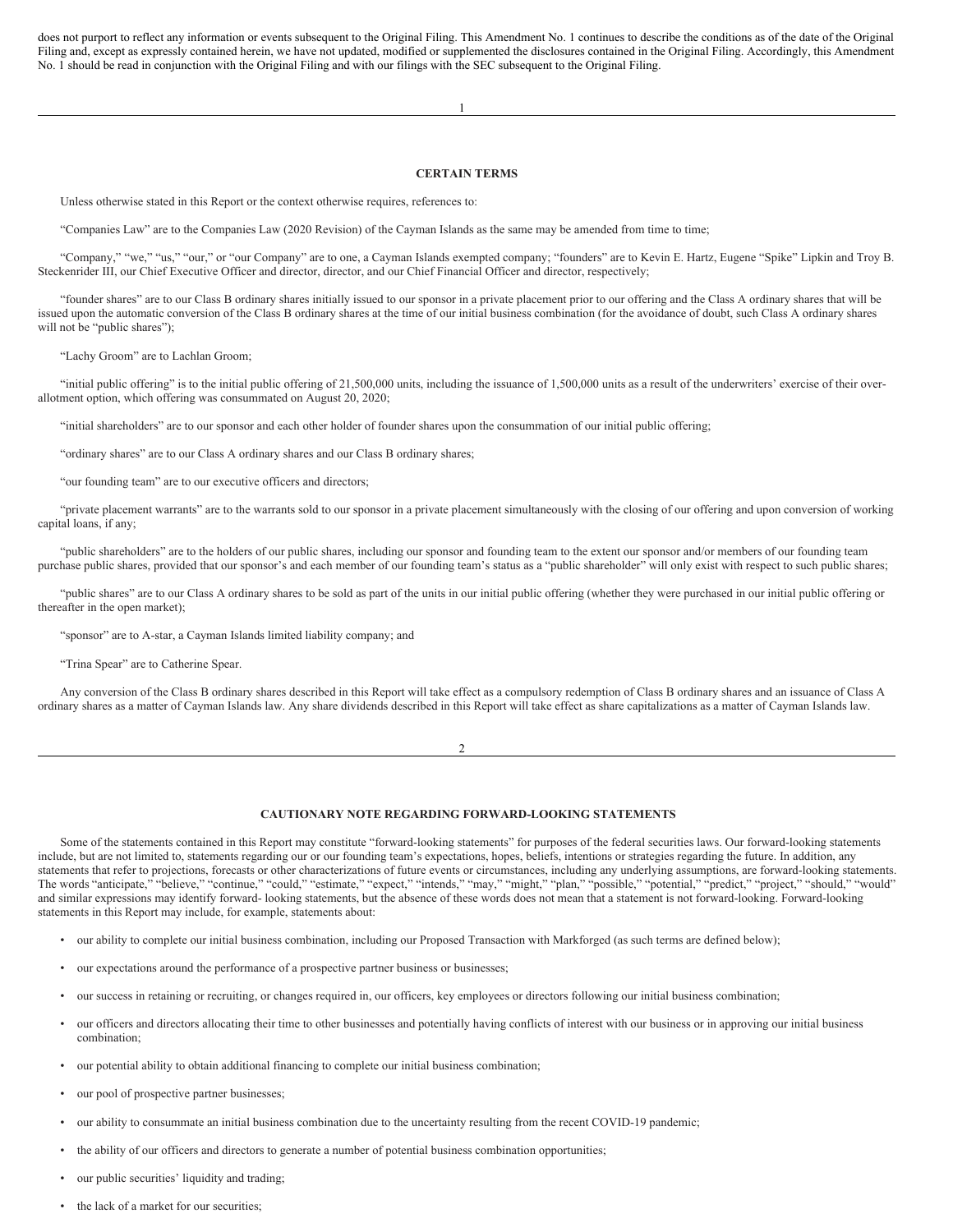- the use of proceeds not held in the trust account or available to us from interest income on the trust account balance; and
- the trust account not being subject to claims of third parties; or
- our financial performance.

The forward-looking statements contained in this Report are based on our current expectations and beliefs concerning future developments and their potential effects on us. There can be no assurance that future developments affecting us will be those that we have anticipated. These forward-looking statements involve a number of risks, uncertainties (some of which are beyond our control) or other assumptions that may cause actual results or performance to be materially different from those expressed or implied by these forward-looking statements. These risks and uncertainties include, but are not limited to, those factors described under "Item 1A. Risk Factors." Should one or more of these risks or uncertainties materialize, or should any of our assumptions prove incorrect, actual results may vary in material respects from those projected in these forward-looking statements. We undertake no obligation to update or revise any forward- looking statements, whether as a result of new information, future events or otherwise, except as may be required under applicable securities laws.

#### <span id="page-3-0"></span>**PART I**

### <span id="page-3-1"></span>**ITEM 1. BUSINESS**

#### **General**

We are a blank check company incorporated on June 24, 2020 as a Cayman Islands exempted company incorporated for the purpose of partnering with founders, operators, and entrepreneurs to build great companies and advance the Innovation Economy by offering an alternate path to the public markets, which we will achieve by effecting a merger, share exchange, asset acquisition, share purchase, reorganization or similar business combination with one or more businesses, which we refer to throughout this report as our initial business combination. We consummated our initial public offering on August 20, 2020.

While we may pursue an acquisition opportunity in any business, industry, sector or geographical location, we intend to focus on industries that complement our founding team's background, and to capitalize on the ability of our founding team to identify and acquire a business, focusing on the technology industry.

#### **Initial Public Offering**

Our registration statement for our initial public offering (the "Initial Public Offering") was declared effective on August 17, 2020. On August 20, 2020, we consummated our Initial Public Offering of 21,500,000 units (the "Units" and, with respect to the Class A ordinary shares included in the Units offered, the "Public Shares"), which includes 1,500,000 Units sold pursuant to the underwriter's exercise of its over- allotment option, at \$10.00 per Unit, generating gross proceeds of \$215,000,000. Each Unit consists of one Public Share and one-fourth of one redeemable warrant (the "Public Warrants")

Simultaneously with the consummation of the Initial Public Offering, we consummated the sale of 3,150,000 warrants (the "Private Placement Warrants") at a price of \$2.00 per Private Placement Warrant in a private placement to our Sponsor (the "Private Placement"), generating gross proceeds of \$6,300,000.

Upon the closing of the Initial Public Offering and the Private Placement, an amount of \$215,000,000 (\$10.00 per Unit) from the net proceeds of the sale of the Units in the Initial Public Offering and the sale of the Private Placement Warrants was placed in a trust account (the "Trust Account") with Continental Stock Transfer & Trust Company acting as trustee, which was invested in U.S. government securities, within the meaning set forth in Section 2(a)(16) of the Investment Company Act of 1940, as amended (the "Investment Company Act"), with a maturity of 185 days or less, or in any open-ended investment company that holds itself out as a money market fund investing solely in U.S. Treasuries and meeting certain conditions under Rule 2a-7 of the Investment Company Act, as determined by the Company, until the earliest of: (i) the completion of an initial business Combination and (ii) the distribution of the funds in the Trust Account to the Company's shareholders, as described below.

Our management has broad discretion with respect to the specific application of the net proceeds of the Initial Public Offering and the sale of the Private Placement Warrants, although substantially all of the net proceeds are intended to be applied generally toward consummating a business combination. The New York Stock Exchange ("NYSE") listing rules require that the initial business combination must be with one or more operating businesses or assets with a fair market value equal to at least 80% of the assets held in the Trust Account (excluding the deferred underwriting commissions and taxes payable on the income earned on the Trust Account). We will only complete a business combination if the post-business combination company owns or acquires 50% or more of the issued and outstanding voting securities of the target or otherwise acquires a controlling interest in the target business sufficient for it not to be required to register as an investment company under the Investment Company Act.

As of December 31, 2020, we had not commenced any operations. All activities from inception to December 31, 2020, were organizational activities, those necessary to prepare for the Initial Public Offering and, after the Initial Public Offering, identifying a target company for a business combination. We will not generate any operating revenues until after the completion of a business combination, at the earliest. We will generate non-operating income in the form of interest income from the proceeds derived from the Initial Public Offering. Based on our business activities, we are a "shell company" as defined under the Exchange Act of 1934, as amended (the "Exchange Act"), because we have no operations and nominal assets consisting almost entirely of cash.

| ٦ |  |
|---|--|
|   |  |
|   |  |

We will provide the holders of the Public Shares (the "Public Shareholders") with the opportunity to redeem all or a portion of their public shares upon the completion of the business combination, either (i) in connection with a meeting of shareholders called to approve the business combination or (ii) by means of a tender offer. The Public Shareholders will be entitled to redeem their Public Shares, equal to the aggregate amount then on deposit in the Trust Account, calculated as of two business days prior to the consummation of the Business Combination (initially to be \$10.00 per Public Share), including interest (which interest shall be net of taxes payable), divided by the number of then issued and outstanding public shares, subject to certain limitations as described in the prospectus. The per-share amount to be distributed to the Public Shareholders who properly redeem their shares will not be reduced by the deferred underwriting commissions that we will pay to the underwriters.

### **Our Founders**

We are builders. We have witnessed the emergence and expansion of the Internet as investors, operators, executives and board members. Our founders have invested in great companies at their inception and early stages including PayPal, Trulia, Airbnb, Pinterest, and Opendoor. We are also entrepreneurs, Kevin E. Hartz, our Co-Founder and Chief Executive Officer, co-founded Xoom which went public in 2013 before being acquired by PayPal in 2015, and Eventbrite which went public in 2018. Spike Lipkin, our Co-Founder, founded Newfront Insurance, a technology-enabled insurance brokerage. Troy B. Steckenrider III, our Co-Founder and Chief Financial Officer, was the first finance hire at Opendoor, a real estate platform. We are students of technology, driven by the great challenges of our time, and inspired by the great founders of this era.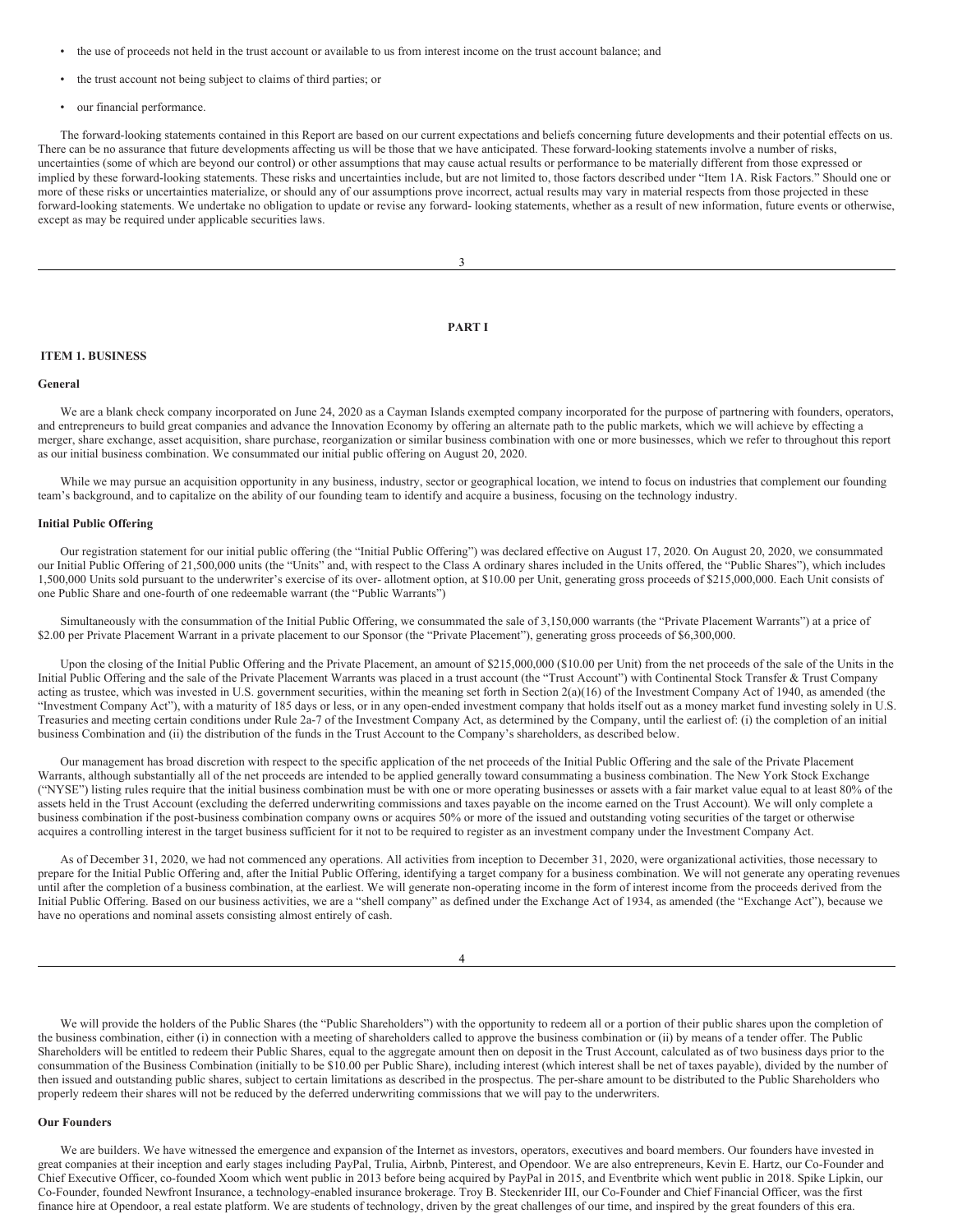Kevin E. Hartz is our Co-Founder and Chief Executive Officer and serves on our board of directors. He is an experienced entrepreneur, company executive, and investor with deep expertise in the technology sector. Mr. Hartz is the Co-Founder, Chairman, and former Chief Executive Officer of Eventbrite (NYSE: EB), a global self-service ticketing platform with over 300 million tickets distributed to more than 4 million experiences in 2019. Eventbrite is where people all over the world discover new things to do or new ways to do more of what they love. Prior to founding Eventbrite, Mr. Hartz was the Co-Founder and Chief Executive Officer of Xoom, a leader and pioneer in the online consumer-to-consumer international money transfer industry serving over 160 countries worldwide. Xoom was a publicly traded company acquired by PayPal in 2015 for \$1.1 billion.

Over the course of his career, Mr. Hartz invested in PayPal, Trulia, Airbnb, Pinterest, Uber, and Opendoor among others. Mr. Hartz received a Bachelor of Arts and Science degree in History and Applied Earth Sciences from Stanford University and a Master's degree from University College, Oxford University.

Spike Lipkin is our Co-Founder and serves on our board of directors. He is an entrepreneur and investor. Mr. Lipkin is the Co-Founder and Chief Executive Officer of Newfront Insurance, a technology- enabled insurance brokerage. Newfront is transforming the insurance brokerage industry by providing clients with modern technology and data driven consultation. Prior to co-founding Newfront, Mr. Lipkin was on the early team at Opendoor and was on the investment team at Blackstone. Mr. Lipkin received a Bachelor of Science in Economics from the Wharton School and a Bachelor of Arts in Philosophy from the University of Pennsylvania, an MPhil from St. John's College, University of Cambridge, and an MBA from Stanford University.

Troy B. Steckenrider III is our Co-Founder and Chief Financial Officer and serves on our board of directors. Previously, Mr. Steckenrider was Chief Operating Officer of ZeroDown, a fractional home ownership service. Prior to that, Mr. Steckenrider was Director of Capital Markets at Opendoor, a real estate platform, where he was responsible for building out corporate infrastructure and supporting the company's growth. Earlier in his career, Mr. Steckenrider was on the private equity investment team at Bain Capital and served a wide variety of clients while at McKinsey & Company. Mr. Steckenrider received a Bachelor of Arts degree in Economics from Dartmouth College and an MBA from Harvard Business School. He is a CFA charterholder.

5

In January 2021, Messrs. Hartz and Steckenrider, with Gautam Gupta, a member of our board of directors founded*two*, a blank check company incorporated for the purposes of effecting a business combination. Mr. Hartz and Mr. Gupta serve as Co-Chief Executive Officers of *two*, and Mr. Steckenrider serves as Chief Financial Officer of *two*. Pierre Lamond and Michelle Gill have been nominated to serve as independent directors of*two* upon its initial public offering.*Two* has filed with the SEC a registration statement for an initial public offering of its securities.

#### **Proposed Business Combination**

As more fully described in Note 11 to the financial statements included in this Annual Report on Form 10-K, on February 23, 2021, the Company entered into an Agreement and Plan of Merger (the "Merger Agreement"), by and among the Company, Caspian Merger Sub Inc., a Delaware corporation and direct, wholly owned subsidiary of the Company ("Merger Sub"), and MarkForged, Inc., a Delaware corporation ("Markforged"). Also, in connection with Merger Agreement, the Company entered into certain related agreements including Subscription Agreements, Sponsor Support Agreement, Shareholder Support Agreement. For more information on the proposed business combination (the "Proposed Transaction") and the agreements entered into in connection therewith, see the Company's announcement and the related agreements filed in the our Current Report on Form 8-K on February 24, 2021.

### **Business Strategy**

We believe that talent is evenly distributed across the globe, but opportunity is not. We are dedicated to finding bold founders, operators, and inventors who are committed to building an enduring business and would benefit from the democratized and open source nature of public markets as well as working with our team of founders and advisors.

We have a proven record of success in the technology industry as founders, investors, operators, executives, and board members and are confident that we can partner with other founders and leaders and provide support to build and scale a category-defining business. We believe we possess the following tools to drive value creation at a company:

**Experience recognizing key technology trends:**Our founding team has demonstrated consistent prowess in identifying and investing in major technological trends such as the proliferation of online payments in the financial industry, the sharing economy and its impacts on mobility and lodging, and the power of the Internet in enabling online real estate transactions. In some instances, our team's identification and investment in a company, believed to be poised to benefit from an identified technological trend predated revenue, representing some of the earliest outside capital to support business growth. We believe our experiences and track record of identifying and participating in key technology trends provides us with a unique advantage in the successful selection of our initial business combination and subsequent guidance of the company.

**Experience identifying strong management teams:**The members of our founding team have invested in many successful founder-led businesses and have successfully backed teams entering new industries based on their assessed capability and business acumen. We believe we have an acute understanding of the characteristics of talented business leaders and are effective in identifying and engaging with these management teams.

**History of operating experience:**The members of our founding team are seasoned operators having all held executive level roles in various companies. We have experience in developing and executing strategy, building and retaining teams, and executing business combinations among other activities.

**Deep network and connections to company founders:**Our founding team has numerous existing connections to company founders and business leaders across sectors within the technology industry. We have invested in many companies, served on many boards and have worked alongside many of the influential professionals within the technology industry. We believe our network and our connections will assist in the successful selection of our initial business combination and subsequent guidance of the company.

**Experience as a public company:** Our founding team has co-founded two public companies and served on multiple public company boards. We have experience operating businesses at scale and within the frameworks and regulation of public markets.

6

We communicate with our founding team's network, which includes private equity firms, venture capitalists, entrepreneurs and business leaders, to articulate the parameters for our search for a partner company and a potential business combination and to begin the process of pursuing and reviewing potential opportunities.

#### **Business Combination Criteria**

Consistent with our business strategy, we have identified the following general criteria and guidelines that we believe are important in evaluating prospective partner businesses. We will use these criteria and guidelines in evaluating acquisition opportunities, but we may decide to enter into our initial business combination with a partner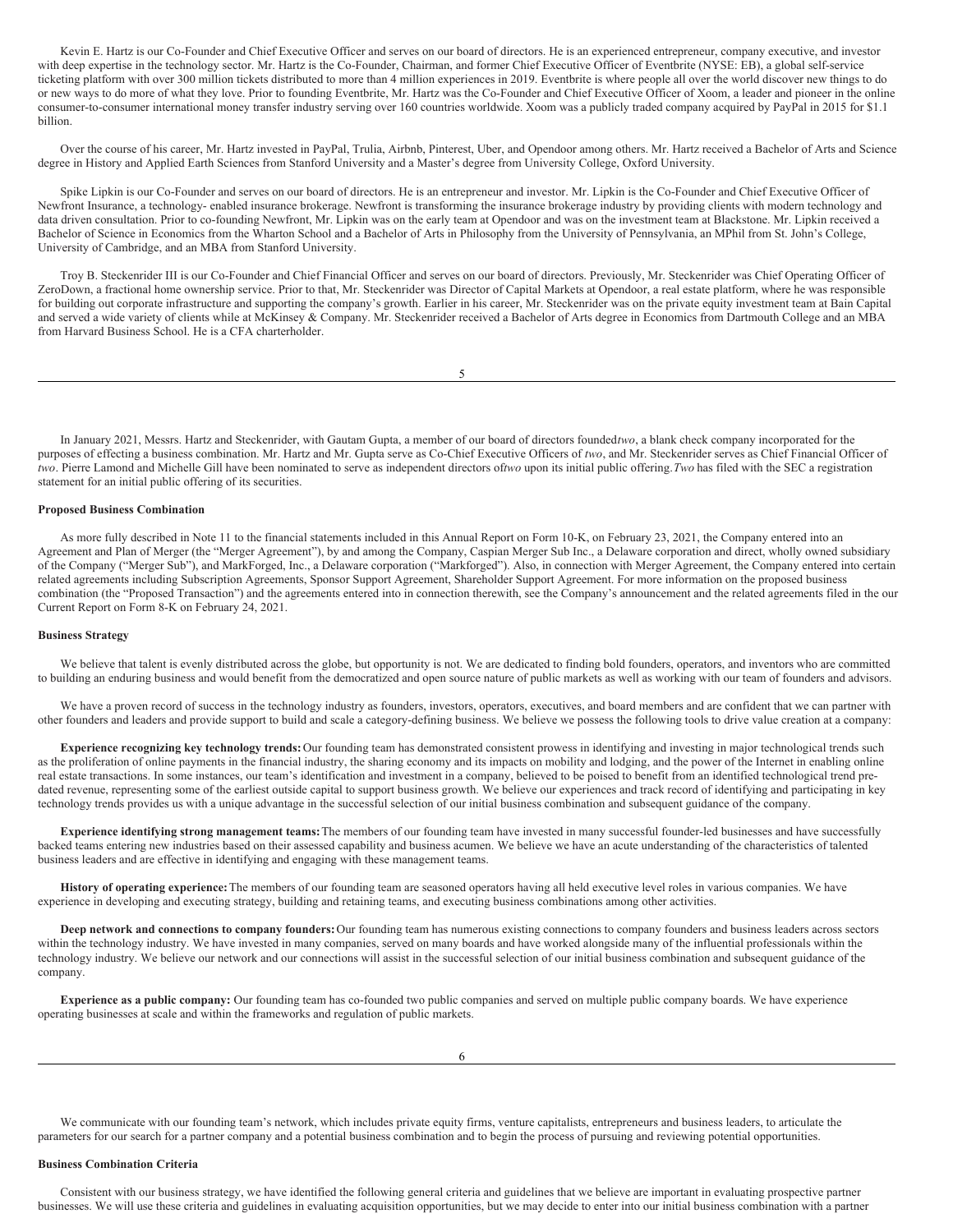business that does not meet these criteria and guidelines.

- **Focus:** We intend to seek companies in the technology industry. We have an accomplished track record of founding, operating, and investing in this industry and expect to focus on businesses that engage with technology to serve customers in a novel and transformational manner. We believe our founding team's expertise and understanding of innovative businesses will be paramount in identifying and assessing initial business combination candidates.
- **Stage:** We intend to seek companies that have potential to, are poised to, or are currently undergoing rapid adoption, implementation, or distribution of their offering. We believe that our founding team's collective experiences engaging with innovative businesses positions us well to identify, nurture, and expand high potential businesses.
- **Management Team:** We intend to seek companies with experienced, dynamic management teams, many of whom will be founders of the businesses themselves. We intend to devote significant resources to analyzing and reaching alignment with a partner company's management and its stakeholders and expect to work closely and collaboratively with the management team to arrive at a mutually satisfactory outcome.
- **Opportunity to add value:** We intend to seek businesses in which we believe we can add operational value through mentorship of management, knowledge of operating challenges, experience with industry dynamics, expertise in navigating public markets, and strategic relationships with investors, among others.
- Growth: We intend to invest in businesses that are on, or have the potential to be on, what we believe to be a promising growth path. We believe that these businesses, in particular ,will benefit from access to incremental capital and over the long term, will benefit from consistent access to public markets. We will seek businesses that have a sustainable competitive advantage and that will support and sustain our expectations of their the growth.
- **Benefit from being public:**We intend to work with management and stakeholders who aspire to have their company become a public entity and generate substantial growth. The benefits to partner companies of transitioning from a private to a public entity may include broader access to debt and equity providers, liquidity for employees and potential acquisitions and expanded branding in the marketplace.
- **Reputation and market acceptance:**We intend to seek companies with a sizable market share in their segment and the opportunity to achieve market leadership. They should also have defensible proprietary technology and intellectual property rights.
- **Appropriate valuations:** We are rigorous, disciplined, and valuation-centric investors, with a keen understanding of market value, upside and potential downside risks.

These criteria are not intended to be exhaustive. Any valuation relating to the merits of a particular business combination may be based, to the extent relevant, on these general guidelines as well as other considerations, factors and criteria that our management may deem relevant. In the event that we decide to enter into our initial business combination with a partner business that does not meet the above criteria and guidelines, we will disclose that the partner business does not meet the above criteria in our shareholder communications related to our initial business combination, which, as discussed in this Report, would be in the form of proxy materials or tender offer documents, as applicable, that we would file with the SEC. In evaluating a prospective partner business, we expect to conduct a due diligence review which may encompass, among other things, meetings with incumbent management and employees, document reviews, interviews of customers and suppliers, inspections of facilities, as well as reviewing financial and other information which will be made available to us.

#### **Initial Business Combination**

The NYSE rules and our amended and restated memorandum and articles of association require that our initial business combination must be with one or more operating businesses or assets with a fair market value equal to at least 80% of the net assets held in the trust account (net of amounts disbursed to management for working capital purposes, if permitted, and excluding the amount of any deferred underwriting discount). We refer to this as the 80% net assets test. If our board of directors is not able to independently determine the fair market value of the partner business or businesses or we are considering an initial business combination with an affiliated entity, we will obtain an opinion from an independent investment banking firm which is a member of the Financial Industry Regulatory Authority, Inc., or FINRA, or an independent valuation or accounting firm with respect to the satisfaction of such criteria. Our shareholders may not be provided with a copy of such opinion nor will they be able to rely on such opinion.

While we consider it unlikely that our board will not be able to make an independent determination of the fair market value of a partner business or businesses, it may be unable to do so if the board is less familiar or experienced with the partner company's business, there is a significant amount of uncertainty as to the value of the company's assets or prospects, including if such company is at an early stage of development, operations or growth, or if the anticipated transaction involves a complex financial analysis or other specialized skills and the board determines that outside expertise would be helpful or necessary in conducting such analysis. Since any opinion, if obtained, would merely state that the fair market value of the partner business meets the 80% of net assets test, unless such opinion includes material information regarding the valuation of a partner business or the consideration to be provided, it is not anticipated that copies of such opinion would be distributed to our shareholders. However, if required under applicable law, any proxy statement that we deliver to shareholders and file with the SEC in connection with a proposed transaction will include such opinion.

We anticipate structuring our initial business combination so that the post-business combination company in which our public shareholders own shares will own or acquire 100% of the equity interests or assets of the partner business or businesses. We may, however, structure our initial business combination such that the post-business combination company owns or acquires less than 100% of such interests or assets of the partner business in order to meet certain objectives of the partner management team or shareholders or for other reasons, but we will only complete such business combination if the post-business combination company owns or acquires 50% or more of the outstanding voting securities of the partner or otherwise acquires a controlling interest in the partner sufficient for it not to be required to register as an investment company under the Investment Company Act of 1940, as amended, or the Investment Company Act. Even if the post-business combination company owns or acquires 50% or more of the voting securities of the partner, our shareholders prior to the business combination may collectively own a minority interest in the post-business combination company, depending on valuations ascribed to the partner and us in the business combination transaction. For example, we could pursue a transaction in which we issue a substantial number of new shares in exchange for all of the outstanding capital stock, shares or other equity interests of a partner. In this case, we would acquire a 100% controlling interest in the partner. However, as a result of the issuance of a substantial number of new shares, our shareholders immediately prior to the completion of our initial business combination could own less than a majority of our issued and outstanding shares subsequent to our initial business combination. If less than 100% of the equity interests or assets of a partner business or businesses are owned or acquired by the post-business combination company, the portion of such business or businesses that is owned or acquired is what will be valued for purposes of the 80% of net assets test. If the business combination involves more than one partner business, the 80% of net assets test will be based on the aggregate value of all of the partner businesses and we will treat the partner businesses together as the initial business combination for purposes of a tender offer or for seeking shareholder approval, as applicable.

We are not under any obligation to sell any such shares. If we sell shares to our sponsor (or any other investor) in connection with our initial business combination, the equity interest of investors in the combined company may be diluted and the market prices for our securities may be adversely affected. In addition, if the per share trading price of our ordinary shares is greater than the price per share paid in the private placement, the private placement will result in value dilution to you.

<sup>7</sup>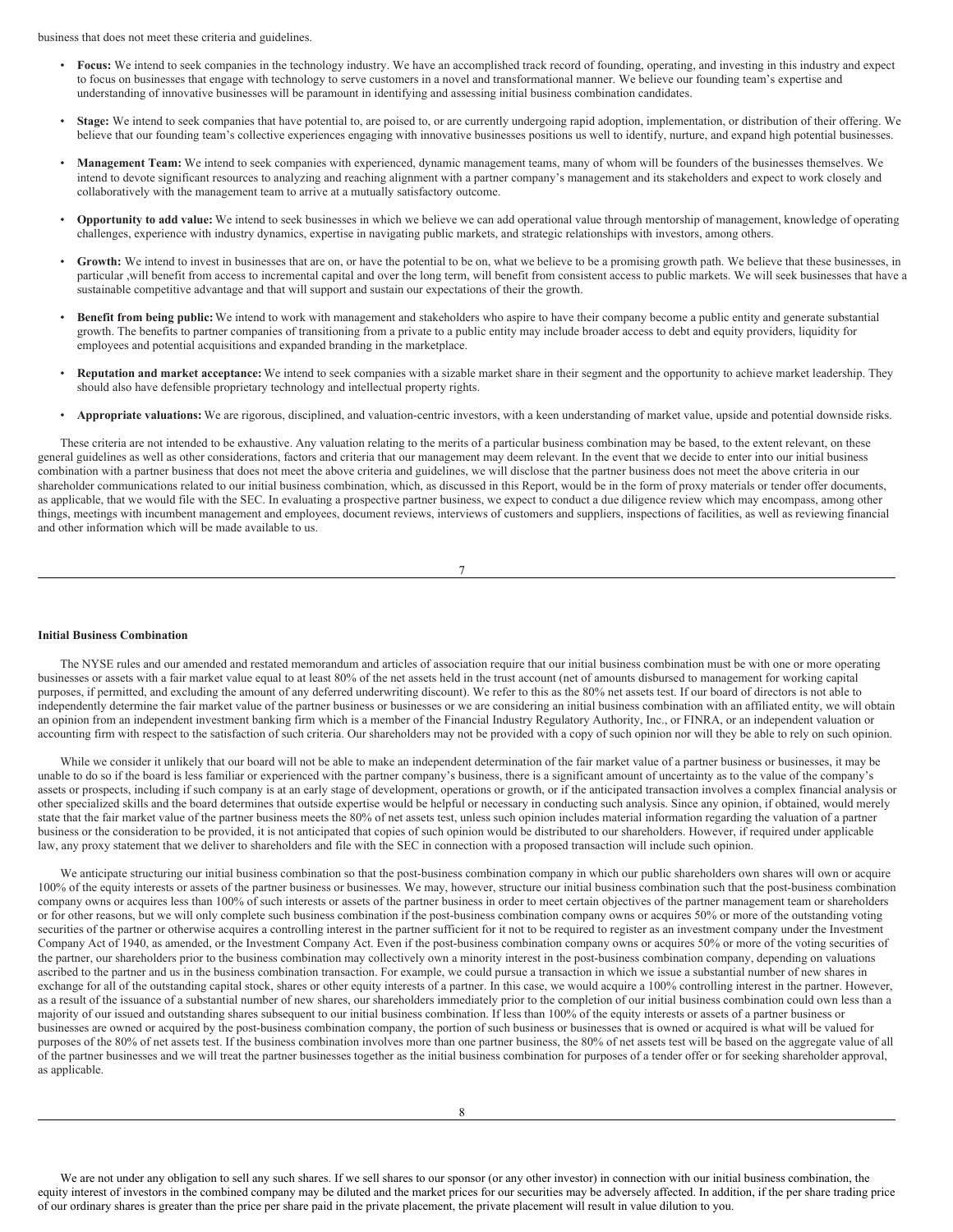#### **Other Considerations**

We are not prohibited from pursuing an initial business combination or subsequent transaction with a company that is affiliated with our sponsor, founders, officers or directors. In the event we seek to complete our initial business combination with a company that is affiliated with our sponsor or any of our founders, officers or directors, we, or a committee of independent directors, will obtain an opinion from an independent investment banking firm which is a member of FINRA or an independent valuation or accounting firm that such initial business combination or transaction is fair to our company from a financial point of view. We are not required to obtain such an opinion in any other context.

Officers and members of our board of directors directly or indirectly own founder shares and/or private placement warrants and, accordingly, may have a conflict of interest in determining whether a particular partner business is an appropriate business with which to effectuate our initial business combination. Further, each of our officers and directors may have a conflict of interest with respect to evaluating a particular business combination if the retention or resignation of any such officers or directors were to be included by a partner business as a condition to any agreement with respect to our initial business combination.

Our sponsor and our officers and directors may sponsor or form other special purpose acquisition companies similar to ours or may pursue other business or investment ventures during the period in which we are seeking an initial business combination. Any such companies, businesses or investments may present additional conflicts of interest in pursuing an initial business combination. However, we do not believe that any such potential conflicts would materially affect our ability to complete our initial business combination.

In addition, certain of our founders, officers and directors presently have, and any of them in the future may have additional, fiduciary and contractual duties to other entities, including without limitation, any future special purpose acquisition companies we expect they may be involved in and investment funds, accounts, co- investment vehicles and other entities such entities have invested. As a result, if any of our founders, officers or directors becomes aware of a business combination opportunity which is suitable for an entity to which he, she or it has then-current fiduciary or contractual obligations (including, without limitation, any future special purpose acquisition companies we expect they may be involved in and any other investment vehicles), then, subject to their fiduciary duties under Cayman Islands law, he or she will need to honor such fiduciary or contractual obligations to present such business combination opportunity to such entity, before we can pursue such opportunity. If these funds or investment entities decide to pursue any such opportunity, we may be precluded from pursuing the same.

However, we do not expect these duties to materially affect our ability to complete our initial business combination.

In addition, our founders, officers and directors, are not required to commit any specified amount of time to our affairs and, accordingly, will have conflicts of interest in allocating management time among various business activities, including identifying potential business combinations and monitoring the related due diligence. In particular, in the future we expect certain of our officers and directors may be officers and/or directors of other future special purpose acquisition companies.

#### **Status as a Public Company**

We believe our structure will make us an attractive business combination partner to partner businesses. As an existing public company, we offer a partner business an alternative to the traditional initial public offering through a merger or other business combination with us. In a business combination transaction with us, the owners of the partner business may, for example, exchange their capital stock, shares or other equity interests in the partner business for our Class A ordinary shares (or shares of a new holding company) or for a combination of our Class A ordinary shares and cash, allowing us to tailor the consideration to the specific needs of the sellers. We believe partner businesses will find this method a more expeditious and cost effective method to becoming a public company than the typical initial public offering. The typical initial public offering process takes a significantly longer period of time than the typical business combination transaction process, and there are significant expenses in the initial public offering process, including underwriting discounts and commissions, that may not be present to the same extent in connection with a business combination with us.

$$
9\\
$$

Furthermore, once a proposed business combination is completed, the partner business will have effectively become public, whereas an initial public offering is always subject to the underwriters' ability to complete the offering, as well as general market conditions, which could delay or prevent the offering from occurring or have negative valuation consequences. Once public, we believe the partner business would then have greater access to capital, an additional means of providing management incentives consistent with shareholders' interests and the ability to use its shares as currency for acquisitions. Being a public company can offer further benefits by augmenting a company's profile among potential new customers and vendors and aid in attracting talented employees.

While we believe that our structure and our founding team's backgrounds will make us an attractive business partner, some potential partner businesses may view our status as a blank check company, such as our lack of an operating history and our ability to seek shareholder approval of any proposed initial business combination, negatively.

We are an "emerging growth company," as defined in the JOBS Act. We will remain an emerging growth company until the earlier of (1) the last day of the fiscal year (a) following the fifth anniversary of the completion of our initial public offering, (b) in which we have total annual gross revenue of at least \$1.07 billion, or (c) in which we are deemed to be a large accelerated filer, which means the market value of our Class A ordinary shares that are held by non-affiliates exceeds \$700 million as of the prior June 30th, and (2) the date on which we have issued more than \$1.0 billion in non-convertible debt during the prior three- year period.

Additionally, we are a "smaller reporting company" as defined in Item 10(f)(1) of Regulation S-K. Smaller reporting companies may take advantage of certain reduced disclosure obligations, including, among other things, providing only two years of audited financial statements. We will remain a smaller reporting company until the last day of the fiscal year in which (1) the market value of our ordinary shares held by non-affiliates exceeds \$250 million as of the prior June 30, or (2) our annual revenues exceeded \$100 million during such completed fiscal year and the market value of our ordinary shares held by non-affiliates exceeds \$700 million as of the prior June 30.

### **Financial Position**

With funds available for a business combination immediately after our initial public offering in the amount of approximately \$215,000,000, exclusive of funds held outside the trust account to meet our expected working capital requirements and after payment of the expenses of our initial public offering and before the payment of \$7,525,000 of deferred underwriting fees, we offer a partner business a variety of options such as creating a liquidity event for its owners, providing capital for the potential growth and expansion of its operations or strengthening its balance sheet by reducing its debt ratio. Because we are able to complete our initial business combination using our cash, debt or equity securities, or a combination of the foregoing, we have the flexibility to use the most efficient combination that will allow us to tailor the consideration to be paid to the partner business to fit its needs and desires. However, we have not taken any steps to secure third party financing and there can be no assurance it will be available to us.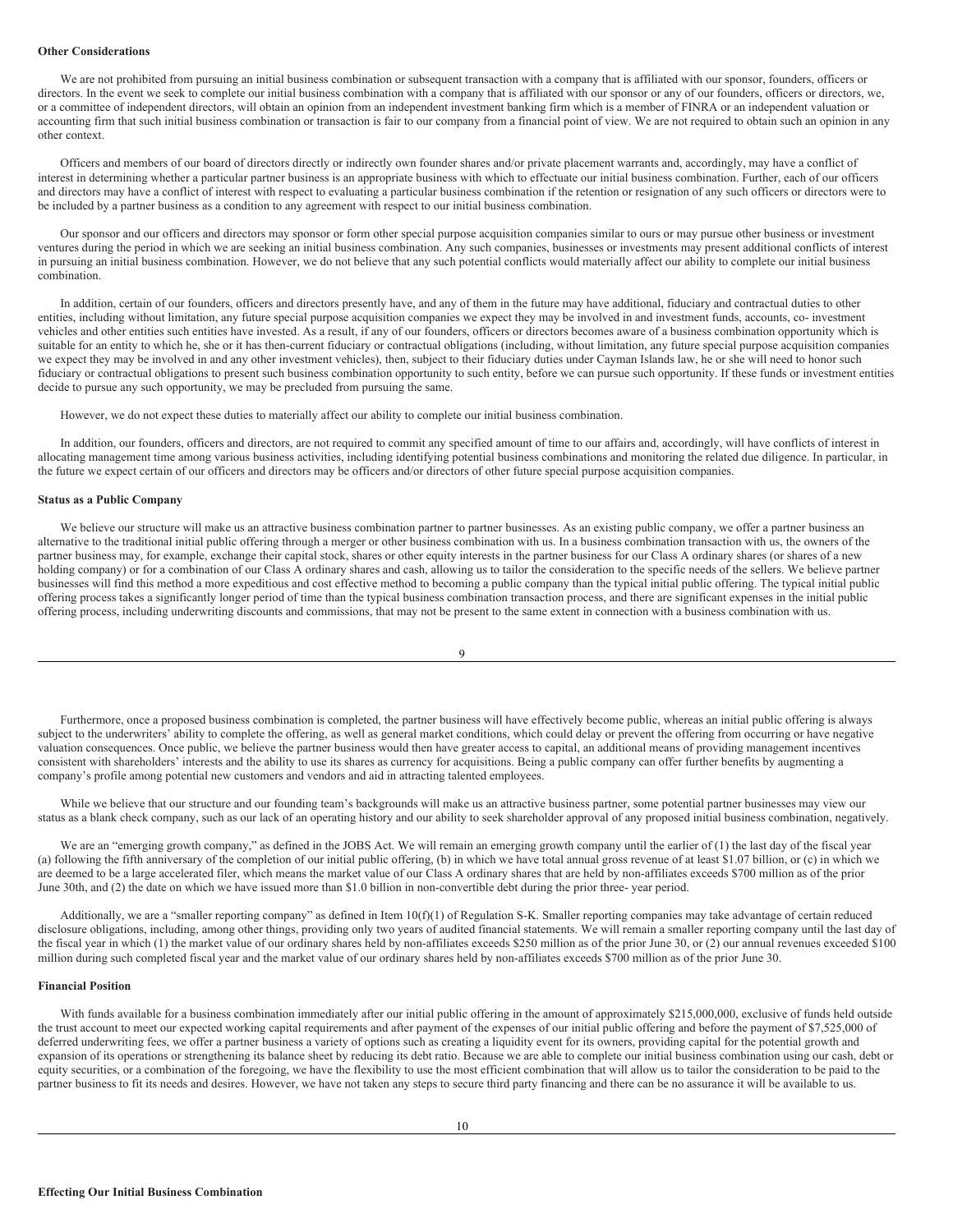#### **Competition**

In identifying, evaluating and selecting a partner business for our initial business combination, we may encounter intense competition from other entities having a business objective similar to ours, including other blank check companies, private equity groups and leveraged buyout funds, public companies, operating businesses seeking strategic acquisitions. Many of these entities are well established and have extensive experience identifying and effecting business combinations directly or through affiliates. Moreover, many of these competitors possess greater financial, technical, human and other resources than us. Our ability to acquire larger partner businesses will be limited by our available financial resources. This inherent limitation gives others an advantage in pursuing the acquisition of a partner business. Furthermore, our obligation to pay cash in connection with our public shareholders who properly exercise their redemption rights may reduce the resources available to us for our initial business combination and our outstanding warrants, and the future dilution they potentially represent, may not be viewed favorably by certain partner businesses. Either of these factors may place us at a competitive disadvantage in successfully negotiating an initial business combination.

#### **Employees**

We currently have two executive officers. These individuals are not obligated to devote any specific number of hours to our matters but they intend to devote as much of their time as they deem necessary to our affairs until we have completed our initial business combination. We do not intend to have any full time employees prior to the completion of our initial business combination.

# **Legal Proceedings**

There is no material litigation, arbitration or governmental proceeding currently pending against us or any members of our founding team in their capacity as such.

# <span id="page-7-0"></span>**Item 1A. Risk Factors**

#### Risk Factor Summary

An investment in our securities involves high degree of risk. Below is a summary of the principal risk factors that make an investment in our securities speculative or risky. This summary does not address all of the risks that we face. Additional discussion of the risks summarized in this summary of risk factors, and other risk that we face, can be found below and should be carefully considered, together with other information in this Report. In addition to the risks and uncertainties set forth below, we face certain material risks and uncertainties related to the Proposed Transaction with Markforged, Inc., and if the Proposed Transaction is consummated, additional and different risks and uncertainties related to the business of Markforged, Inc. Such material risks will be set forth in the Company's registration statement on form S-4, including a proxy statement/ *prospectus that we will file with the SEC in connection with the Proposed Transaction.*

Our principal risks and uncertainties include, but are not limited to, the following risks, uncertainties and other factors:

#### We are a recently incorporated company with no operating history and no revenues, and you have no basis on which to evaluate our ability to achieve our business *objective.*

Because we lack an operating history, you have no basis upon which to evaluate our ability to achieve our business objective of completing our initial business combination with one or more partner businesses. We have no plans, arrangements or understandings with any prospective partner business concerning a business combination and may be unable to complete our initial business combination. If we fail to complete our initial business combination, we will never generate any operating revenues.

### We have identified a material weakness in our internal control over financial reporting. This material weakness could continue to adversely affect our ability to report our *results of operations and financial condition accurately and in a timely manner.*

Following the issuance of the SEC Staff Statement on April 12, 2021, after consultation with our independent registered public accounting firm, our management and our audit committee concluded that, in light of the SEC Statement, it was appropriate to restated previously issued and audited financial statements as of and for the period ended December 31, 2020.

Our management is responsible for establishing and maintaining adequate internal control over financial reporting designed to provide reasonable assurance regarding the reliability of financial reporting and the preparation of financial statements for external purposes in accordance with GAAP. Our management is likewise required, on a quarterly basis, to evaluate the effectiveness of our internal controls and to disclose any changes and material weaknesses identified through such evaluation of those internal controls. A material weakness is a deficiency, or a combination of deficiencies, in internal control over financial reporting, such that there is a reasonable possibility that a material misstatement of our annual or interim financial statements will not be prevented or detected on a timely basis.

As described elsewhere in this Amendment No. 1, we have identified a material weakness in our internal control over financial reporting related to the accounting for a significant and unusual transaction related to the warrants we issued in connection with our initial public offering in August 2020. As a result of this material weakness, our management has concluded that our internal control over financial reporting was not effective as of December 31, 2020. This material weakness resulted in a material misstatement of our derivative warrant liabilities, change in fair value of derivative warrant liabilities, offering costs associated with derivative warrant liabilities, Class A ordinary shares subject to possible redemption, accumulated deficit and related financial disclosures for the Affected Periods. For a discussion of management's consideration of the material weakness identified related to our accounting for a significant and unusual transaction related to the warrants we issued in connection with the August 2020 initial public offering, see "Note 2—Restatement of Previously Issued Financial Statements" to the accompanying financial statements, as well as Part II, Item 9A: Controls and Procedures included in this Annual Report.

As described in Item 9A. "Controls and Procedures," we have concluded that our internal control over financial reporting was ineffective as of December 31, 2020 because material weaknesses existed in our internal control over financial reporting. We have taken a number of measures to remediate the material weaknesses described therein; however, if we are unable to remediate our material weaknesses in a timely manner or we identify additional material weaknesses, we may be unable to provide required financial information in a timely and reliable manner and we may incorrectly report financial information. Likewise, if our financial statements are not filed on a timely basis, we could be subject to sanctions or investigations by the stock exchange on which our Class A ordinary shares is listed, the SEC or other regulatory authorities. Failure to timely file will cause us to be ineligible to utilize short form registration statements on Form S-3 or Form S-4, which may impair our ability to obtain capital in a timely fashion to execute our business strategies of issue shares to effect an acquisition. In either case, there could result a material adverse effect on our business. The existence of material weaknesses or significant deficiencies in internal control over financial reporting could adversely affect our reputation or investor perceptions of us, which could have a negative effect on the trading price of our stock. In addition, we will incur additional costs to remediate material weaknesses in our internal control over financial reporting, as described in Item 9A. "Controls and Procedures".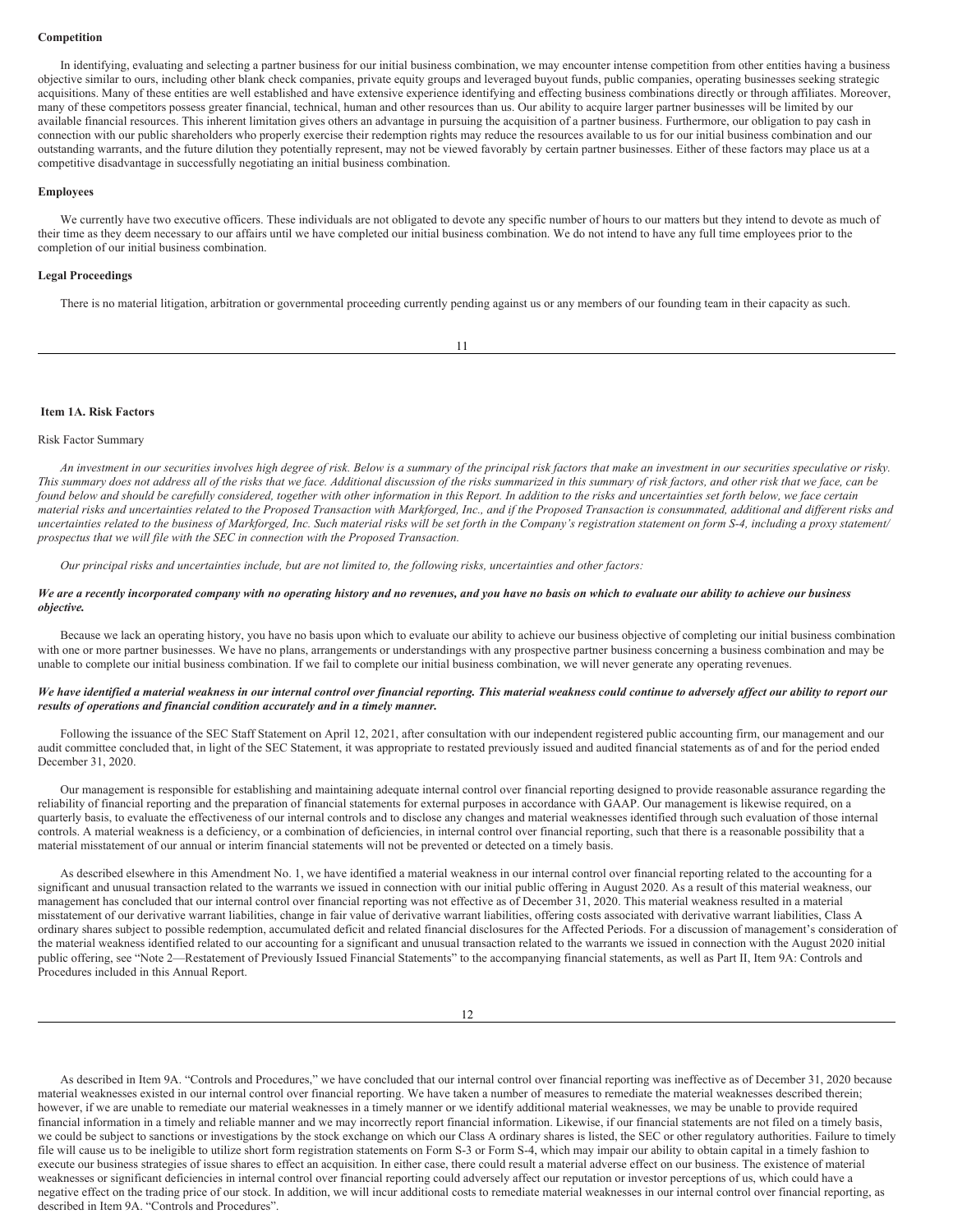We can give no assurance that the measures we have taken and plan to take in the future will remediate the material weakness identified or that any additional material weaknesses or restatements of financial results will not arise in the future due to a failure to implement and maintain adequate internal control over financial reporting or circumvention of these controls. In addition, even if we are successful in strengthening our controls and procedures, in the future those controls and procedures may not be adequate to prevent or identify irregularities or errors or to facilitate the fair presentation of our financial statements.

#### Our warrants are accounted for as liabilities and the changes in value of our warrants could have a material effect on our financial results.

The SEC Statement regarding the accounting and reporting considerations for warrants issued by SPACs focused on certain settlement terms and provisions related to certain tender offers following a business combination. The terms described in the SEC Statement are common in SPACs and are similar to the terms contained in the warrant agreement governing our warrants. In response to the SEC Statement, we reevaluated the accounting treatment of our public warrants and private placement warrants, and determined to classify the warrants as derivative liabilities measured at fair value, with changes in fair value each period reported in earnings. As a result, included on our balance sheet as of December 31, 2020 contained elsewhere in this Annual Report are derivative liabilities related to embedded features contained within our warrants. Accounting Standards Codification 815, Derivatives and Hedging ("ASC 815"), provides for the remeasurement of the fair value of such derivatives at each balance sheet date, with a resulting non-cash gain or loss related to the change in the fair value being recognized in earnings in the statement of operations. As a result of the recurring fair value measurement, our financial statements and results of operations may fluctuate quarterly based on factors which are outside of our control. Due to the recurring fair value measurement, we expect that we will recognize non- cash gains or losses on our warrants each reporting period and that the amount of such gains or losses could be material.

### We may face litigation and other risks as a result of the material weakness in our internal control over financial reporting.

Following the issuance of the SEC Statement, our management and our audit committee concluded that it was appropriate to restate our previously issued audited financial statements as of December 31, 2020 and for the period ended December 31, 2020. See " --Our warrants are accounted for as liabilities and the changes in value of our warrants could have a material effect on our financial results." As part of the Restatement, we identified a material weakness in our internal controls over financial reporting.

As a result of such material weakness, the Restatement, the change in accounting for the warrants, and other matters raised or that may in the future be raised by the SEC, we face potential for litigation or other disputes which may include, among others, claims invoking the federal and state securities laws, contractual claims or other claims arising from the Restatement and material weaknesses in our internal control over financial reporting and the preparation of our financial statements. As of the date of this Annual Report, we have no knowledge of any such litigation or dispute. However, we can provide no assurance that such litigation or dispute will not arise in the future. Any such litigation or dispute, whether successful or not, could have a material adverse effect on our business, results of operations and financial condition or our ability to complete a Business Combination.

### Past performance by our founding team or their affiliates may not be indicative of future performance of an investment in us.

Information regarding performance by, or businesses associated with, our founding team or their affiliates is presented for informational purposes only. Any past experience of and performance by our founding team or their affiliates, is not a guarantee either: (1) that we will be able to successfully identify a suitable candidate for our initial business combination; or (2) of any results with respect to any initial business combination we may consummate. You should not rely on the historical record of our founding team or any of their affiliates' as indicative of the future performance of an investment in us or the returns we will, or are likely to, generate going forward.

### Our shareholders may not be afforded an opportunity to vote on our proposed initial business combination, which means we may complete our initial business *combination even though a majority of our shareholders do not support such a combination.*

We may not hold a shareholder vote to approve our initial business combination unless the business combination would require shareholder approval under applicable Cayman Islands law or stock exchange listing requirements or if we decide to hold a shareholder vote for business or other reasons. For instance, the NYSE rules currently allow us to engage in a tender offer in lieu of a general meeting but would still require us to obtain shareholder approval if we were seeking to issue more than 20% of our issued and outstanding shares to a partner business as consideration in any business combination.

Therefore, if we were structuring a business combination that required us to issue more than 20% of our issued and outstanding ordinary shares, we would seek shareholder approval of such business combination. However, except as required by applicable law or stock exchange rule, the decision as to whether we will seek shareholder approval of a proposed business combination or will allow shareholders to sell their shares to us in a tender offer will be made by us, solely in our discretion, and will be based on a variety of factors, such as the timing of the transaction and whether the terms of the transaction would otherwise require us to seek shareholder approval. Accordingly, we may consummate our initial business combination even if holders of a majority of the outstanding ordinary shares do not approve of the business combination we consummate.

13

### Your only opportunity to affect the investment decision regarding a potential business combination may be limited to the exercise of your right to redeem your shares from *us for cash.*

Since our board of directors may complete a business combination without seeking shareholder approval, public shareholders may not have the right or opportunity to vote on the business combination, unless we seek such shareholder approval. Accordingly, your only opportunity to affect the investment decision regarding a potential business combination may be limited to exercising your redemption rights within the period of time (which will be at least 20 business days) set forth in our tender offer documents mailed to our public shareholders in which we describe our initial business combination.

# If we seek shareholder approval of our initial business combination, our sponsor and members of our founding team have agreed to vote in favor of such initial business *combination, regardless of how our public shareholders vote.*

Our sponsor owns, on an as-converted basis, 20% of our issued and outstanding ordinary shares. Our sponsor and members of our founding team also may from time to time purchase Class A ordinary shares prior to the completion of our initial business combination. Our amended and restated memorandum and articles of association provides that, if we seek shareholder approval, we will complete our initial business combination only if we receive approval pursuant to an ordinary resolution under Cayman Islands law, which requires the affirmative vote of a majority of the shareholders who attend and vote at a general meeting of the company. As a result, in addition to our initial shareholders' founder shares, we would need 8,062,500, or 37.5%, of the 21,500,000 public shares sold in our initial public offering to be voted in favor of an initial business combination in order to have our initial business combination approved (assuming all issued and outstanding shares are voted). Accordingly, if we seek shareholder approval of our initial business combination, the agreement by our sponsor and our founding team to vote in favor of our initial business combination will increase the likelihood that we will receive the requisite shareholder approval for such initial business combination.

### The ability of our public shareholders to redeem their shares for cash may make our financial condition unattractive to potential business combination partners, which may *make it dif icult for us to enter into a business combination with a partner.*

We may seek to enter into a business combination transaction agreement with a prospective partner that requires as a closing condition that we have a minimum net worth or a certain amount of cash. If too many public shareholders exercise their redemption rights, we would not be able to meet such closing condition and, as a result, would not be able to proceed with the business combination. Furthermore, in no event will we redeem our public shares in an amount that would cause our net tangible assets to be less than \$5,000,001 (so that we do not then become subject to the SEC's "penny stock" rules). Consequently, if accepting all properly submitted redemption requests would cause our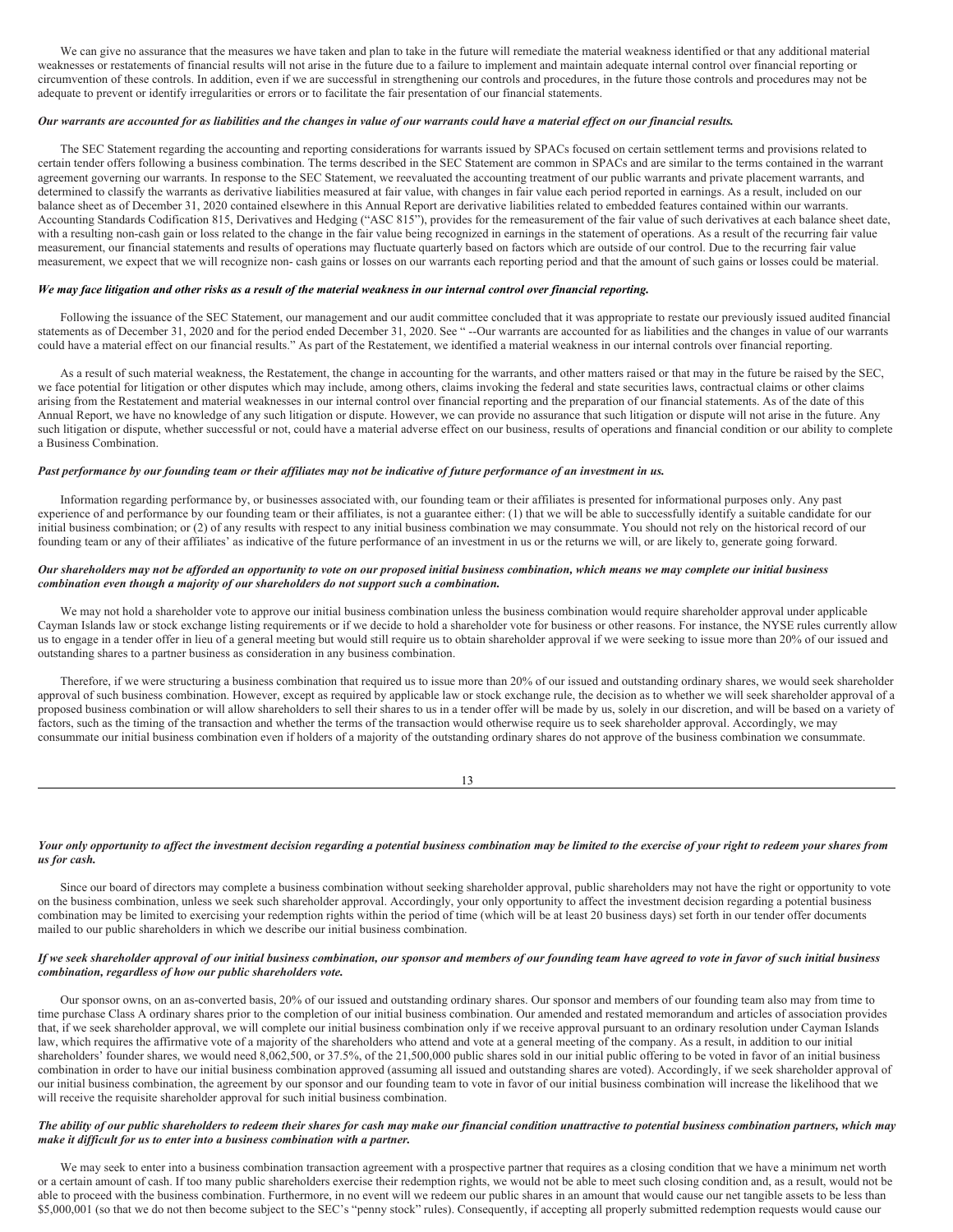net tangible assets to be less than \$5,000,001 or such greater amount necessary to satisfy a closing condition as described above, we would not proceed with such redemption and the related business combination and may instead search for an alternate business combination. Prospective partners will be aware of these risks and, thus, may be reluctant to enter into a business combination transaction with us.

### The ability of our public shareholders to exercise redemption rights with respect to a large number of our shares may not allow us to complete the most desirable business *combination or optimize our capital structure.*

At the time we enter into an agreement for our initial business combination, we will not know how many shareholders may exercise their redemption rights, and therefore will need to structure the transaction based on our expectations as to the number of shares that will be submitted for redemption. If a large number of shares are submitted for redemption, we may need to restructure the transaction to reserve a greater portion of the cash in the trust account or arrange for additional third party financing. Raising additional third party financing may involve dilutive equity issuances or the incurrence of indebtedness at higher than desirable levels. The above considerations may limit our ability to complete the most desirable business combination available to us or optimize our capital structure. The amount of the deferred underwriting commissions payable to the underwriters will not be adjusted for any shares that are redeemed in connection with an initial business combination. The per-share amount we will distribute to shareholders who properly exercise their redemption rights will not be reduced by the deferred underwriting commission and after such redemptions, the amount held in trust will continue to reflect our obligation to pay the entire deferred underwriting commissions.

### The ability of our public shareholders to exercise redemption rights with respect to a large number of our shares could increase the probability that our initial business combination would be unsuccessful and that you would have to wait for liquidation in order to redeem your shares.

If our initial business combination agreement requires us to use a portion of the cash in the trust account to pay the purchase price, or requires us to have a minimum amount of cash at closing, the probability that our initial business combination would be unsuccessful is increased. If our initial business combination is unsuccessful, you would not receive your pro rata portion of the funds in the trust account until we liquidate the trust account. If you are in need of immediate liquidity, you could attempt to sell your shares in the open market; however, at such time our shares may trade at a discount to the pro rata amount per share in the trust account. In either situation, you may suffer a material loss on your investment or lose the benefit of funds expected in connection with our redemption until we liquidate or you are able to sell your shares in the open market.

### The requirement that we consummate an initial business combination within 24 months after the closing of our initial public offering may give potential partner businesses leverage over us in negotiating a business combination and may limit the time we have in which to conduct due diligence on potential business combination partners, in particular as we approach our dissolution deadline, which could undermine our ability to complete our initial business combination on terms that would produce value for *our shareholders.*

Any potential partner business with which we enter into negotiations concerning a business combination will be aware that we must consummate an initial business combination within 24 months from the closing of our initial public offering.

Consequently, such partner business may obtain leverage over us in negotiating a business combination, knowing that if we do not complete our initial business combination within the required time period with that particular partner business, we may be unable to complete our initial business combination with any partner business. This risk will increase as we get closer to the timeframe described above. In addition, we may have limited time to conduct due diligence and may enter into our initial business combination on terms that we would have rejected upon a more comprehensive investigation.

### Our search for a business combination, and any partner business with which we ultimately consummate a business combination, may be materially adversely affected by *the recent coronavirus (COVID-19) outbreak and the status of debt and equity markets.*

In December 2019, a novel strain of coronavirus was reported to have surfaced in Wuhan, China, which has and is continuing to spread throughout the world, including the United States. On January 30, 2020, the World Health Organization declared the outbreak of the coronavirus disease ("COVID-19") a "Public Health Emergency of International Concern." On January 31, 2020, U.S. Health and Human Services Secretary Alex M. Azar II declared a public health emergency for the United States to aid the U.S. healthcare community in responding to COVID-19, and on March 11, 2020 the World Health Organization characterized the outbreak as a "pandemic". The COVID-19 outbreak has and a significant outbreak of other infectious diseases could result in a widespread health crisis that could adversely affect the economies and financial markets worldwide, and the business of any potential partner business with which we consummate a business combination could be materially and adversely affected.

Furthermore, we may be unable to complete a business combination if continued concerns relating to COVID-19 continue to restrict travel, limit the ability to have meetings with potential investors or the partner company's personnel, vendors and services providers are unavailable to negotiate and consummate a transaction in a timely manner. The extent to which COVID-19 impacts our search for a business combination will depend on future developments, which are highly uncertain and cannot be predicted, including new information which may emerge concerning the severity of COVID-19 and the actions to contain COVID-19 or treat its impact, among others. If the disruptions posed by COVID-19 or other matters of global concern continue for an extensive period of time, our ability to consummate a business combination, or the operations of a partner business with which we ultimately consummate a business combination, may be materially adversely affected. In addition, our ability to consummate a transaction may be dependent on the ability to raise equity and debt financing which may be impacted by COVID-19 and other events, including as a result of increased market volatility, decreased market liquidity and third-party financing being unavailable on terms acceptable to us or at all.

15

# We may not be able to consummate an initial business combination within 24 months after the closing of our initial public offering, in which case we would cease all *operations except for the purpose of winding up and we would redeem our public shares and liquidate.*

We may not be able to find a suitable partner business and consummate an initial business combination within 24 months after the closing of our initial public offering. Our ability to complete our initial business combination may be negatively impacted by general market conditions, volatility in the capital and debt markets and the other risks described herein. For example, the outbreak of COVID-19 continues to grow both in the U.S. and globally and, while the extent of the impact of the outbreak on us will depend on future developments, it could limit our ability to complete our initial business combination, including as a result of increased market volatility, decreased market liquidity and third-party financing being unavailable on terms acceptable to us or at all. Additionally, the COVID-19 outbreak may negatively impact businesses we may seek to acquire. If we have not consummated an initial business combination within such applicable time period, we will: (i) cease all operations except for the purpose of winding up; (ii) as promptly as reasonably possible but not more than ten business days thereafter, redeem the public shares, at a per-share price, payable in cash, equal to the aggregate amount then on deposit in the trust account, including interest earned on the funds held in the trust account and not previously released to us to pay our income taxes, if any (less up to \$100,000 of interest to pay dissolution expenses), divided by the number of the then-outstanding public shares, which redemption will completely extinguish public shareholders' rights as shareholders (including the right to receive further liquidation distributions, if any); and (iii) as promptly as reasonably possible following such redemption, subject to the approval of our remaining shareholders and our board of directors, liquidate and dissolve, subject in the case of clauses (ii) and (iii), to our obligations under Cayman Islands law to provide for claims of creditors and the requirements of other applicable law. Our amended and restated memorandum and articles of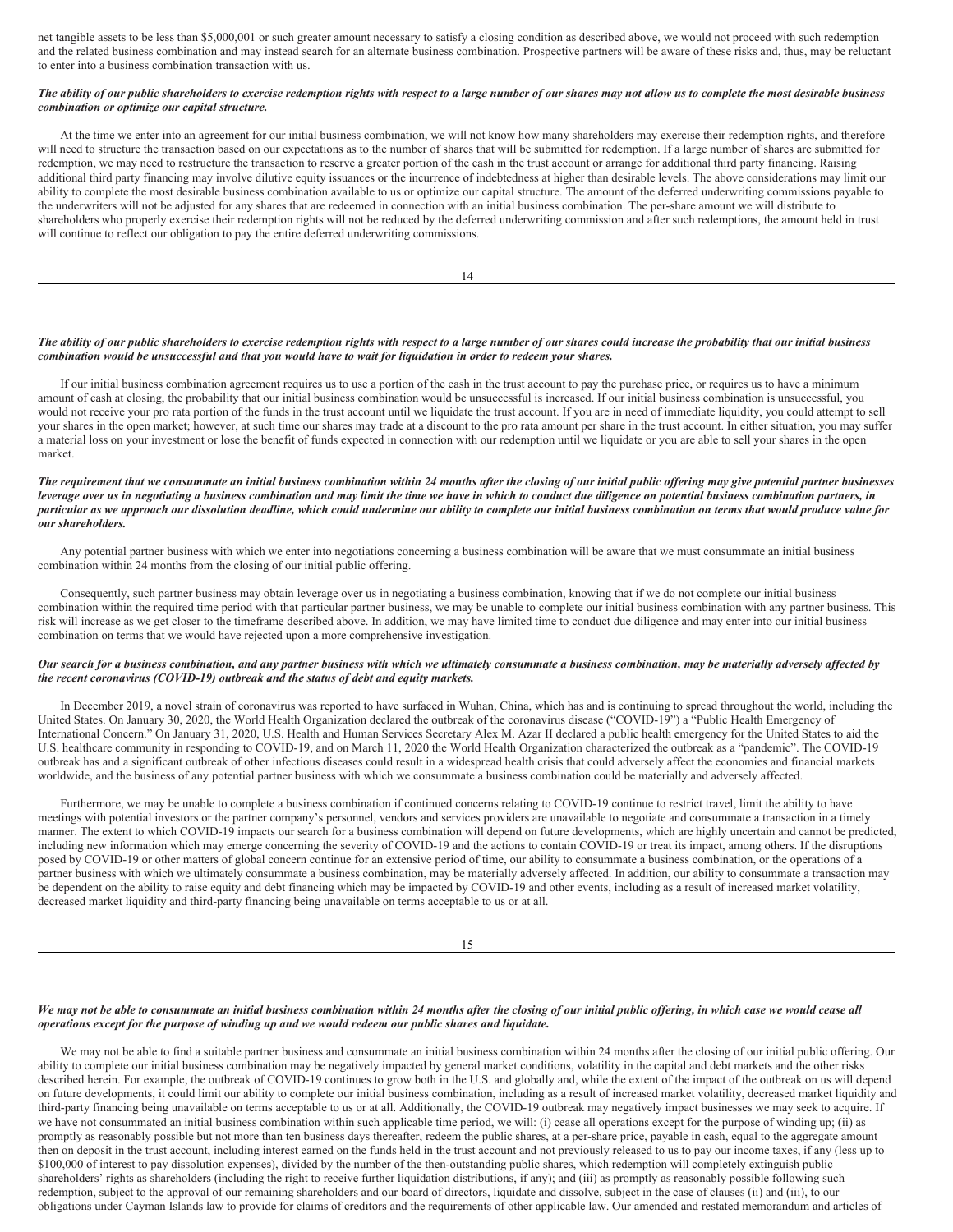association provides that, if we wind up for any other reason prior to the consummation of our initial business combination, we will follow the foregoing procedures with respect to the liquidation of the trust account as promptly as reasonably possible but not more than ten business days thereafter, subject to applicable Cayman Islands law. In either such case, our public shareholders may receive only \$10.00 per public share, or less than \$10.00 per public share, on the redemption of their shares, and our warrants will expire worthless.

### If we seek shareholder approval of our initial business combination, our sponsor, directors, executive officers, advisors and their affiliates may elect to purchase public shares or warrants, which may influence a vote on a proposed business combination and reduce the public "float" of our Class A ordinary shares or public warrants.

If we seek shareholder approval of our initial business combination and we do not conduct redemptions in connection with our initial business combination pursuant to the tender offer rules, our sponsor, directors, executive officers, advisors or their affiliates may purchase public shares or warrants in privately negotiated transactions or in the open market either prior to or following the completion of our initial business combination, although they are under no obligation to do so. However, other than as expressly stated herein, they have no current commitments, plans or intentions to engage in such transactions and have not formulated any terms or conditions for any such transactions. None of the funds in the trust account will be used to purchase public shares or warrants in such transactions.

In the event that our sponsor, directors, executive officers, advisors or their affiliates purchase shares in privately negotiated transactions from public shareholders who have already elected to exercise their redemption rights, such selling shareholders would be required to revoke their prior elections to redeem their shares. The purpose of any such transaction could be to (1) vote in favor of the business combination and thereby increase the likelihood of obtaining shareholder approval of the business combination, (2) reduce the number of public warrants outstanding or vote such warrants on any matters submitted to the warrant holders for approval in connection with our initial business combination or (3) satisfy a closing condition in an agreement with a partner that requires us to have a minimum net worth or a certain amount of cash at the closing of our initial business combination, where it appears that such requirement would otherwise not be met. Any such purchases of our securities may result in the completion of our initial business combination that may not otherwise have been possible. In addition, if such purchases are made, the public "float" of our Class A ordinary shares or public warrants may be reduced and the number of beneficial holders of our securities may be reduced, which may make it difficult to maintain or obtain the quotation, listing or trading of our securities on a national securities exchange. Any such purchases will be reported pursuant to Section 13 and Section 16 of the Exchange Act to the extent such purchasers are subject to such reporting requirements.

16

### If a shareholder fails to receive notice of our offer to redeem our public shares in connection with our initial business combination, or fails to comply with the procedures *for tendering its shares, such shares may not be redeemed.*

We will comply with the proxy rules or tender offer rules, as applicable, when conducting redemptions in connection with our initial business combination. Despite our compliance with these rules, if a shareholder fails to receive our proxy solicitation or tender offer materials, as applicable, such shareholder may not become aware of the opportunity to redeem its shares. In addition, the proxy solicitation or tender offer materials, as applicable, that we will furnish to holders of our public shares in connection with our initial business combination will describe the various procedures that must be complied with in order to validly redeem or tender public shares. In the event that a shareholder fails to comply with these procedures, its shares may not be redeemed.

# You do not have any rights or interests in funds from the trust account, except under certain limited circumstances. Therefore, to liquidate your investment, you may be *forced to sell your public shares or warrants, potentially at a loss.*

Our public shareholders are entitled to receive funds from the trust account only upon the earlier to occur of: (i) our completion of an initial business combination, and then only in connection with those Class A ordinary shares that such shareholder properly elected to redeem, subject to the limitations described herein, (ii) the redemption of any public shares properly tendered in connection with a shareholder vote to amend our amended and restated memorandum and articles of association (A) to modify the substance or timing of our obligation to provide holders of our Class A ordinary shares the right to have their shares redeemed in connection with our initial business combination or to redeem 100% of our public shares if we do not complete our initial business combination within 24 months from the closing of our initial public offering or (B) with respect to any other provision relating to the rights of holders of our Class A ordinary shares, and (iii) the redemption of our public shares if we have not consummated an initial business within 24 months from the closing of our initial public offering, subject to applicable law and as further described herein. Public shareholders who redeem their Class A ordinary shares in connection with a shareholder vote described in clause (ii) in the preceding sentence shall not be entitled to funds from the trust account upon the subsequent completion of an initial business combination or liquidation if we have not consummated an initial business combination within 24 months from the closing of our initial public offering, with respect to such Class A ordinary shares so redeemed. In no other circumstances will a shareholder have any right or interest of any kind to or in the trust account. Holders of warrants do not have any right to the proceeds held in the trust account with respect to the warrants. Accordingly, to liquidate your investment, you may be forced to sell your public shares or warrants, potentially at a loss.

# NYSE may delist our securities from trading on its exchange, which could limit investors' ability to make transactions in our securities and subject us to additional trading *restrictions.*

Although we expect to meet, on a pro forma basis, the minimum initial listing standards set forth in NYSE's listing standards, our securities may not continue to be listed on NYSE in the future or prior to the completion of our initial business combination. In order to continue listing our securities on NYSE prior to the completion of our initial business combination, we must maintain certain financial, distribution and share price levels. Generally, we must maintain a minimum amount in shareholders' equity (generally \$1,100,000) and a minimum number of holders of our securities (generally 400 public holders). Additionally, our units will not be traded after completion of our initial business combination and, in connection with our initial business combination, we are required to demonstrate compliance with NYSE's initial listing requirements, which are more rigorous than NYSE's continued listing requirements, in order to continue to maintain the listing of our securities on NYSE. For instance, the share price of our securities would generally be required to be at least \$4.00 per share and our shareholders' equity would generally be required to be at least \$5,000,000 and we would be required to have a minimum of 400 round-lot holders. We may not be able to meet those initial listing requirements at that time.

If NYSE delists our securities from trading on its exchange and we are not able to list our securities on another national securities exchange, we expect our securities could be quoted on an over-the-counter market. If this were to occur, we could face significant material adverse consequences, including:

- a limited availability of market quotations for our securities; reduced liquidity for our securities;
- a determination that our Class A ordinary shares are a "penny stock" which will require brokers trading in our Class A ordinary shares to adhere to more stringent rules and possibly result in a reduced level of trading activity in the secondary trading market for our securities;
- a limited amount of news and analyst coverage; and
- decreased ability to issue additional securities or obtain additional financing in the future.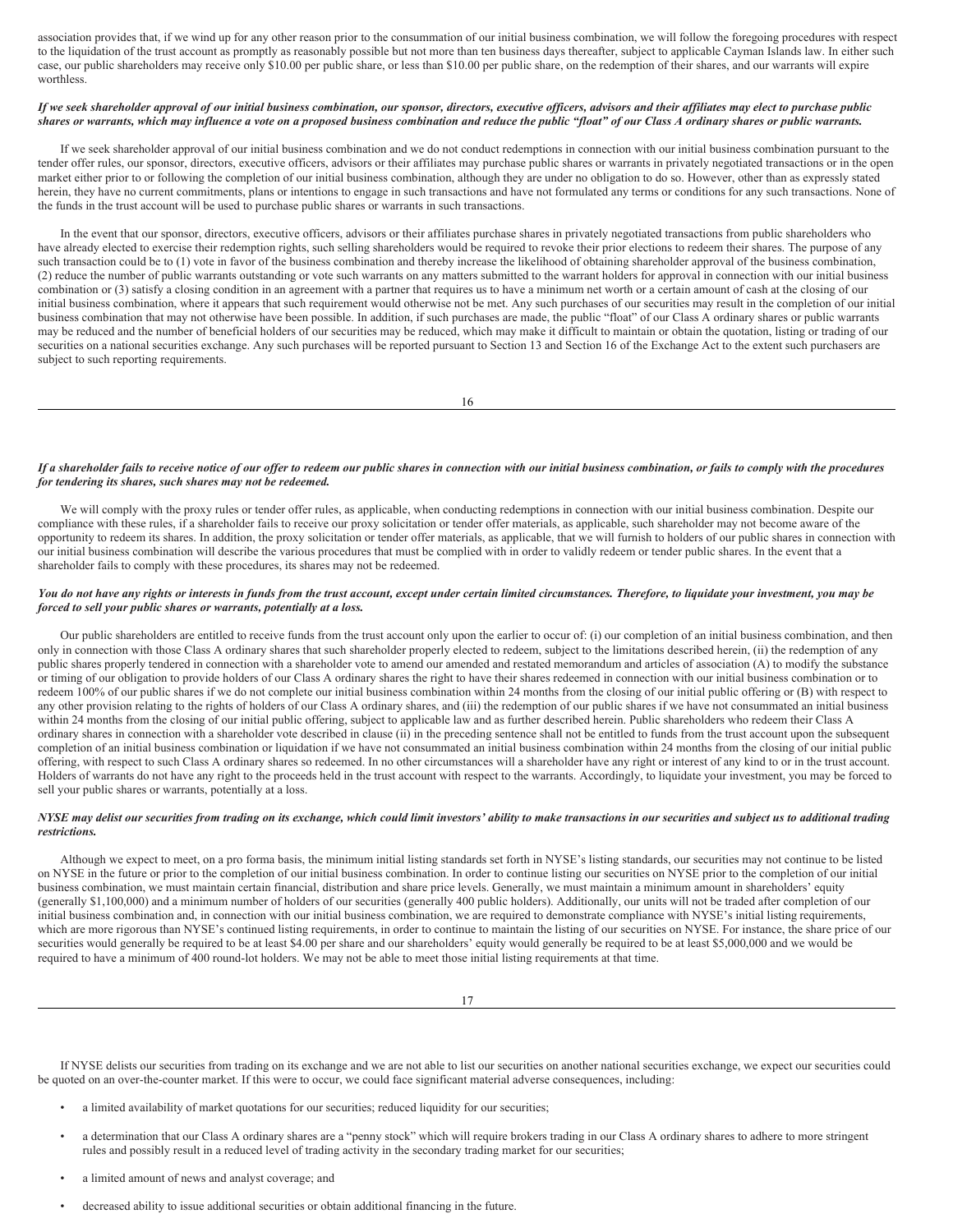The National Securities Markets Improvement Act of 1996, which is a federal statute, prevents or preempts the states from regulating the sale of certain securities, which are referred to as "covered securities." Because our units, Class A ordinary shares and warrants are listed on NYSE, our units, Class A ordinary shares and warrants qualify as covered securities under the statute. Although the states are preempted from regulating the sale of covered securities, the federal statute does allow the states to investigate companies if there is a suspicion of fraud, and, if there is a finding of fraudulent activity, then the states can regulate or bar the sale of covered securities in a particular case. While we are not aware of a state having used these powers to prohibit or restrict the sale of securities issued by blank check companies, other than the State of Idaho, certain state securities regulators view blank check companies unfavorably and might use these powers, or threaten to use these powers, to hinder the sale of securities of blank check companies in their states. Further, if we were no longer listed on NYSE, our securities would not qualify as covered securities under the statute and we would be subject to regulation in each state in which we offer our securities.

### *You are not entitled to protections normally af orded to investors of many other blank check companies.*

Since the net proceeds of our initial public offering and the sale of the private placement warrants were intended to be used to complete an initial business combination with a partner business, we may be deemed to be a "blank check" company under the United States securities laws. However, because we had net tangible assets in excess of \$5,000,000 upon the completion of our initial public offering and the sale of the private placement warrants and filed a Current Report on Form 8-K, including an audited balance sheet demonstrating this fact, we are exempt from rules promulgated by the SEC to protect investors in blank check companies, such as Rule 419. Accordingly, investors are not afforded the benefits or protections of those rules. Among other things, this means we will have a longer period of time to complete our initial business combination than do companies subject to Rule 419. Moreover, if our initial public offering were subject to Rule 419, that rule would prohibit the release of any interest earned on funds held in the trust account to us unless and until the funds in the trust account were released to us in connection with our completion of an initial business combination.

### If we seek shareholder approval of our initial business combination and we do not conduct redemptions pursuant to the tender offer rules, and if you or a "group" of shareholders are deemed to hold in excess of 15% of our Class A ordinary shares, you will lose the ability to redeem all such shares in excess of 15% of our Class A *ordinary shares.*

If we seek shareholder approval of our initial business combination and we do not conduct redemptions in connection with our initial business combination pursuant to the tender offer rules, our amended and restated memorandum and articles of association provides that a public shareholder, together with any affiliate of such shareholder or any other person with whom such shareholder is acting in concert or as a "group" (as defined under Section 13 of the Exchange Act), will be restricted from seeking redemption rights with respect to more than an aggregate of 15% of the shares sold in our initial public offering, which we refer to as the "Excess Shares," without our prior consent. However, we would not be restricting our shareholders' ability to vote all of their shares (including Excess Shares) for or against our initial business combination. Your inability to redeem the Excess Shares will reduce your influence over our ability to complete our initial business combination and you could suffer a material loss on your investment in us if you sell Excess Shares in open market transactions. Additionally, you will not receive redemption distributions with respect to the Excess Shares if we complete our initial business combination. And as a result, you will continue to hold that number of shares exceeding 15% and, in order to dispose of such shares, would be required to sell your shares in open market transactions, potentially at a loss.

18

### Because of our limited resources and the significant competition for business combination opportunities, it may be more difficult for us to complete our initial business combination. If we do not complete our initial business combination within the required time period, our public shareholders may receive only approximately \$10.00 per public share, or less in certain circumstances, on the liquidation of our trust account and our warrants will expire worthless.

We expect to encounter intense competition from other entities having a business objective similar to ours, including private investors (which may be individuals or investment partnerships), other blank check companies and other entities, domestic and international, competing for the types of businesses we intend to acquire. Many of these individuals and entities are well-established and have extensive experience in identifying and effecting, directly or indirectly, acquisitions of companies operating in or providing services to various industries. Many of these competitors possess greater technical, human and other resources or more local industry knowledge than we do and our financial resources will be relatively limited when contrasted with those of many of these competitors. While we believe there are numerous partner businesses we could potentially acquire with the net proceeds of our initial public offering and the sale of the private placement warrants, our ability to compete with respect to the acquisition of certain partner businesses that are sizable will be limited by our available financial resources. This inherent competitive limitation gives others an advantage in pursuing the acquisition of certain partner businesses. Furthermore, we are obligated to offer holders of our public shares the right to redeem their shares for cash at the time of our initial business combination in conjunction with a shareholder vote or via a tender offer. Partner companies will be aware that this may reduce the resources available to us for our initial business combination. Any of these obligations may place us at a competitive disadvantage in successfully negotiating a business combination. If we have not consummated our initial business combination within the required time period, our public shareholders may receive only approximately \$10.00 per public share, or less in certain circumstances, on the liquidation of our trust account and our warrants will expire worthless.

### If the net proceeds of our initial public offering and the sale of the private placement warrants not being held in the trust account are insufficient to allow us to operate for the 24 months following the closing of our initial public offering, it could limit the amount available to fund our search for a partner business or businesses and complete our initial business combination, and we will depend on loans from our sponsor or founding team to fund our search and to complete our initial business combination.

Of the net proceeds of our initial public offering and the sale of the private placement warrants, only \$1,000,000 will be available to us initially outside the trust account to fund our working capital requirements. We believe that the funds available to us outside of the trust account, together with funds available from loans from our sponsor, members of our founding team or any of their affiliates are sufficient to allow us to operate for at least the 24 months following the closing of our initial public offering; however, our estimate may not be accurate, and our sponsor, members of our founding team or any of their affiliates are under no obligation to advance funds to us in such circumstances. Of the funds available to us, we expect to use a portion of the funds available to us to pay fees to consultants to assist us with our search for a partner business. We could also use a portion of the funds as a down payment or to fund a "no-shop" provision (a provision in letters of intent designed to keep partner businesses from "shopping" around for transactions with other companies or investors on terms more favorable to such partner businesses) with respect to a particular proposed business combination, although we do not have any current intention to do so. If we entered into a letter of intent where we paid for the right to receive exclusivity from a partner business and were subsequently required to forfeit such funds (whether as a result of our breach or otherwise), we might not have sufficient funds to continue searching for, or conduct due diligence with respect to, a partner business.

In the event that our offering expenses exceed our estimate of \$1,000,000, we may fund such excess with funds not to be held in the trust account. In such case, unless funded by the proceeds of loans available from our sponsor, members of our founding team or any of their affiliates, the amount of funds we intend to be held outside the trust account would decrease by a corresponding amount. Conversely, in the event that the offering expenses are less than our estimate of \$1,000,000, the amount of funds we intend to be held outside the trust account would increase by a corresponding amount. The amount held in the trust account will not be impacted as a result of such increase or decrease. If we are required to seek additional capital, we would need to borrow funds from our sponsor, members of our founding team or any of their affiliates or other third parties to operate or may be forced to liquidate. Neither our sponsor, members of our founding team nor any of their affiliates is under any obligation to advance funds to us in such circumstances. Any such advances may be repaid only from funds held outside the trust account or from funds released to us upon completion of our initial business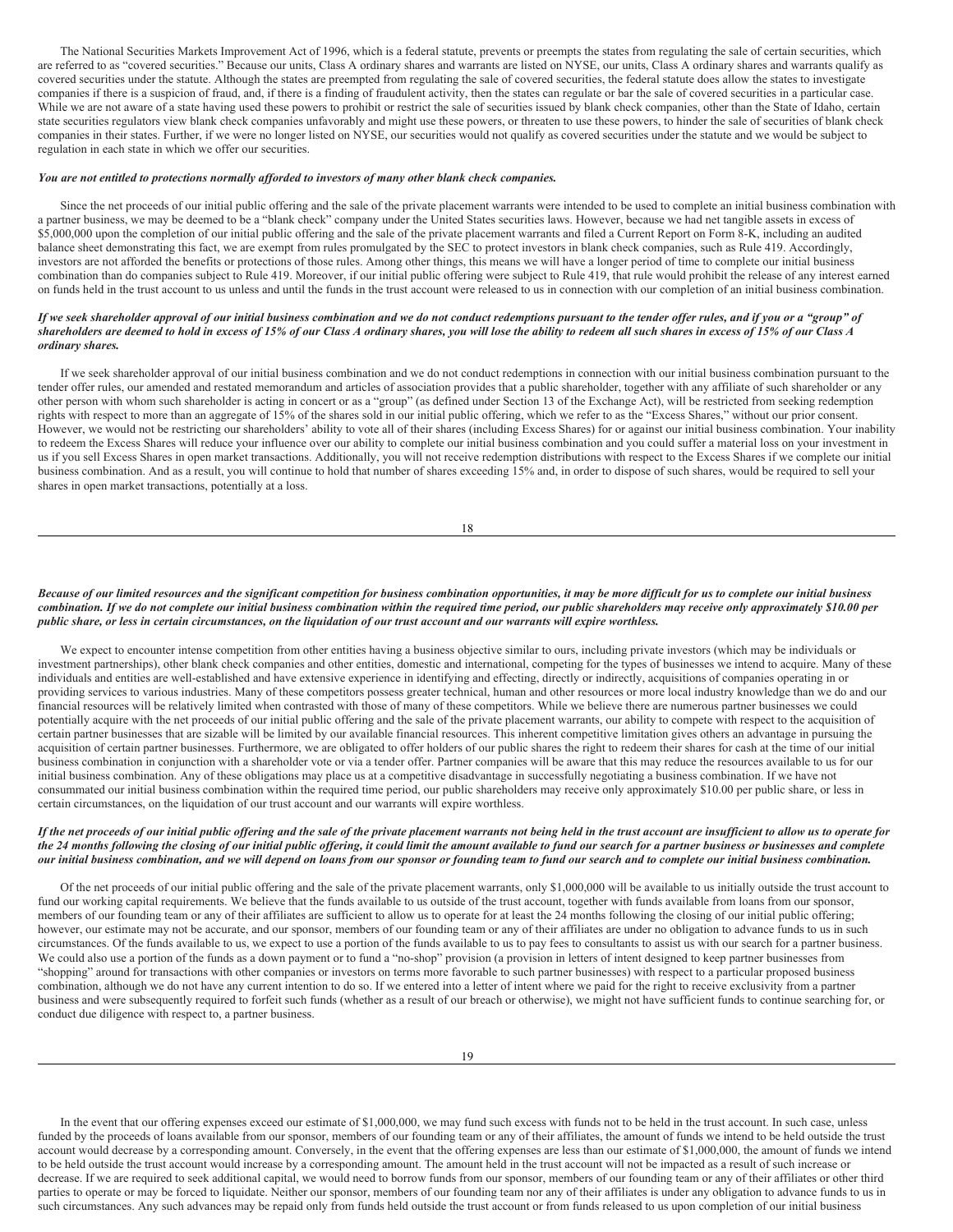combination. Up to \$1,500,000 of such loans may be convertible into warrants of the post-business combination entity at a price of \$2.00 per warrant at the option of the lender. The warrants would be identical to the private placement warrants. Prior to the completion of our initial business combination, we do not expect to seek loans from parties other than our sponsor, members of our founding team or any of their affiliates as we do not believe third parties will be willing to loan such funds and provide a waiver against any and all rights to seek access to funds in our trust account. If we do not complete our initial business combination within the required time period because we do not have sufficient funds available to us, we will be forced to cease operations and liquidate the trust account. Consequently, our public shareholders may only receive an estimated \$10.00 per public share, or possibly less, on our redemption of our public shares, and our warrants will expire worthless. See "—If third parties bring claims against us, the proceeds held in the trust account could be reduced and the per-share redemption amount received by shareholders may be less than \$10.00 per public share" and other risk factors herein.

### Subsequent to our completion of our initial business combination, we may be required to take write-downs or write-offs, restructuring and impairment or other charges that could have a significant negative effect on our financial condition, results of operations and the share price of our securities, which could cause you to lose some or all of *your investment.*

Even if we conduct due diligence on a partner business with which we combine, this diligence may not surface all material issues with a particular partner business. In addition, factors outside of the partner business and outside of our control may later arise. As a result of these factors, we may be forced to later write- down or write-off assets, restructure our operations, or incur impairment or other charges that could result in our reporting losses. Even if our due diligence successfully identifies certain risks, unexpected risks may arise and previously known risks may materialize in a manner not consistent with our preliminary risk analysis. Even though these charges may be noncash items and not have an immediate impact on our liquidity, the fact that we report charges of this nature could contribute to negative market perceptions about us or our securities. In addition, charges of this nature may cause us to violate net worth or other covenants to which we may be subject as a result of assuming pre-existing debt held by a partner business or by virtue of our obtaining post-combination debt financing. Accordingly, any holders who choose to retain their securities following the business combination could suffer a reduction in the value of their securities.

Such holders are unlikely to have a remedy for such reduction in value unless they are able to successfully claim that the reduction was due to the breach by our officers or directors of a duty of care or other fiduciary duty owed to them, or if they are able to successfully bring a private claim under securities laws that the proxy solicitation or tender offer materials, as applicable, relating to the business combination contained an actionable material misstatement or material omission.

### If third parties bring claims against us, the proceeds held in the trust account could be reduced and the per- share redemption amount received by shareholders may be less *than \$10.00 per public share.*

Our placing of funds in the trust account may not protect those funds from third party claims against us. Although we will seek to have all vendors, service providers (excluding our independent registered public accounting firm), prospective partner businesses and other entities with which we do business execute agreements with us waiving any right, title, interest or claim of any kind in or to any monies held in the trust account for the benefit of our public shareholders, such parties may not execute such agreements, or even if they execute such agreements, they may not be prevented from bringing claims against the trust account, including, but not limited to, fraudulent inducement, breach of fiduciary responsibility or other similar claims, as well as claims challenging the enforceability of the waiver, in each case in order to gain advantage with respect to a claim against our assets, including the funds held in the trust account. If any third party refuses to execute an agreement waiving such claims to the monies held in the trust account, our founders will perform an analysis of the alternatives available to it and will only enter into an agreement with a third party that has not executed a waiver if our founding team believes that such third party's engagement would be significantly more beneficial to us than any alternative.

```
20
```
Examples of possible instances where we may engage a third party that refuses to execute a waiver include the engagement of a third party consultant whose particular expertise or skills are believed by our founding team to be significantly superior to those of other consultants that would agree to execute a waiver or in cases where our founding team is unable to find a service provider willing to execute a waiver. In addition, there is no guarantee that such entities will agree to waive any claims they may have in the future as a result of, or arising out of, any negotiations, contracts or agreements with us and will not seek recourse against the trust account for any reason. Upon redemption of our public shares, if we have not consummated an initial business combination within 24 months from the closing of our initial public offering, or upon the exercise of a redemption right in connection with our initial business combination, we will be required to provide for payment of claims of creditors that were not waived that may be brought against us within the 10 years following redemption. Accordingly, the per-share redemption amount received by public shareholders could be less than the \$10.00 per public share initially held in the trust account, due to claims of such creditors. Pursuant to the letter agreement between us and our sponsor, our sponsor has agreed that it will be liable to us if and to the extent any claims by a third party (excluding our independent registered public accounting firm) for services rendered or products sold to us, or a prospective partner business with which we have discussed entering into a transaction agreement, reduce the amounts in the trust account to below the lesser of (i) \$10.00 per public share and (ii) the actual amount per share held in the trust account as of the date of the liquidation of the trust account if less than \$10.00 per public share due to reductions in the value of the trust assets, in each case net of the interest that may be withdrawn to pay our tax obligations, provided that such liability will not apply to any claims by a third party or prospective partner business who executed a waiver of any and all rights to seek access to the trust account nor will it apply to any claims under our indemnity of the underwriters of our initial public offering against certain liabilities, including liabilities under the Securities Act. Moreover, in the event that an executed waiver is deemed to be unenforceable against a third party, our sponsor will not be responsible to the extent of any liability for such third party claims.

However, we have not asked our sponsor to reserve for such indemnification obligations, nor have we independently verified whether our sponsor has sufficient funds to satisfy its indemnity obligations and we believe that our sponsor's only assets are securities of our company. Our sponsor may not be able to satisfy those obligations. None of our officers or directors will indemnify us for claims by third parties including, without limitation, claims by vendors and prospective partner businesses.

### Since only holders of our founder shares have the right to vote on the appointment of directors, the NYSE may consider us to be a 'controlled company' within the meaning of the NYSE rules and, as a result, we may qualify for exemptions from certain corporate governance requirements.

Prior to our initial business combination only holders of our founder shares will have the right to vote on the appointment of directors. As a result, the NYSE may consider us to be a 'controlled company' within the meaning of the NYSE corporate governance standards. Under the NYSE corporate governance standards, a company of which more than 50% of the voting power is held by an individual, group or another company is a 'controlled company' and may elect not to comply with certain corporate governance requirements, including the requirements that:

- we have a board that includes a majority of 'independent directors,' as defined under the rules of the NYSE;
- we have a compensation committee of our board that is comprised entirely of independent directors with a written charter
- addressing the committee's purpose and responsibilities; and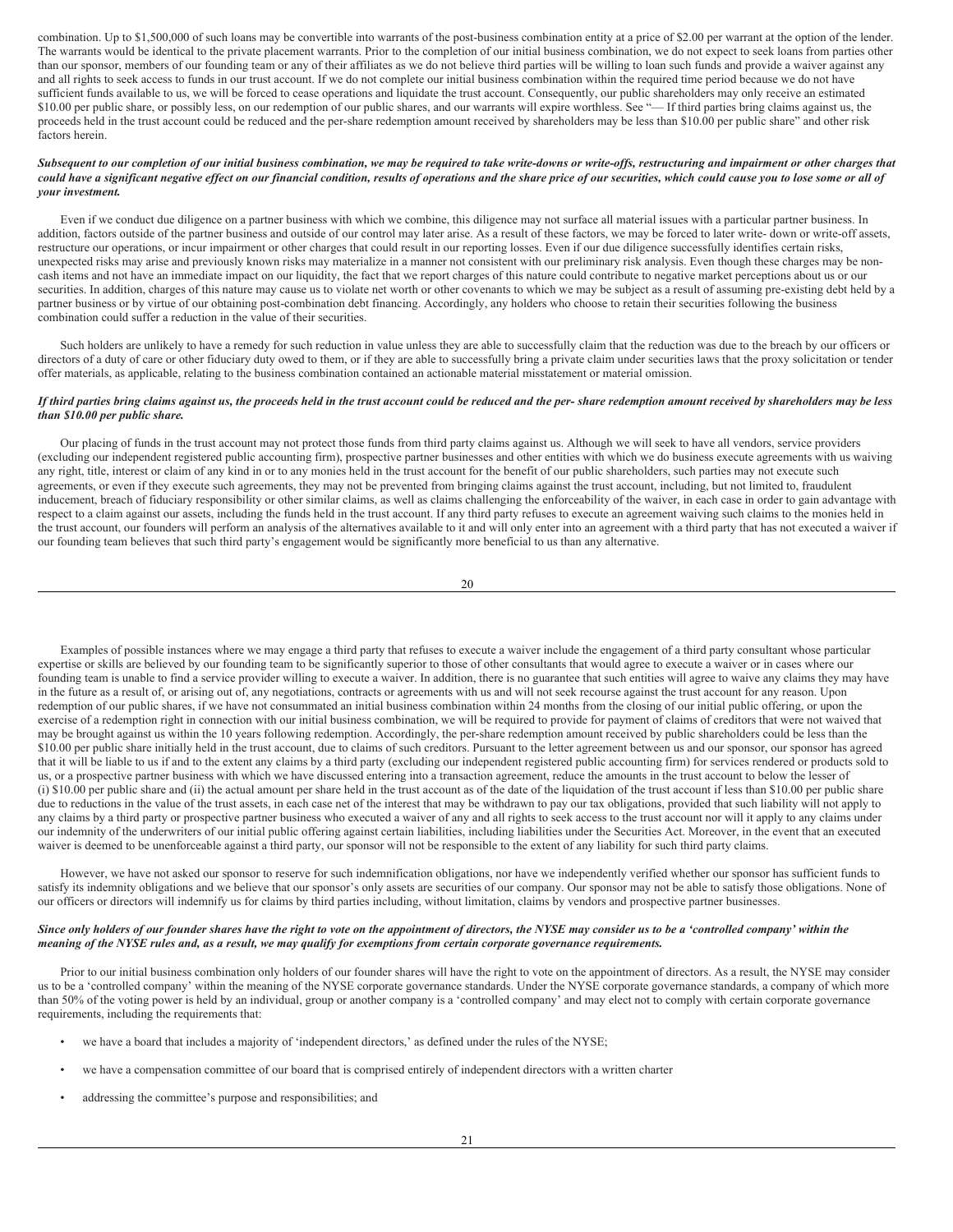• we have a nominating and corporate governance committee of our board that is comprised entirely of independent directors with a written charter addressing the committee's purpose and responsibilities.

We do not intend to utilize these exemptions and intend to comply with the corporate governance requirements of the NYSE, subject to applicable phase-in rules. However, if we determine in the future to utilize some or all of these exemptions, you will not have the same protections afforded to shareholders of companies that are subject to all of the NYSE corporate governance requirements.

### Our directors may decide not to enforce the indemnification obligations of our sponsor, resulting in a reduction in the amount of funds in the trust account available for *distribution to our public shareholders.*

In the event that the proceeds in the trust account are reduced below the lesser of (i) \$10.00 per public share and (ii) the actual amount per share held in the trust account as of the date of the liquidation of the trust account if less than \$10.00 per public share due to reductions in the value of the trust assets, in each case net of the interest that may be withdrawn to pay our tax obligations, and our sponsor asserts that it is unable to satisfy its obligations or that it has no indemnification obligations related to a particular claim, our independent directors would determine whether to take legal action against our sponsor to enforce its indemnification obligations. While we currently expect that our independent directors would take legal action on our behalf against our sponsor to enforce its indemnification obligations to us, it is possible that our independent directors in exercising their business judgment and subject to their fiduciary duties may choose not to do so in any particular instance. If our independent directors choose not to enforce these indemnification obligations, the amount of funds in the trust account available for distribution to our public shareholders may be reduced below \$10.00 per public share.

### If, after we distribute the proceeds in the trust account to our public shareholders, we file a bankruptcy or insolvency petition or an involuntary bankruptcy or insolvency petition is filed against us that is not dismissed, a bankruptcy or insolvency court may seek to recover such proceeds, and the members of our board of directors may be viewed as having breached their fiduciary duties to our creditors, thereby exposing the members of our board of directors and us to claims of punitive damages.

If, after we distribute the proceeds in the trust account to our public shareholders, we file a bankruptcy or insolvency petition or an involuntary bankruptcy or insolvency petition is filed against us that is not dismissed, any distributions received by shareholders could be viewed under applicable debtor/creditor and/or bankruptcy laws as either a "preferential transfer" or a "fraudulent conveyance." As a result, a bankruptcy or insolvency court could seek to recover some or all amounts received by our shareholders. In addition, our board of directors may be viewed as having breached its fiduciary duty to our creditors and/or having acted in bad faith, thereby exposing itself and us to claims of punitive damages, by paying public shareholders from the trust account prior to addressing the claims of creditors.

### If, before distributing the proceeds in the trust account to our public shareholders, we file a bankruptcy or insolvency petition or an involuntary bankruptcy or insolvency petition is filed against us that is not dismissed, the claims of creditors in such proceeding may have priority over the claims of our shareholders and the per-share amount *that would otherwise be received by our shareholders in connection with our liquidation may be reduced.*

If, before distributing the proceeds in the trust account to our public shareholders, we file a bankruptcy or insolvency petition or an involuntary bankruptcy or insolvency petition is filed against us that is not dismissed, the proceeds held in the trust account could be subject to applicable bankruptcy law, and may be included in our bankruptcy estate and subject to the claims of third parties with priority over the claims of our shareholders. To the extent any bankruptcy claims deplete the trust account, the per-share amount that would otherwise be received by our shareholders in connection with our liquidation may be reduced.

### If we are deemed to be an investment company under the Investment Company Act, we may be required to institute burdensome compliance requirements and our activities may be restricted, which may make it difficult for us to complete our initial business combination.

If we are deemed to be an investment company under the Investment Company Act, our activities may be restricted, including:

restrictions on the nature of our investments; and

22

• restrictions on the issuance of securities, each of which may make it difficult for us to complete our initial business combination.

In addition, we may have imposed upon us burdensome requirements, including:

- registration as an investment company with the SEC;
- adoption of a specific form of corporate structure; and
- reporting, record keeping, voting, proxy and disclosure requirements and other rules and regulations that we are currently not subject to.

In order not to be regulated as an investment company under the Investment Company Act, unless we can qualify for an exclusion, we must ensure that we are engaged primarily in a business other than investing, reinvesting or trading of securities and that our activities do not include investing, reinvesting, owning, holding or trading "investment securities" constituting more than 40% of our assets (exclusive of U.S. government securities and cash items) on an unconsolidated basis. Our business will be to identify and complete a business combination and thereafter to operate the post-business combination business or assets for the long term. We do not plan to buy businesses or assets with a view to resale or profit from their resale. We do not plan to buy unrelated businesses or assets or to be a passive investor.

We do not believe that our anticipated principal activities will subject us to the Investment Company Act. To this end, the proceeds held in the trust account may only be invested in United States "government securities" within the meaning of Section 2(a)(16) of the Investment Company Act having a maturity of 185 days or less or in money market funds meeting certain conditions under Rule 2a-7 promulgated under the Investment Company Act which invest only in direct U.S. government treasury obligations. Pursuant to the trust agreement, the trustee is not permitted to invest in other securities or assets. By restricting the investment of the proceeds to these instruments, and by having a business plan targeted at acquiring and growing businesses for the long term (rather than on buying and selling businesses in the manner of a merchant bank or private equity fund), we intend to avoid being deemed an "investment company" within the meaning of the Investment Company Act. The trust account is intended as a holding place for funds pending the earliest to occur of either: (i) the completion of our initial business combination; (ii) the redemption of any public shares properly tendered in connection with a shareholder vote to amend our amended and restated memorandum and articles of association (A) to modify the substance or timing of our obligation to provide holders of our Class A ordinary shares the right to have their shares redeemed in connection with our initial business combination or to redeem 100% of our public shares if we do not complete our initial business combination within 24 months from the closing of our initial public offering or (B) with respect to any other provision relating to the rights of holders of our Class A ordinary shares, and (iii) the redemption of our public shares if we have not consummated an initial business within 24 months from the closing of our initial public offering, subject to applicable law and as further described herein. If we do not invest the proceeds as discussed above, we may be deemed to be subject to the Investment Company Act. If we were deemed to be subject to the Investment Company Act, compliance with these additional regulatory burdens would require additional expenses for which we have not allotted funds and may hinder our ability to complete a business combination. If we do not complete our initial business combination within the required time period, our public shareholders may receive only approximately \$10.00 per public share, or less in certain circumstances, on the liquidation of our trust account and our warrants will expire worthless.

Changes in laws or regulations, or a failure to comply with any laws and regulations, may adversely affect our business, including our ability to negotiate and complete our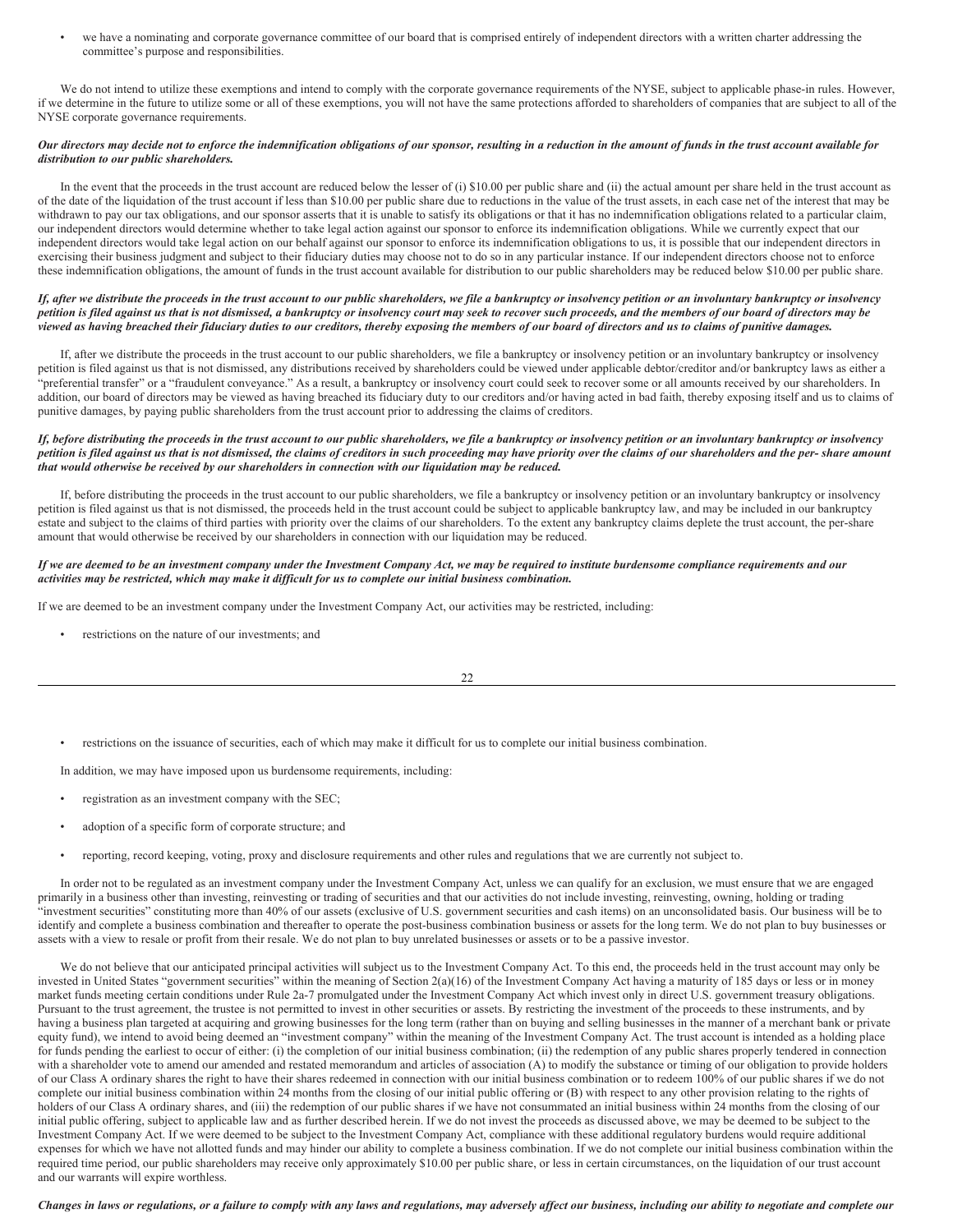#### *initial business combination, and results of operations.*

We are subject to laws and regulations enacted by national, regional and local governments. In particular, we will be required to comply with certain SEC and other legal requirements. Compliance with, and monitoring of, applicable laws and regulations may be difficult, time consuming and costly. Those laws and regulations and their interpretation and application may also change from time to time and those changes could have a material adverse effect on our business, investments and results of operations. In addition, a failure to comply with applicable laws or regulations, as interpreted and applied, could have a material adverse effect on our business, including our ability to negotiate and complete our initial business combination, and results of operations.

23

### If we do not consummate an initial business combination within 24 months from the closing of our initial public offering, our public shareholders may be forced to wait *beyond such 24 months before redemption from our trust account.*

If we do not consummate an initial business combination within 24 months from the closing of our initial public offering, the proceeds then on deposit in the trust account, including interest earned on the funds held in the trust account and not previously released to us to pay our income taxes, if any (less up to \$100,000 of interest to pay dissolution expenses), will be used to fund the redemption of our public shares, as further described herein. Any redemption of public shareholders from the trust account will be effected automatically by function of our amended and restated memorandum and articles of association prior to any voluntary winding up. If we are required to wind up, liquidate the trust account and distribute such amount therein, pro rata, to our public shareholders, as part of any liquidation process, such winding up, liquidation and distribution must comply with the applicable provisions of the Companies Law. In that case, investors may be forced to wait beyond 24 months from the closing of our initial public offering before the redemption proceeds of our trust account become available to them, and they receive the return of their pro rata portion of the proceeds from our trust account. We have no obligation to return funds to investors prior to the date of our redemption or liquidation unless, prior thereto, we consummate our initial business combination or amend certain provisions of our amended and restated memorandum and articles of association, and only then in cases where investors have sought to redeem their Class A ordinary shares. Only upon our redemption or any liquidation will public shareholders be entitled to distributions if we do not complete our initial business combination and do not amend certain provisions of our amended and restated memorandum and articles of association. Our amended and restated memorandum and articles of association provides that, if we wind up for any other reason prior to the consummation of our initial business combination, we will follow the foregoing procedures with respect to the liquidation of the trust account as promptly as reasonably possible but not more than ten business days thereafter, subject to applicable Cayman Islands law.

#### Our shareholders may be held liable for claims by third parties against us to the extent of distributions received by them upon redemption of their shares.

If we are forced to enter into an insolvent liquidation, any distributions received by shareholders could be viewed as an unlawful payment if it was proved that immediately following the date on which the distribution was made, we were unable to pay our debts as they fall due in the ordinary course of business. As a result, a liquidator could seek to recover some or all amounts received by our shareholders. Furthermore, our directors may be viewed as having breached their fiduciary duties to us or our creditors and/or may have acted in bad faith, thereby exposing themselves and our company to claims, by paying public shareholders from the trust account prior to addressing the claims of creditors. Claims may be brought against us for these reasons. We and our directors and officers who knowingly and willfully authorized or permitted any distribution to be paid out of our share premium account while we were unable to pay our debts as they fall due in the ordinary course of business would be guilty of an offence and may be liable for a fine of \$18,292.68 and imprisonment for five years in the Cayman Islands.

### We may not hold an annual general meeting until after the consummation of our initial business combination.

In accordance with NYSE corporate governance requirements and our amended and restated memorandum and articles of association, we are not required to hold an annual general meeting until no later than one year after our first fiscal year end following our listing on NYSE. As an exempted company, there is no requirement under the Companies Law for us to hold annual or extraordinary general meetings to appoint directors. Until we hold an annual general meeting, public shareholders may not be afforded the opportunity to appoint directors and to discuss company affairs with our founding team. Our board of directors is divided into three classes with only one class of directors being appointed in each year and each class (except for those directors appointed prior to our first annual general meeting) serving a three-year term.

### Holders of Class A ordinary shares will not be entitled to vote on any appointment of directors we hold prior to the completion of our initial business combination.

Prior to the completion of our initial business combination, only holders of our founder shares will have the right to vote on the appointment of directors. Holders of our public shares will not be entitled to vote on the appointment of directors during such time. In addition, prior to the completion of an initial business combination, holders of a majority of our founder shares may remove a member of the board of directors for any reason. Accordingly, you may not have any say in the management of our company prior to the consummation of an initial business combination.

#### We are not registering the Class A ordinary shares issuable upon exercise of the warrants under the Securities Act or any state securities laws at this time, and such registration may not be in place when an investor desires to exercise warrants, thus precluding such investor from being able to exercise its warrants and causing such *warrants to expire worthless.*

We are not registering the Class A ordinary shares issuable upon exercise of the warrants under the Securities Act or any state securities laws at this time. However, under the terms of the warrant agreement, we have agreed to use our commercially reasonable efforts to file a registration statement under the Securities Act covering such shares and to maintain the effectiveness of such registration statement and a current prospectus relating to the Class A ordinary shares issuable upon exercise of the warrants until the expiration or redemption of the warrants in accordance with the provisions of the warrant agreement. We may not able to do so if, for example, any facts or events arise which represent a fundamental change in the information set forth in the registration statement or prospectus, the financial statements contained or incorporated by reference therein are not current, complete or correct or the SEC issues a stop order. If the shares issuable upon exercise of the warrants are not registered under the Securities Act, we will be required to permit holders to exercise their warrants on a cashless basis. However, no warrant will be exercisable for cash or on a cashless basis, and we will not be obligated to issue any shares to holders seeking to exercise their warrants, unless the issuance of the shares upon such exercise is registered or qualified under the securities laws of the state of the exercising holder, unless an exemption is available. Notwithstanding the above, if our Class A ordinary shares are at the time of any exercise of a warrant not listed on a national securities exchange such that they satisfy the definition of a "covered security" under Section 18(b)(1) of the Securities Act, we may, at our option, require holders of public warrants who exercise their warrants to do so on a "cashless basis" in accordance with Section 3(a)(9) of the Securities Act and, in the event we so elect, we will not be required to file or maintain in effect a registration statement, but we will use our reasonable best efforts to register or qualify the shares under applicable blue sky laws to the extent an exemption is not available. In no event will we be required to net cash settle any warrant, or issue securities or other compensation in exchange for the warrants in the event that we are unable to register or qualify the shares underlying the warrants under the Securities Act or applicable state securities laws. If the issuance of the shares upon exercise of the warrants is not so registered or qualified or exempt from registration or qualification, the holder of such warrant will not be entitled to exercise such warrant and such warrant may have no value and expire worthless. In such event, holders who acquired their warrants as part of a purchase of units will have paid the full unit purchase price solely for the Class A ordinary shares included in the units. There may be a circumstance where an exemption from registration exists for holders of our private placement warrants to exercise their warrants while a corresponding exemption does not exist for holders of the warrants included as part of units sold in our initial public offering. In such an instance, our sponsor and its transferees (which may include our founding team) would be able to exercise their warrants and sell the ordinary shares underlying their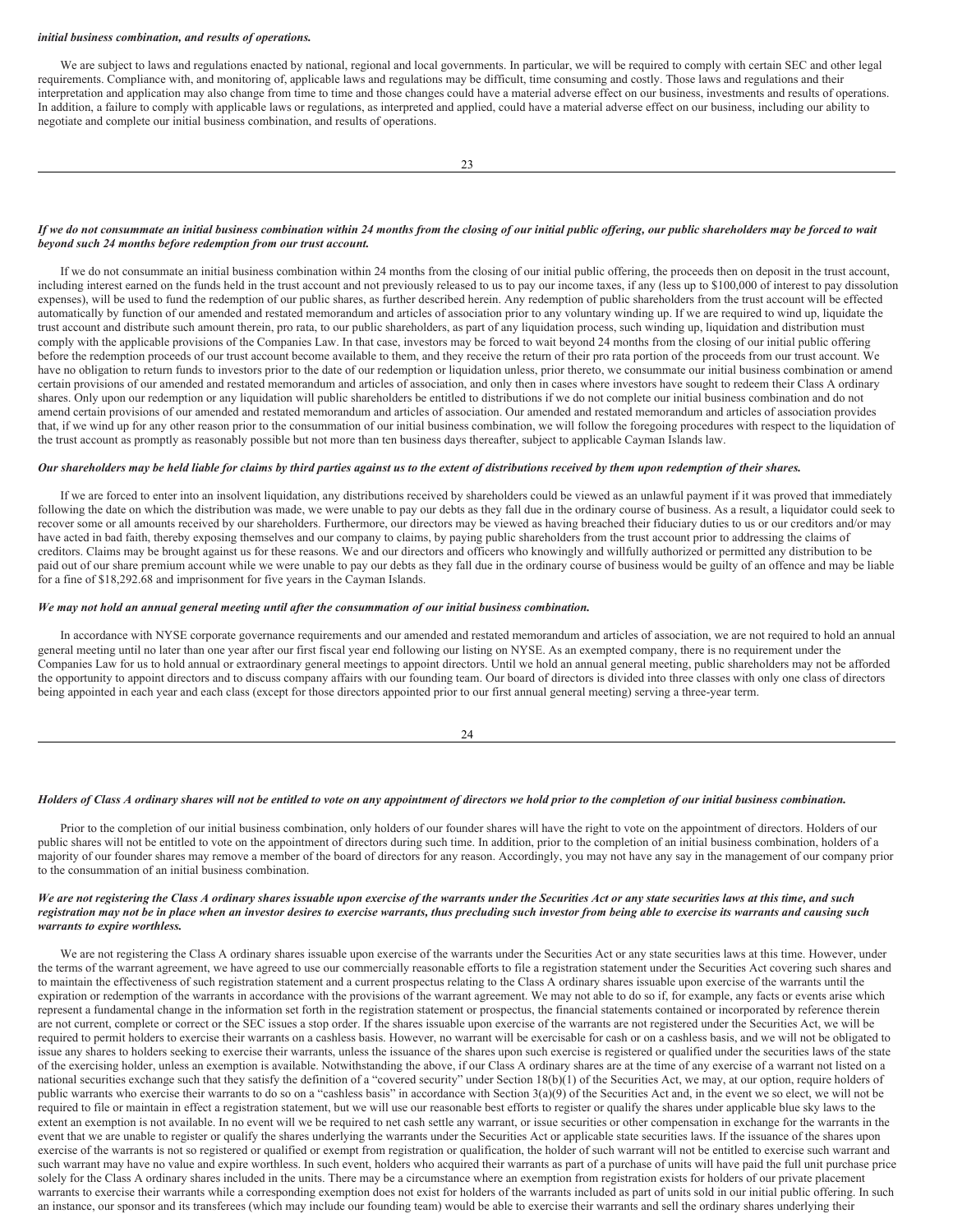warrants while holders of our public warrants would not be able to exercise their warrants and sell the underlying ordinary shares. If and when the warrants become redeemable by us, we may exercise our redemption right even if we are unable to register or qualify the underlying securities for sale under all applicable state securities laws.

Our ability to require holders of our warrants to exercise such warrants on a cashless basis after we call the warrants for redemption or if there is no effective registration statement covering the Class A ordinary shares issuable upon exercise of these warrants will cause holders to receive fewer Class A ordinary shares upon their exercise of the warrants than they would have received had they been able to pay the exercise price of their warrants in cash.

25

If we call the warrants for redemption for cash, we will have the option, in our sole discretion, to require all holders that wish to exercise warrants to do so on a cashless basis. If we choose to require holders to exercise their warrants on a cashless basis or if holders elect to do so when there is no effective registration statement, the number of Class A ordinary shares received by a holder upon exercise will be fewer than it would have been had such holder exercised his or her warrant for cash. For example, if the holder is exercising 875 public warrants at \$11.50 per share through a cashless exercise when the Class A ordinary shares have a fair market value of \$17.50 per share, then upon the cashless exercise, the holder will receive 300 Class A ordinary shares. The holder would have received 875 Class A ordinary shares if the exercise price was paid in cash. This will have the effect of reducing the potential "upside" of the holder's investment in our company because the warrantholder will hold a smaller number of Class A ordinary shares upon a cashless exercise of the warrants they hold.

### The warrants may become exercisable and redeemable for a security other than the Class A ordinary shares, and you will not have any information regarding such other *security at this time.*

In certain situations, including if we are not the surviving entity in our initial business combination, the warrants may become exercisable for a security other than the Class A ordinary shares. As a result, if the surviving company redeems your warrants for securities pursuant to the warrant agreement, you may receive a security in a company of which you do not have information at this time. Pursuant to the warrant agreement, the surviving company will be required to use commercially reasonable efforts to register the issuance of the security underlying the warrants within twenty business days of the closing of an initial business combination.

### The grant of registration rights to our initial shareholders may make it more difficult to complete our initial business combination, and the future exercise of such rights *may adversely af ect the market price of our Class A ordinary shares.*

Pursuant to an agreement to be entered into concurrently with the issuance and sale of the securities in our initial public offering, our initial shareholders, and their permitted transferees can demand that we register the Class A ordinary shares into which founder shares are convertible, the private placement warrants and the Class A ordinary shares issuable upon exercise of the private placement warrants, and warrants that may be issued upon conversion of working capital loans and the Class A ordinary shares issuable upon conversion of such warrants. The registration and availability of such a significant number of securities for trading in the public market may have an adverse effect on the market price of our Class A ordinary shares. In addition, the existence of the registration rights may make our initial business combination more costly or difficult to conclude. This is because the shareholders of the partner business may increase the equity stake they seek in the combined entity or ask for more cash consideration to offset the negative impact on the market price of our securities that is expected when the securities owned by our initial shareholders or their permitted transferees are registered for resale.

### Because we are not limited to evaluating a partner business in a particular industry sector, you will be unable to ascertain the merits or risks of any particular partner *business's operations.*

We may pursue business combination opportunities in any sector, except that we will not, under our amended and restated memorandum and articles of association, be permitted to effectuate our initial business combination solely with another blank check company or similar company with nominal operations. To the extent we complete our initial business combination, we may be affected by numerous risks inherent in the business operations with which we combine. For example, if we combine with a financially unstable business or an entity lacking an established record of sales or earnings, we may be affected by the risks inherent in the business and operations of a financially unstable or a development stage entity. Although our officers and directors will endeavor to evaluate the risks inherent in a particular partner business, we may not properly ascertain or assess all of the significant risk factors or that we will have adequate time to complete due diligence. Furthermore, some of these risks may be outside of our control and leave us with no ability to control or reduce the chances that those risks will adversely impact a partner business. An investment in our units may not ultimately prove to be more favorable to investors than a direct investment, if such opportunity were available, in a business combination partner. Accordingly, any holders who choose to retain their securities following our initial business combination could suffer a reduction in the value of their securities. Such holders are unlikely to have a remedy for such reduction in value unless they are able to successfully claim that the reduction was due to the breach by our officers or directors of a duty of care or other fiduciary duty owed to them, or if they are able to successfully bring a private claim under securities laws that the proxy solicitation or tender offer materials, as applicable, relating to the business combination contained an actionable material misstatement or material omission.

| I | ×<br>۰.<br>٧ |
|---|--------------|

# We may seek acquisition opportunities in industries or sectors which may or may not be outside of our founders' area of expertise.

We will consider a business combination outside of our founders' area of expertise if a business combination partner is presented to us and we determine that such candidate offers an attractive acquisition opportunity for our company. Although our founding team will endeavor to evaluate the risks inherent in any particular business combination partner, we may not adequately ascertain or assess all of the significant risk factors. We also cannot assure you that an investment in our units will not ultimately prove to be less favorable to investors in our initial public offering than a direct investment, if an opportunity were available, in a business combination partner. In the event we elect to pursue an acquisition outside of the areas of our founders' expertise, our founders' expertise may not be directly applicable to its evaluation or operation, and the information contained in this Report regarding the areas of our founders' expertise would not be relevant to an understanding of the business that we elect to acquire. As a result, our founding team may not be able to adequately ascertain or assess all of the significant risk factors. Accordingly, any holders who choose to retain their securities following our initial business combination could suffer a reduction in the value of their securities. Such holders are unlikely to have a remedy for such reduction in value unless they are able to successfully claim that the reduction was due to the breach by our officers or directors of a duty of care or other fiduciary duty owed to them, or if they are able to successfully bring a private claim under securities laws that the proxy solicitation or tender offer materials, as applicable, relating to the business combination contained an actionable material misstatement or material omission.

### Although we have identified general criteria that we believe are important in evaluating prospective partner businesses, we may enter into our initial business combination with a partner that does not meet such criteria, and as a result, the partner business with which we enter into our initial business combination may not have attributes *entirely consistent with our general criteria.*

Although we have identified general criteria for evaluating prospective partner businesses, it is possible that a partner business with which we enter into our initial business combination will not have all of these positive attributes. If we complete our initial business combination with a partner that does not meet some or all of these criteria, such combination may not be as successful as a combination with a business that does meet all of our general criteria. In addition, if we announce a prospective business combination with a partner that does not meet our general criteria, a greater number of shareholders may exercise their redemption rights, which may make it difficult for us to meet any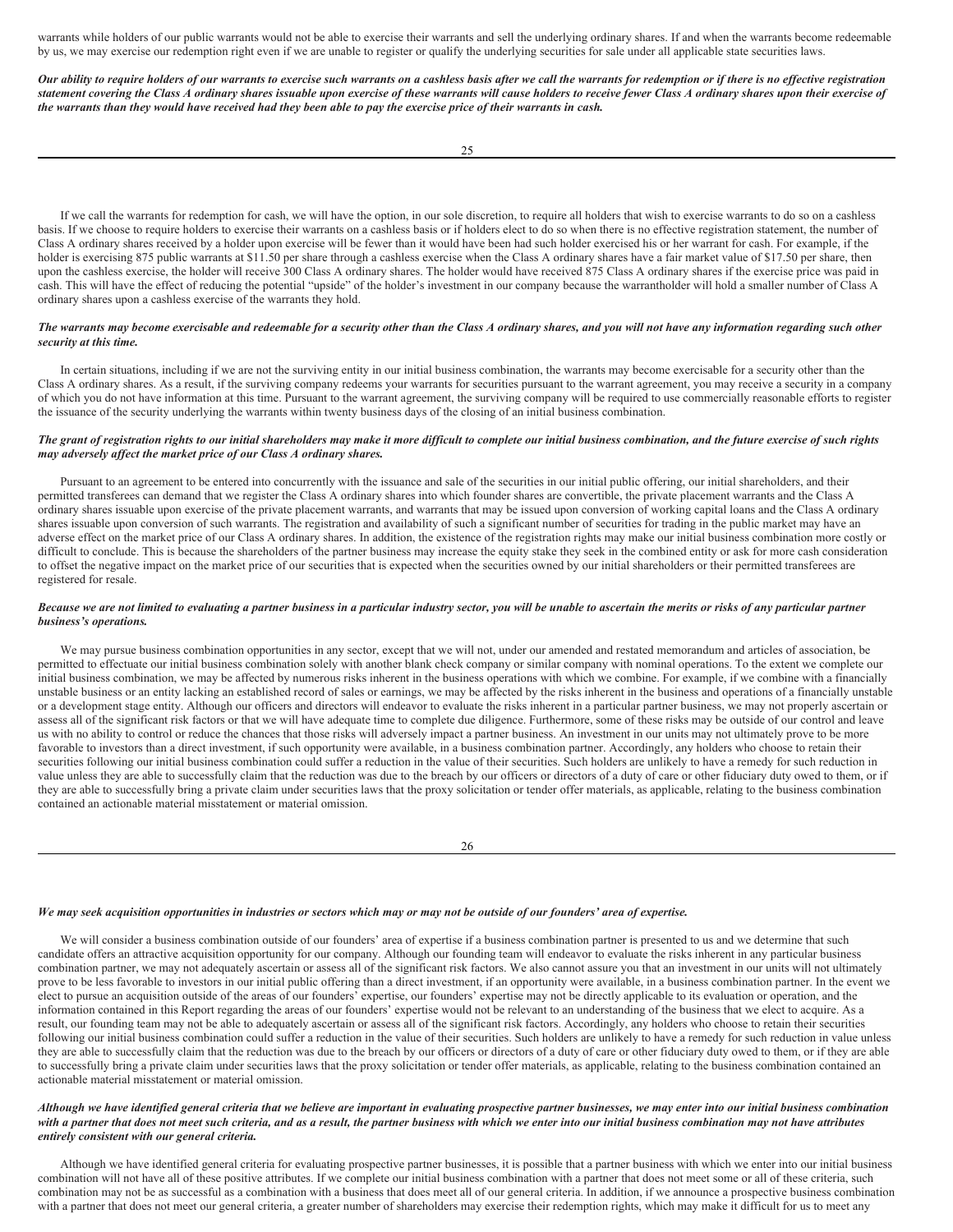closing condition with a partner business that requires us to have a minimum net worth or a certain amount of cash. In addition, if shareholder approval of the transaction is required by applicable law or stock exchange rule, or we decide to obtain shareholder approval for business or other reasons, it may be more difficult for us to attain shareholder approval of our initial business combination if the partner business does not meet our general criteria. If we do not complete our initial business combination within the required time period, our public shareholders may receive only approximately \$10.00 per public share, or less in certain circumstances, on the liquidation of our trust account and our warrants will expire worthless.

### We are not required to obtain an opinion from an independent accounting or investment banking firm, and consequently, you may have no assurance from an independent source that the price we are paying for the business is fair to our shareholders from a financial point of view.

Unless we complete our initial business combination with an affiliated entity, we are not required to obtain an opinion from an independent accounting firm or independent investment banking firm which is a member of FINRA that the price we are paying is fair to our shareholders from a financial point of view. If no opinion is obtained, our shareholders will be relying on the judgment of our board of directors, who will determine fair market value based on standards generally accepted by the financial community. Such standards used will be disclosed in our proxy solicitation or tender offer materials, as applicable, related to our initial business combination.

27

We may issue additional Class A ordinary shares or preference shares to complete our initial business combination or under an employee incentive plan after completion of our initial business combination. We may also issue Class A ordinary shares upon the conversion of the founder shares at a ratio greater than one-to- one at the time of our initial business combination as a result of the anti-dilution provisions contained in our amended and restated memorandum and articles of association. Any such *issuances would dilute the interest of our shareholders and likely present other risks.*

Our amended and restated memorandum and articles of association authorizes the issuance of up to 400,000,000 Class A ordinary shares, par value \$0.0001 per share, 10,000,000 Class B ordinary shares, par value \$0.0001 per share, and 1,000,000 preference shares, par value \$0.0001 per share. Immediately after our initial public offering, there were 378,500,000 and 4,625,000 authorized but unissued Class A ordinary shares and Class B ordinary shares, respectively, available for issuance which amount includes shares reserved for issuance upon exercise of outstanding warrants or shares issuable upon conversion of the Class B ordinary shares, if any. The Class B ordinary shares are automatically convertible into Class A ordinary shares at the time of our initial business combination as described herein and in our amended and restated memorandum and articles of association. There are no preference shares issued and outstanding.

We may issue a substantial number of additional Class A ordinary shares or preference shares to complete our initial business combination or under an employee incentive plan after completion of our initial business combination. We may also issue Class A ordinary shares to redeem the warrants or upon conversion of the Class B ordinary shares at a ratio greater than one-to-one at the time of our initial business combination as a result of the anti-dilution provisions as set forth herein. However, our amended and restated memorandum and articles of association provides, among other things, that prior to the completion of our initial business combination, we may not issue additional shares that would entitle the holders thereof to (i) receive funds from the trust account or (ii) vote on any initial business combination or on any other proposal presented to shareholders prior to or in connection with the completion of an initial business combination. These provisions of our amended and restated memorandum and articles of association, like all provisions of our amended and restated memorandum and articles of association, may be amended with a shareholder vote. The issuance of additional ordinary or preference shares:

- may significantly dilute the equity interest of investors in our initial public offering, which dilution would increase if the anti-dilution provisions in the Class B ordinary shares resulted in the issuance of Class A ordinary shares on a greater than one-to-one basis upon conversion of the Class B ordinary shares;
- may subordinate the rights of holders of Class A ordinary shares if preference shares are issued with rights senior to those afforded our Class A ordinary shares;
- could cause a change in control if a substantial number of our Class A ordinary shares are issued, which may affect, among other things, our ability to use our net operating loss carry forwards, if any, and could result in the resignation or removal of our present officers and directors;
- may have the effect of delaying or preventing a change of control of us by diluting the share ownership or voting rights of a person seeking to obtain control of us;
- may adversely affect prevailing market prices for our units, Class A ordinary shares and/or warrants; and
- may not result in adjustment to the exercise price of our warrants.

#### Our initial shareholders may receive additional Class A ordinary shares if we issue shares to consummate an initial business combination.

The founder shares will automatically convert into Class A ordinary shares immediately upon the consummation of our initial business combination at a ratio such that the number of Class A ordinary shares issuable upon conversion of all founder shares will equal, in the aggregate, on an as-converted basis, 20% of the sum of (i) the total number of ordinary shares issued and outstanding upon the completion of our initial public offering, plus (ii) the sum of the total number of Class A ordinary shares issued or deemed issued or issuable upon conversion or exercise of any equity-linked securities or rights issued or deemed issued, by the Company in connection with or in relation to the consummation of the initial business combination, excluding any Class A ordinary shares or equity-linked securities exercisable for or convertible into Class A ordinary shares issued, deemed issued, or to be issued, to any seller in the initial business combination and any private placement warrants issued to our sponsor, members of our founding team or any of their affiliates upon conversion of working capital loans. In no event will the Class B ordinary shares convert into Class A ordinary shares at a rate of less than one to one.

28

Resources could be wasted in researching acquisitions that are not completed, which could materially adversely affect subsequent attempts to locate and acquire or merge with another business. If we do not complete our initial business combination within the required time period, our public shareholders may receive only approximately \$10.00 per public share, or less in certain circumstances, on the liquidation of our trust account and our warrants will expire worthless.

We anticipate that the investigation of each specific partner business and the negotiation, drafting and execution of relevant agreements, disclosure documents and other instruments will require substantial management time and attention and substantial costs for accountants, attorneys and others. If we decide not to complete a specific initial business combination, the costs incurred up to that point for the proposed transaction likely would not be recoverable. Furthermore, if we reach an agreement relating to a specific partner business, we may fail to complete our initial business combination for any number of reasons including those beyond our control. Any such event will result in a loss to us of the related costs incurred which could materially adversely affect subsequent attempts to locate and acquire or merge with another business. If we do not complete our initial business combination within the required time period, our public shareholders may receive only approximately \$10.00 per public share, or less in certain circumstances, on the liquidation of our trust account and our warrants will expire worthless.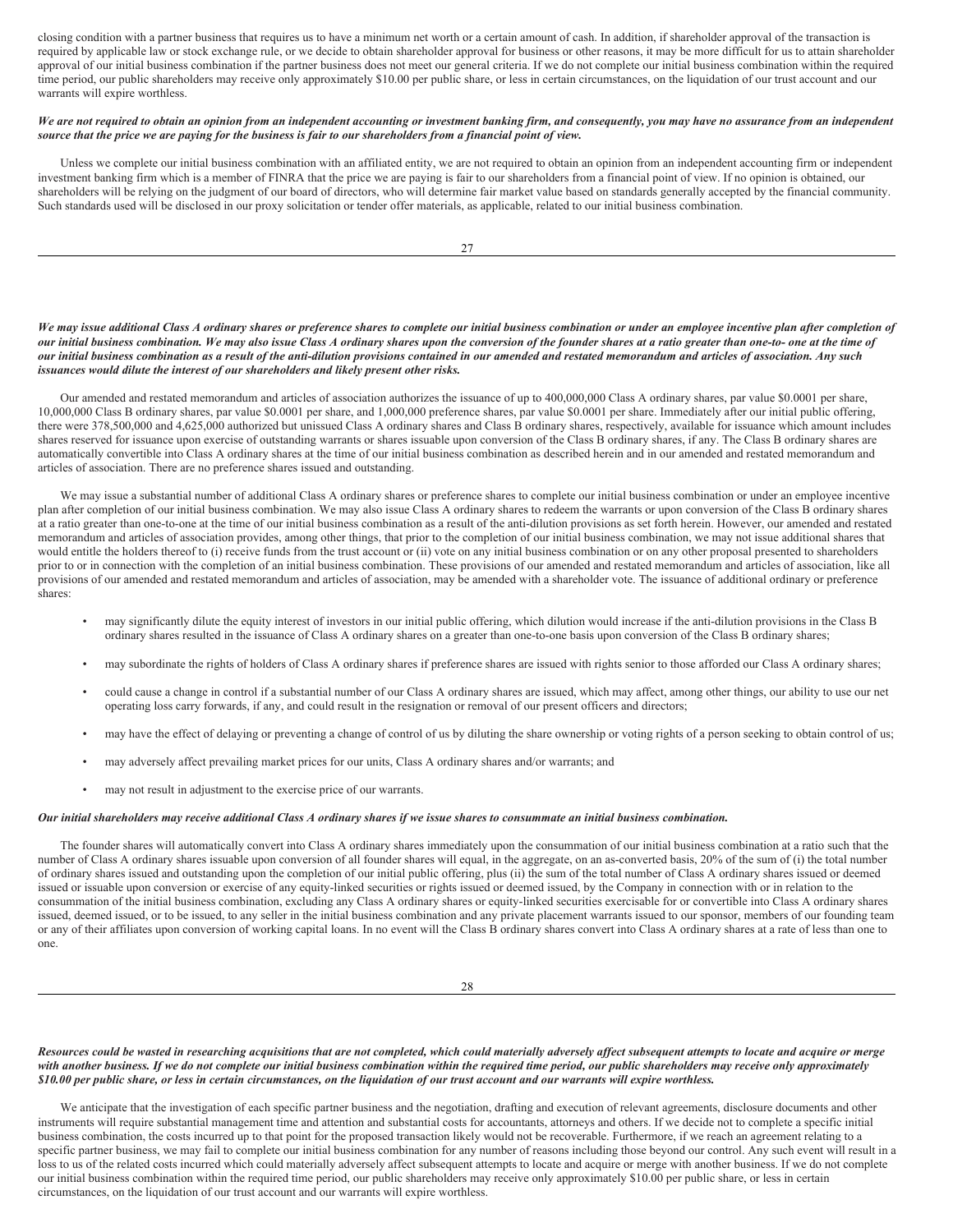### We may be a passive foreign investment company, or "PFIC," which could result in adverse U.S. federal income tax consequences to U.S. investors.

If we are a PFIC for any taxable year (or portion thereof) that is included in the holding period of a U.S. Holder of our Class A ordinary shares or warrants, the U.S. Holder may be subject to adverse U.S. federal income tax consequences and may be subject to additional reporting requirements. Our PFIC status for our current and subsequent taxable years may depend on whether we qualify for the PFIC start-up exception. Depending on the particular circumstances, the application of the start-up exception may be subject to uncertainty, and there cannot be any assurance that we will qualify for the start-up exception. Accordingly, there can be no assurances with respect to our status as a PFIC for our current taxable year or any subsequent taxable year. Our actual PFIC status for any taxable year, however, will not be determinable until after the end of such taxable year. Moreover, if we determine we are a PFIC for any taxable year, upon written request, we will endeavor to provide to a U.S. Holder such information as the Internal Revenue Service ("IRS") may require, including a PFIC Annual Information Statement, in order to enable the U.S. Holder to make and maintain a "qualified electing fund" election, but there can be no assurance that we will timely provide such required information, and such election would be unavailable with respect to our warrants in all cases. We urge U.S. investors to consult their tax advisors regarding the possible application of the PFIC rules.

### We may reincorporate in another jurisdiction in connection with our initial business combination and such reincorporation may result in taxes imposed on shareholders.

We may, in connection with our initial business combination and subject to requisite shareholder approval under the Companies Law, reincorporate in the jurisdiction in which the partner company or business is located or in another jurisdiction. The transaction may require a shareholder or warrantholder to recognize taxable income in the jurisdiction in which the shareholder or warrantholder is a tax resident or in which its members are resident if it is a tax transparent entity. We do not intend to make any cash distributions to shareholders or warrantholders to pay such taxes. Shareholders or warrantholders may be subject to withholding taxes or other taxes with respect to their ownership of us after the reincorporation.

### After our initial business combination, it is possible that a majority of our directors and officers will live outside the United States and all of our assets will be located outside the United States; therefore investors may not be able to enforce federal securities laws or their other legal rights.

It is possible that after our initial business combination, a majority of our directors and officers will reside outside of the United States and all of our assets will be located outside of the United States. As a result, it may be difficult, or in some cases not possible, for investors in the United States to enforce their legal rights, to effect service of process upon all of our directors or officers or to enforce judgments of United States courts predicated upon civil liabilities and criminal penalties on our directors and officers under United States laws.

 $29$ 

In particular, there is uncertainty as to whether the courts of the Cayman Islands or any other applicable jurisdictions would recognize and enforce judgments of U.S. courts obtained against us or our directors or officers predicated upon the civil liability provisions of the securities laws of the United States or any state in the United States or entertain original actions brought in the Cayman Islands or any other applicable jurisdiction's courts against us or our directors or officers predicated upon the securities laws of the United States or any state in the United States.

### We are dependent upon our executive officers and directors and their loss could adversely affect our ability to operate.

Our operations are dependent upon a relatively small group of individuals and, in particular, our executive officers and directors. We believe that our success depends on the continued service of our officers and directors, at least until we have completed our initial business combination. In addition, our executive officers and directors are not required to commit any specified amount of time to our affairs and, accordingly, will have conflicts of interest in allocating their time among various business activities, including identifying potential business combinations and monitoring the related due diligence. We do not have an employment agreement with, or key-man insurance on the life of, any of our directors or executive officers. The unexpected loss of the services of one or more of our directors or executive officers could have a detrimental effect on us.

### Our ability to successfully effect our initial business combination and to be successful thereafter will be totally dependent upon the efforts of our key personnel, some of whom may join us following our initial business combination. The loss of key personnel could negatively impact the operations and profitability of our post-combination *business.*

Our ability to successfully effect our initial business combination is dependent upon the efforts of our key personnel. The role of our key personnel in the partner business, however, cannot presently be ascertained. Although some of our key personnel may remain with the partner business in senior management or advisory positions following our initial business combination, it is likely that some or all of the management of the partner business will remain in place. While we intend to closely scrutinize any individuals we engage after our initial business combination, we cannot assure you that our assessment of these individuals will prove to be correct. These individuals may be unfamiliar with the requirements of operating a company regulated by the SEC, which could cause us to have to expend time and resources helping them become familiar with such requirements.

### Our key personnel may negotiate employment or consulting agreements with a partner business in connection with a particular business combination, and a particular business combination may be conditioned on the retention or resignation of such key personnel. These agreements may provide for them to receive compensation following our initial business combination and as a result, may cause them to have conflicts of interest in determining whether a particular business combination is the most *advantageous.*

Our key personnel may be able to remain with our company after the completion of our initial business combination only if they are able to negotiate employment or consulting agreements in connection with the business combination. Such negotiations would take place simultaneously with the negotiation of the business combination and could provide for such individuals to receive compensation in the form of cash payments and/or our securities for services they would render to us after the completion of the business combination. Such negotiations also could make such key personnel's retention or resignation a condition to any such agreement. The personal and financial interests of such individuals may influence their motivation in identifying and selecting a partner business. In addition, pursuant to an agreement to be entered into on or prior to the closing of our initial public offering, our sponsor, upon and following consummation of an initial business combination, will be entitled to nominate three individuals for election to our board of directors, as long as the sponsor holds any securities covered by the registration and shareholder rights agreement.

We may have a limited ability to assess the management of a prospective partner business and, as a result, may affect our initial business combination with a partner *business whose management may not have the skills, qualifications or abilities to manage a public company.*

When evaluating the desirability of effecting our initial business combination with a prospective partner business, our ability to assess the partner business's management may be limited due to a lack of time, resources or information. Our assessment of the capabilities of the partner business's management, therefore, may prove to be incorrect and such management may lack the skills, qualifications or abilities we suspected. Should the partner business's management not possess the skills, qualifications or abilities necessary to manage a public company, the operations and profitability of the post-combination business may be negatively impacted. Accordingly, any holders who choose to retain their securities following our initial business combination could suffer a reduction in the value of their securities. Such holders are unlikely to have a remedy for such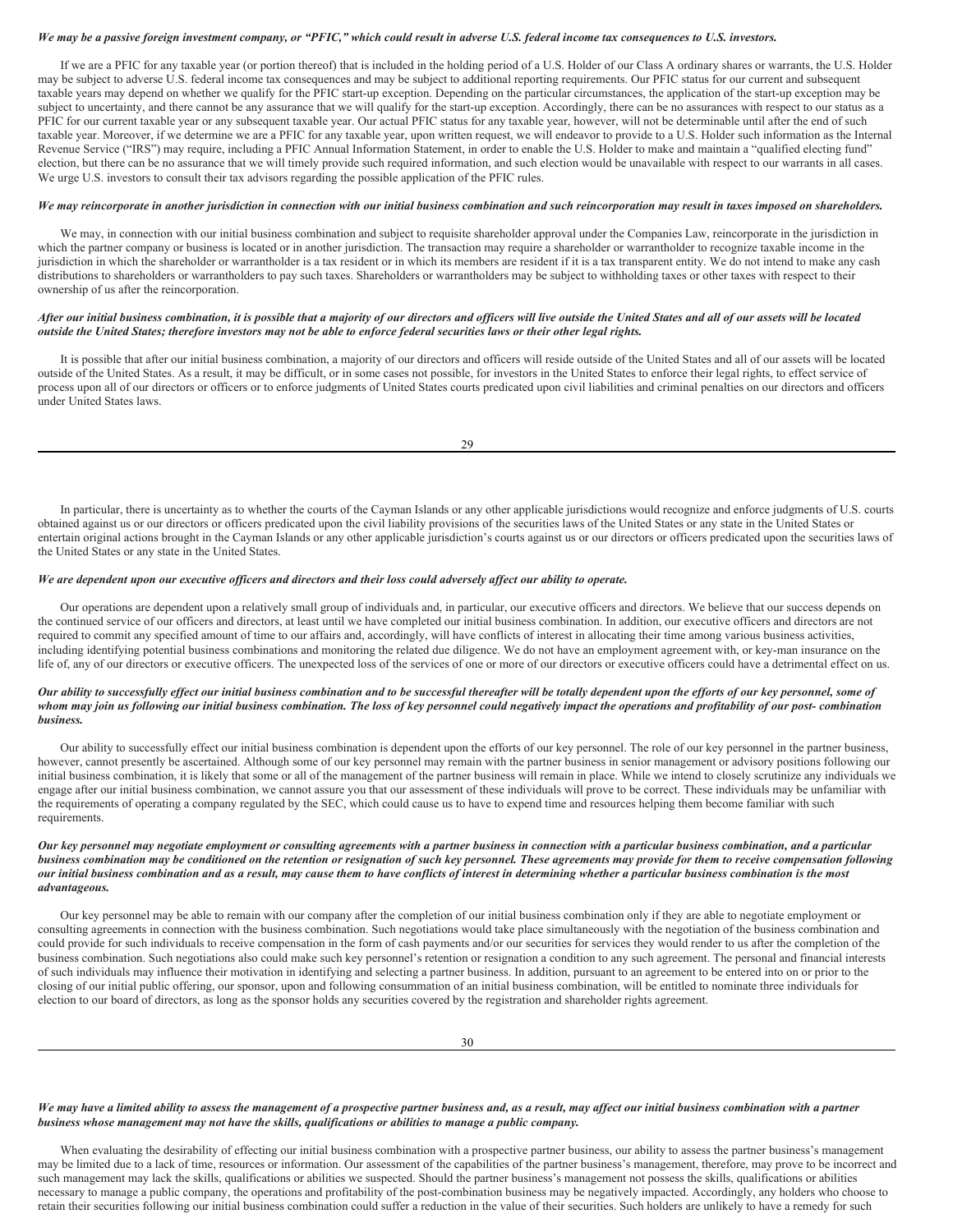### The officers and directors of an acquisition candidate may resign upon completion of our initial business combination. The loss of a business combination partner's key *personnel could negatively impact the operations and profitability of our post-combination business.*

The role of an acquisition candidate's key personnel upon the completion of our initial business combination cannot be ascertained at this time. Although we contemplate that certain members of an acquisition candidate's management team will remain associated with the acquisition candidate following our initial business combination, it is possible that members of the management of an acquisition candidate will not wish to remain in place.

### Our executive officers and directors will allocate their time to other businesses thereby causing conflicts of interest in their determination as to how much time to devote to our affairs. This conflict of interest could have a negative impact on our ability to complete our initial business combination.

Our executive officers and directors are not required to, and will not, commit their full time to our affairs, which may result in a conflict of interest in allocating their time between our operations and our search for a business combination and their other businesses. We do not intend to have any full-time employees prior to the completion of our initial business combination. Each of our executive officers is engaged in several other business endeavors for which he may be entitled to substantial compensation, and our executive officers are not obligated to contribute any specific number of hours per week to our affairs. Our independent directors also serve as officers and board members for other entities. If our executive officers' and directors' other business affairs require them to devote substantial amounts of time to such affairs in excess of their current commitment levels, it could limit their ability to devote time to our affairs which may have a negative impact on our ability to complete our initial business combination. For a complete discussion of our executive officers' and directors' other business affairs, please see "Management — Officers, Directors and Director Nominees."

### Our officers and directors presently have, and any of them in the future may have additional, fiduciary or contractual obligations to other entities, including another blank check company, and, accordingly, may have conflicts of interest in determining to which entity a particular business opportunity should be presented.

Following the completion of our initial public offering and until we consummate our initial business combination, we have engaged and intend to engage in the business of identifying and combining with one or more businesses. Each of our officers and directors presently has, and any of them in the future may have, additional fiduciary or contractual obligations to other entities pursuant to which such officer or director is or will be required to present a business combination opportunity to such entity, subject to his or her fiduciary duties under Cayman Islands law. Accordingly, they may have conflicts of interest in determining to which entity a particular business opportunity should be presented. These conflicts may not be resolved in our favor and a potential partner business may be presented to another entity prior to its presentation to us, subject to their fiduciary duties under Cayman Islands law.

In addition, our founders and our directors and officers expect in the future to become affiliated with other public blank check companies that may have acquisition objectives that are similar to ours. Accordingly, they may have conflicts of interest in determining to which entity a particular business opportunity should be presented. These conflicts may not be resolved in our favor and a potential partner business may be presented to such other blank check companies, prior to its presentation to us, subject to our officers' and directors' fiduciary duties under Cayman Islands law. Our amended and restated memorandum and articles of association provides that we renounce our interest in any business combination opportunity offered to any director or officer unless such opportunity is expressly offered to such person solely in his or her capacity as a director or officer of the company and it is an opportunity that we are able to complete on a reasonable basis.

31

### Our executive officers, directors, security holders and their respective affiliates may have competitive pecuniary interests that conflict with our interests.

We have not adopted a policy that expressly prohibits our directors, executive officers, security holders or affiliates from having a direct or indirect pecuniary or financial interest in any investment to be acquired or disposed of by us or in any transaction to which we are a party or have an interest. In fact, we may enter into a business combination with a partner business that is affiliated with our sponsor, our directors or executive officers, although we do not intend to do so. Nor do we have a policy that expressly prohibits any such persons from engaging for their own account in business activities of the types conducted by us. Accordingly, such persons or entities may have a conflict between their interests and ours.

The personal and financial interests of our directors and officers may influence their motivation in timely identifying and selecting a partner business and completing a business combination. Consequently, our directors' and officers' discretion in identifying and selecting a suitable partner business may result in a conflict of interest when determining whether the terms, conditions and timing of a particular business combination are appropriate and in our shareholders' best interest. If this were the case, it would be a breach of their fiduciary duties to us as a matter of Cayman Islands law and we or our shareholders might have a claim against such individuals for infringing on our shareholders' rights.

### We may engage in a business combination with one or more partner businesses that have relationships with entities that may be affiliated with our sponsor, executive *of icers, directors or initial shareholders which may raise potential conflicts of interest.*

In light of the involvement of our sponsor, executive officers and directors with other entities, we may decide to acquire one or more businesses affiliated with our sponsor, executive officers, directors or initial shareholders. Our directors also serve as officers and board members for other entities, including, without limitation, those described under "Management — Conflicts of Interest." Our sponsor and our officers and directors may sponsor or form other special purpose acquisition companies similar to ours or may pursue other business or investment ventures during the period in which we are seeking an initial business combination. Such entities may compete with us for business combination opportunities. Our sponsor, officers and directors are not currently aware of any specific opportunities for us to complete our initial business combination with any entities with which they are affiliated, and there have been no substantive discussions concerning a business combination with any such entity or entities. Although we are not specifically focusing on, or pursuing, any transaction with any affiliated entities, we will pursue such a transaction if we determine that such affiliated entity meets our criteria for a business combination as set forth in "Proposed Business — Effecting Our Initial Business Combination — Evaluation of a Partner Business and Structuring of Our Initial Business Combination" and such transaction is approved by a majority of our independent and disinterested directors. Despite our agreement to obtain an opinion from an independent investment banking firm which is a member of FINRA or an independent valuation or accounting firm regarding the fairness to our company from a financial point of view of a business combination with one or more domestic or international businesses affiliated with our sponsor, executive officers, directors or initial shareholders, potential conflicts of interest still may exist and, as a result, the terms of the business combination may not be as advantageous to our public shareholders as they would be absent any conflicts of interest.

Since our sponsor, executive officers and directors will lose their entire investment in us if our initial business combination is not completed (other than with respect to public shares they may acquire during or after our initial public offering), a conflict of interest may arise in determining whether a particular business combination *partner is appropriate for our initial business combination.*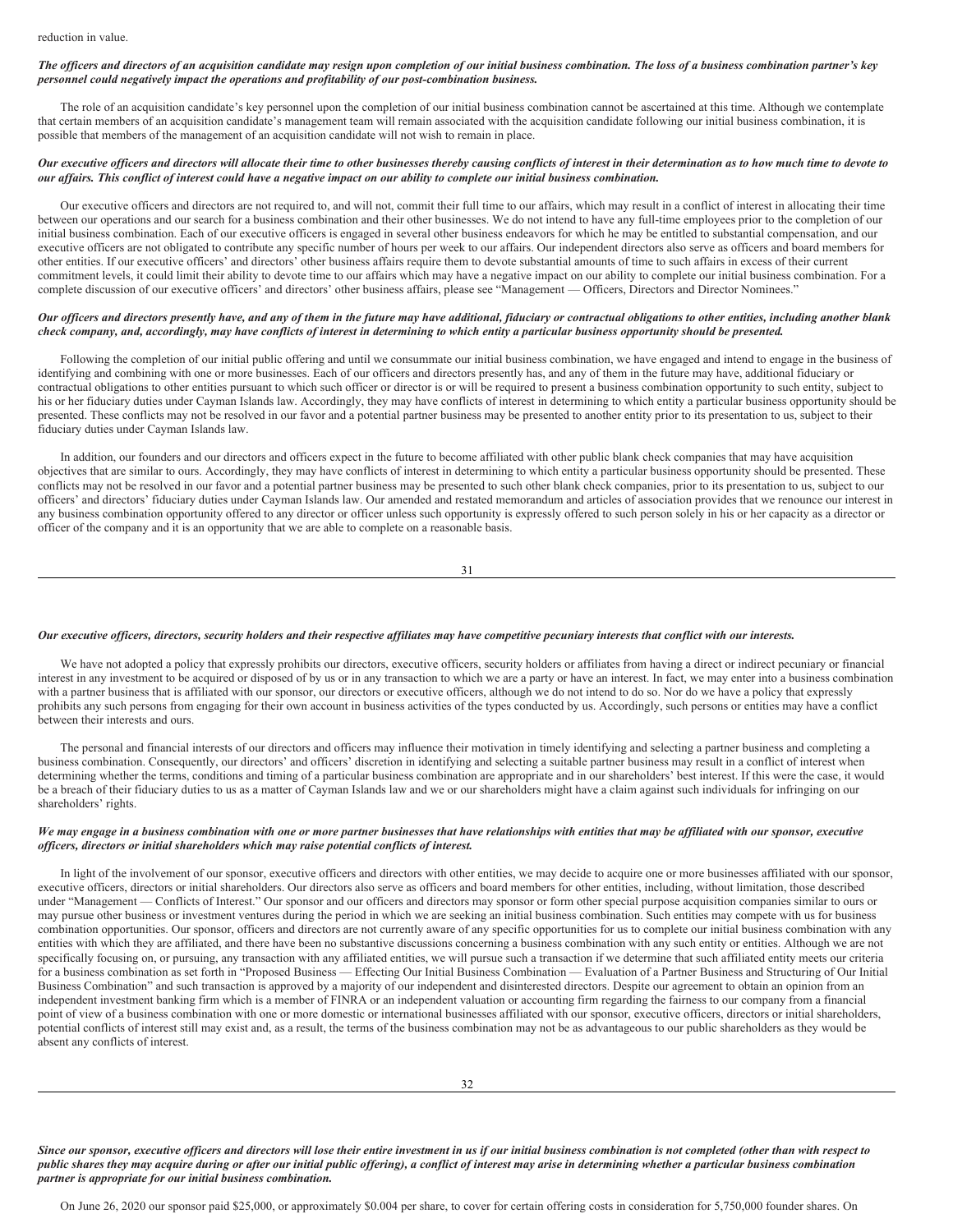August 10, 2020, our sponsor transferred 25,000 founder shares to each of Michelle Gill, Lachy Groom, Gautam Gupta, Trina Spear, and Laura de Petra, and 30,000 founder shares to Pierre Lamond. Prior to the initial investment in the company of \$25,000 by the sponsor, the company had no assets, tangible or intangible. The per share price of the founder shares was determined by dividing the amount contributed to the company by the number of founder shares issued. The founder shares will be worthless if we do not complete an initial business combination. In addition, our sponsor, pursuant to a written agreement, purchased 3,150,000 private placement warrants at a purchase price of \$6,300,000 in a private placement that closed simultaneously with the closing of our initial public offering. If we do not consummate an initial business within 24 months from the closing of our initial public offering, the private placement warrants (and the underlying securities) will expire worthless. The personal and financial interests of our executive officers and directors may influence their motivation in identifying and selecting a partner business combination, completing an initial business combination and influencing the operation of the business following the initial business combination. This risk may become more acute as the 24-month anniversary of the closing of our initial public offering nears, which is the deadline for our consummation of an initial business combination.

### We may issue notes or other debt, or otherwise incur substantial debt, to complete a business combination, which may adversely affect our leverage and financial condition *and thus negatively impact the value of our shareholders' investment in us.*

Although we have no commitments as of the date of this Report to issue any notes or other debt, or to otherwise incur debt following our initial public offering, we may choose to incur substantial debt to complete our initial business combination. We and our officers have agreed that we will not incur any indebtedness unless we have obtained from the lender a waiver of any right, title, interest or claim of any kind in or to the monies held in the trust account. As such, no issuance of debt will affect the per share amount available for redemption from the trust account.

Nevertheless, the incurrence of debt could have a variety of negative effects, including:

- default and foreclosure on our assets if our operating revenues after an initial business combination are insufficient to repay our debt obligations;
- acceleration of our obligations to repay the indebtedness even if we make all principal and interest payments when due if we breach certain covenants that require the maintenance of certain financial ratios or reserves without a waiver or renegotiation of that covenant;
- our immediate payment of all principal and accrued interest, if any, if the debt is payable on demand;
- our inability to obtain necessary additional financing if the debt contains covenants restricting our ability to obtain such financing while the debt is outstanding;
- our inability to pay dividends on our Class A ordinary shares;
- using a substantial portion of our cash flow to pay principal and interest on our debt, which will reduce the funds available for dividends on our Class A ordinary shares if declared, expenses, capital expenditures, acquisitions and other general corporate purposes;
- limitations on our flexibility in planning for and reacting to changes in our business and in the industry in which we operate;
- increased vulnerability to adverse changes in general economic, industry and competitive conditions and adverse changes in government regulation; and
- limitations on our ability to borrow additional amounts for expenses, capital expenditures, acquisitions, debt service requirements, execution of our strategy and other purposes and other disadvantages compared to our competitors who have less debt.

33

### We may only be able to complete one business combination with the proceeds of our initial public offering and the sale of the private placement warrants, which will cause us to be solely dependent on a single business which may have a limited number of products or services. This lack of diversification may negatively impact our operations *and profitability.*

The net proceeds from our initial public offering and the sale of the private placement warrants provided us with up to \$216,000,000 that we may use to complete our initial business combination (inclusive of approximately \$1,000,000 held outside the trust account which we intend to use for working capital purposes).

We may effectuate our initial business combination with a single partner business or multiple partner businesses simultaneously or within a short period of time. However, we may not be able to effectuate our initial business combination with more than one partner business because of various factors, including the existence of complex accounting issues and the requirement that we prepare and file pro forma financial statements with the SEC that present operating results and the financial condition of several partner businesses as if they had been operated on a combined basis. By completing our initial business combination with only a single entity, our lack of diversification may subject us to numerous economic, competitive and regulatory developments. Further, we would not be able to diversify our operations or benefit from the possible spreading of risks or offsetting of losses, unlike other entities which may have the resources to complete several business combinations in different industries or different areas of a single industry.

Accordingly, the prospects for our success may be:

- solely dependent upon the performance of a single business, property or asset; or
- dependent upon the development or market acceptance of a single or limited number of products, processes or services.

This lack of diversification may subject us to numerous economic, competitive and regulatory risks, any or all of which may have a substantial adverse impact upon the particular industry in which we may operate subsequent to our initial business combination.

### We may attempt to simultaneously complete business combinations with multiple prospective partners, which may hinder our ability to complete our initial business combination and give rise to increased costs and risks that could negatively impact our operations and profitability.

If we determine to simultaneously acquire several businesses that are owned by different sellers, we will need for each of such sellers to agree that our purchase of its business is contingent on the simultaneous closings of the other business combinations, which may make it more difficult for us, and delay our ability, to complete our initial business combination. With multiple business combinations, we could also face additional risks, including additional burdens and costs with respect to possible multiple negotiations and due diligence (if there are multiple sellers) and the additional risks associated with the subsequent assimilation of the operations and services or products of the acquired companies in a single operating business. If we are unable to adequately address these risks, it could negatively impact our profitability and results of operations.

### We may attempt to complete our initial business combination with a private company about which little information is available, which may result in a business *combination with a company that is not as profitable as we suspected, if at all.*

In pursuing our acquisition strategy, we may seek to effectuate our initial business combination with a privately held company. Very little public information generally exists about private companies, and we could be required to make our decision on whether to pursue a potential initial business combination on the basis of limited information, which may result in a business combination with a company that is not as profitable as we suspected, if at all.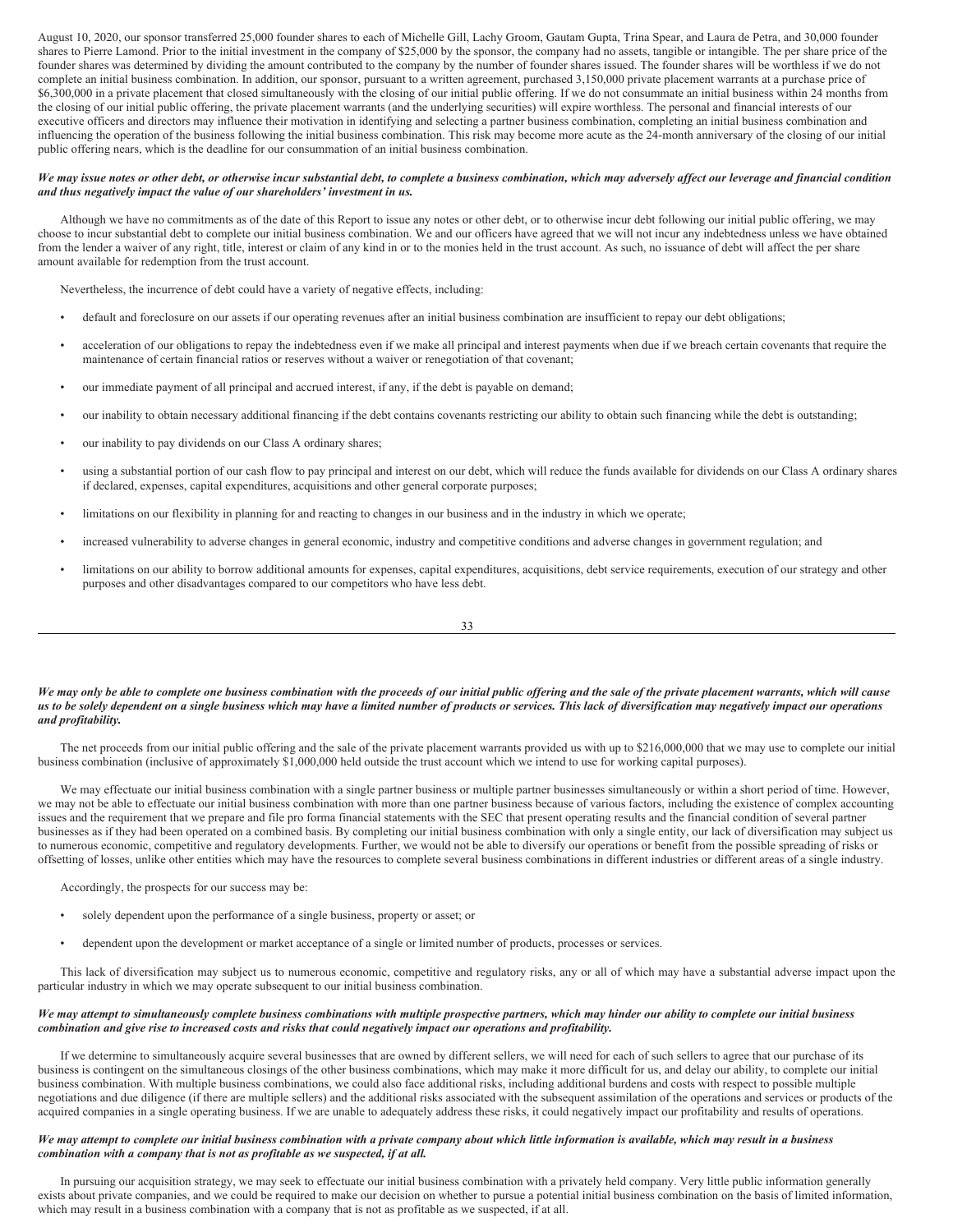### Our founding team may not be able to maintain control of a partner business after our initial business combination. Upon the loss of control of a partner business, new *management may not possess the skills, qualifications or abilities necessary to profitably operate such business.*

We may structure our initial business combination so that the post-business combination company in which our public shareholders own shares will own less than 100% of the equity interests or assets of a partner business, but we will only complete such business combination if the post-business combination company owns or acquires 50% or more of the outstanding voting securities of the partner or otherwise acquires a controlling interest in the partner business sufficient for us not to be required to register as an investment company under the Investment Company Act. We will not consider any transaction that does not meet such criteria. Even if the post-business combination company owns 50% or more of the voting securities of the partner, our shareholders prior to the completion of our initial business combination may collectively own a minority interest in the post-business combination company, depending on valuations ascribed to the partner and us in the business combination. For example, we could pursue a transaction in which we issue a substantial number of new Class A ordinary shares in exchange for all of the outstanding capital stock, shares or other equity interests of a partner. In this case, we would acquire a 100% interest in the partner. However, as a result of the issuance of a substantial number of new Class A ordinary shares, our shareholders immediately prior to such transaction could own less than a majority of our issued and outstanding Class A ordinary shares subsequent to such transaction. In addition, other minority shareholders may subsequently combine their holdings resulting in a single person or group obtaining a larger share of the company's shares than we initially acquired. Accordingly, this may make it more likely that our founding team will not be able to maintain control of the partner business.

### We may seek business combination opportunities with a high degree of complexity that require significant operational improvements, which could delay or prevent us from *achieving our desired results.*

We may seek business combination opportunities with large, highly complex companies that we believe would benefit from operational improvements. While we intend to implement such improvements, to the extent that our efforts are delayed or we are unable to achieve the desired improvements, the business combination may not be as successful as we anticipate.

To the extent we complete our initial business combination with a large complex business or entity with a complex operating structure, we may also be affected by numerous risks inherent in the operations of the business with which we combine, which could delay or prevent us from implementing our strategy. Although our founding team will endeavor to evaluate the risks inherent in a particular partner business and its operations, we may not be able to properly ascertain or assess all of the significant risk factors until we complete our business combination. If we are not able to achieve our desired operational improvements, or the improvements take longer to implement than anticipated, we may not achieve the gains that we anticipate. Furthermore, some of these risks and complexities may be outside of our control and leave us with no ability to control or reduce the chances that those risks and complexities will adversely impact a partner business. Such combination may not be as successful as a combination with a smaller, less complex organization.

### We do not have a specified maximum redemption threshold. The absence of such a redemption threshold may make it possible for us to complete our initial business *combination with which a substantial majority of our shareholders do not agree.*

Our amended and restated memorandum and articles of association will not provide a specified maximum redemption threshold, except that in no event will we redeem our public shares in an amount that would cause our net tangible assets to be less than \$5,000,001 (so that we do not then become subject to the SEC's "penny stock" rules). As a result, we may be able to complete our initial business combination even though a substantial majority of our public shareholders do not agree with the transaction and have redeemed their shares or, if we seek shareholder approval of our initial business combination and do not conduct redemptions in connection with our initial business combination pursuant to the tender offer rules, have entered into privately negotiated agreements to sell their shares to our sponsor, officers, directors, advisors or any of their affiliates. In the event the aggregate cash consideration we would be required to pay for all Class A ordinary shares that are validly submitted for redemption plus any amount required to satisfy cash conditions pursuant to the terms of the proposed business combination exceed the aggregate amount of cash available to us, we will not complete the business combination or redeem any shares, all Class A ordinary shares submitted for redemption will be returned to the holders thereof, and we instead may search for an alternate business combination.

35

### In order to effectuate an initial business combination, blank check companies have, in the recent past, amended various provisions of their charters and other governing instruments, including their warrant agreements. We may seek to amend our amended and restated memorandum and articles of association or governing instruments in a manner that will make it easier for us to complete our initial business combination that our shareholders may not support.

In order to effectuate a business combination, blank check companies have, in the recent past, amended various provisions of their charters and governing instruments, including their warrant agreements. For example, blank check companies have amended the definition of business combination, increased redemption thresholds, extended the time to consummate a business combination and, with respect to their warrants, amended their warrant agreements to require the warrants to be exchanged for cash and/or other securities. Amending our amended and restated memorandum and articles of association will require at least a special resolution of our shareholders as a matter of Cayman Islands law, meaning the approval of holders of at least two-thirds of our ordinary shares who attend and vote at a general meeting of the company, and amending our warrant agreement will require a vote of holders of at least 50% of the public warrants and, solely with respect to any amendment to the terms of the private placement warrants or any provision of the warrant agreement with respect to the private placement warrants, 50% of the number of the then outstanding private placement warrants. In addition, our amended and restated memorandum and articles of association will require us to provide our public shareholders with the opportunity to redeem their public shares for cash if we propose an amendment to our amended and restated memorandum and articles of association (A) that would modify the substance or timing of our obligation to provide holders of our Class A ordinary shares the right to have their shares redeemed in connection with our initial business combination or to redeem 100% of our public shares if we do not complete our initial business combination within 24 months from the closing of our initial public offering or (B) with respect to any other provision relating to the rights of holders of our Class A ordinary shares. To the extent any of such amendments would be deemed to fundamentally change the nature of any of the securities offered through this registration statement, we would register, or seek an exemption from registration for, the affected securities.

The provisions of our amended and restated memorandum and articles of association that relate to our pre- business combination activity (and corresponding provisions of the agreement governing the release of funds from our trust account) may be amended with the approval of a special resolution which requires the approval of the holders of at least two-thirds of our ordinary shares who attend and vote at a general meeting of the company, which is a lower amendment threshold than that of some other blank check companies. It may be easier for us, therefore, to amend our amended and restated memorandum and articles of association to facilitate the completion of an initial *business combination that some of our shareholders may not support.*

Some other blank check companies have a provision in their charter which prohibits the amendment of certain of its provisions, including those which relate to a company's pre-business combination activity, without approval by a certain percentage of the company's shareholders. In those companies, amendment of these provisions typically requires approval by between 90% and 100% of the company's shareholders. Our amended and restated memorandum and articles of association provides that any of its provisions related to pre-business combination activity (including the requirement to deposit proceeds of our initial public offering and the sale of the private placement warrants into the trust account and not release such amounts except in specified circumstances, and to provide redemption rights to public shareholders as described herein) may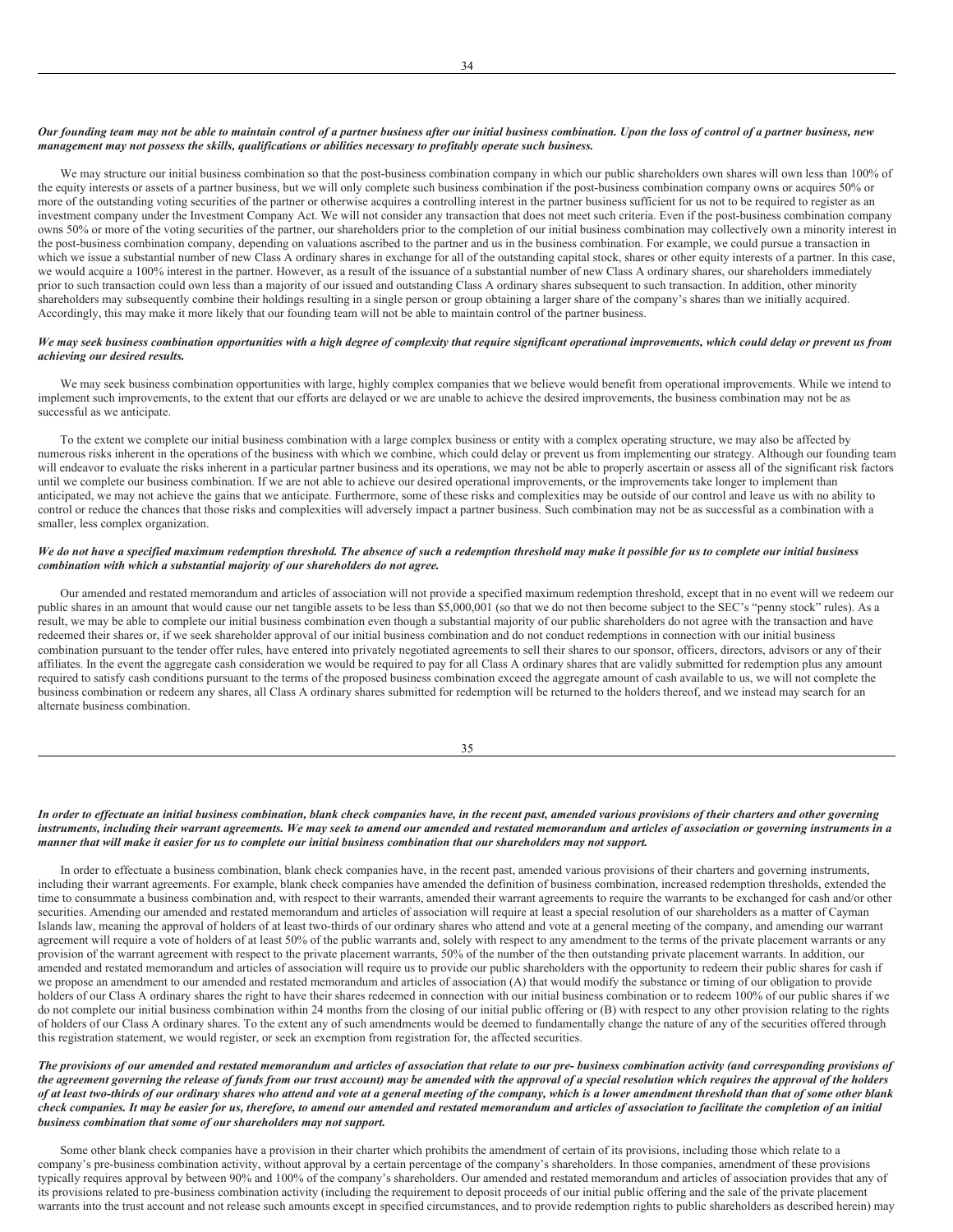be amended if approved by special resolution, meaning holders of at least two-thirds of our ordinary shares who attend and vote at a general meeting of the company, and corresponding provisions of the trust agreement governing the release of funds from our trust account may be amended if approved by holders of at least 65% of our ordinary shares; provided that the provisions of our amended and restated memorandum and articles of association governing the appointment or removal of directors prior to our initial business combination may only be amended by a special resolution passed by holders representing at least two-thirds of our issued and outstanding Class B ordinary shares. Our initial shareholders, and their permitted transferees, if any, who collectively beneficially own, on an as-converted basis, 20% of our Class A ordinary shares, will participate in any vote to amend our amended and restated memorandum and articles of association and/or trust agreement and will have the discretion to vote in any manner they choose. As a result, we may be able to amend the provisions of our amended and restated memorandum and articles of association which govern our pre-business combination behavior more easily than some other blank check companies, and this may increase our ability to complete a business combination with which you do not agree. Our shareholders may pursue remedies against us for any breach of our amended and restated memorandum and articles of association.

Our sponsor, executive officers, directors and director nominees have agreed, pursuant to a written agreement with us, that they will not propose any amendment to our amended and restated memorandum and articles of association (A) that would modify the substance or timing of our obligation to provide holders of our Class A ordinary shares the right to have their shares redeemed in connection with our initial business combination or to redeem 100% of our public shares if we do not complete our initial business combination within 24 months from the closing of our initial public offering or (B) with respect to any other provision relating to the rights of holders of our Class A ordinary shares; unless we provide our public shareholders with the opportunity to redeem their Class A ordinary shares upon approval of any such amendment at a per-share price, payable in cash, equal to the aggregate amount then on deposit in the trust account, including interest earned on the funds held in the trust account and not previously released to us to pay our income taxes, if any, divided by the number of the then-outstanding public shares. Our shareholders are not parties to, or third-party beneficiaries of, this agreement and, as a result, will not have the ability to pursue remedies against our sponsor, executive officers, directors or director nominees for any breach of this agreement. As a result, in the event of a breach, our shareholders would need to pursue a shareholder derivative action, subject to applicable law.

#### *Our letter agreement with our sponsor, of icers and directors may be amended without shareholder approval.*

Our letter agreement with our sponsor, officers and directors contain provisions relating to transfer restrictions of our founder shares and private placement warrants, indemnification of the trust account, waiver of redemption rights and participation in liquidating distributions from the trust account. The letter agreement may be amended without shareholder approval (although releasing the parties from the restriction not to transfer the founder shares for 185 days following the date of our initial public offering will require the prior written consent of the underwriters). While we do not expect our board to approve any amendment to the letter agreement prior to our initial business combination, it may be possible that our board, in exercising its business judgment and subject to its fiduciary duties, chooses to approve one or more amendments to the letter agreement. Any such amendments to the letter agreement would not require approval from our shareholders and may have an adverse effect on the value of an investment in our securities.

### We may be unable to obtain additional financing to complete our initial business combination or to fund the operations and growth of a partner business, which could compel us to restructure or abandon a particular business combination. If we are unable to complete our initial business combination, our public shareholders may receive only approximately \$10.00 per public share, or less in certain circumstances, on the liquidation of our trust account and our warrants will expire worthless.

If the net proceeds of our initial public offering and the sale of the private placement warrants prove to be insufficient, either because of the size of our initial business combination, the depletion of the available net proceeds in search of a partner business, the obligation to redeem for cash a significant number of shares from shareholders who elect redemption in connection with our initial business combination or the terms of negotiated transactions to purchase shares in connection with our initial business combination, we may be required to seek additional financing or to abandon the proposed business combination. Such financing may not be available on acceptable terms, if at all. The current economic environment may make difficult for companies to obtain acquisition financing. To the extent that additional financing proves to be unavailable when needed to complete our initial business combination, we would be compelled to either restructure the transaction or abandon that particular business combination and seek an alternative partner business candidate. If we do not complete our initial business combination within the required time period, our public shareholders may receive only approximately \$10.00 per public share, or less in certain circumstances, on the liquidation of our trust account and our warrants will expire worthless. In addition, even if we do not need additional financing to complete our initial business combination, we may require such financing to fund the operations or growth of the partner business. The failure to secure additional financing could have a material adverse effect on the continued development or growth of the partner business. None of our officers, directors or shareholders is required to provide any financing to us in connection with or after our initial business combination.

37

### Our initial shareholders control a substantial interest in us and thus may exert a substantial influence on actions requiring a shareholder vote, potentially in a manner that *you do not support.*

Our initial shareholders own, on an as-converted basis, 20% of our issued and outstanding ordinary shares. Accordingly, they may exert a substantial influence on actions requiring a shareholder vote, potentially in a manner that you do not support, including amendments to our amended and restated memorandum and articles of association. If our initial shareholders purchases any units in our initial public offering or if our initial shareholders purchases any additional Class A ordinary shares in the aftermarket or in privately negotiated transactions, this would increase their control. Neither our sponsor nor, to our knowledge, any of our officers or directors, have any current intention to purchase additional securities, other than as disclosed in this Report. Factors that would be considered in making such additional purchases would include consideration of the current trading price of our Class A ordinary shares. In addition, our board of directors, whose members were elected by our sponsor, is and will be divided into three classes, each of which will generally serve for a term of three years with only one class of directors being elected in each year. We may not hold an annual general meeting to appoint new directors prior to the completion of our initial business combination, in which case all of the current directors will continue in office until at least the completion of the business combination. If there is an annual general meeting, as a consequence of our "staggered" board of directors, only a minority of the board of directors will be considered for election and our sponsor, because of its ownership position, will control the outcome, as only holders of our Class B ordinary shares will have the right to vote on the election of directors and to remove directors prior to our initial business combination. Accordingly, our sponsor will continue to exert control at least until the completion of our initial business combination. In addition, we have agreed not to enter into a definitive agreement regarding an initial business combination without the prior consent of our sponsor.

### We may amend the terms of the warrants in a manner that may be adverse to holders of public warrants with the approval by the holders of at least 50% of the then outstanding public warrants. As a result, the exercise price of your warrants could be increased, the exercise period could be shortened and the number of our Class A *ordinary shares purchasable upon exercise of a warrant could be decreased, all without your approval.*

Our warrants will be issued in registered form under a warrant agreement between Continental Stock Transfer & Trust Company, as warrant agent, and us. The warrant agreement provides that the terms of the warrants may be amended without the consent of any holder to cure any ambiguity or correct any defective provision or correct any mistake, including to conform the provisions of the warrant agreement to the description of the terms of the warrants and the warrant agreement, but requires the approval by the holders of at least 50% of the then-outstanding public warrants to make any change that adversely affects the interests of the registered holders of public warrants. Accordingly, we may amend the terms of the public warrants in a manner adverse to a holder if holders of at least 50% of the then-outstanding public warrants approve of such amendment and, solely with respect to any amendment to the terms of the private placement warrants or any provision of the warrant agreement with respect to the private placement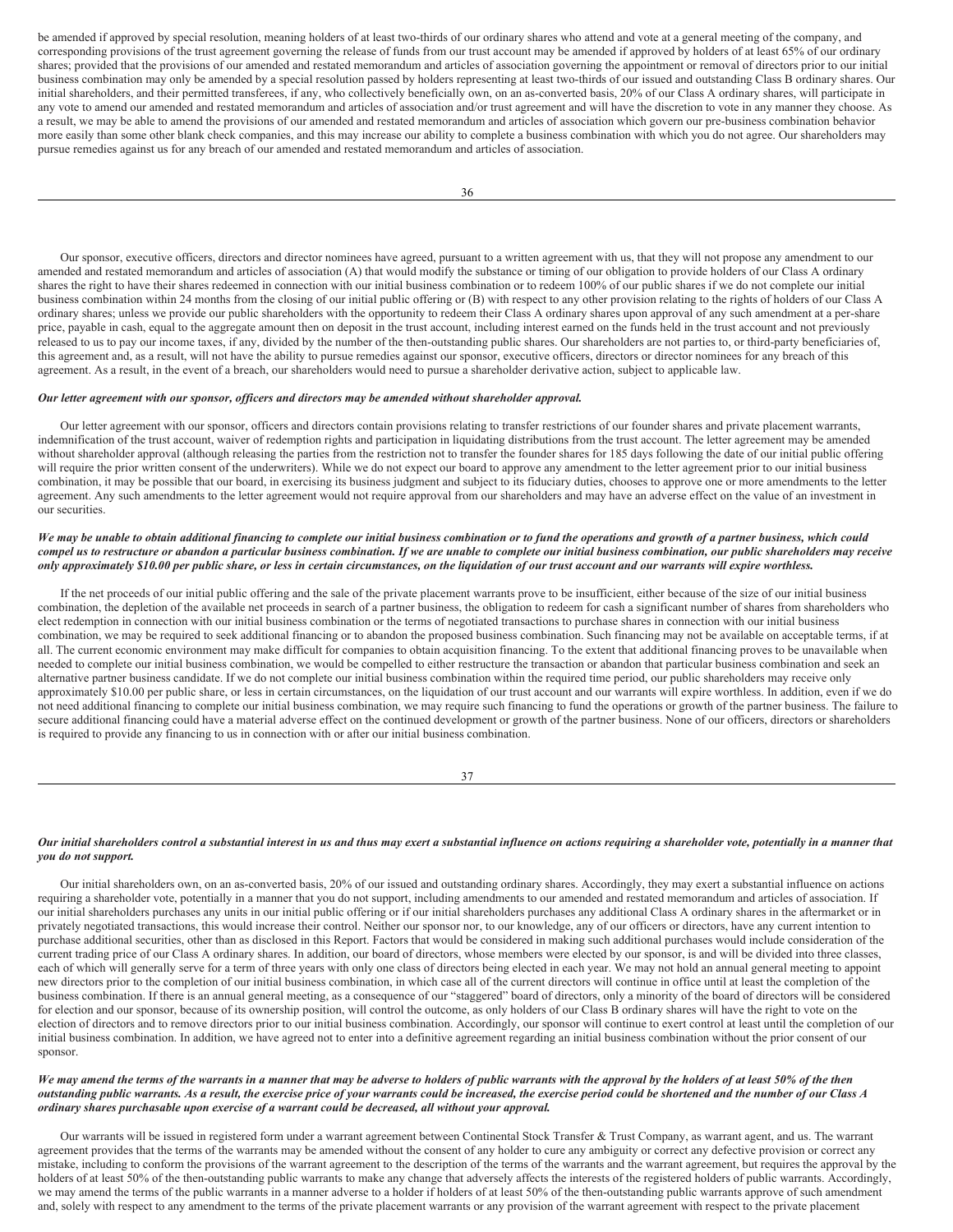warrants, 50% of the number of the then outstanding private placement warrants. Although our ability to amend the terms of the public warrants with the consent of at least 50% of the then- outstanding public warrants is unlimited, examples of such amendments could be amendments to, among other things, increase the exercise price of the warrants, convert the warrants into cash, shorten the exercise period or decrease the number of Class A ordinary shares purchasable upon exercise of a warrant. We may redeem your unexpired warrants prior to their exercise at a time that is disadvantageous to you, thereby making your warrants worthless.

### A provision of our warrant agreement may make it more difficult for us to consummate an initial business combination.

Unlike most blank check companies, if  $(x)$  we issue additional Class A ordinary shares or equity linked securities for capital raising purposes in connection with the closing of our initial business combination at an issue price or effective issue price of less than \$9.20 per Class A ordinary share (with such issue price or effective issue price to be determined in good faith by our board of directors and, in the case of any such issuance to our initial shareholders or their affiliates, without taking into account any founder shares held by our initial shareholders or such affiliates, as applicable, prior to such issuance including any transfer or reissuance of such shares), (y) the aggregate gross proceeds from such issuances represent more than 50% of the total equity proceeds, and interest thereon, available for the funding of our initial business combination, and (z) the volume weighted average trading price of our Class A ordinary shares during the 10 trading day period starting on the trading day after the day on which we consummate our initial business combination (such price, the "Market Value") is below \$9.20 per share, the exercise price of the warrants will be adjusted (to the nearest cent) to be equal to 115% of the Market Value, and the \$18.00 per share redemption trigger price of the warrants will be adjusted (to the nearest cent) to be equal to 180% of the Market Value. This may make it more difficult for us to consummate an initial business combination with a partner business.

38

### Our warrant agreement will designate the courts of the State of New York or the United States District Court for the Southern District of New York as the sole and exclusive forum for certain types of actions and proceedings that may be initiated by holders of our warrants, which could limit the ability of warrant holders to obtain a *favorable judicial forum for disputes with our company.*

Our warrant agreement will provide that, subject to applicable law, (i) any action, proceeding or claim against us arising out of or relating in any way to the warrant agreement, including under the Securities Act, will be brought and enforced in the courts of the State of New York or the United States District Court for the Southern District of New York, and (ii) that we irrevocably submit to such jurisdiction, which jurisdiction shall be the exclusive forum for any such action, proceeding or claim. We will waive any objection to such exclusive jurisdiction and that such courts represent an inconvenient forum.

Notwithstanding the foregoing, these provisions of the warrant agreement will not apply to suits brought to enforce any liability or duty created by the Exchange Act or any other claim for which the federal district courts of the United States of America are the sole and exclusive forum. Any person or entity purchasing or otherwise acquiring any interest in any of our warrants shall be deemed to have notice of and to have consented to the forum provisions in our warrant agreement. If any action, the subject matter of which is within the scope of the forum provisions of the warrant agreement, is filed in a court other than a court of the State of New York or the United States District Court for the Southern District of New York (a "foreign action") in the name of any holder of our warrants, such holder shall be deemed to have consented to: (x) the personal jurisdiction of the state and federal courts located in the State of New York in connection with any action brought in any such court to enforce the forum provisions (an "enforcement action"), and (y) having service of process made upon such warrant holder in any such enforcement action by service upon such warrant holder's counsel in the foreign action as agent for such warrant holder.

This choice-of-forum provision may limit a warrant holder's ability to bring a claim in a judicial forum that it finds favorable for disputes with our company, which may discourage such lawsuits. Alternatively, if a court were to find this provision of our warrant agreement inapplicable or unenforceable with respect to one or more of the specified types of actions or proceedings, we may incur additional costs associated with resolving such matters in other jurisdictions, which could materially and adversely affect our business, financial condition and results of operations and result in a diversion of the time and resources of our founding team and board of directors.

# We may redeem your unexpired warrants prior to their exercise at a time that is disadvantageous to you, thereby making your warrants worthless.

We have the ability to redeem outstanding warrants at any time after they become exercisable and prior to their expiration, at a price of \$0.01 per warrant*provided* that the closing price of our Class A ordinary shares equals or exceeds \$18.00 per share (as adjusted for share subdivisions, share capitalizations, reorganizations, recapitalizations and the like) for any 20 trading days within a 30 trading-day period ending on the third trading day prior to proper notice of such redemption and *provided* that certain other conditions are met. If and when the warrants become redeemable by us, we may exercise our redemption right even if we are unable to register or qualify the underlying securities for sale under all applicable state securities laws. As a result, we may redeem the warrants as set forth above even if the holders are otherwise unable to exercise the warrants. Redemption of the outstanding warrants could force you to (i) exercise your warrants and pay the exercise price therefor at a time when it may be disadvantageous for you to do so, (ii) sell your warrants at the then-current market price when you might otherwise wish to hold your warrants or (iii) accept the nominal redemption price which, at the time the outstanding warrants are called for redemption, is likely to be substantially less than the market value of your warrants.

|                  | I                       |
|------------------|-------------------------|
| I<br>۹<br>$\sim$ | I<br>۰,<br>I<br>I<br>۰. |

In addition, we may redeem your warrants at any time after they become exercisable and prior to their expiration at a price of \$0.10 per warrant upon a minimum of 30 days' prior written notice of redemption *provided* that holders will be able to exercise their warrants prior to redemption for a number of Class A ordinary shares determined based on the redemption date and the fair market value of our Class A ordinary shares. Please see "Description of Securities — Redeemable Warrants — Public Shareholders' Warrants — Redemption of warrants for Class A ordinary shares when the price per Class A ordinary share equals or exceeds \$10.00." The value received upon exercise of the warrants (1) may be less than the value the holders would have received if they had exercised their warrants at a later time where the underlying share price is higher and (2) may not compensate the holders for the value of the warrants. None of the private placement warrants will be redeemable by us (except as set forth under "Description of Securities — Warrants — Public Shareholders' Warrants — Redemption of warrants for Class A ordinary shares when the price per Class A ordinary share equals or exceeds \$10.00") so long as they are held by our sponsor or its permitted transferees.

### Our warrants may have an adverse effect on the market price of our Class A ordinary shares and make it more difficult to effectuate our initial business combination.

We issued public warrants to purchase 5,375,000 of our Class A ordinary shares as part of the units offered in our initial public offering and, simultaneously with the closing of our initial public offering, we issued in a private placement 3,150,000 private placement warrants at \$10.00 per share. In addition, if the sponsor makes any working capital loans, it may convert up to \$1,500,000 of such loans into up to an additional 750,000 private placement warrants, at the price of \$2.00 per warrant. Our public warrants are also redeemable by us for Class A ordinary shares. To the extent we issue ordinary shares to effectuate a business transaction, the potential for the issuance of a substantial number of additional Class A ordinary shares upon exercise of these warrants could make us a less attractive acquisition vehicle to a partner business. Such warrants, when exercised, will increase the number of issued and outstanding Class A ordinary shares and reduce the value of the Class A ordinary shares issued to complete the business transaction. Therefore, our warrants may make it more difficult to effectuate a business transaction or increase the cost of acquiring the partner business.

# Because each unit contains one-fourth of one warrant and only a whole warrant may be exercised, the units may be worth less than units of other blank check companies.

Each unit contains one-fourth of one warrant. Pursuant to the warrant agreement, no fractional warrants will be issued upon separation of the units, and only whole units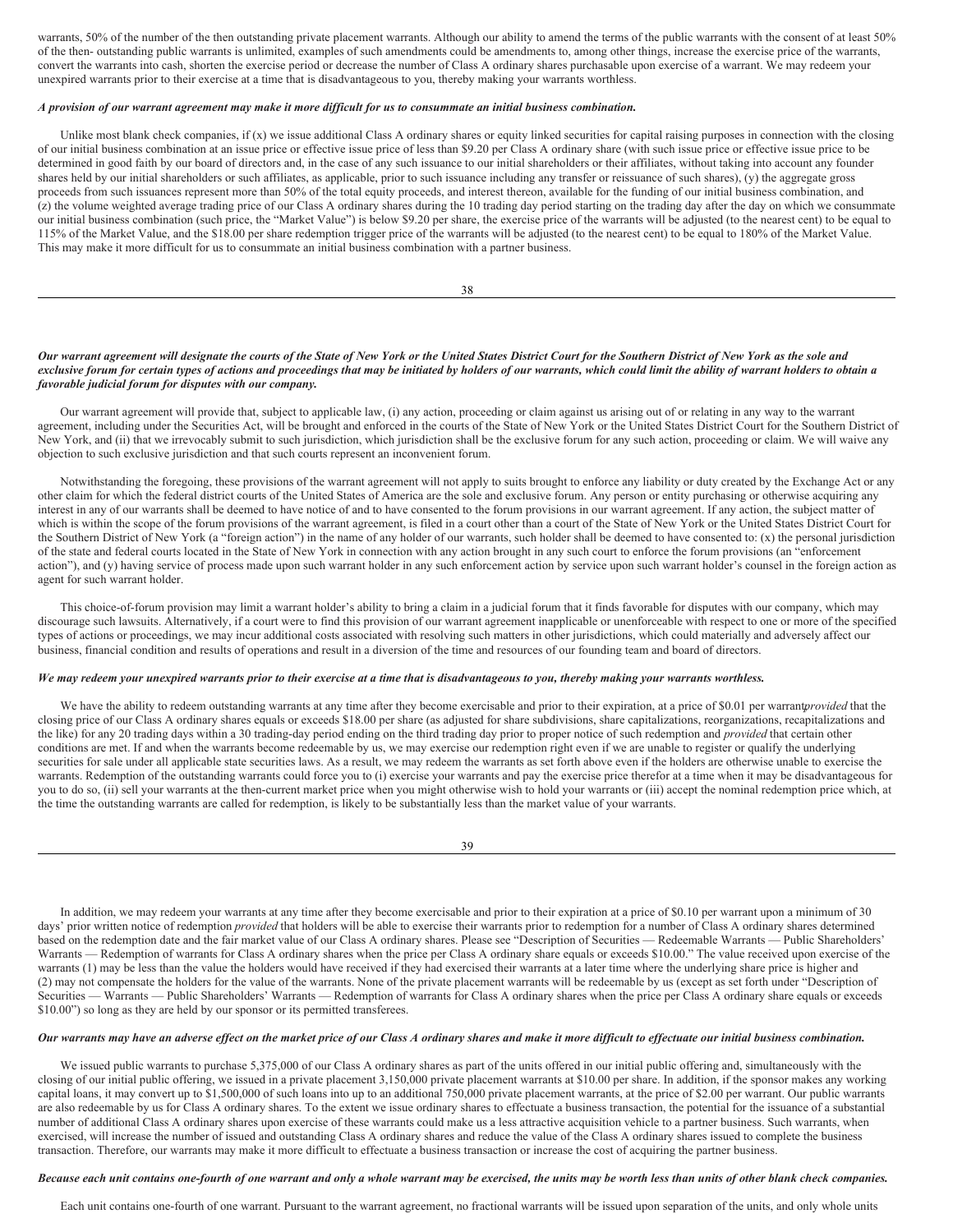will trade. If, upon exercise of the warrants, a holder would be entitled to receive a fractional interest in a share, we will, upon exercise, round down to the nearest whole number the number of Class A ordinary shares to be issued to the warrant holder. This is different from other offerings similar to ours whose units include one ordinary share and one warrant to purchase one whole share. We have established the components of the units in this way in order to reduce the dilutive effect of the warrants upon completion of a business combination since the warrants will be exercisable in the aggregate for one-fourth of the number of shares compared to units that each contain a whole warrant to purchase one share, thus making us, we believe, a more attractive merger partner for partner businesses. Nevertheless, this unit structure may cause our units to be worth less than if it included a warrant to purchase one whole share.

### Because we must furnish our shareholders with partner business financial statements, we may lose the ability to complete an otherwise advantageous initial business *combination with some prospective partner businesses.*

The federal proxy rules require that a proxy statement with respect to a vote on our proposed business combination include historical and/or pro forma financial statement disclosure. We will include the same financial statement disclosure in connection with our tender offer documents, whether or not they are required under the tender offer rules. These financial statements may be required to be prepared in accordance with, or be reconciled to, accounting principles generally accepted in the United States of America, or GAAP, or international financial reporting standards as issued by the International Accounting Standards Board, or IFRS, depending on the circumstances and the historical financial statements may be required to be audited in accordance with the standards of the Public Company Accounting Oversight Board (United States), or PCAOB. These financial statement requirements may limit the pool of potential partner businesses we may acquire because some partners may be unable to provide such statements in time for us to disclose such statements in accordance with federal proxy rules and complete our initial business combination within 24 months from the closing of our initial public offering.

40

### We are an emerging growth company and a smaller reporting company within the meaning of the Securities Act, and if we take advantage of certain exemptions from disclosure requirements available to "emerging growth companies" or "smaller reporting companies," this could make our securities less attractive to investors and may *make it more dif icult to compare our performance with other public companies.*

We are an "emerging growth company" within the meaning of the Securities Act, as modified by the JOBS Act, and we may take advantage of certain exemptions from various reporting requirements that are applicable to other public companies that are not "emerging growth companies" including, but not limited to, not being required to comply with the auditor attestation requirements of Section 404 of the Sarbanes- Oxley Act, reduced disclosure obligations regarding executive compensation in our periodic reports and proxy statements, and exemptions from the requirements of holding a nonbinding advisory vote on executive compensation and shareholder approval of any golden parachute payments not previously approved. As a result, our shareholders may not have access to certain information they may deem important. We could be an emerging growth company for up to five years, although circumstances could cause us to lose that status earlier, including if the market value of our Class A ordinary shares held by nonaffiliates exceeds \$700 million as of any June 30 before that time, in which case we would no longer be an emerging growth company as of the following December 31. We cannot predict whether investors will find our securities less attractive because we will rely on these exemptions. If some investors find our securities less attractive as a result of our reliance on these exemptions, the trading prices of our securities may be lower than they otherwise would be, there may be a less active trading market for our securities and the trading prices of our securities may be more volatile.

Further, Section 102(b)(1) of the JOBS Act exempts emerging growth companies from being required to comply with new or revised financial accounting standards until private companies (that is, those that have not had a Securities Act registration statement declared effective or do not have a class of securities registered under the Exchange Act) are required to comply with the new or revised financial accounting standards. The JOBS Act provides that a company can elect to opt out of the extended transition period and comply with the requirements that apply to non-emerging growth companies but any such an election to opt out is irrevocable. We have elected not to opt out of such extended transition period which means that when a standard is issued or revised and it has different application dates for public or private companies, we, as an emerging growth company, can adopt the new or revised standard at the time private companies adopt the new or revised standard. This may make comparison of our financial statements with another public company which is neither an emerging growth company nor an emerging growth company which has opted out of using the extended transition period difficult or impossible because of the potential differences in accounting standards used.

Additionally, we are a "smaller reporting company" as defined in Item 10(f)(1) of Regulation S-K. Smaller reporting companies may take advantage of certain reduced disclosure obligations, including, among other things, providing only two years of audited financial statements. We will remain a smaller reporting company until the last day of the fiscal year in which (1) the market value of our ordinary shares held by non-affiliates exceeds \$250 million as of the prior June 30, or (2) our annual revenues exceeded \$100 million during such completed fiscal year and the market value of our ordinary shares held by non-affiliates exceeds \$700 million as of the prior June 30. To the extent we take advantage of such reduced disclosure obligations, it may also make comparison of our financial statements with other public companies difficult or impossible.

### Compliance obligations under the Sarbanes-Oxley Act may make it more difficult for us to effectuate a business combination, require substantial financial and *management resources, and increase the time and costs of completing an acquisition.*

Section 404 of the Sarbanes-Oxley Act requires that we evaluate and report on our system of internal controls beginning with our Annual Report on Form 10-K for the year ending December 31, 2021. Only in the event we are deemed to be a large accelerated filer or an accelerated filer and no longer qualify as an emerging growth company, will we be required to comply with the independent registered public accounting firm attestation requirement on our internal control over financial reporting. The fact that we are a blank check company makes compliance with the requirements of the Sarbanes-Oxley Act particularly burdensome on us as compared to other public companies because a partner business with which we seek to complete our initial business combination may not be in compliance with the provisions of the Sarbanes-Oxley Act regarding adequacy of its internal controls. The development of the internal control of any such entity to achieve compliance with the Sarbanes-Oxley Act may increase the time and costs necessary to complete any such acquisition.

41

### Because we are incorporated under the laws of the Cayman Islands, you may face difficulties in protecting your interests, and your ability to protect your rights through the *U.S. federal courts may be limited.*

We are an exempted company incorporated under the laws of the Cayman Islands. As a result, it may be difficult for investors to effect service of process within the United States upon our directors or executive officers, or enforce judgments obtained in the United States courts against our directors or officers.

Our corporate affairs and the rights of shareholders are governed by our amended and restated memorandum and articles of association, the Cayman Companies Law (as the same may be supplemented or amended from time to time) and the common law of the Cayman Islands. We are also subject to the federal securities laws of the United States. The rights of shareholders to take action against the directors, actions by minority shareholders and the fiduciary responsibilities of our directors to us under Cayman Islands law are to a large extent governed by the common law of the Cayman Islands. The common law of the Cayman Islands is derived in part from comparatively limited judicial precedent in the Cayman Islands as well as from English common law, the decisions of whose courts are of persuasive authority, but are not binding on a court in the Cayman Islands. The rights of our shareholders and the fiduciary responsibilities of our directors under Cayman Islands law are different from what they would be under statutes or judicial precedent in some jurisdictions in the United States. In particular, the Cayman Islands has a different body of securities laws as compared to the United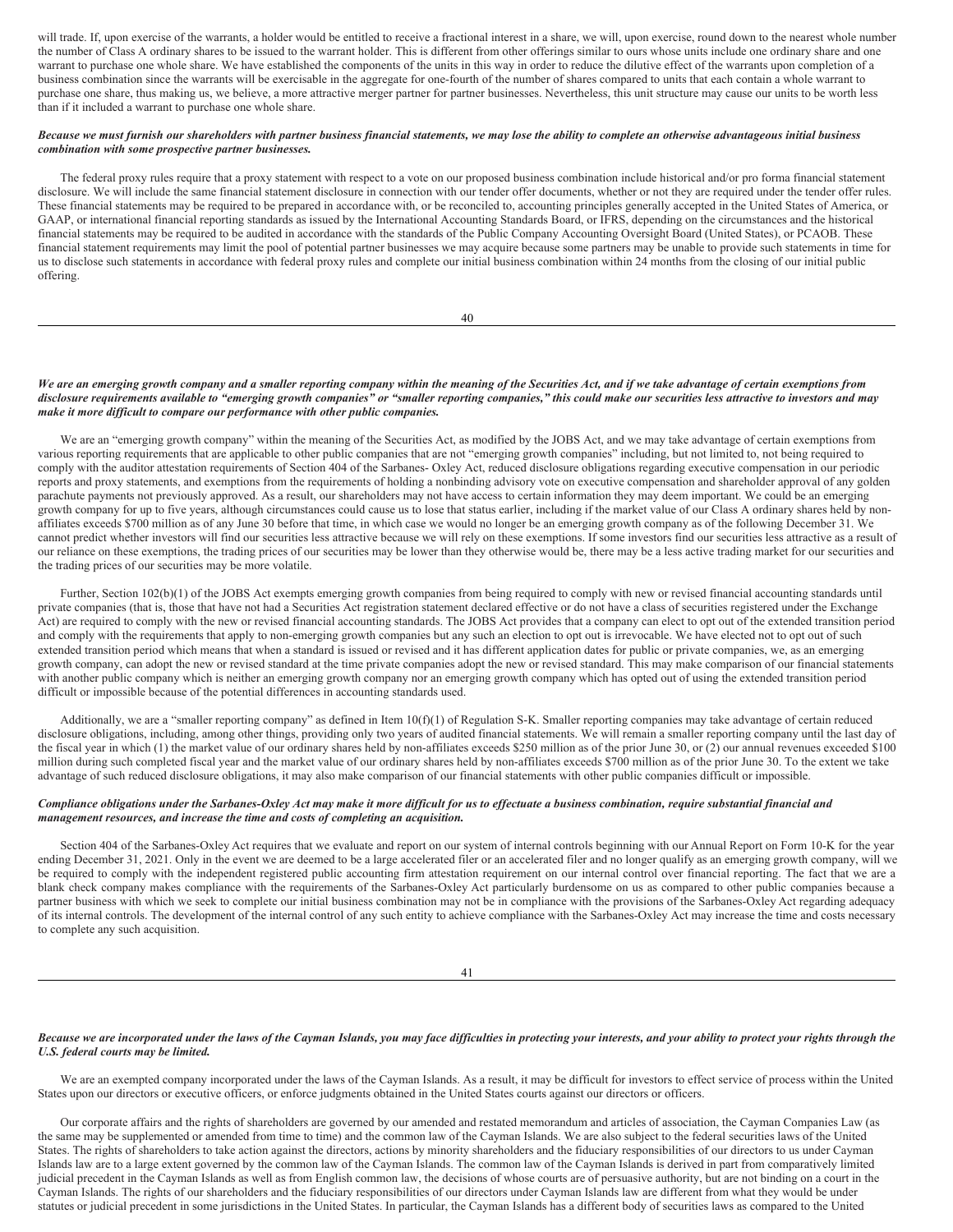States, and certain states, such as Delaware, may have more fully developed and judicially interpreted bodies of corporate law. In addition, Cayman Islands companies may not have standing to initiate a shareholders derivative action in a Federal court of the United States.

Shareholders of Cayman Islands exempted companies like the Company have no general rights under Cayman Islands law to inspect corporate records or to obtain copies of the register of members of these companies. Our directors have discretion under our amended and restated memorandum and articles of association to determine whether or not, and under what conditions, our corporate records may be inspected by our shareholders, but are not obliged to make them available to our shareholders. This may make it more difficult for you to obtain the information needed to establish any facts necessary for a shareholder motion or to solicit proxies from other shareholders in connection with a proxy contest.

We have been advised by our Cayman Islands legal counsel that the courts of the Cayman Islands are unlikely (i) to recognize or enforce against us judgments of courts of the United States predicated upon the civil liability provisions of the federal securities laws of the United States or any state; and (ii) in original actions brought in the Cayman Islands, to impose liabilities against us predicated upon the civil liability provisions of the federal securities laws of the United States or any state, so far as the liabilities imposed by those provisions are penal in nature. In those circumstances, although there is no statutory enforcement in the Cayman Islands of judgments obtained in the United States, the courts of the Cayman Islands will recognize and enforce a foreign money judgment of a foreign court of competent jurisdiction without retrial on the merits based on the principle that a judgment of a competent foreign court imposes upon the judgment debtor an obligation to pay the sum for which judgment has been given provided certain conditions are met. For a foreign judgment to be enforced in the Cayman Islands, such judgment must be final and conclusive and for a liquidated sum, and must not be in respect of taxes or a fine or penalty, inconsistent with a Cayman Islands judgment in respect of the same matter, impeachable on the grounds of fraud or obtained in a manner, or be of a kind the enforcement of which is, contrary to natural justice or the public policy of the Cayman Islands (awards of punitive or multiple damages may well be held to be contrary to public policy). A Cayman Islands Court may stay enforcement proceedings if concurrent proceedings are being brought elsewhere.

| ٦<br>ı |  |
|--------|--|
|        |  |

As a result of all of the above, public shareholders may have more difficulty in protecting their interests in the face of actions taken by our founding team, members of the board of directors or controlling shareholders than they would as public shareholders of a United States company.

### Provisions in our amended and restated memorandum and articles of association may inhibit a takeover of us, which could limit the price investors might be willing to pay *in the future for our Class A ordinary shares and could entrench our founding team.*

Our amended and restated memorandum and articles of association will contain provisions that may discourage unsolicited takeover proposals that shareholders may consider to be in their best interests. These provisions will include a staggered board of directors, the ability of the board of directors to designate the terms of and issue new series of preference shares, and the fact that prior to the completion of our initial business combination only holders of our Class B ordinary shares, which have been issued to our sponsor, are entitled to vote on the appointment of directors, which may make more difficult the removal of our founding team and may discourage transactions that otherwise could involve payment of a premium over prevailing market prices for our securities.

### Cyber incidents or attacks directed at us could result in information theft, data corruption, operational disruption and/or financial loss.

We depend on digital technologies, including information systems, infrastructure and cloud applications and services, including those of third parties with which we may deal. Sophisticated and deliberate attacks on, or security breaches in, our systems or infrastructure, or the systems or infrastructure of third parties or the cloud, could lead to corruption or misappropriation of our assets, proprietary information and sensitive or confidential data. As an early stage company without significant investments in data security protection, we may not be sufficiently protected against such occurrences. We may not have sufficient resources to adequately protect against, or to investigate and remediate any vulnerability to, cyber incidents. It is possible that any of these occurrences, or a combination of them, could have adverse consequences on our business and lead to financial loss.

#### **Risks Associated with Acquiring and Operating a Business in Foreign Countries**

### If we pursue a partner company with operations or opportunities outside of the United States for our initial business combination, we may face additional burdens in connection with investigating, agreeing to and completing such initial business combination, and if we effect such initial business combination, we would be subject to a *variety of additional risks that may negatively impact our operations.*

If we pursue a partner a company with operations or opportunities outside of the United States for our initial business combination, we would be subject to risks associated with cross-border business combinations, including in connection with investigating, agreeing to and completing our initial business combination, conducting due diligence in a foreign jurisdiction, having such transaction approved by any local governments, regulators or agencies and changes in the purchase price based on fluctuations in foreign exchange rates.

If we effect our initial business combination with such a company, we would be subject to any special considerations or risks associated with companies operating in an international setting, including any of the following:

- costs and difficulties inherent in managing cross-border business operations;
- rules and regulations regarding currency redemption;
- complex corporate withholding taxes on individuals;
- laws governing the manner in which future business combinations may be effected;
- exchange listing and/or delisting requirements;
- tariffs and trade barriers;
- regulations related to customs and import/export matters;

- local or regional economic policies and market conditions;
- unexpected changes in regulatory requirements;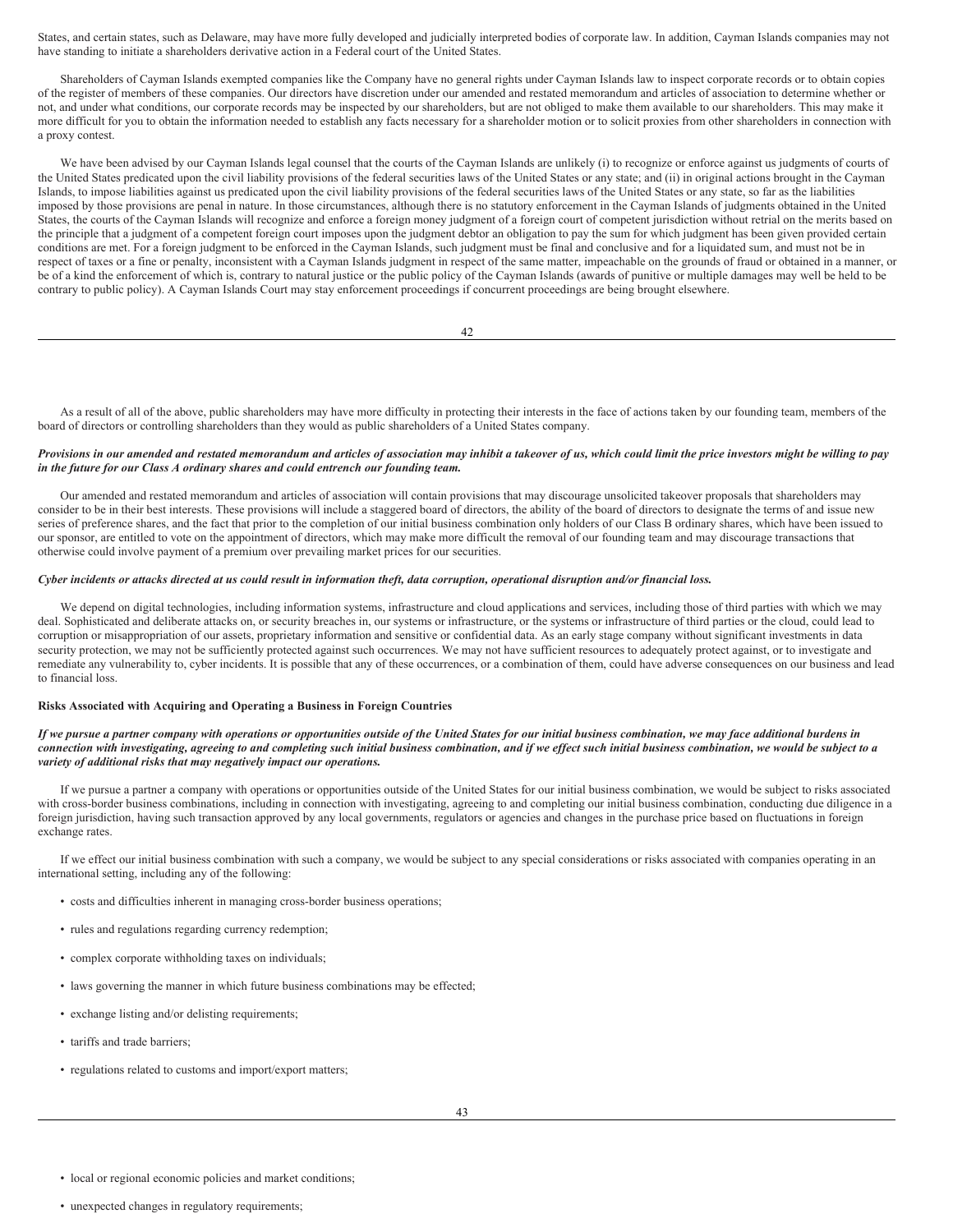- longer payment cycles;
- tax issues, such as tax law changes and variations in tax laws as compared to United States tax laws;
- currency fluctuations and exchange controls;
- rates of inflation;
- challenges in collecting accounts receivable;
- cultural and language differences;
- employment regulations;
- underdeveloped or unpredictable legal or regulatory systems;
- corruption;
- protection of intellectual property;
- social unrest, crime, strikes, riots and civil disturbances;
- regime changes and political upheaval;
- terrorist attacks, natural disasters and wars;
- and deterioration of political relations with the United States.

We may not be able to adequately address these additional risks. If we were unable to do so, we may be unable to complete such initial business combination, or, if we complete such combination, our operations might suffer, either of which may adversely impact our business, financial condition and results of operations.

### If our founding team following our initial business combination is unfamiliar with United States securities laws, they may have to expend time and resources becoming *familiar with such laws, which could lead to various regulatory issues.*

Following our initial business combination, our founding team may resign from their positions as officers or directors of the company and the management of the partner business at the time of the business combination will remain in place. Management of the partner business may not be familiar with United States securities laws. If new management is unfamiliar with United States securities laws, they may have to expend time and resources becoming familiar with such laws. This could be expensive and timeconsuming and could lead to various regulatory issues which may adversely affect our operations.

### After our initial business combination, substantially all of our assets may be located in a foreign country and substantially all of our revenue may be derived from our operations in such country. Accordingly, our results of operations and prospects will be subject, to a significant extent, to the economic, political and social conditions and *government policies, developments and conditions in the country in which we operate.*

The economic, political and social conditions, as well as government policies, of the country in which our operations are located could affect our business. Economic growth could be uneven, both geographically and among various sectors of the economy and such growth may not be sustained in the future. If in the future such country's economy experiences a downturn or grows at a slower rate than expected, there may be less demand for spending in certain industries. A decrease in demand for spending in certain industries could materially and adversely affect our ability to find an attractive partner business with which to consummate our initial business combination and if we effect our initial business combination, the ability of that partner business to become profitable.

44

### Exchange rate fluctuations and currency policies may cause a partner business' ability to succeed in the international markets to be diminished.

In the event we acquire a non-U.S. partner, all revenues and income would likely be received in a foreign currency, and the dollar equivalent of our net assets and distributions, if any, could be adversely affected by reductions in the value of the local currency. The value of the currencies in our target regions fluctuate and are affected by, among other things, changes in political and economic conditions. Any change in the relative value of such currency against our reporting currency may affect the attractiveness of any partner business or, following consummation of our initial business combination, our financial condition and results of operations. Additionally, if a currency appreciates in value against the dollar prior to the consummation of our initial business combination, the cost of a partner business as measured in dollars will increase, which may make it less likely that we are able to consummate such transaction.

### We may reincorporate in another jurisdiction in connection with our initial business combination, and the laws of such jurisdiction may govern some or all of our future *material agreements and we may not be able to enforce our legal rights.*

In connection with our initial business combination, we may relocate the home jurisdiction of our business from the Cayman Islands to another jurisdiction. If we determine to do this, the laws of such jurisdiction may govern some or all of our future material agreements. The system of laws and the enforcement of existing laws in such jurisdiction may not be as certain in implementation and interpretation as in the United States. The inability to enforce or obtain a remedy under any of our future agreements could result in a significant loss of business, business opportunities or capital.

### We are subject to changing law and regulations regarding regulatory matters, corporate governance and public disclosure that have increased both our costs and the risk of *non-compliance.*

We are subject to rules and regulations by various governing bodies, including, for example, the SEC, which are charged with the protection of investors and the oversight of companies whose securities are publicly traded, and to new and evolving regulatory measures under applicable law. Our efforts to comply with new and changing laws and regulations have resulted in and are likely to continue to result in, increased general and administrative expenses and a diversion of management time and attention from seeking a business combination partner.

Moreover, because these laws, regulations and standards are subject to varying interpretations, their application in practice may evolve over time as new guidance becomes available. This evolution may result in continuing uncertainty regarding compliance matters and additional costs necessitated by ongoing revisions to our disclosure and governance practices. If we fail to address and comply with these regulations and any subsequent changes, we may be subject to penalty and our business may be harmed.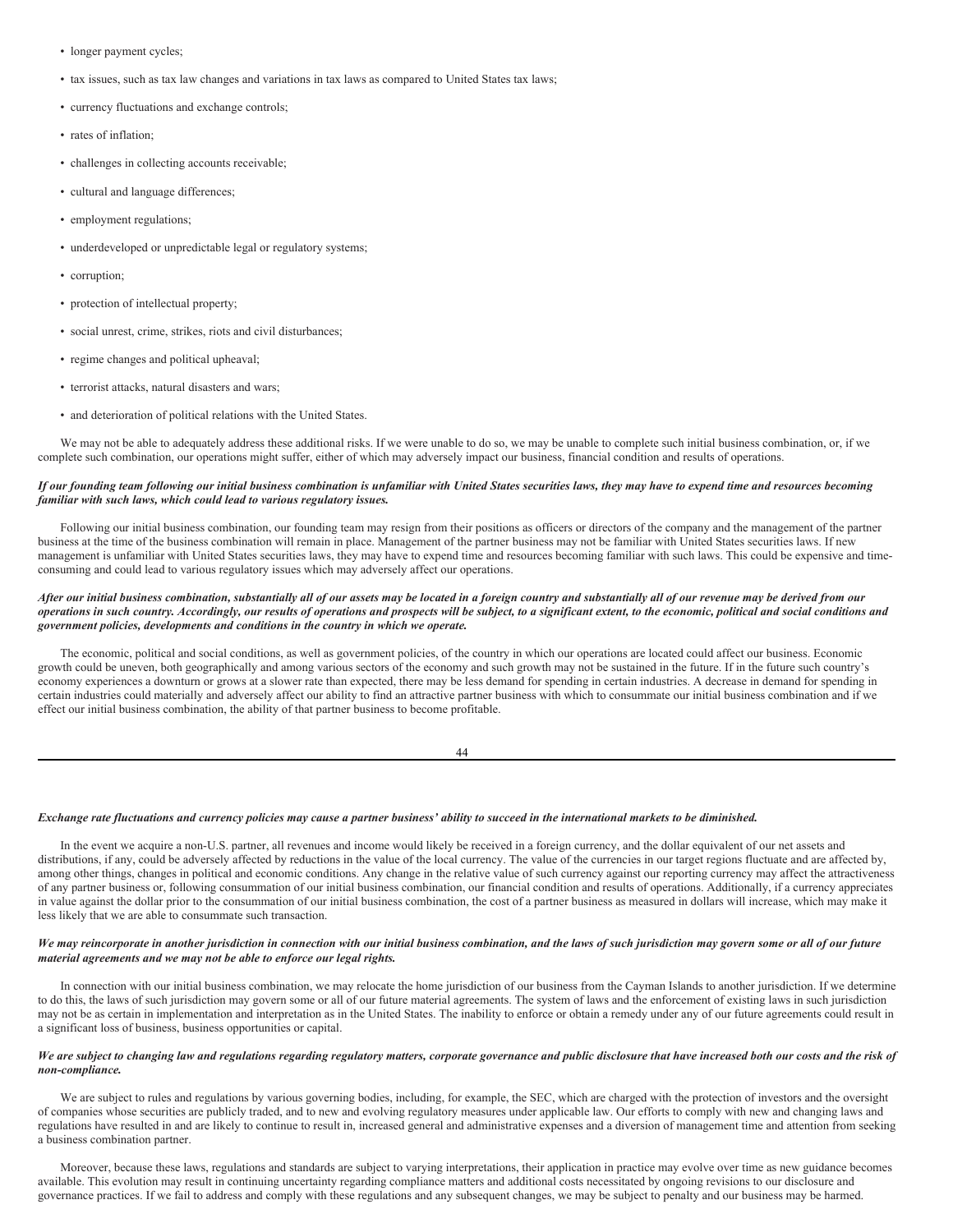#### <span id="page-26-0"></span>**Item 1B. Unresolved Staff Comments**

None.

#### <span id="page-26-1"></span>**Item 2. Properties**

We currently maintain our executive offices at 16 Funston Avenue, Suite A, The Presidio of San Francisco, San Francisco, California 94129. The cost for our use of this space is included in the \$10,000 per month fee we will pay to our sponsor for office space, administrative and support services. We consider our current office space adequate for our current operations.

#### <span id="page-26-2"></span>**Item 3. Legal Proceedings**

There is no material litigation, arbitration or governmental proceeding currently pending against us or any members of our founding team in their capacity as such.

#### <span id="page-26-3"></span>**Item 4. Mine Safety Disclosures**

Not applicable.

45

# <span id="page-26-4"></span>**PART II**

#### <span id="page-26-5"></span>Item 5. Market for Registrant's Common Equity, Related Shareholder Matters and Issuer Purchases of Equity Securities

#### **(a) Market Information**

Our units, Class A ordinary shares and warrants are each traded on the NYSE under the symbols "AONE.U," "AONE" and "AONE.WS." Our units commenced public trading on August 20, 2020. Our Class A ordinary shares and warrants began separate trading on October 8, 2020.

#### **(b) Holders**

Our December 31, 2020, there was one holder of record of our units, one holder of record of our Class A ordinary shares, seven holders record of our Class B ordinary shares and two holders of record of our warrants.

### **(c) Dividends**

We have not paid any cash dividends on our ordinary shares to date and do not intend to pay cash dividends prior to the completion of our initial business combination. The payment of cash dividends in the future will be dependent upon our revenues and earnings, if any, capital requirements and general financial condition subsequent to completion of our initial business combination. The payment of any cash dividends subsequent to our initial business combination will be within the discretion of our board of directors at such time, and we will only pay such dividend out of our profits or share premium (subject to solvency requirements) as permitted under Cayman Islands law. If we incur any indebtedness in connection with a business combination, our ability to declare dividends may be limited by restrictive covenants we may agree to in connection therewith.

#### **(d) Securities Authorized for Issuance Under Equity Compensation Plans**

None.

### **(e) Performance Graph**

Not applicable.

### **(f) Recent Sales of Unregistered Securities; Use of Proceeds from Registered Offerings.**

#### *Unregistered Sales*

On June 26, 2020, A-star, our sponsor, paid \$25,000 or approximately \$0.004 per share, to cover for certain offering costs in consideration for 5,750,000 of our Class B ordinary shares. Such securities were issued in connection with our organization pursuant to the exemption from registration contained in Section 4(a)(2) of the Securities Act.

Our sponsor is an accredited investor for purposes of Rule 501 of Regulation D. Each of the equity holders in our sponsor is an accredited investor under Rule 501 of Regulation D. The sole business of A-star is to act as the Company's sponsor in connection with our Initial Public Offering.

Our sponsor, pursuant to a written agreement, purchased 3,150,000 Private Placement Warrants at a purchase price of \$6,300,000 in a private placement which closed simultaneously with the closing of our Initial Public Offering. These issuances were made pursuant to the exemption from registration contained in Section 4(a)(2) of the Securities Act.

No underwriting discounts or commissions were paid with respect to such sales.

#### *Use of Proceeds*

On August 20, 2020, the Company consummated its Initial Public Offering of 21,500,000 Units, including 1,500,000 over-allotment Units, at \$10.00 per Unit, generating gross proceeds of \$215,000,000. The securities sold in the Initial Public Offering were registered under the Securities Act on a registration statement on Form S-1 (No. 333- 240203). The SEC declared the registration statement effective on August 17, 2020.

In connection with the Initial Public Offering, we incurred offering costs of approximately \$12.4 million (including approximately \$7.5 million of deferred underwriting fees). After deducting the underwriting discounts and commissions (excluding the deferred portion, which amount will be payable upon consummation of the initial business combination, if consummated) and offering expenses, \$215,000,000 of the net proceeds from our Initial Public Offering and certain of the proceeds from the sale of the Private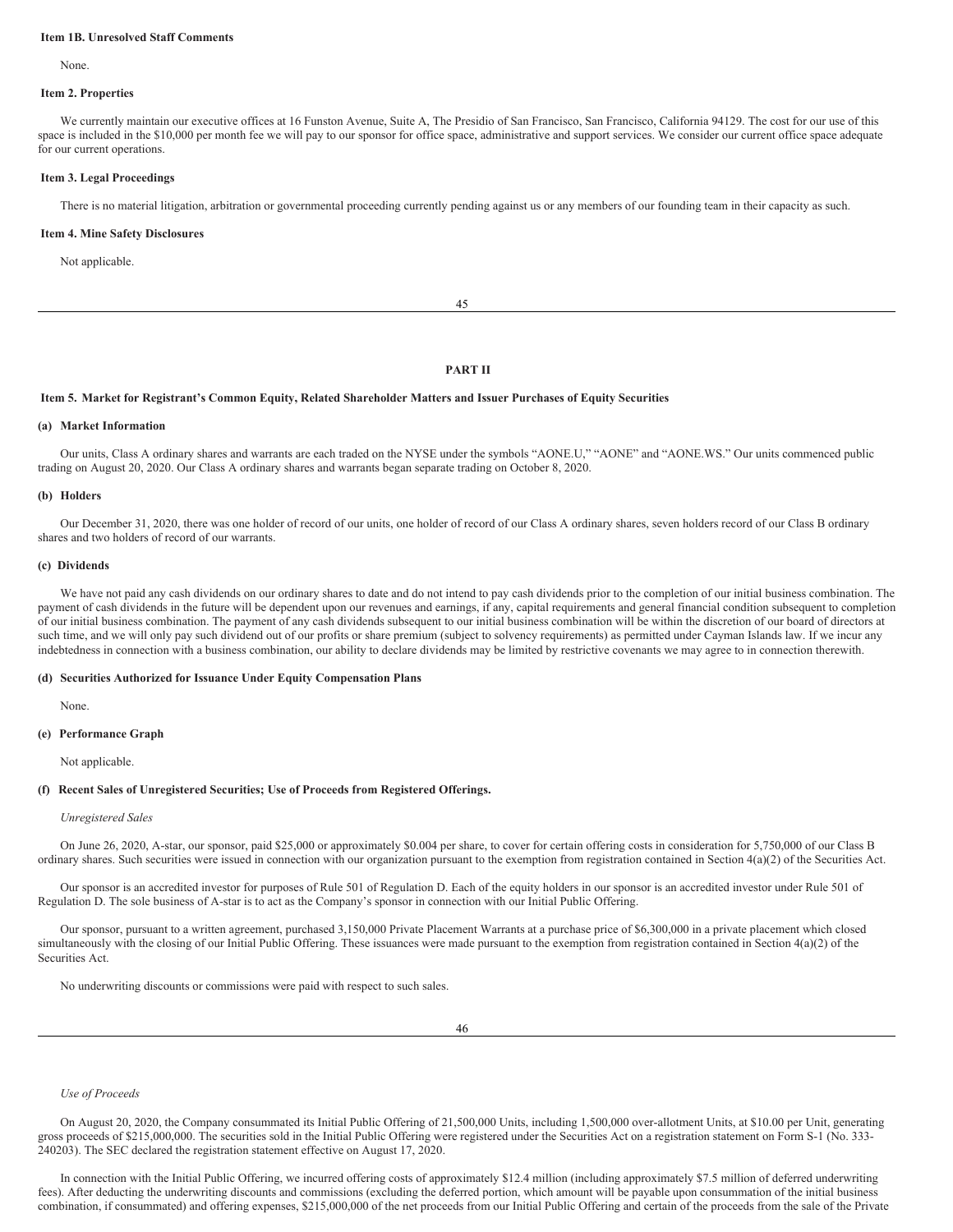Placement Warrants (or \$10.00 per unit sold in the offering) was placed in the Trust Account. The proceeds held in the Trust Account are invested as described elsewhere in this Annual Report on Form 10-K.

There has been no material change in the planned use of the proceeds from the Initial Public Offering and sale of the Private Placement Warrants as is described in our final prospectus related to the Initial Public Offering.

### **(g) Purchases of Equity Securities by the Issuer and Affiliated Purchasers**

None.

### <span id="page-27-0"></span>**Item 6. Selected Financial Data.**

Not applicable.

### <span id="page-27-1"></span>**Item 7. Management's discussion and analysis of financial condition and results of operations**

References to the "Company," "one" "our," "us" or "we" refer to one. The following discussion and analysis of the Company's financial condition and results of operations should be read in conjunction with the financial statements and the notes thereto contained elsewhere in this report. Certain information contained in the discussion and analysis set forth below includes forward-looking statements that involve risks and uncertainties.

In this Amendment No. 1 ("Amendment No. 1") to the Annual Report on Form 10-K of one (the "Company") for the fiscal year ended December 31, 2020, we are restating (i) our audited financial statements as of December 31, 2020, and for the period from June 24, 2020 (inception) to December 31, 2020 and (ii) our unaudited interim financial statements as of September 30, 2020, and for the three months ended and for the period from June 24, 2020 (inception) through September 30, 2020.

On April 12, 2021, the staff of the Securities and Exchange Commission (the "SEC Staff") issued a public statement entitled "Staff Statement on Accounting and Reporting Considerations for Warrants issued by Special Purpose Acquisition Companies ("SPACs")" (the "SEC Staff Statement"). In the SEC Staff Statement, the SEC Staff expressed its view that certain terms and conditions common to SPAC warrants may require the warrants to be classified as liabilities on the SPAC's balance sheet as opposed to equity. Since issuance on August 20, 2020, our warrants were accounted for as equity within our balance sheet, and after discussion and evaluation, including with our audit committee, and taking into consideration the SEC Staff Statement, we have concluded that our warrants should be presented as liabilities with subsequent fair value remeasurement.

As a result of the foregoing, the Audit Committee of the Company, in consultation with our management, concluded that its previously issued Financial Statements for the periods beginning with the period from June 24, 2020 (inception) through December 31, 2020, and our unaudited interim financial statements, as of, and for the quarterly periods ended September 30, 2020 (collectively, the "Affected Periods") should be restated because of a misapplication in the guidance around accounting for our outstanding warrants to purchase Class A ordinary shares (the "Warrants") and should no longer be relied upon.

Historically, the Warrants were reflected as a component of equity as opposed to liabilities on the balance sheets and the statements of operations did not include the subsequent non-cash changes in estimated fair value of the Warrants, based on our application of Financial Accounting Standards Board ("FASB") Accounting Standards Codification ("ASC") Topic 815-40, Derivatives and Hedging, Contracts in Entity's Own Equity ("ASC 815-40). The views expressed in the SEC Staff Statement were not consistent with the Company's historical interpretation of the specific provisions within its warrant agreements and the Company's application of ASC 815-40 to the warrant agreements. We reassessed our accounting for Warrants issued on August 20, 2020, in light of the SEC Staff's published views. Based on this reassessment, we determined that the Warrants should be classified as liabilities measured at fair value upon issuance, with subsequent changes in fair value reported in our Statement of Operations each reporting period.

Our accounting for the Warrants as components of equity instead of as derivative liabilities did not have any effect on our liquidity or cash flows for the Affected Periods.

In connection with the restatement, our management reassessed the effectiveness of our disclosure controls and procedures for the periods affected by the restatement. As a result of that reassessment, we determined that our disclosure controls and procedures for such periods were not effective with respect to the classification of the Company's warrants as components of equity instead of as derivative liabilities. For more information, see Item 9A included in this Annual Report on Form 10-K.

We have not amended our previously filed Quarterly Report on Form 10-Q for the period affected by the restatement. The financial information that has been previously filed or otherwise reported for these periods is superseded by the information in this Amendment No. 1, and the financial statements and related financial information contained in such previously filed reports should no longer be relied upon.

The restatement is more fully described in Note 2 of the notes to the financial statements included herein.

### **Cautionary Note Regarding Forward-Looking Statements**

This Annual Report on Form 10-K includes forward-looking statements within the meaning of Section 27A of the Securities Act of 1933, as amended, and Section 21E of the Exchange Act. We have based these forward-looking statements on our current expectations and projections about future events. These forward-looking statements are subject to known and unknown risks, uncertainties and assumptions about us that may cause our actual results, levels of activity, performance or achievements to be materially different from any future results, levels of activity, performance or achievements expressed or implied by such forward-looking statements. In some cases, you can identify forward-looking statements by terminology such as "may," "should," "could," "would," "expect," "plan," "anticipate," "believe," "estimate," "continue," or the negative of such terms or other similar expressions Such statements include, but are not limited to, possible business combinations and the financing thereof, and related matters, as well as all other statements other than statements of historical fact included in this Form 10-K. Factors that might cause or contribute to such a discrepancy include, but are not *limited to, those described in our other Securities and Exchange Commission ("SEC") filings.*

#### **Overview**

We are a blank check company incorporated in the Cayman Islands on June 24, 2020 as a Cayman Islands exempted company for the purpose of effecting a merger, share exchange, asset acquisition, share purchase, reorganization or similar business combination with one or more businesses that we have not yet selected ("Business Combination"). We have not selected any business combination partner and we have not, nor has anyone on our behalf, initiated any substantive discussions, directly or indirectly, with any business combination partner. We intend to effectuate our initial business combination using cash from the proceeds of this offering and the sale of the private placement units, our shares, debt or a combination of cash, equity and debt. Our Sponsor is A-star, a Cayman Islands exempted limited partnership. We are an emerging growth company and, as such, we are subject to all of the risks associated with emerging growth companies.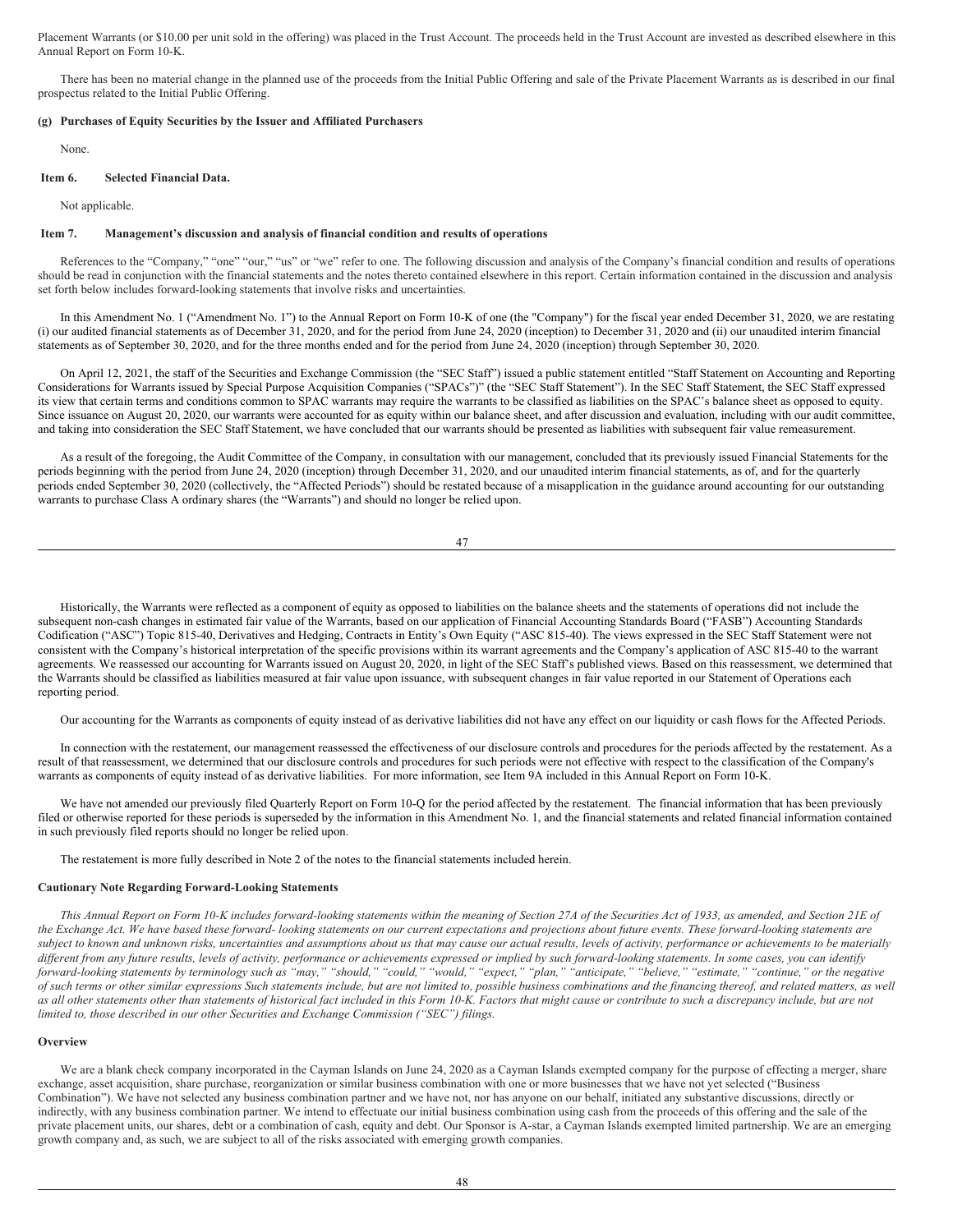Our registration statements for the Initial Public Offering became effective on August 17, 2020. On August 20, 2020, we consummated the Initial Public Offering of 21,500,000 Units, including the issuance of 1,500,000 Units as a result of the underwriters' exercise of their over-allotment option, at \$10.00 per Unit, generating gross proceeds of \$215.0 million, and incurring offering costs of approximately \$12.4 million, inclusive of approximately \$7.5 million in deferred underwriting commissions.

Simultaneously with the closing of the Initial Public Offering, we consummated the Private Placement of 3,150,000 Private Placement Warrants at a price of \$2.00 per Private Placement Warrant with the Sponsor, generating gross proceeds of approximately \$6.3 million.

Upon the closing of the Initial Public Offering and the Private Placement in August 2020, \$215.0 million (\$10.00 per Unit) of the net proceeds of the Initial Public Offering and certain of the proceeds of the Private Placement were placed in a trust account ("Trust Account"), located in the United States, with Continental Stock Transfer & Trust Company acting as trustee, and will be invested by the trustee only in United States "government securities" within the meaning of Section 2(a)(16) of the Investment Company Act having a maturity of 185 days or less or in money market funds meeting certain conditions under Rule 2a-7 of the Investment Company Act, until the earlier of: (i) the completion of a Business Combination and (ii) the distribution of the Trust Account as described below.

Our management has broad discretion with respect to the specific application of the net proceeds of the Initial Public Offering and the sale of Private Placement Warrants, although substantially all of the net proceeds are intended to be applied generally toward consummating a Business Combination.

If the we are unable to complete a Business Combination within the Combination Period, we will (i) cease all operations except for the purpose of winding up; (ii) as promptly as reasonably possible but not more than ten business days thereafter, redeem the Public Shares, at a per-share price, payable in cash, equal to the aggregate amount then on deposit in the Trust Account, including interest earned on the funds held in the Trust Account and not previously released to us to pay our income taxes, if any (less up to \$100,000 of interest to pay dissolution expenses), divided by the number of the then-outstanding Public Shares, which redemption will completely extinguish Public Shareholders' rights as shareholders (including the right to receive further liquidation distributions, if any); and (iii) as promptly as reasonably possible following such redemption, subject to the approval of the remaining shareholders and the board of directors, liquidate and dissolve, subject in the case of clauses (ii) and (iii) to the our obligations under Cayman Islands law to provide for claims of creditors and the requirements of other applicable law.

#### *Proposed Business Combination*

As more fully described in Note 11 to the financial statements contained in Item 8 as part of this Annual Report on Form 10-K, on February 23, 2021, the Company entered into an Agreement and Plan of Merger (the "Merger Agreement"), by and among the Company, Caspian Merger Sub Inc., a Delaware corporation and direct, wholly owned subsidiary of the Company ("Merger Sub"), and MarkForged, Inc., a Delaware corporation ("Markforged"). Also, in connection with Merger Agreement, the Company entered into certain related agreements including Subscription Agreements, Sponsor Support Agreement, Shareholder Support Agreement. For more information, the Company's announcement and the related agreements have been filed on a Current Report on Form 8-K on February 24, 2021.

We expect to expend substantial time and incur significant costs in connection with the proposed business combination with Markforged. If, for any reason, we are unable to consummate the transaction with Markforged, we will have fewer funds available to us to pursue an initial business combination, and will have less time to complete such transaction before we are required to liquidate our trust account and return such funds to our public shareholders.

#### *Liquidity and Capital Resources*

As of December 31, 2020, we had approximately \$0.9 million in cash and working capital of approximately \$1.1 million.

49

Our liquidity needs up to December 31, 2020 had been satisfied through the payment of \$25,000 from our Sponsor to cover for certain expenses on behalf of us in exchange for the issuance of the Founder Shares, a loan of approximately \$163,000 pursuant to the Note (as defined below) issued to our Sponsor, and the net proceeds from the consummation of the Private Placement not held in the Trust Account. We fully repaid the Note to our Sponsor on August 20, 2020. In addition, in order to fund working capital deficiencies or finance transaction costs in connection with a Business Combination, our Sponsor may, but is not obligated to, provide us Working Capital Loans. To date, there were no amounts outstanding under any Working Capital Loan.

Based on the foregoing, management believes that it will have sufficient working capital and borrowing capacity to meet its needs through the earlier of the consummation of a Business Combination or one year from this filing. Over this time period, we will be using these funds for paying existing accounts payable, identifying and evaluating prospective Initial Business Combination candidates, performing due diligence on prospective target businesses, paying for travel expenditures, selecting the target business to merge with or acquire, and structuring, negotiating and consummating the Business Combination.

Management continues to evaluate the impact of the COVID-19 pandemic and has concluded that the specific impact is not readily determinable as of the date of the financial statements. The financial statements do not include any adjustments that might result from the outcome of this uncertainty.

### **Results of Operations**

Our entire activity from June 24, 2020 (inception) through December 31, 2020, was in preparation for an Initial Public Offering, and since our Initial Public Offering, our activity has been limited to the search for a prospective Initial Business Combination. We will not generate any operating revenues until the closing and completion of our Initial Business Combination.

For the period from June 24, 2020 (inception) through December 31, 2020, we had a net loss of approximately \$2.4 million which consisted of approximately \$341,000 in general and administrative expenses, \$40,000 of related party administrative fees, a loss of \$1.7 million due to a change in fair value of derivative warrant liabilities, offering costs of approximately \$602,000 associated with derivative warrant liabilities, partially offset by approximately \$76,000 of income from our investments held in the Trust Account.

As a result of the restatement described in Note 2 of the notes to the financial statements included herein, we classify the warrants issued in connection with our Initial Public Offering and Private Placement as liabilities at their fair value and adjust the warrant instruments to fair value at each reporting period. These liabilities are subject to remeasurement at each balance sheet date until exercised, and any change in fair value is recognized in our statement of operations. For the periods from June 24, 2020 (inception) through September 30, 2020 and from June 24, 2020 (inception) through December 31, 2020, the change in fair value of warrants was an increase of \$0 and an increase of \$1,705,000, respectively.

#### **Related Party Transactions**

# *Founder Shares*

On June 26, 2020, we issued 5,750,000 Class B ordinary shares to our Sponsor (the "Founder Shares") in exchange for the Sponsor's payment of offering costs of \$25,000. On August 10, 2020, the Sponsor transferred 25,000 Founder Shares to each of Michelle Gill, Lachy Groom, Gautam Gupta, Trina Spear, and Laura de Petra, and 30,000 Founder Shares to Pierre Lamond. The holders of the Founder Shares had agreed to forfeit up to an aggregate of 750,000 Founder Shares, to the extent that the over-allotment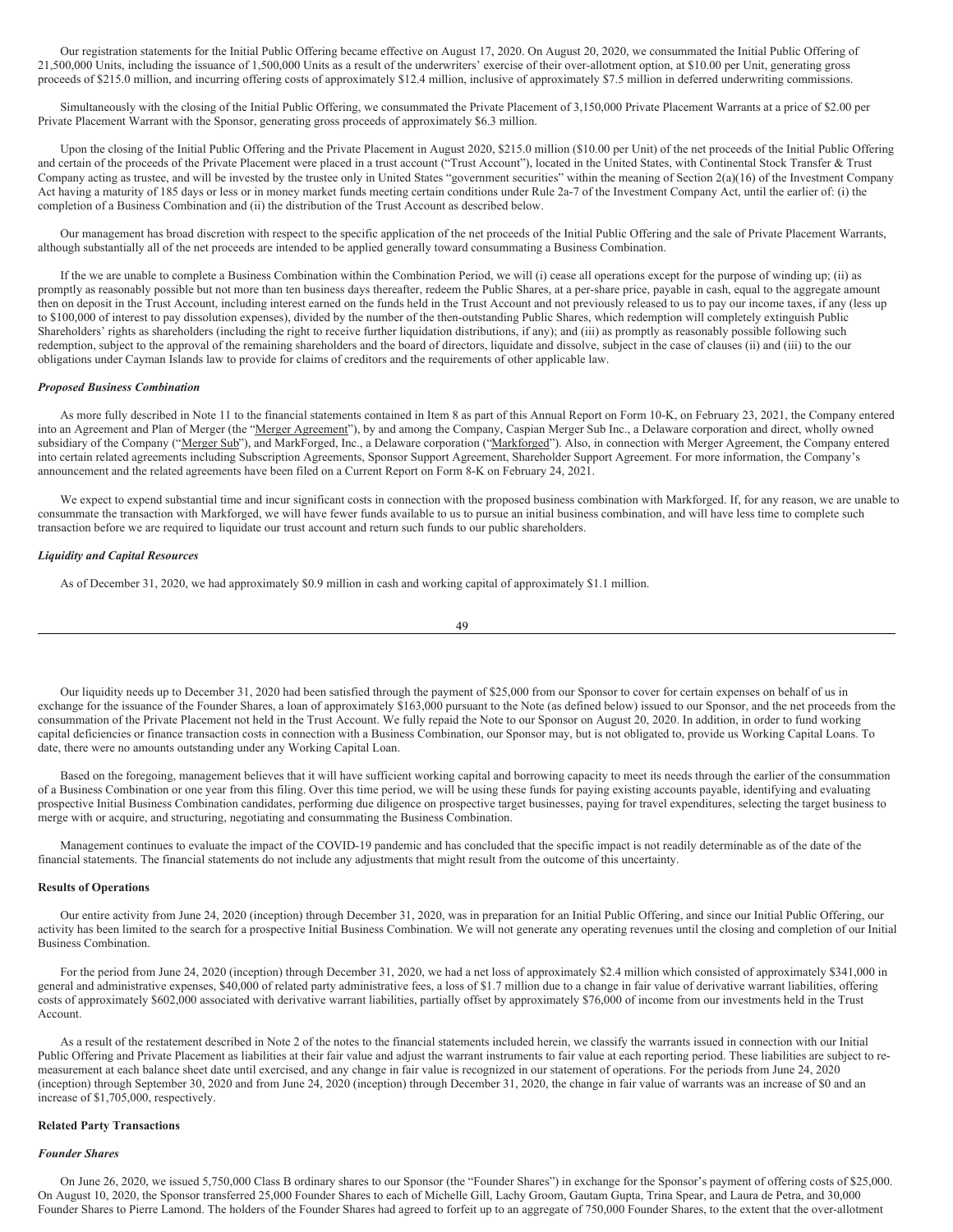option is not exercised in full by the underwriters, so that the Founder Shares would represent 20.0% of the Company's issued and outstanding shares after the Initial Public Offering. On August 20, 2020, the underwriters exercised their over-allotment option and, an aggregate of 375,000 Founder Shares were forfeited by the Sponsor for no consideration accordingly.

50

The initial shareholders agreed, subject to limited exceptions, not to transfer, assign or sell any of their Founder Shares until the earlier to occur of: (A) one year after the completion of the initial Business Combination and (B) subsequent to the initial Business Combination, (x) if the closing price of Class A ordinary shares equals or exceeds \$12.00 per share (as adjusted for share splits, share capitalizations, recapitalizations, recapitalizations and the like) for any 20 trading days within any 30-trading day period commencing at least 150 days after the initial Business Combination, or (y) the date on which we complete a liquidation, merger, share exchange, reorganization or other similar transaction that results in all of the Public Shareholders having the right to exchange their ordinary shares for cash, securities or other property.

### *Related Party Loans*

On June 26, 2020, our Sponsor agreed to loan us up to \$300,000 to be used for the payment of costs related to the Initial Public Offering pursuant to a promissory note (the "Note"). The Note was non-interest bearing and payable on the earlier of December 31, 2020 or the completion of the Initial Public Offering. We borrowed approximately \$163,000 under the Note, and then fully repaid the Note on August 20, 2020.

| I<br>I<br>×<br>۰. |  |
|-------------------|--|

In addition, in order to fund working capital deficiencies or finance transaction costs in connection with a Business Combination, our Sponsor or an affiliate of our Sponsor, or certain of our officers and directors may, but are not obligated to, loan us funds as may be required ("Working Capital Loans"). If we complete a Business Combination, we would repay the Working Capital Loans out of the proceeds of the Trust Account released to us. Otherwise, the Working Capital Loans would be repaid only out of funds held outside the Trust Account. In the event that a Business Combination does not close, we may use a portion of proceeds held outside the Trust Account to repay the Working Capital Loans but no proceeds held in the Trust Account would be used to repay the Working Capital Loans. The Working Capital Loans would either be repaid upon consummation of a Business Combination, without interest, or, at the lender's discretion, up to \$1.5 million of such Working Capital Loans may be convertible into warrants of the post Business Combination entity at a price of \$2.00 per warrant. The warrants would be identical to the Private Placement Warrants. Except for the foregoing, the terms of such Working Capital Loans, if any, have not been determined and no written agreements exist with respect to such loans. To date, the Company had no borrowings under the Working Capital Loans.

### **Contractual Obligations**

#### *Registration Rights*

The holders of Founder Shares, Private Placement Warrants, Class A ordinary shares underlying the Private Placement Warrants and warrants that may be issued upon conversion of Working Capital Loans, if any, were entitled to registration rights pursuant to a registration rights agreement. These holders will be entitled to certain demand and "piggyback" registration rights. We will bear the expenses incurred in connection with the filing of any such registration statements.

# *Underwriting Agreement*

The underwriters were entitled to an underwriting discount of \$0.20 per unit, or \$4.3 million in the aggregate, paid upon the closing of the Initial Public Offering. In addition, \$0.35 per unit, or approximately \$7.5 million in the aggregate will be payable to the underwriters for deferred underwriting commissions. The deferred fee will become payable to the underwriters from the amounts held in the Trust Account solely in the event that we complete a Business Combination, subject to the terms of the underwriting agreement.

#### **Critical Accounting Policies and Estimates**

This management's discussion and analysis of our financial condition and results of operations is based on our financial statements, which have been prepared in accordance with U.S. GAAP. The preparation of these financial statements requires us to make estimates and judgments that affect the reported amounts of assets, liabilities, revenues and expenses and the disclosure of contingent assets and liabilities in our financial statements. On an ongoing basis, we evaluate our estimates and judgments, including those related to fair value of financial instruments and accrued expenses. We base our estimates on historical experience, known trends and events and various other factors that we believe to be reasonable under the circumstances, the results of which form the basis for making judgments about the carrying values of assets and liabilities that are not readily apparent from other sources. Actual results may differ from these estimates under different assumptions or conditions. We have identified the following as our critical accounting policies:

#### *Investments Held in the Trust Account*

Our portfolio of investments held in the Trust Account is comprised of U.S. government securities, within the meaning set forth in Section 2(a)(16) of the Investment Company Act, with a maturity of 185 days or less, or investments in money market funds that invest in U.S. government securities, or a combination thereof. The investments held in the Trust Account are classified as trading securities. Trading securities are presented on the balance sheet at fair value at the end of each reporting period. Gains and losses resulting from the change in fair value of these securities is included in net gain from investments held in Trust Account in the accompanying statement of operations. The estimated fair values of investments held in the Trust Account are determined using available market information.

#### *Class A Ordinary Shares Subject to Possible Redemption*

We account for our Class A ordinary shares subject to possible redemption in accordance with the guidance in ASC Topic 480 "Distinguishing Liabilities from Equity." Shares of Class A ordinary shares subject to mandatory redemption (if any) are classified as liability instruments and are measured at fair value. Shares of conditionally redeemable Class A ordinary shares (including Class A ordinary shares that feature redemption rights that are either within the control of the holder or subject to redemption upon the occurrence of uncertain events not solely within our control) are classified as temporary equity. At all other times, shares of Class A ordinary shares are classified as shareholders' equity. Our Class A ordinary shares features certain redemption rights that are considered to be outside of our control and subject to the occurrence of uncertain future events. Accordingly, at December 31, 2020, 18,574,269 shares of Class A ordinary shares subject to possible redemption are presented as temporary equity, outside of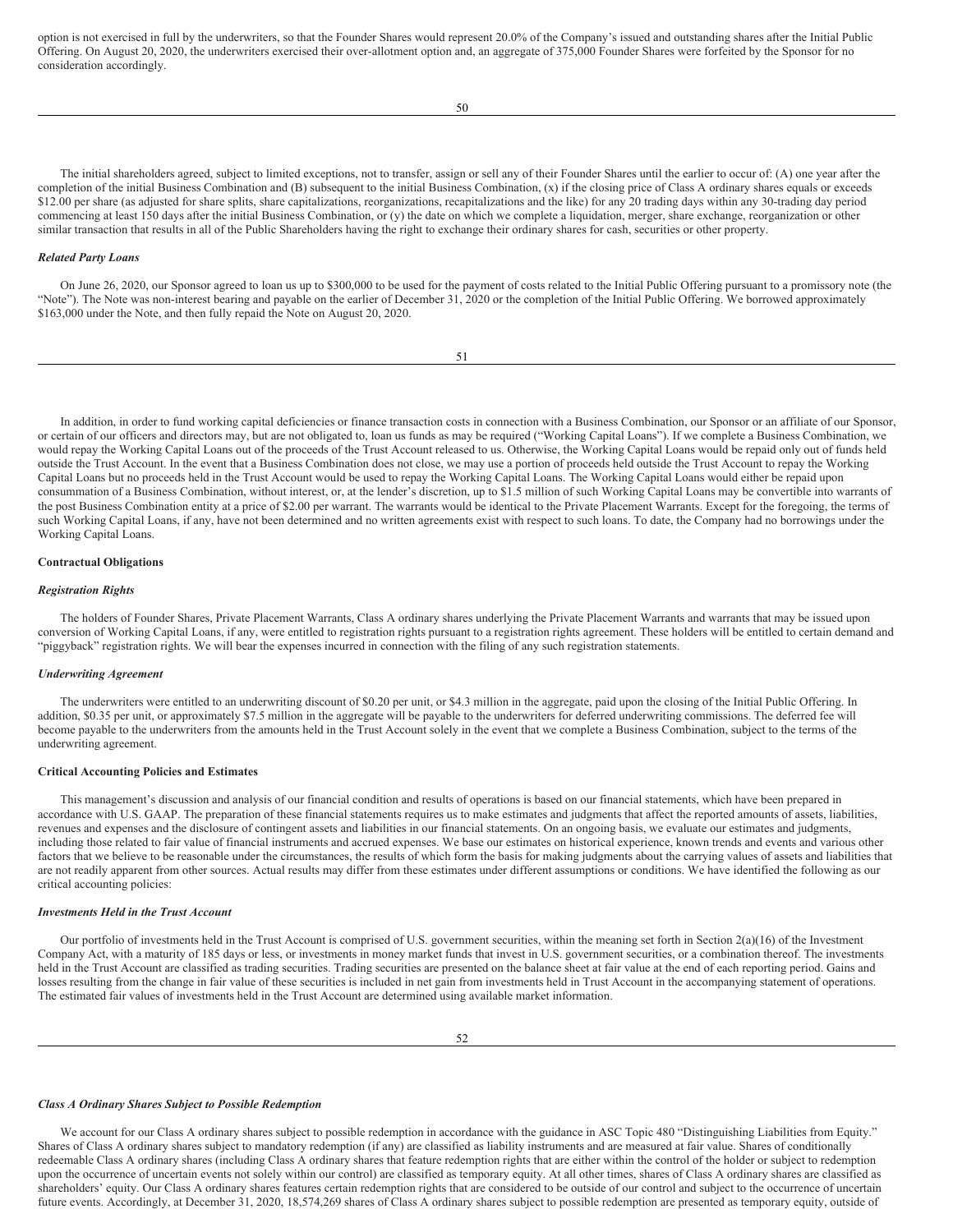#### *Net Income (Loss) Per Share*

We comply with accounting and disclosure requirements of FASB ASC Topic 260, "Earnings Per Share." Net income (loss) per ordinary share is computed by dividing net loss by the weighted average number of ordinary shares outstanding during the period. We have not considered the effect of the warrants sold in the Initial Public Offering and private placement to purchase an aggregate of 8,525,000 shares of Class A ordinary shares in the calculation of diluted earnings per share, since their inclusion would be antidilutive under the treasury stock method. As a result, diluted per ordinary share is the same as basic loss per ordinary share for the periods presented.

Our statement of operations include a presentation of income per share for ordinary shares subject to redemption in a manner similar to the two-class method of income per share. Net income per share, basic and diluted for Class A ordinary shares is calculated by dividing the investment income earned on the Trust Account, net of applicable income and franchise taxes, by the weighted average number of shares of Class A ordinary shares outstanding since the initial issuance. Net loss per share, basic and diluted for Class B ordinary shares is calculated by dividing the net loss, less income attributable to Class A ordinary shares, by the weighted average number of shares of Class B ordinary shares outstanding for the period.

### *Derivative Warrant liabilities*

We do not use derivative instruments to hedge exposures to cash flow, market, or foreign currency risks. We evaluate all of our financial instruments, including issued stock purchase warrants, to determine if such instruments are derivatives or contain features that qualify as embedded derivatives, pursuant to ASC 480 and ASC 815-15. The classification of derivative instruments, including whether such instruments should be recorded as liabilities or as equity, is re-assessed at the end of each reporting period

We issued 5,375,000 warrants to purchase Class A ordinary shares to investors in our Initial Public Offering and issued 3,150,000 Private Placement Warrants. All of our outstanding warrants are recognized as derivative liabilities in accordance with ASC 815-40. Accordingly, we recognize the warrant instruments as liabilities at fair value and adjust the instruments to fair value at each reporting period. The liabilities are subject to re-measurement at each balance sheet date until exercised, and any change in fair value is recognized in our statement of operations. The fair value of warrants issued in connection with the Initial Public Offering and Private Placement were initially estimated using a Binomial Lattice in a risk-neutral framework. For each modeled future price, the warrant payoff is calculated based on the contractual terms (incorporating any optimal early exercise / redemption), and then discounted at the term-matched risk-free rate. Finally, the value of the Warrants is calculated as the probability-weighted present value over all future modeled payoffs. The fair value of warrants issued in connection with our Initial Public Offering have subsequently been measured based on the listed market price of such warrants while the fair value of the Private Placement Warrants continue to be estimated using a Binomial Lattice model.

53

### *Recent Accounting Pronouncements*

Management does not believe that any recently issued, but not yet effective, accounting pronouncements, if currently adopted, would have a material impact on our financial statements.

#### *Of -Balance Sheet Arrangements*

As of September 30, 2020, we did not have any off-balance sheet arrangements as defined in Item 303(a)(4)(ii) of Regulation S-K and did not have any commitments or contractual obligations.

### **JOBS Act**

On April 5, 2012, the JOBS Act was signed into law. The JOBS Act contains provisions that, among other things, relax certain reporting requirements for qualifying public companies. We will qualify as an "emerging growth company" and under the JOBS Act will be allowed to comply with new or revised accounting pronouncements based on the effective date for private (not publicly traded) companies. We are electing to delay the adoption of new or revised accounting standards, and as a result, we may not comply with new or revised accounting standards on the relevant dates on which adoption of such standards is required for non-emerging growth companies. As such, our financial statements may not be comparable to companies that comply with public company effective dates.

54

Additionally, we are in the process of evaluating the benefits of relying on the other reduced reporting requirements provided by the JOBS Act. Subject to certain conditions set forth in the JOBS Act, if, as an "emerging growth company," we choose to rely on such exemptions we may not be required to, among other things, (i) provide an auditor's attestation report on our system of internal controls over financial reporting pursuant to Section 404, (ii) provide all of the compensation disclosure that may be required of nonemerging growth public companies under the Dodd-Frank Wall Street Reform and Consumer Protection Act, (iii) comply with any requirement that may be adopted by the PCAOB regarding mandatory audit firm rotation or a supplement to the auditor's report providing additional information about the audit and the financial statements (auditor discussion and analysis) and (iv) disclose certain executive compensation related items such as the correlation between executive compensation and performance and comparisons of the CEO's compensation to median employee compensation. These exemptions will apply for a period of five years following the completion of our Initial Public Offering or until we are no longer an "emerging growth company," whichever is earlier.

### <span id="page-30-0"></span>**Item 7A. Quantitative and Qualitative Disclosures about Market Risk**

We are a smaller reporting company as defined by Rule 12b-2 of the Exchange Act and are not required to provide the information otherwise required under this item.

# <span id="page-30-1"></span>**Item 8. Financial Statements and Supplementary Data**

Reference is made to Pages F-1 through F-18 comprising a portion of this Report.

# <span id="page-30-2"></span>**Item 9. Changes in and Disagreements with Accountants on Accounting and Financial Disclosure**

None.

# <span id="page-30-3"></span>**Item 9A. Controls and Procedures Disclosure Controls and Procedures**

Disclosure controls and procedures are controls and other procedures that are designed to ensure that information required to be disclosed in our reports filed or submitted under the Exchange Act is recorded, processed, summarized and reported within the time periods specified in the SEC's rules and forms. Disclosure controls and procedures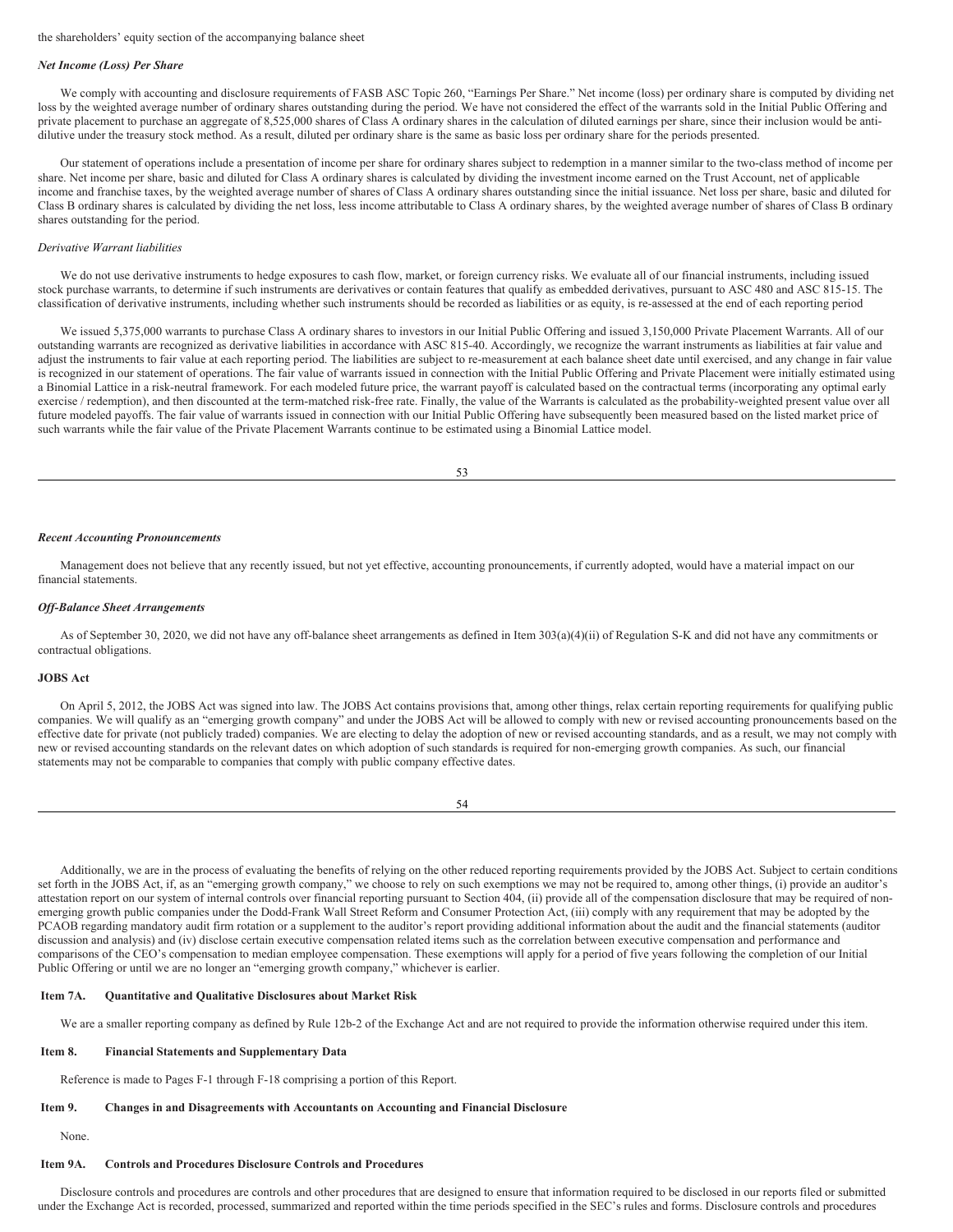include, without limitation, controls and procedures designed to ensure that information required to be disclosed in company reports filed or submitted under the Exchange Act is accumulated and communicated to management, including our Chief Executive Officer and Chief Financial Officer, to allow timely decisions regarding required disclosure.

As of December 31, 2020, as required by Rules 13a-15 and 15d-15 under the Exchange Act, our Chief Executive Officer and Chief Financial Officer carried out an evaluation of the effectiveness of the design and operation of our disclosure controls and procedures. Based upon their evaluation, our Chief Executive Officer and Chief Financial Officer concluded that our disclosure controls and procedures (as defined in Rules 13a-15(e) and 15d-15(e) under the Exchange Act) were not effective as of December 31, 2020, due solely to the material weakness in our internal control over financial reporting described below in "Changes in Internal Control Over Financial Reporting." In light of this material weakness, we performed additional analysis as deemed necessary to ensure that our financial statements were prepared in accordance with U.S. generally accepted accounting principles. Accordingly, management believes that the financial statements included in this Annual Report on Form 10-K present fairly in all material respects our financial position, results of operations and cash flows for the period presented.

#### **Management's Report on Internal Controls Over Financial Reporting**

This Report does not include a report of management's assessment regarding internal control over financial reporting or an attestation report of our independent registered public accounting firm due to a transition period established by rules of the SEC for newly public companies.

55

### *Changes in Internal Control over Financial Reporting*

There were no changes in our internal control over financial reporting (as such term is defined in Rules 13a-15(f) and 15d-15(f) of the Exchange Act) during the most recent fiscal quarter that have materially affected, or are reasonably likely to materially affect, our internal control over financial reporting, as the circumstances that led to the restatement of our financial statements described in this Annual Report on Form 10-K had not yet been identified.

Our internal control over financial reporting did not result in the proper classification of our warrants. Since issuance on August 20, 2020, our warrants were accounted for as equity within our balance sheet. On April 12, 2021, the SEC Staff issued the SEC Staff Statement in which the SEC Staff expressed its view that certain terms and conditions common to SPAC warrants may require the warrants to be classified as liabilities on the SPAC's balance sheet as opposed to equity. After discussion and evaluation, taking into consideration the SEC Staff Statement, including with our independent auditors, we have concluded that our Warrants should be presented as liabilities with subsequent fair value remeasurement.

To respond to this material weakness, we have devoted, and plan to continue to devote, significant effort and resources to the remediation and improvement of our internal control over financial reporting. While we have processes to identify and appropriately apply applicable accounting requirements, we plan to enhance our system of evaluating and implementing the complex accounting standards that apply to our financial statements. Our plans at this time include providing enhanced access to accounting literature, research materials and documents and increased communication among our personnel and third-party professionals with whom we consult regarding complex accounting applications. The elements of our remediation plan can only be accomplished over time, and we can offer no assurance that these initiatives will ultimately have the intended effects. For a discussion of management's consideration of the material weakness identified related to our accounting for a significant and unusual transaction related to the warrants we issued in connection with the August 2020 initial public offering, see "Note 2—Restatement of Previously Issued Financial Statements" to the accompanying financial statements.

#### <span id="page-31-0"></span>**Item 9B. Other Information**

None.

56

### <span id="page-31-1"></span>**Part III**

#### <span id="page-31-2"></span>**Item 10. Directors, Executive Officers and Corporate Governance**

#### **Directors and Executive Officers**

As of the date of this Annual Report on Form 10-K, our directors and officers are as follows:

| Name<br><u>Age</u>             | <b>Position</b>                                  |
|--------------------------------|--------------------------------------------------|
| Kevin E. Hartz<br>51           | Co-Founder, Chief Executive Officer and Director |
| Spike Lipkin<br>31             | Co-Founder and Director                          |
| Troy B. Steckenrider III<br>34 | Co-Founder, Chief Financial Officer and Director |
| Pierre Lamond<br>89            | Chairman of the Board                            |
| Michelle Gill<br>47            | Director                                         |
| Lachy Groom<br>26              | Director                                         |
| Gautam Gupta<br>40             | Director                                         |
| Trina Spear<br>36              | Director                                         |

*Kevin E. Hartz*serves as our Chief Executive Officer. He is also a Co-Founder and serves on our board of directors. Mr. Hartz is the co-founder and currently serves as the Chairman of the board of directors and has served on the board of directors of Eventbrite (NYSE: EB), a global self-service ticketing platform, since October 2005. From September 2016 until June 2018, Mr. Hartz served as a partner and entrepreneur in residence at Founders Fund, a venture capital investment fund. From October 2005 to September 2016, Mr. Hartz served as the Chief Executive Officer of Eventbrite. From 2001 to 2015, Mr. Hartz co-founded and held various roles at Xoom Corporation, a publicly-traded payments processing company that was sold to PayPal (NASDAQ:PYPL) in 2015, including serving as its Chief Executive Officer from 2001 to 2005 and director from 2001 to 2015. Mr. Hartz holds a Masters of Studies degree in History from Oxford University and a Bachelor of Arts and Science in History and Applied Earth Science from Stanford University.

We believe that Mr. Hartz's broad operational and transactional experience makes him well qualified to serve as Chief Executive Officer and to serve on our board of directors.

**Spike Lipkin** is a Co-Founder and serves on our board of directors. He is currently Co-Founder and Chief Executive Officer of Newfront Insurance, a technology-enabled insurance brokerage, and has served on the board of directors since 2017. From 2014 to 2015, Mr. Lipkin was on the early team of Opendoor.com, a real estate platform, and later served as the Head of Finance. From 2011 to 2013, Mr. Lipkin worked at The Blackstone Group. Mr. Lipkin holds a MBA from the Stanford University Graduate School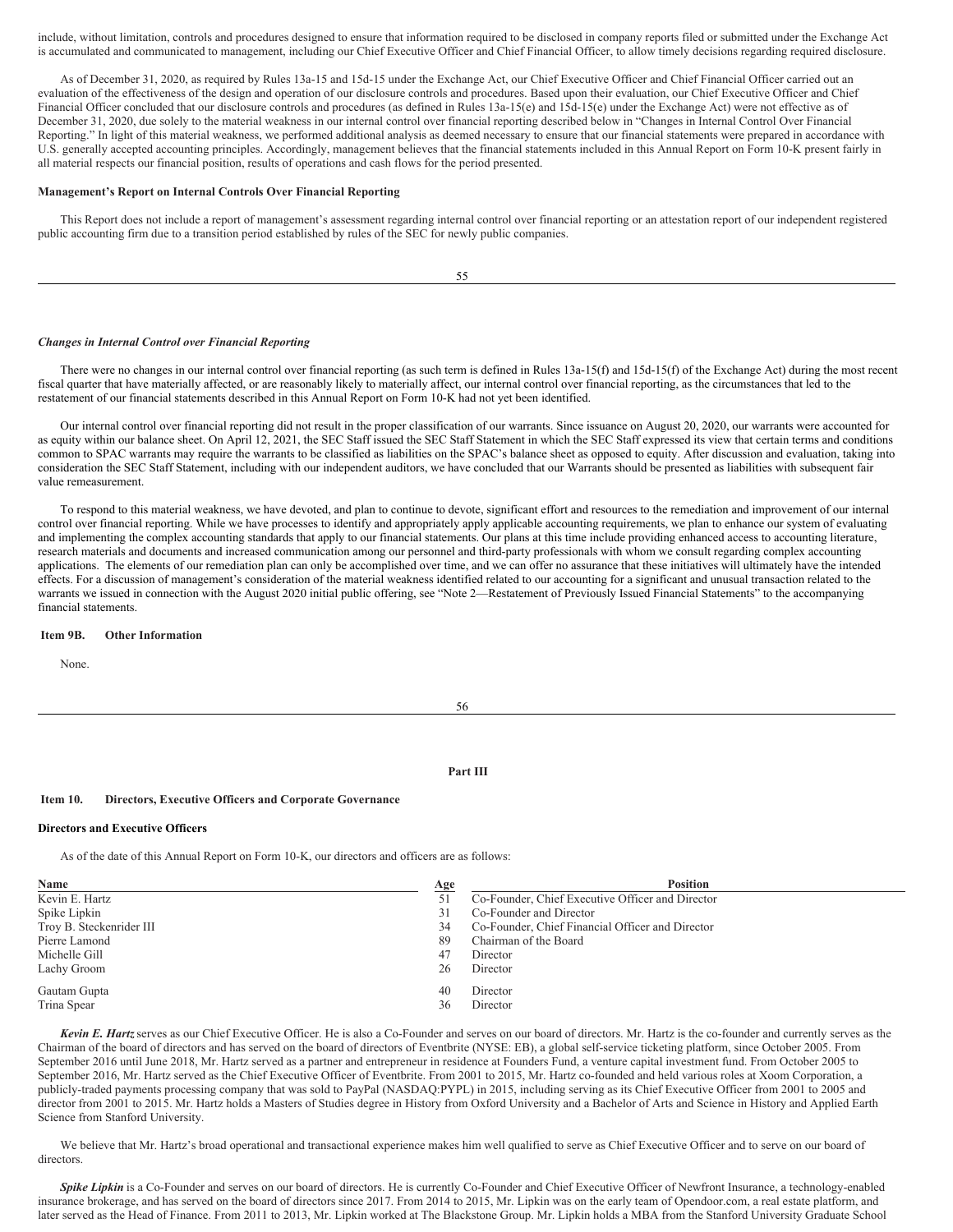of Business, an MPhil from the University of Cambridge, and a Bachelor of Science from The Wharton School of the University of Pennsylvania and a Bachelor of Arts in Philosophy from the University of Pennsylvania.

We believe that Mr. Lipkin's broad operational and transactional experience makes him well qualified to serve on our board of directors.

*Troy B. Steckenrider III*serves as our Chief Financial Officer. He is also a Co-Founder and serves on our board of directors. Mr. Steckenrider was previously the Chief Operating Officer at ZeroDown during 2019. From 2015 to 2019, Mr. Steckenrider served as the Director of Capital Markets at Opendoor.com, a real estate platform. From 2011 to 2013, Mr. Steckenrider worked at Bain Capital Private Equity and from 2008 to 2011, Mr. Steckenrider worked at McKinsey & Company. Mr. Steckenrider holds a MBA from Harvard Business School and a Bachelors in Economics from Dartmouth College. He is a CFA Charterholder.

We believe that Mr. Steckenrider's broad operational and transactional experience makes him well qualified to serve as Chief Financial Officer and to serve on our board of directors.

*Pierre Lamond* serves as Chairman of our board of directors. Mr. Lamond is an experienced investor, serving as a General Partner at Sequoia Capital from January 1982 to December 2008, where he played a pivotal role in the expansion of the semiconductor, systems and software portfolios. While at Sequoia Capital, he served as chairman of the board of directors of Cypress Semiconductor, Microchip Semiconductor, Vitesse Semiconductor, Open Silicon Inc., Redback Networks, Verisity and Plumtree and served as a member of the board of directors of Mellanox Technologies and Xoom. From March 2009 to December 2014, Mr. Lamond was a General Partner at Khosla Ventures. From October 2015 to present, Mr. Lamond has been a partner at Eclipse Ventures.

|        | ٦ |  |
|--------|---|--|
| I<br>I |   |  |
| $\sim$ |   |  |

Mr. Lamond is also a pioneer of the semiconductor industry. From February 1966 to August 1981, Mr. Lamond co-founded and held various positions at the National Semiconductor Corporation, including Vice President and General Manager, Integrated Circuits and Chief Technology Officer and Vice President, General Manager of Advanced Products. Prior to that, Mr. Lamond oversaw the development of the advanced high-frequency transistor and the first generation of digital integrated circuits at Fairchild Semiconductor from June 1961 to February 1966. Mr. Lamond holds an MSEE and an MS in Physics from the University of Toulouse, France.

We believe that Mr. Lamond's broad operational and transactional experience make him well qualified to serve on our board of directors as Chairman.

*Michelle Gill* serves on our board of directors. Ms. Gill is currently the EVP and Group Business Unit Leader for Lending and Capital Markets at Social Finance Inc. (SoFi), which she joined in April 2018 initially as SoFi's Chief Financial Officer. From July 2017 to April 2018, Ms. Gill was a Managing Director in the US Assets Business at Sixth Street Partners. From February 2003 to April 2017, Ms. Gill served in various roles at Goldman Sachs, most recently as a partner, co-heading the Structured Finance business. During her time at Goldman Sachs, Ms. Gill held numerous roles including running the Mortgage Finance business, starting and running a Re-Structuring team during the 2008 Global Financial Crisis, and running Whole Loan trading before ultimately co-heading the Structured Finance business. Prior to Goldman Sachs, Ms. Gill held positions at Lehman Brothers and Cadwalader, Wickersham & Taft. Ms. Gill holds a JD from Cornell Law School and a Bachelor of Arts from the University of California at Los Angeles.

We believe that Ms. Gill's experience in technology and finance industries make her well qualified to serve on our board of directors.

Lachy Groom serves on our board of directors. Mr. Groom is a multi-stage investor out of his own fund, LGFM LLC. Mr. Groom is also currently an investor and the Chairman of Compound Financial since December 2018, and has served on the board of directors of Fast since February 2020. From October 2012 to December 2018, Mr. Groom was an early employee of Stripe where he held various positions, most recently as the Head of Stripe Issuing.

We believe that Mr. Groom's experience in the technology industry make him well qualified to serve on our board of directors.

Gautam Gupta serves on our board of directors. Previously, Mr. Gupta served as the Chief Financial Officer and Chief Business Officer at Opendoor.com (NASDAQ: OPEN) from October 2019 to September 2020, and was Opendoor's Chief Operating Officer from July 2017 to October 2019. From April 2013 to July 2017, Mr. Gupta held various positions at Uber, most recently as Head of Finance. From July 2007 to April 2013, Mr. Gupta worked at Goldman Sachs, initially as an Associate and later as a Vice President. Mr. Gupta holds an MBA from the Massachusetts Institute of Technology and a B.A.Sc in Computer Engineering from Nanyang Technological University.

We believe that Mr. Gupta's experience in technology and finance industries make him well qualified to serve on our board of directors.

*Trina Spear*serves on our board of directors. Ms. Spear is currently the Co-Founder and Co-CEO of FIGS since January 2013. From July 2011 to January 2013, Ms. Spear was an associate at The Blackstone Group. From July 2005 to June 2009, Ms. Spear held various positions at Citibank, initially as an Investment Banking Analyst and most recently as a Private Equity Associate. Ms. Spear holds an MBA from Harvard Business School and a Bachelor of Arts in Economics from Tufts University.

We believe that Ms. Spear's experience in the technology industry make her well qualified to serve on our board of directors.

# **Number and Terms of Office of Officers and Directors**

Our board of directors is divided into three classes, with only one class of directors being appointed in each year, and with each class (except for those directors appointed prior to our first annual general meeting) serving a three-year term. The term of office of the first class of directors, consisting of Pierre Lamond, Michelle Gill and Troy Steckenrider III, will expire at our first general annual meeting. The term of office of the second class of directors, consisting of Trina Spear, Gautam Gupta and Spike Lipkin, will expire at our second annual general meeting. The term of office of the third class of directors, consisting of Lachy Groom and Kevin E. Hartz, will expire at our third annual general meeting.

Prior to the completion of an initial business combination, any vacancy on the board of directors may be filled by a nominee chosen by holders of a majority of our founder shares. In addition, prior to the completion of an initial business combination, holders of a majority of our founder shares may remove a member of the board of directors for any reason.

Pursuant to an agreement to be entered into on or prior to the closing of our initial public offering, our sponsor, upon and following consummation of an initial business combination, will be entitled to nominate three individuals for appointment to our board of directors, as long as the sponsor holds any securities covered by the registration and shareholder rights agreement.

Our officers are appointed by the board of directors and serve at the discretion of the board of directors, rather than for specific terms of office. Our board of directors is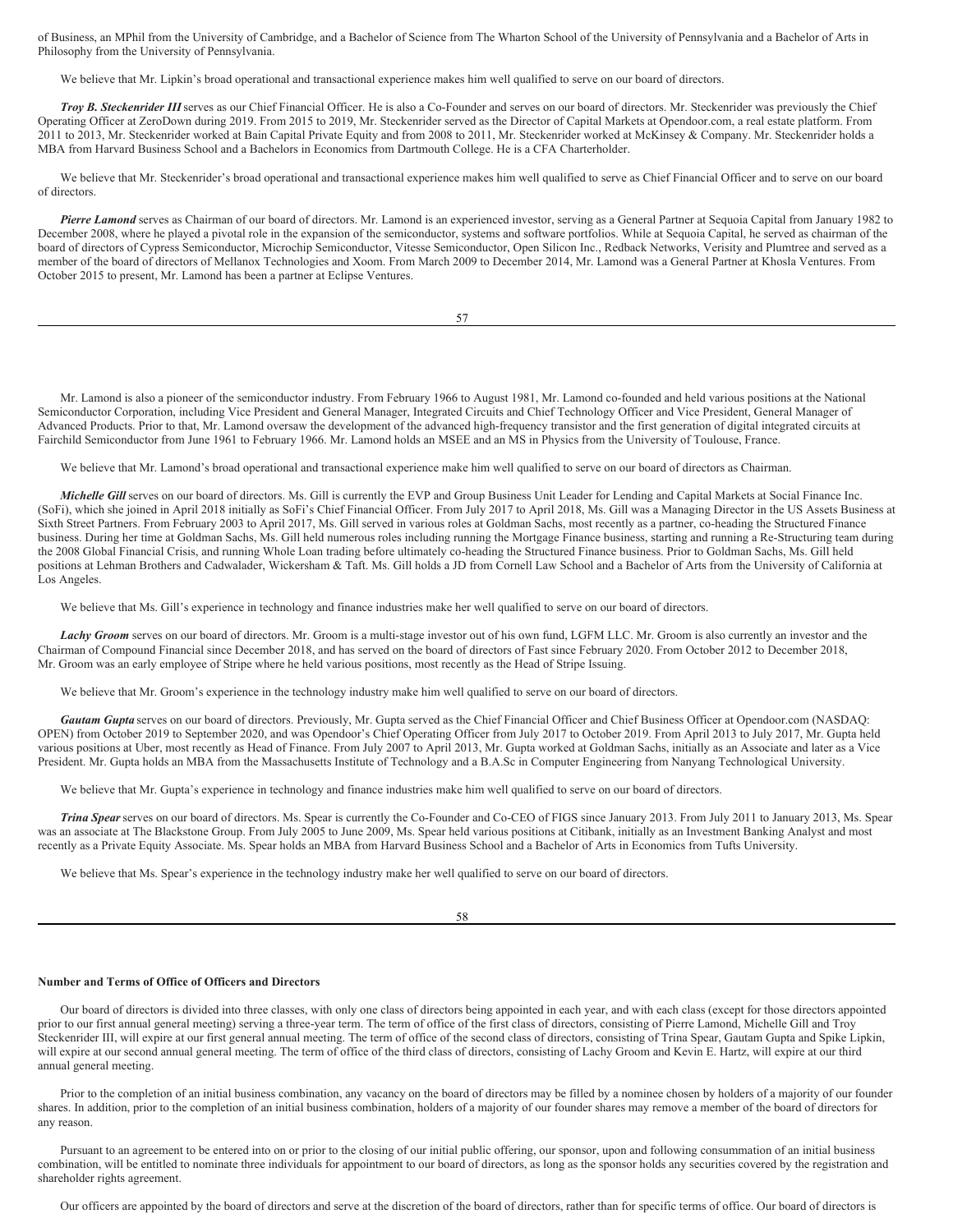authorized to appoint persons to the offices set forth in our amended and restated memorandum and articles of association as it deems appropriate. Our amended and restated memorandum and articles of association provides that our officers may consist of one or more chairman of the board, chief executive officer, chief financial officer, chief business officer, president, vice presidents, secretary, treasurer and such other offices as may be determined by the board of directors.

#### **Committees of the Board of Directors**

Our board of directors has three standing committees: an audit committee, a nominating committee and a compensation committee.

Subject to phase-in rules and a limited exception, the rules of NYSE and Rule 10A-3 of the Exchange Act require that the audit committee of a listed company be comprised solely of independent directors. Subject to phase-in rules and a limited exception, the rules of NYSE require that the compensation committee of a listed company be comprised solely of independent directors. Each committee operates under a charter that has been approved by our board and will have the composition and responsibilities described below. The charter of each committee is available on our website.

### *Audit Committee*

We have established an audit committee of the board of directors. Gautam Gupta, Pierre Lamond and Michelle Gill serve as members of our audit committee. Our board of directors has determined that each of Gautam Gupta, Pierre Lamond and Michelle Gill are independent. Gautam Gupta serves as the chairman of the audit committee. Each member of the audit committee meets the financial literacy requirements of NYSE and our board of directors has determined that qualifies as an "audit committee financial expert" as defined in applicable SEC rules and has accounting or related financial management expertise.

The audit committee is responsible for:

- meeting with our independent registered public accounting firm regarding, among other issues, audits, and adequacy of our accounting and control systems;
- monitoring the independence of the independent registered public accounting firm;
- verifying the rotation of the lead (or coordinating) audit partner having primary responsibility for the audit and the audit partner responsible for reviewing the audit as required by law;
- inquiring and discussing with management our compliance with applicable laws and regulations;

|                   | ¢<br>۰.       |  |
|-------------------|---------------|--|
| I<br>I<br>×<br>۰. | ۰.<br>۰,<br>٧ |  |

- pre-approving all audit services and permitted non-audit services to be performed by our independent registered public accounting firm, including the fees and terms of the services to be performed;
- appointing or replacing the independent registered public accounting firm;
- determining the compensation and oversight of the work of the independent registered public accounting firm (including resolution of disagreements between management and the independent auditor regarding financial reporting) for the purpose of preparing or issuing an audit report or related work;
- establishing procedures for the receipt, retention and treatment of complaints received by us regarding accounting, internal accounting controls or reports which raise material issues regarding our financial statements or accounting policies;
- monitoring compliance on a quarterly basis with the terms of our initial public offering and, if any noncompliance is identified, immediately taking all action necessary to rectify such noncompliance or otherwise causing compliance with the terms of our initial public offering; and
- reviewing and approving all payments made to our existing shareholders, executive officers or directors and their respective affiliates. Any payments made to members of our audit committee will be reviewed and approved by our board of directors, with the interested director or directors abstaining from such review and approval.

#### *Nominating Committee*

We established a nominating committee of our board of directors. The members of our nominating committee are Trina Spear and Lachy Groom. Trina Spear serves as chairwoman of the nominating committee. Our board of directors has determined that each of Trina Spear and Lachy Groom are independent.

The nominating committee is responsible for overseeing the selection of persons to be nominated to serve on our board of directors. The nominating committee considers persons identified by its members, management, shareholders, investment bankers and others.

#### *Guidelines for Selecting Director Nominees*

The guidelines for selecting nominees, which are specified in a charter adopted by us, generally provide that persons to be nominated:

- should have demonstrated notable or significant achievements in business, education or public service;
- should possess the requisite intelligence, education and experience to make a significant contribution to the board of directors and bring a range of skills, diverse perspectives and backgrounds to its deliberations; and
- should have the highest ethical standards, a strong sense of professionalism and intense dedication to serving the interests of the shareholders.

The nominating committee will consider a number of qualifications relating to management and leadership experience, background and integrity and professionalism in evaluating a person's candidacy for membership on the board of directors. The nominating committee may require certain skills or attributes, such as financial or accounting experience, to meet specific board needs that arise from time to time and will also consider the overall experience and makeup of its members to obtain a broad and diverse mix of board members. The nominating committee does not distinguish among nominees recommended by shareholders and other persons.

#### *Compensation Committee*

We established a compensation committee of our board of directors. The members of our compensation committee are Lachy Groom and Trina Spear. Lachy Groom serves as chairman of the compensation committee.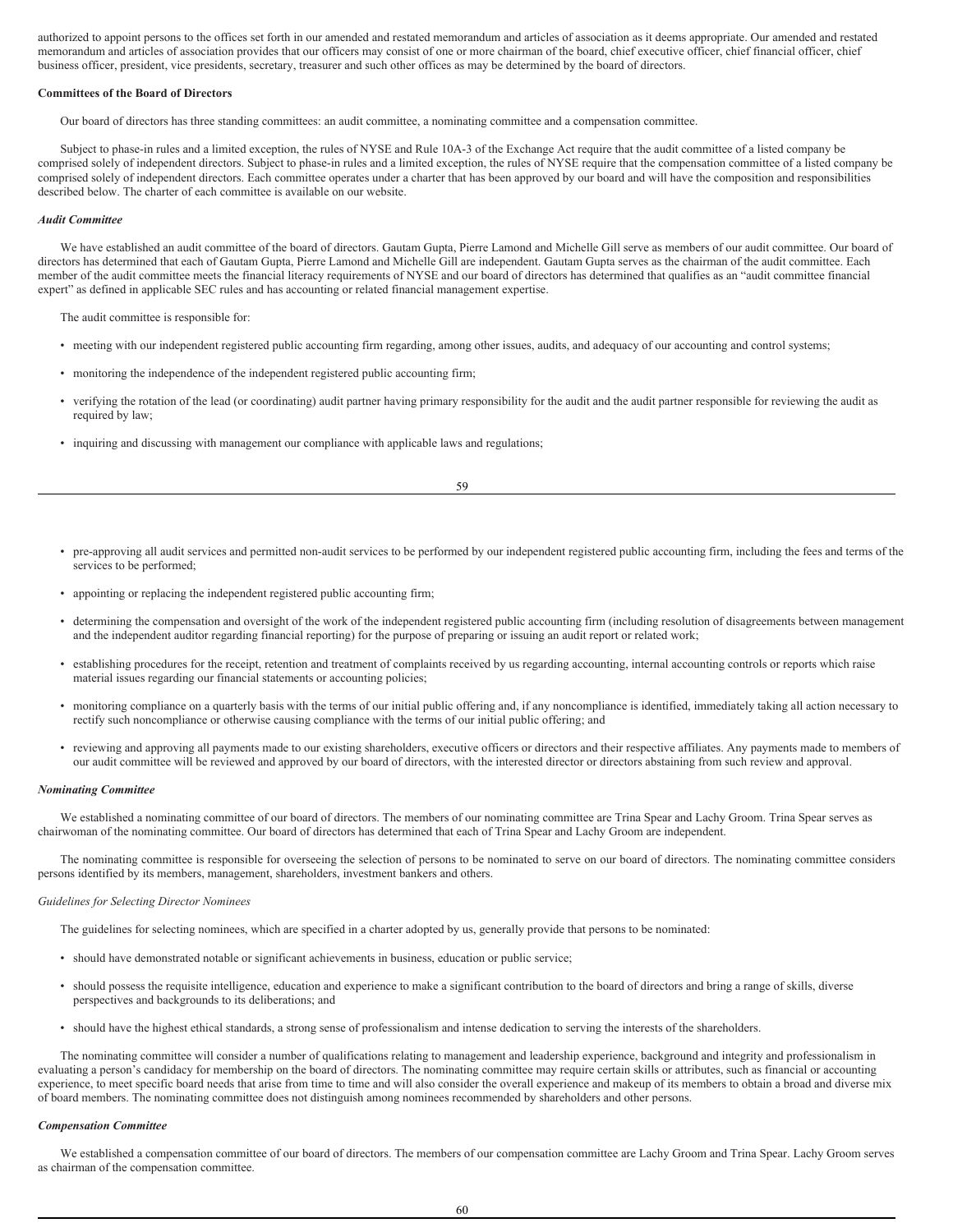Our board of directors has determined that each of Trina Spear and Lachy Groom are independent. We adopted a compensation committee charter, which details the principal functions of the compensation committee, including:

- reviewing and approving on an annual basis the corporate goals and objectives relevant to our Chief Executive Officer's compensation, evaluating our Chief Executive Officer's performance in light of such goals and objectives and determining and approving the remuneration (if any) of our Chief Executive Officer based on such evaluation;
- reviewing and approving the compensation of all of our other Section 16 executive officers; reviewing our executive compensation policies and plans;
- implementing and administering our incentive compensation equity-based remuneration plans;
- assisting management in complying with our proxy statement and annual report disclosure requirements;
- approving all special perquisites, special cash payments and other special compensation and benefit arrangements for our executive officers and employees;
- producing a report on executive compensation to be included in our annual proxy statement; and reviewing, evaluating and recommending changes, if appropriate, to the remuneration for directors.

The charter also provides that the compensation committee may, in its sole discretion, retain or obtain the advice of a compensation consultant, legal counsel or other adviser and will be directly responsible for the appointment, compensation and oversight of the work of any such adviser. However, before engaging or receiving advice from a compensation consultant, external legal counsel or any other adviser, the compensation committee will consider the independence of each such adviser, including the factors required by NYSE and the SEC.

### *Compensation Committee Interlocks and Insider Participation*

None of our executive officers currently serves, and in the past year has not served, as a member of the compensation committee of any entity that has one or more executive officers serving on our board of directors.

### **Code of Ethics**

We have adopted a Code of Ethics applicable to our directors, officers and employees. A copy of the Code of Ethics will be provided without charge upon request from us. We intend to disclose any amendments to or waivers of certain provisions of our Code of Ethics in a Current Report on Form 8-K.

#### **Conflicts of Interest**

Under Cayman Islands law, directors and officers owe the following fiduciary duties:

- duty to act in good faith in what the director or officer believes to be in the best interests of the company as a whole;
- duty to exercise powers for the purposes for which those powers were conferred and not for a collateral purpose;
- directors should not improperly fetter the exercise of future discretion;
- duty to exercise powers fairly as between different sections of shareholders;
- duty not to put themselves in a position in which there is a conflict between their duty to the company and their personal interests; and
- duty to exercise independent judgment.

61

In addition to the above, directors also owe a duty of care which is not fiduciary in nature. This duty has been defined as a requirement to act as a reasonably diligent person having both the general knowledge, skill and experience that may reasonably be expected of a person carrying out the same functions as are carried out by that director in relation to the company and the general knowledge skill and experience of that director.

As set out above, directors have a duty not to put themselves in a position of conflict and this includes a duty not to engage in self-dealing, or to otherwise benefit as a result of their position. However, in some instances what would otherwise be a breach of this duty can be forgiven and/or authorized in advance by the shareholders provided that there is full disclosure by the directors. This can be done by way of permission granted in the amended and restated memorandum and articles of association or alternatively by shareholder approval at general meetings.

Certain of our officers and directors presently have, and any of them in the future may have additional, fiduciary or contractual obligations to other entities, including entities that are affiliates of our sponsor, pursuant to which such officer or director is or will be required to present a business combination opportunity to such entity. Accordingly, if any of our officers or directors becomes aware of a business combination opportunity which is suitable for an entity to which he or she has then-current fiduciary or contractual obligations, he or she will honor his or her fiduciary or contractual obligations to present such business combination opportunity to such entity, subject to their fiduciary duties under Cayman Islands law. We do not believe, however, that the fiduciary duties or contractual obligations of our officers or directors will materially affect our ability to complete our initial business combination.

Below is a table summarizing the entities to which our executive officers and directors currently have fiduciary duties, contractual obligations or other material management relationships:

| Individual     | Entity             | <b>Entity's Business</b>               | Affiliation                             |
|----------------|--------------------|----------------------------------------|-----------------------------------------|
| Kevin E. Hartz | Eventbrite, Inc.   | Digital ticketing                      | Co-Founder and Chairman of the Board of |
|                |                    |                                        | Directors                               |
|                | Newfront Insurance | Technology-enabled insurance brokerage | Director                                |
|                | Lookout            | Mobile security platform               | Director                                |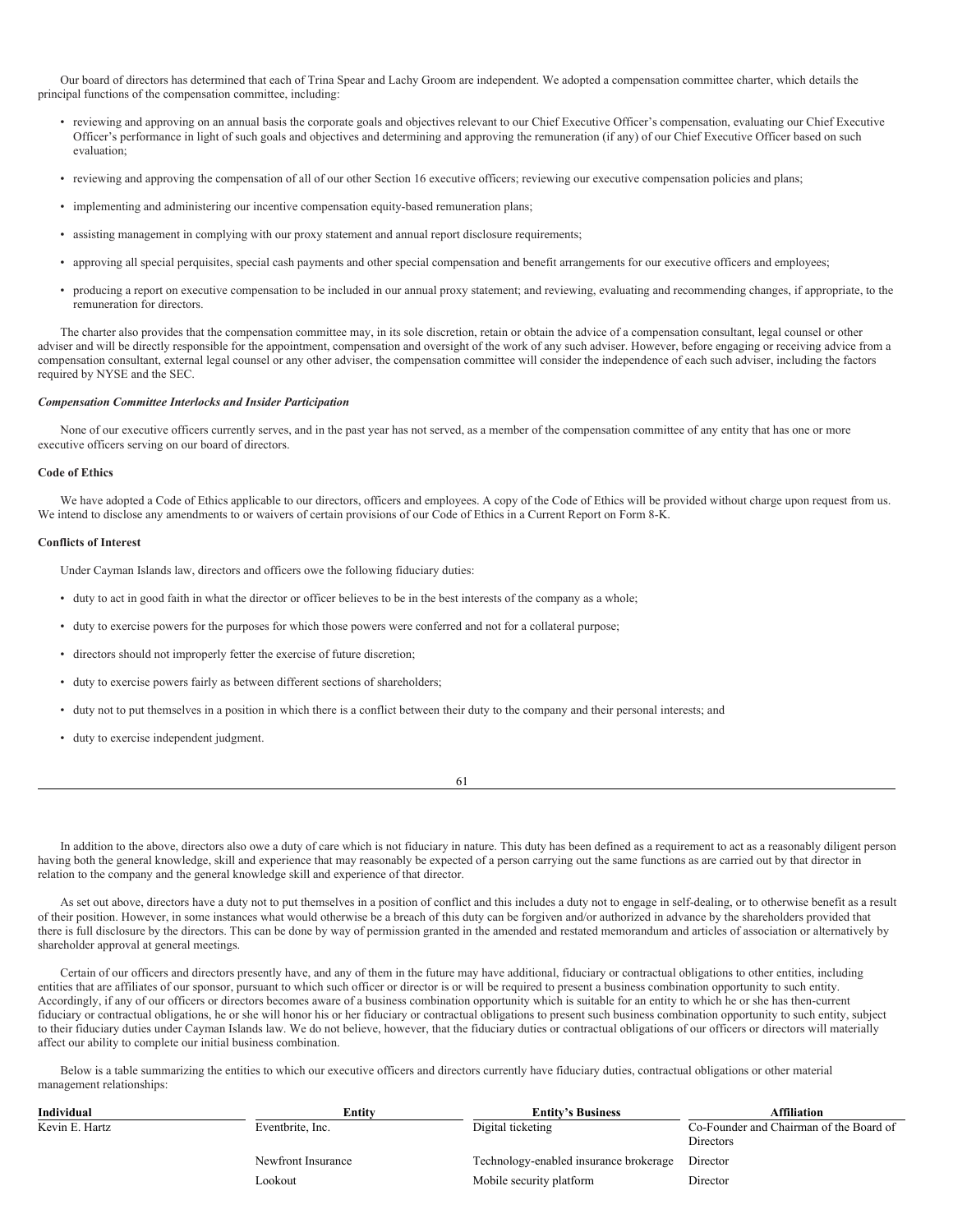| Spike Lipkin             | Newfront Insurance | Technology-enabled insurance brokerage | Co-Founder, Chief Executive Officer and<br>Director |
|--------------------------|--------------------|----------------------------------------|-----------------------------------------------------|
| Troy B. Steckenrider III | ZeroDown           | Real-estate platform                   | Advisor                                             |
|                          | Litty.ai           | Legal data services                    | Advisor                                             |

Potential investors should also be aware of the following other potential conflicts of interest:

- Our executive officers and directors are not required to, and will not, commit their full time to our affairs, which may result in a conflict of interest in allocating their time between our operations and our search for a business combination and their other businesses. We do not intend to have any full- time employees prior to the completion of our initial business combination. Each of our executive officers is engaged in several other business endeavors for which he may be entitled to substantial compensation, and our executive officers are not obligated to contribute any specific number of hours per week to our affairs.
- The Company has engaged Newfront Insurance, of which Spike Lipkin is the Co-Founder and serves as its Chief Executive Officer and director and Kevin E. Hartz serves as a director, as broker for the Company's directors and officers liability insurance. The Company expects to pay a broker commission fee to Newfront Insurance of approximately \$41,165.

|         | v  |
|---------|----|
|         |    |
| I<br>۰, | ۰. |

- Our sponsor subscribed for founder shares and purchased private placement warrants in a transaction that closed simultaneously with the closing of our initial public offering. On August 10, 2020, our sponsor transferred 25,000 founder shares to each of Michelle Gill, Lachy Groom, Gautam Gupta, Trina Spear, and Laura de Petra, and 30,000 founder shares to Pierre Lamond. Our sponsor and our founding team have entered into an agreement with us, pursuant to which they have agreed to waive their redemption rights with respect to their founder shares and any public shares purchased during or after our initial public offering in connection with (i) the completion of our initial business combination and (ii) a shareholder vote to approve an amendment to our amended and restated memorandum and articles of association (A) that would modify the substance or timing of our obligation to provide holders of our Class A ordinary shares the right to have their shares redeemed in connection with our initial business combination or to redeem 100% of our public shares if we do not complete our initial business combination within 24 months from the closing of our initial public offering or (B) with respect to any other provision relating to the rights of holders of our Class A ordinary shares. Additionally, our sponsor has agreed to waive its rights to liquidating distributions from the trust account with respect to its founder shares if we fail to complete our initial business combination within the required time period. If we do not complete our initial business combination within the required time period, the private placement warrants and the underlying securities will expire worthless. Except as described herein, our sponsor and our founding team have agreed not to transfer, assign or sell any of their founder shares until the earliest of (A) one year after the completion of our initial business combination and (B) subsequent to our initial business combination, (x) if the closing price of our Class A ordinary shares equals or exceeds \$12.00 per share (as adjusted for share sub-divisions, share capitalizations, reorganizations, recapitalizations and the like) for any 20 trading days within any 30-trading day period commencing at least 150 days after our initial business combination, or (y) the date on which we complete a liquidation, merger, share exchange, reorganization or other similar transaction that results in all of our public shareholders having the right to exchange their ordinary shares for cash, securities or other property. With certain limited exceptions, private placement warrants and the Class A ordinary shares underlying such warrants, will not be transferable until 30 days following the completion of our initial business combination. Because each of our executive officers and director nominees will own ordinary shares or warrants directly or indirectly, they may have a conflict of interest in determining whether a particular partner business is an appropriate business with which to effectuate our initial business combination.
- Our officers and directors may have a conflict of interest with respect to evaluating a particular business combination if the retention or resignation of any such officers and directors was included by a partner business as a condition to any agreement with respect to our initial business combination.

We are not prohibited from pursuing an initial business combination or subsequent transaction with a company that is affiliated with our sponsor, founders, officers or directors. In the event we seek to complete our initial business combination with a company that is affiliated with our sponsor or any of our founders, officers or directors, we, or a committee of independent directors, will obtain an opinion from an independent investment banking firm which is a member of FINRA or an independent valuation or accounting firm that such initial business combination or transaction is fair to our company from a financial point of view. We are not required to obtain such an opinion in any other context. Furthermore, in no event will our sponsor or any of our existing officers or directors, or any of their respective affiliates, be paid by us any finder's fee, consulting fee or other compensation prior to, or for any services they render in order to effectuate, the completion of our initial business combination.

In January 2021, Messrs. Hartz and Steckenrider, with Mr. Gupta, founded *two*, a blank check company incorporated for the purposes of effecting a business combination. Mr. Hartz and Mr. Gupta serve as Co-Chief Executive Officers of *two*, and Mr. Steckenrider serves as Chief Financial Officer of*two*. Pierre Lamond and Michelle Gill have been nominated to serve as independent directors of *two* upon its initial public offering. Two has filed with the SEC a registration statement for an initial public offering of its securities. If we do not consummate the proposed transaction with Markforged, Inc., a conflict of interest may arise regarding potential business combination partners.

We cannot assure you that any of the above mentioned conflicts will be resolved in our favor.

If we seek shareholder approval, we will complete our initial business combination only if we receive approval pursuant to an ordinary resolution under Cayman Islands law, which requires the affirmative vote of a majority of the shareholders who attend and vote at a general meeting of the company. In such case, our sponsor and each member of our founding team have agreed to vote their founder shares and public shares purchased during or after our initial public offering in favor of our initial business combination.

63

#### **Limitation on Liability and Indemnification of Officers and Directors**

Cayman Islands law does not limit the extent to which a company's memorandum and articles of association may provide for indemnification of officers and directors, except to the extent any such provision may be held by the Cayman Islands courts to be contrary to public policy, such as to provide indemnification against willful default, willful neglect, civil fraud or the consequences of committing a crime. Our amended and restated memorandum and articles of association provides for indemnification of our officers and directors to the maximum extent permitted by law, including for any liability incurred in their capacities as such, except through their own actual fraud, willful default or willful neglect. We will enter into agreements with our directors and officers to provide contractual indemnification in addition to the indemnification provided for in our amended and restated memorandum and articles of association. We expect to purchase a policy of directors' and officers' liability insurance that insures our officers and directors against the cost of defense, settlement or payment of a judgment in some circumstances and insures us against our obligations to indemnify our officers and directors.

Our officers and directors have agreed to waive any right, title, interest or claim of any kind in or to any monies in the trust account, and have agreed to waive any right, title, interest or claim of any kind they may have in the future as a result of, or arising out of, any services provided to us and will not seek recourse against the trust account for any reason whatsoever (except to the extent they are entitled to funds from the trust account due to their ownership of public shares). Accordingly, any indemnification provided will only be able to be satisfied by us if (i) we have sufficient funds outside of the trust account or (ii) we consummate an initial business combination.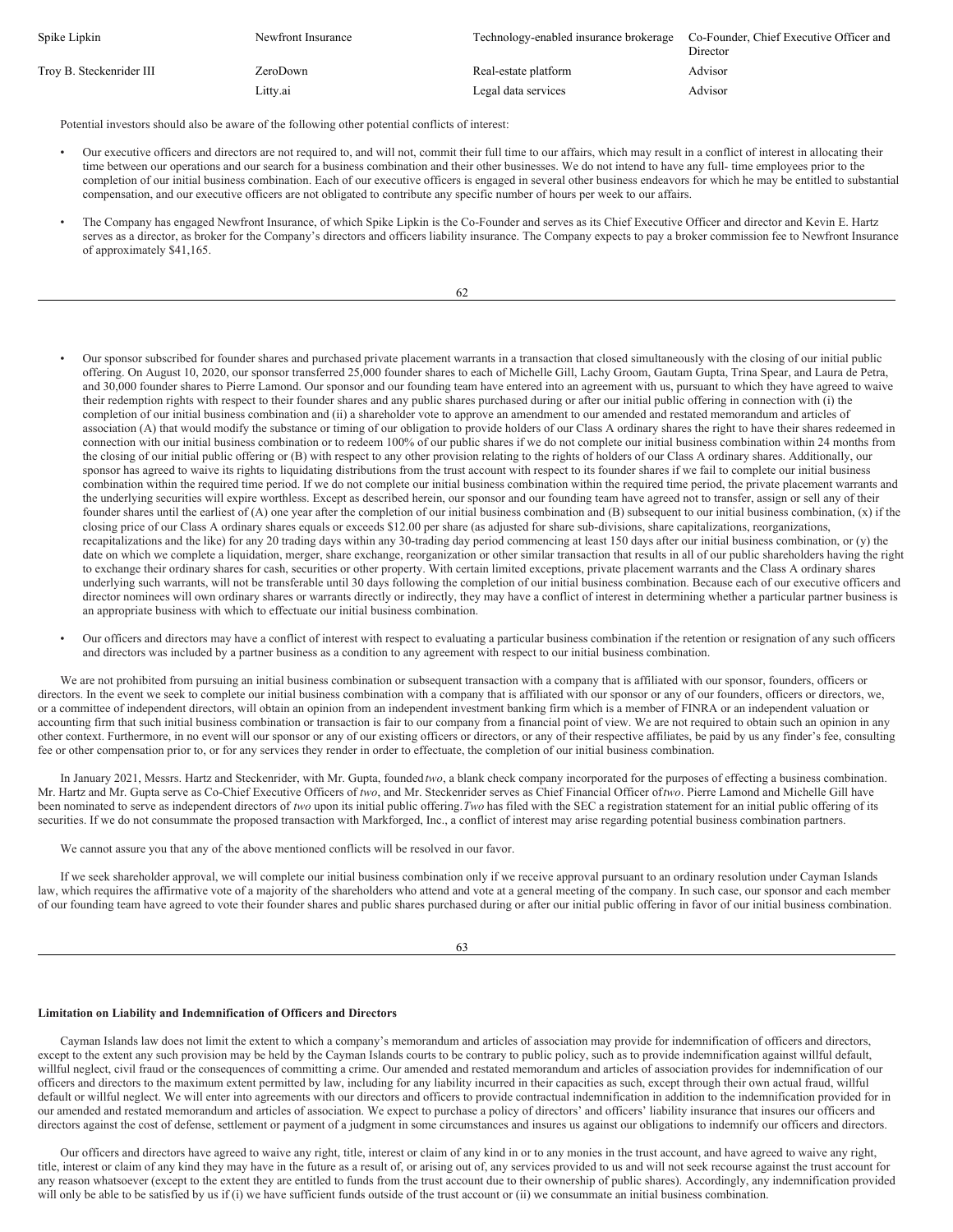Our indemnification obligations may discourage shareholders from bringing a lawsuit against our officers or directors for breach of their fiduciary duty. These provisions also may have the effect of reducing the likelihood of derivative litigation against our officers and directors, even though such an action, if successful, might otherwise benefit us and our shareholders. Furthermore, a shareholder's investment may be adversely affected to the extent we pay the costs of settlement and damage awards against our officers and directors pursuant to these indemnification provisions.

We believe that these provisions, the insurance and the indemnity agreements are necessary to attract and retain talented and experienced officers and directors.

### <span id="page-36-0"></span>**Item 11. Executive Compensation**

### **Executive Officer and Director Compensation**

On August 10, 2020, our sponsor transferred 25,000 founder shares to each of Michelle Gill, Lachy Groom, Gautam Gupta, Trina Spear, and Laura de Petra, and 30,000 founder shares to Pierre Lamond. None of our executive officers or directors have received any cash compensation for services rendered to us. Our sponsor, executive officers and directors, or any of their respective affiliates will be reimbursed for any out-of-pocket expenses incurred in connection with activities on our behalf such as identifying potential partner businesses and performing due diligence on suitable business combinations. Our audit committee will review on a quarterly basis all payments that were made by us to our sponsor, executive officers or directors, or our or their affiliates. Any such payments prior to an initial business combination will be made using funds held outside the trust account. Other than quarterly audit committee review of such reimbursements, we do not expect to have any additional controls in place governing our reimbursement payments to our directors and executive officers for their out-of-pocket expenses incurred in connection with our activities on our behalf in connection with identifying and consummating an initial business combination. Other than these payments and reimbursements, no compensation of any kind, including finder's and consulting fees, will be paid by the company to our sponsor, executive officers and directors, or any of their respective affiliates, prior to completion of our initial business combination.

| I<br>٧<br>۰,<br>I<br>۰, |
|-------------------------|
|-------------------------|

After the completion of our initial business combination, directors or members of our founding team who remain with us may be paid consulting or management fees from the combined company. All of these fees will be fully disclosed to shareholders, to the extent then known, in the proxy solicitation materials or tender offer materials furnished to our shareholders in connection with a proposed business combination. We have not established any limit on the amount of such fees that may be paid by the combined company to our directors or members of management. It is unlikely the amount of such compensation will be known at the time of the proposed business combination, because the directors of the post-combination business will be responsible for determining executive officer and director compensation. Any compensation to be paid to our executive officers will be determined, or recommended to the board of directors for determination, either by a compensation committee constituted solely by independent directors or by a majority of the independent directors on our board of directors.

We do not intend to take any action to ensure that members of our founding team maintain their positions with us after the consummation of our initial business combination, although it is possible that some or all of our executive officers and directors may negotiate employment or consulting arrangements to remain with us after our initial business combination. The existence or terms of any such employment or consulting arrangements to retain their positions with us may influence our founding team's motivation in identifying or selecting a partner business but we do not believe that the ability of our founding team to remain with us after the consummation of our initial business combination will be a determining factor in our decision to proceed with any potential business combination. We are not party to any agreements with our executive officers and directors that provide for benefits upon termination of employment.

#### <span id="page-36-1"></span>**Item 12. Security Ownership of Certain Beneficial Owners and Management and Related Shareholder Matters**

The following table sets forth information regarding the beneficial ownership of our ordinary shares as of March 26, 2021, with respect to the beneficial ownership of our Class A ordinary shares, by:

- each person known by us to be the beneficial owner of more than 5% of our issued and outstanding ordinary shares;
- each of our executive officers, directors and director nominees; and
- all our executive officers and directors as a group.

Unless otherwise indicated, we believe that all persons named in the table have sole voting and investment power with respect to all of our ordinary shares beneficially owned by them. The following table does not reflect record or beneficial ownership of the private placement warrants as these warrants are not exercisable within 60 days of the date of this prospectus.

On June 26, 2020, our sponsor paid \$25,000, or approximately \$0.004 per share, to cover for certain offering costs in consideration for 5,750,000 founder shares. On August 10, 2020, our sponsor transferred 25,000 founder shares to each of Michelle Gill, Lachy Groom, Gautam Gupta, Trina Spear, and Laura de Petra, and 30,000 founder shares to Pierre Lamond. In addition, our sponsor, pursuant to a written agreement, purchased an aggregate of 3,150,000 private placement warrants for a purchase price of \$6,300,000 that occurred simultaneously with the closing of our initial public offering. On August 20, 2020, in connection with the underwriter's partial exercise of the overallotment option, our sponsor surrendered 375,000 founder shares in order to maintain its ownership at 20.0% of the total ordinary shares issued and outstanding upon the closing of our initial public offering. Prior to the initial investment in the company of \$25,000 by the sponsor, the company had no assets, tangible or intangible. The per share price of the founder shares was determined by dividing the amount contributed to the company by the number of founder shares issued. The number of shares beneficially owned and post-offering percentages in the following table reflect the issuance in connection with our initial public offering of 26,875,000 ordinary shares, consisting of (i) 21,500,000 Class A ordinary shares and (ii) 5,375,000 Class B ordinary shares, issued and outstanding after our initial public offering. Pursuant to Rule 13d-3 of the Exchange Act, the ownership reported below does not include shares underlying the public warrants or private placement warrants.

| I<br>۰.<br>۰,<br>× |
|--------------------|
|--------------------|

| NAME AND ADDRESS OF BENEFICIAL OWNER <sup>(1)</sup> | <b>NUMBER OF</b><br><b>SHARES</b><br><b>BENEFICIALLY</b><br>$OWNED^{(2)(3)(4)}$ | <b>APPROXIMATE</b><br>PERCENTAGE OF<br><b>OUTSTANDING ORDINARY</b><br><b>SHARES</b> |
|-----------------------------------------------------|---------------------------------------------------------------------------------|-------------------------------------------------------------------------------------|
| A-star (our sponsor) <sup>(3)</sup>                 | 5,220,000                                                                       | 19.4%                                                                               |
| Kevin E. Hartz <sup><math>(5)</math></sup>          | 5,220,000                                                                       | 19.4%                                                                               |
| Spike Lipkin $(5)$                                  | 5,220,000                                                                       | 19.4%                                                                               |
| Troy B. Steckenrider $III^{(5)}$                    | 5,220,000                                                                       | 19.4%                                                                               |
| Pierre Lamond                                       | 30,000                                                                          |                                                                                     |
| Michelle Gill                                       | 25,000                                                                          |                                                                                     |
| Lachy Groom                                         | 25,000                                                                          | $*$                                                                                 |
| Gautam Gupta                                        | 25,000                                                                          |                                                                                     |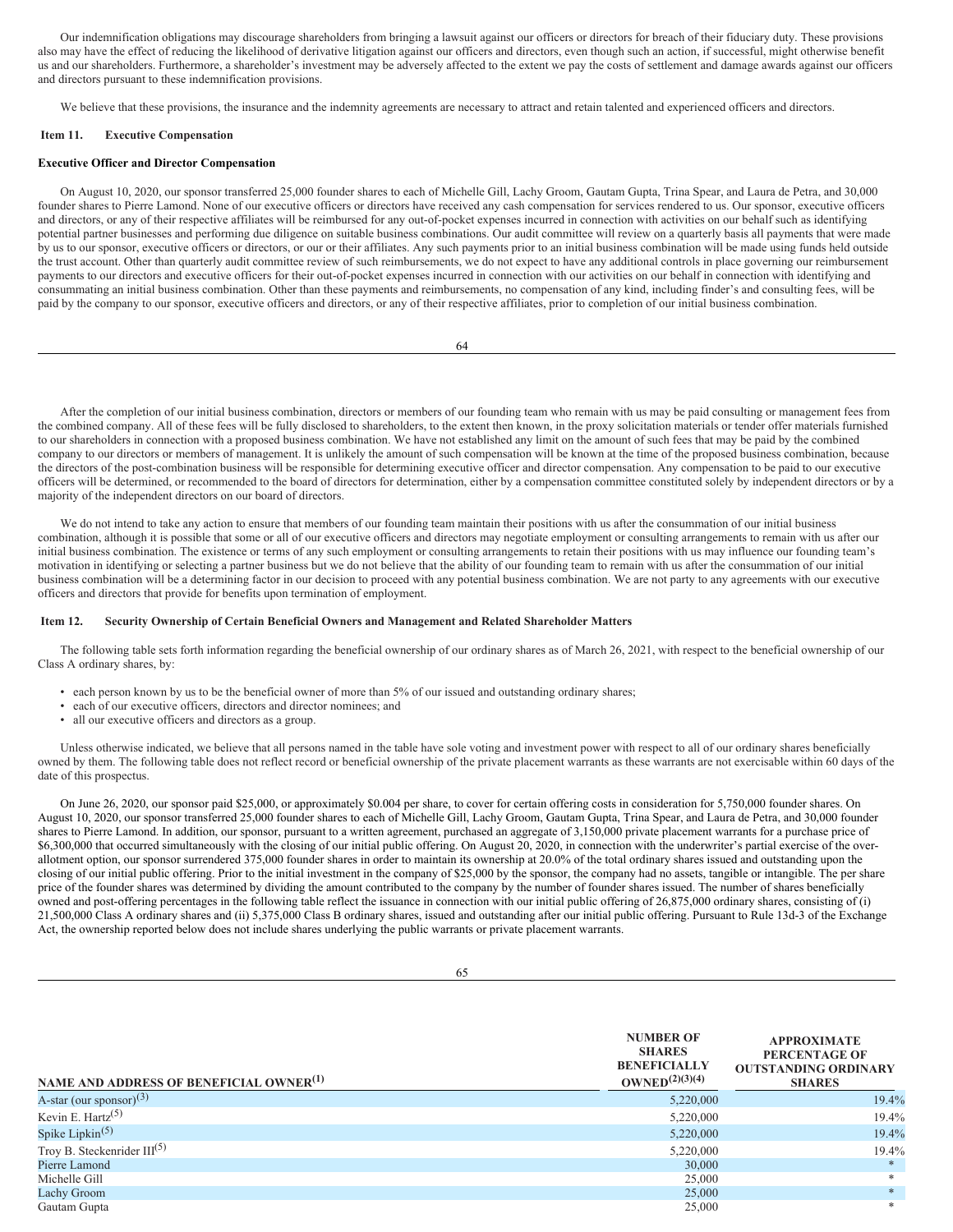| Trina Spear                                              | 25,000    |       |
|----------------------------------------------------------|-----------|-------|
| All officers, directors and director nominees as a group | 5.350,000 | 19.9% |
| Integrated Core Strategies (US) $LLC^{(6)}$              | 1.852.405 | 8.6%  |
| Bluecrest Capital Management $Ltd^{(\prime)}$            | 1.250.000 | 5.8%  |
| Senvest Management LLC <sup>(8)</sup>                    | 1.143.100 | 5.32% |

Less than one percent.

- (2) Interests shown consist solely of founder shares, classified as Class B ordinary shares. The Class B ordinary shares will automatically convert into Class A ordinary shares at the time of our initial business combination.
- (3) Does not include 3,150,000 Class A ordinary shares underlying the private placement warrants.
- (4) The shares reported herein are held in the name of our sponsor. Our sponsor is governed by its managers, Kevin E. Hartz, Spike Lipkin and Troy B. Steckenrider III. As such, the managers have voting and investment discretion with respect to the Class B ordinary shares held of record by our sponsor and may be deemed to have shared beneficial ownership of the Class B ordinary shares held directly by our sponsor.
- (5) Does not include any shares indirectly owned by this individual as a result of his ownership interest in our sponsor.
- (6) Based on an Schedule 13G Amendment filed February 8, 2021 by Integrated Core Strategies (US) LLC ("Millennium"), Millennium Management LLC, 666 Fifth Avenue, New York, New York 10103. Millennium may be deemed to be the beneficial owner of 1,852,405 Class A ordinary shares, over which it has shared investment and voting power.
- (7) Based on a Schedule 13G filed on November 13, 2020 by BlueCrest Capital Management Limited, a Cayman Islands exempted company ("BlueCrest"), Ground Floor, Harbour Reach, La Rue de Carteret, St Helier, Jersey, Channel Islands, JE2 4HR. BlueCrest may be deemed to be the beneficial owner of 1,250,000 Class A ordinary shares, over which it has shared investment and voting power.
- (8) Based on a Schedule 13G filed on March 24, 2021 by Senvest Management, LLC, a Delaware limited liability company ("Senvest"), 540 Madison Avenue, 32nd Floor, New York, New York 10022. Senvest may be deemed to be the beneficial owner of 1,143,100 Class A ordinary shares, over which it has shared investment and voting power.

Immediately after our initial public offering, our initial shareholders beneficially owned approximately 20% of the then issued and outstanding ordinary shares and have the right to appoint all of our directors prior to the completion of our initial business combination. Holders of our public shares do not have the right to appoint any directors to our board of directors prior to the completion of our initial business combination. Because of this ownership block, our initial shareholders may be able to effectively influence the outcome of all other matters requiring approval by our shareholders, including amendments to our amended and restated memorandum and articles of association and approval of significant corporate transactions including our initial business combination.

66

In connection with the proposed business combination with Markforged, we entered into that certain Sponsor Support Agreement, dated February 23, 2021, between us, our sponsor and certain other of our shareholders, and Markforged (the "Sponsor Support Agreement"). Pursuant to the Sponsor Support Agreement, we have agreed that 50%, or 2,610,000 of the shares of the post-combination company that our sponsor will hold upon the conversion of its Class B ordinary shares will be subject to the vesting conditions based on the stock price of the post-combination company. Any such shares not vested at the time that is five years after the consummation of the business combination will be forfeited.

Our sponsor and our founding team have entered into an agreement with us, pursuant to which they have agreed to waive their redemption rights with respect to their founder shares and any public shares purchased during or after our initial public offering in connection with (i) the completion of our initial business combination and (ii) a shareholder vote to approve an amendment to our amended and restated memorandum and articles of association (A) that would modify the substance or timing of our obligation to provide holders of our Class A ordinary shares the right to have their shares redeemed in connection with our initial business combination or to redeem 100% of our public shares if we do not complete our initial business combination within 24 months from the closing of our initial public offering or (B) with respect to any other provision relating to the rights of holders of our Class A ordinary shares. Further, our sponsor and each member of our founding team have agreed to vote their founder shares and public shares purchased during or after our initial public offering in favor of our initial business combination.

Our sponsor is deemed to be our "promoter" as such term is defined under the federal securities laws.

#### **Changes in Control**

None.

### <span id="page-37-0"></span>**Item 13. Certain Relationships and Related Transactions, and Director Independence**

On June 26, 2020, our sponsor paid \$25,000, or approximately \$0.004 per share, to cover for certain offering costs in consideration for 5,750,000 founder shares. On August 10, 2020, our sponsor transferred 25,000 founder shares to each of Michelle Gill, Lachy Groom, Gautam Gupta, Trina Spear, and Laura de Petra, and 30,000 founder shares to Pierre Lamond. The number of founder shares issued was determined based on the expectation that such founder shares would represent 20% of the issued and outstanding shares upon completion of our initial public offering. Accordingly, in connection with the partial exercise of the underwriter's over-allotment option, our sponsor surrendered 375,000 founder shares on August 20, 2020. The founder shares (including the Class A ordinary shares issuable upon exercise thereof) may not, subject to certain limited exceptions, be transferred, assigned or sold by the holder.

Our sponsor, pursuant to a written agreement, purchased 3,150,000 private placement warrants for a purchase price of \$6,300,000 in a private placement that occurred simultaneously with the closing of our initial public offering. The private placement warrants and Class A ordinary shares issued upon the exercise or conversion thereof may not, subject to certain limited exceptions, be transferred, assigned or sold by the holder.

If any of our officers or directors becomes aware of a business combination opportunity that falls within the line of business of any entity to which he or she has thencurrent fiduciary or contractual obligations, he or she will honor his or her fiduciary or contractual obligations to present such opportunity to such entity. Our officers and directors currently have certain relevant fiduciary duties or contractual obligations that may take priority over their duties to us.

No compensation of any kind, including finder's and consulting fees, will be paid to our sponsor, officers and directors, or any of their respective affiliates, for services rendered prior to or in connection with the completion of an initial business combination. However, these individuals will be reimbursed for any out-of-pocket expenses

<sup>(1)</sup> Except as otherwise noted, the business address of each of the following entities and individuals is 16 Funston Avenue, Suite A, The Presidio of San Francisco, San Francisco, California 94129.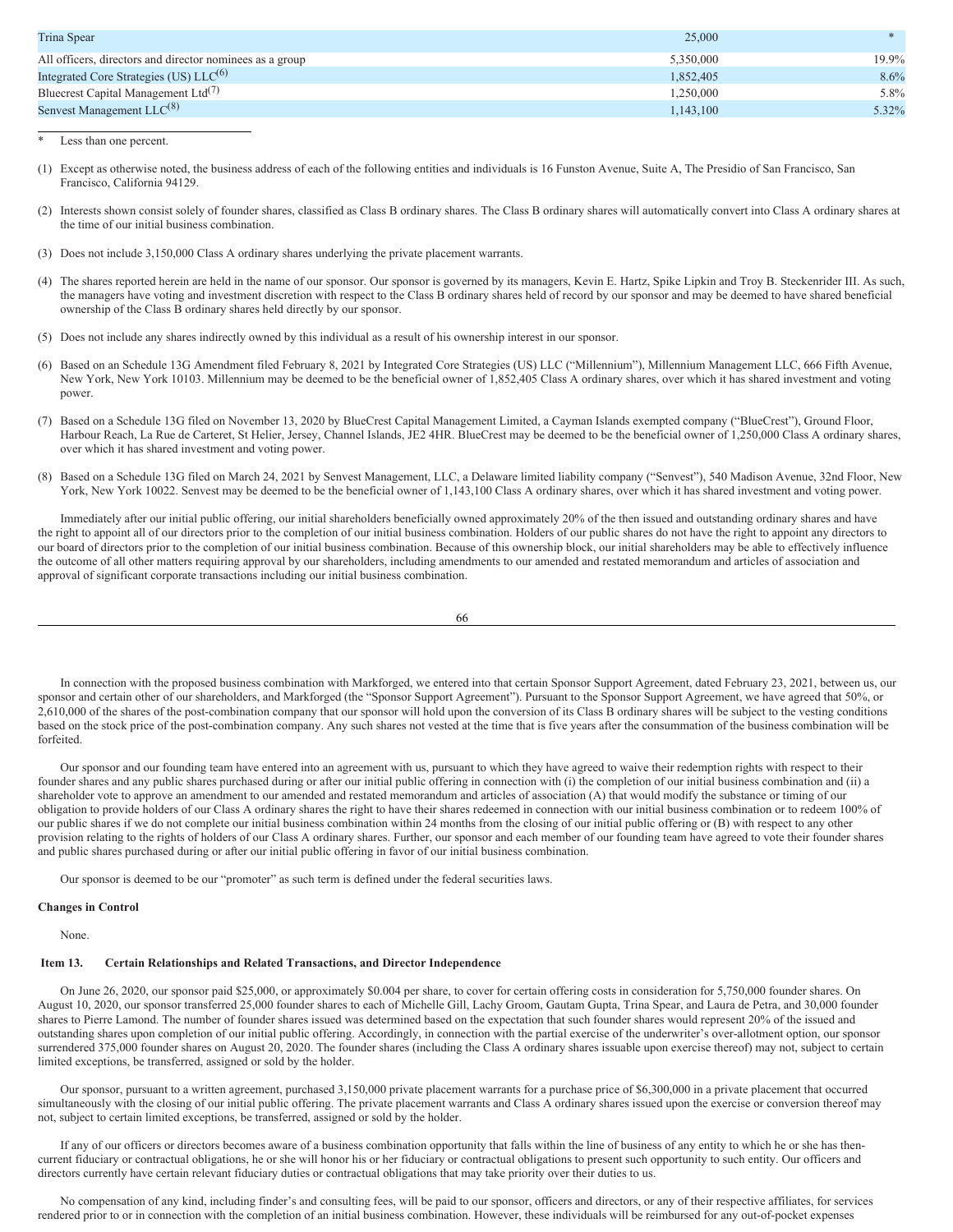incurred in connection with activities on our behalf such as identifying potential partner businesses and performing due diligence on suitable business combinations. Our audit committee will review on a quarterly basis all payments that were made by us to our sponsor, officers, directors or our or their affiliates and will determine which expenses and the amount of expenses that will be reimbursed. There is no cap or ceiling on the reimbursement of out-of-pocket expenses incurred by such persons in connection with activities on our behalf.

The Company has engaged Newfront Insurance, of which Spike Lipkin is the Co-Founder and serves as its Chief Executive Officer and director and Kevin E. Hartz serves as a director, as broker for the Company's directors and officers liability insurance. The Company paid a broker commission fee to Newfront Insurance of approximately \$41,165.

In addition, in order to finance transaction costs in connection with an intended initial business combination, our sponsor or an affiliate of our sponsor or certain of our officers and directors may, but are not obligated to, loan us funds as may be required. If we complete an initial business combination, we may repay such loaned amounts out of the proceeds of the trust account released to us. In the event that the initial business combination does not close, we may use a portion of the working capital held outside the trust account to repay such loaned amounts but no proceeds from our trust account would be used for such repayment. Up to \$1,500,000 of such loans may be convertible into warrants at a price of \$2.00 per warrant at the option of the lender. The warrants would be identical to the private placement warrants, including as to exercise price, exercisability and exercise period. The terms of such loans by our officers and directors, if any, have not been determined and no written agreements exist with respect to such loans. We do not expect to seek loans from parties other than our sponsor, members of our founding team or any of their affiliates as we do not believe third parties will be willing to loan such funds and provide a waiver against any and all rights to seek access to funds in our trust account.

After our initial business combination, members of our founding team who remain with us may be paid consulting, management or other fees from the combined company with any and all amounts being fully disclosed to our shareholders, to the extent then known, in the tender offer or proxy solicitation materials, as applicable, furnished to our shareholders. It is unlikely the amount of such compensation will be known at the time of distribution of such tender offer materials or at the time of a general meeting held to consider our initial business combination, as applicable, as it will be up to the directors of the post-combination business to determine executive and director compensation.

We entered into a registration and shareholder rights agreement pursuant to which our initial shareholders, and their permitted transferees, if any, will be entitled to certain registration rights with respect to the private placement warrants, the securities issuable upon conversion of working capital loans (if any) and the Class A ordinary shares issuable upon exercise of the foregoing and upon conversion of the founder shares. Further, pursuant to an agreement to be entered into on or prior to the closing of our initial public offering, our sponsor, upon and following consummation of an initial business combination, will be entitled to nominate three individuals for appointment to our board of directors, as long as the sponsor holds any securities covered by the registration and shareholder rights agreement.

### **Policy for Approval of Related Party Transactions**

The audit committee of our board of directors adopted a charter, providing for the review, approval and/or ratification of "related party transactions," which are those transactions required to be disclosed pursuant to Item 404 of Regulation S-K as promulgated by the SEC, by the audit committee. At its meetings, the audit committee shall be provided with the details of each new, existing, or proposed related party transaction, including the terms of the transaction, any contractual restrictions that the company has already committed to, the business purpose of the transaction, and the benefits of the transaction to the company and to the relevant related party. Any member of the committee who has an interest in the related party transaction under review by the committee shall abstain from voting on the approval of the related party transaction, but may, if so requested by the chairman of the committee, participate in some or all of the committee's discussions of the related party transaction. Upon completion of its review of the related party transaction, the committee may determine to permit or to prohibit the related party transaction.

| ۰,<br>w | I        |
|---------|----------|
| $\sim$  | . .<br>۹ |

### **Director Independence**

The rules of the NYSE require that a majority of our board of directors be independent. An "independent director" is defined generally as a person other than an officer or employee of the company or its subsidiaries or any other individual having a relationship with the company which in the opinion of the company's board of directors, could interfere with the director's exercise of independent judgment in carrying out the responsibilities of a director. We have "independent directors" as defined in NYSE's listing standards and applicable SEC rules. Our board of directors has determined that Pierre Lamond, Gautam Gupta, Michelle Gill, Lachy Groom and Trina Spear are "independent directors" as defined in the NYSE listing standards and applicable SEC rules.

Our independent directors have regularly scheduled meetings at which only independent directors are present.

### <span id="page-38-0"></span>**Item 14. Principal Accountant Fees and Services**

The following is a summary of fees paid to WithumSmith+Brown, PC, for services rendered.

*Audit Fees*. Audit fees consist of fees for professional services rendered for the audit for the period from June 24, 2020 (inception) through December 31, 2020 financial statements, reviews of our quarterly financial statements and services that are normally provided by our independent registered public accounting firm in connection with statutory and regulatory filings. The aggregate fees billed by WithumSmith+Brown, PC for audit fees, inclusive of required filings with the SEC for the period from June 24, 2020 (inception) through December 31, 2020 including the services rendered in connection with our initial public offering, totaled \$73,925.

*Audit-Related Fees*. Audit-related fees consist of fees billed for assurance and related services that are reasonably related to performance of the audit or review of the period from June 24, 2020 (inception) through December 31, 2020 financial statements and are not reported under "Audit Fees." For the period from June 24, 2020 (inception) through December 31, 2020, WithumSmith+Brown, PC did not render such services.

*Tax Fees*. Tax fees consist of fees billed for professional services relating to tax compliance, tax planning and tax advice. For the period from June 24, 2020 (inception) through December 31, 2020, we WithumSmith+Brown, PC did not render such services.

*All Other Fees*. All other fees consist of fees billed for all other services. For the period from June 24, 2020 (inception) through December 31, 2020, WithumSmith+Brown, PC did not render any of these other services.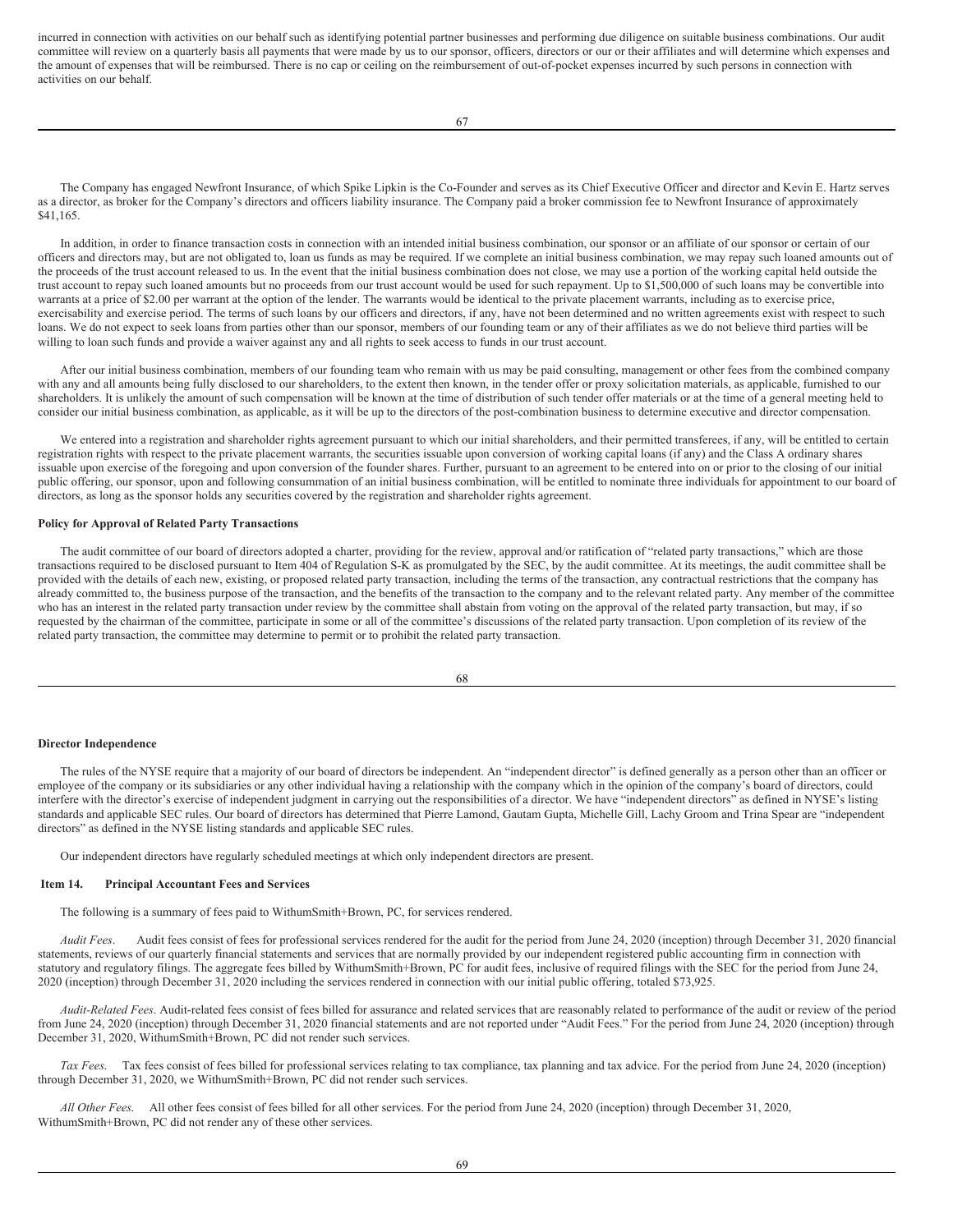# <span id="page-39-0"></span>**PART IV**

# <span id="page-39-1"></span>**Item 15. Exhibits, Financial Statement Schedules**

- (a) The following documents are filed as part of this Annual Report:
	- (1) Financial Statements (As Restated)
	- (2) Exhibits

We hereby file as part of this Annual Report the exhibits listed in the attached Exhibit Index.

| Exhibit<br>No. | <b>Description</b>                                                                                                                                                     |
|----------------|------------------------------------------------------------------------------------------------------------------------------------------------------------------------|
| 1.1            | <u>Underwriting Agreement, dated as of August 17, 2020, by and among the Registrant and Goldman Sachs &amp; Co. LLC.</u> <sup>(2)</sup>                                |
| 3.1            | Amended and Restated Memorandum and Articles of Association. <sup>(3)</sup>                                                                                            |
| 4.1            | Specimen Unit Certificate. <sup>(1)</sup>                                                                                                                              |
| 4.2            | Specimen Ordinary Share Certificate. <sup>(1)</sup>                                                                                                                    |
| 4.3            | Specimen Warrant Certificate. <sup>(1)</sup>                                                                                                                           |
| 4.4            | Warrant Agreement, dated as of August 17, 2020, between the Registrant and Continental Stock Transfer & Trust Company. <sup>(3)</sup>                                  |
| 4.5            | Description of Securities. <sup>(3)</sup>                                                                                                                              |
| 10.1           | Promissory Note, dated as of June 26, 2020, issued to the Sponsor $\frac{(1)}{(1)}$                                                                                    |
| 10.2           | Securities Subscription Agreement, dated as of June 26, 2020, between the Registrant and the Sponsor. <sup>(1)</sup>                                                   |
| 10.3           | Investment Management Trust Agreement, dated as of August 17, 2020, between the Registrant and Continental Stock Transfer & Trust Company. <sup>(3)</sup>              |
| 10.4           | Registration and Shareholder Rights Agreement, dated as of August 17, 2020, by and among the Registrant, the Sponsor and the Holders signatory thereto. <sup>(3)</sup> |
| 10.5           | Private Placement Warrants Purchase Agreement, dated as of August 17, 2020, between the Registrant and the Sponsor. <sup>(3)</sup>                                     |
| 10.6           | Administrative Services Agreement, dated as of August 17, 2020, between the Company and the Sponsor. <sup>(3)</sup>                                                    |
| 10.7           | Letter Agreement, dated as of August 17, 2020, by and among the Registrant, the Sponsor and each director and officer of the Registrant. <sup>(3)</sup>                |
| 10.8           | Indemnification Agreement, dated as of August 17, 2020, between the Company and Gautam Gupta. <sup>(3)</sup>                                                           |
| 10.9           | Indemnification Agreement, dated as of August 17, 2020, between the Company and Troy Steckenrider III. <sup>(3)</sup>                                                  |
| 10.10          | Indemnification Agreement, dated as of August 17, 2020, between the Company and Eugene Lipkin. <sup>(3)</sup>                                                          |
| 10.11          | Indemnification Agreement, dated as of August 17, 2020, between the Company and Kevin Hartz. <sup>(3)</sup>                                                            |
| 10.12          | Indemnification Agreement, dated as of August 17, 2020, between the Company and Lachy Groom. <sup>(3)</sup>                                                            |
| 10.13          | Indemnification Agreement, dated as of August 17, 2020, between the Company and Catherine Spear. <sup>(3)</sup>                                                        |
| 10.14          | Indemnification Agreement, dated as of August 17, 2020, between the Company and Pierre Lamond <sup>(3)</sup>                                                           |
| 10.15          | Indemnification Agreement, dated as of August 17, 2020, between the Company and Michelle Gill. <sup>(3)</sup>                                                          |
| 14.1           | Code of Ethics. $(1)$                                                                                                                                                  |
| 31.1           | Certification of the Chief Executive Officer required by Rule 13a-14(a) or Rule 15d-14(a).*                                                                            |
| 31.2           | Certification of the Chief Financial Officer required by Rule 13a-14(a) or Rule 15d-14(a).*                                                                            |

# 70

| Exhibit<br>No. | <b>Description</b>                                                                                                        |
|----------------|---------------------------------------------------------------------------------------------------------------------------|
| 32.1           | Certification of the Chief Executive Officer required by Rule 13a-14(b) or Rule 15d-14(b) and 18 U.S.C. 1350 <sup>*</sup> |
| 32.2           | Certification of the Chief Financial Officer required by Rule 13a-14(b) or Rule 15d-14(b) and 18 U.S.C. 1350*             |
| 99.1           | Form of Audit Committee Charter. $(1)$                                                                                    |
| 99.2           | Form of Compensation Committee Charter. <sup>(1)</sup>                                                                    |
| 99.3           | Form of Nominating and Corporate Governance Committee Charter. <sup>(1)</sup>                                             |
| 101.SCH        | XBRL Taxonomy Extension Schema*                                                                                           |
| 101.CAL        | XBRL Taxonomy Extension Calculation Linkbase*                                                                             |
| 101.DEF        | XBRL Taxonomy Extension Definition Linkbase*                                                                              |
| 101.LAB        | XBRL Taxonomy Extension Label Linkbase*                                                                                   |
| 101.PRE        | XBRL Taxonomy Extension Presentation Linkbase*                                                                            |

<sup>\*</sup> Filed herewith

(1) Incorporated by reference to the registrant's Amendment No. 1 to Registration Statement on Form S-1/A, filed with the SEC on August 12, 2020.

(2) Incorporated by reference to the registrant's Amendment No. 2 to Registration Statement on Form S-1/A, filed with the SEC on August 12, 2020.

<span id="page-39-2"></span><sup>(3)</sup> Incorporated by reference to the registrant's Annual Report on Form 10-K, filed with the SEC on March 29, 2021.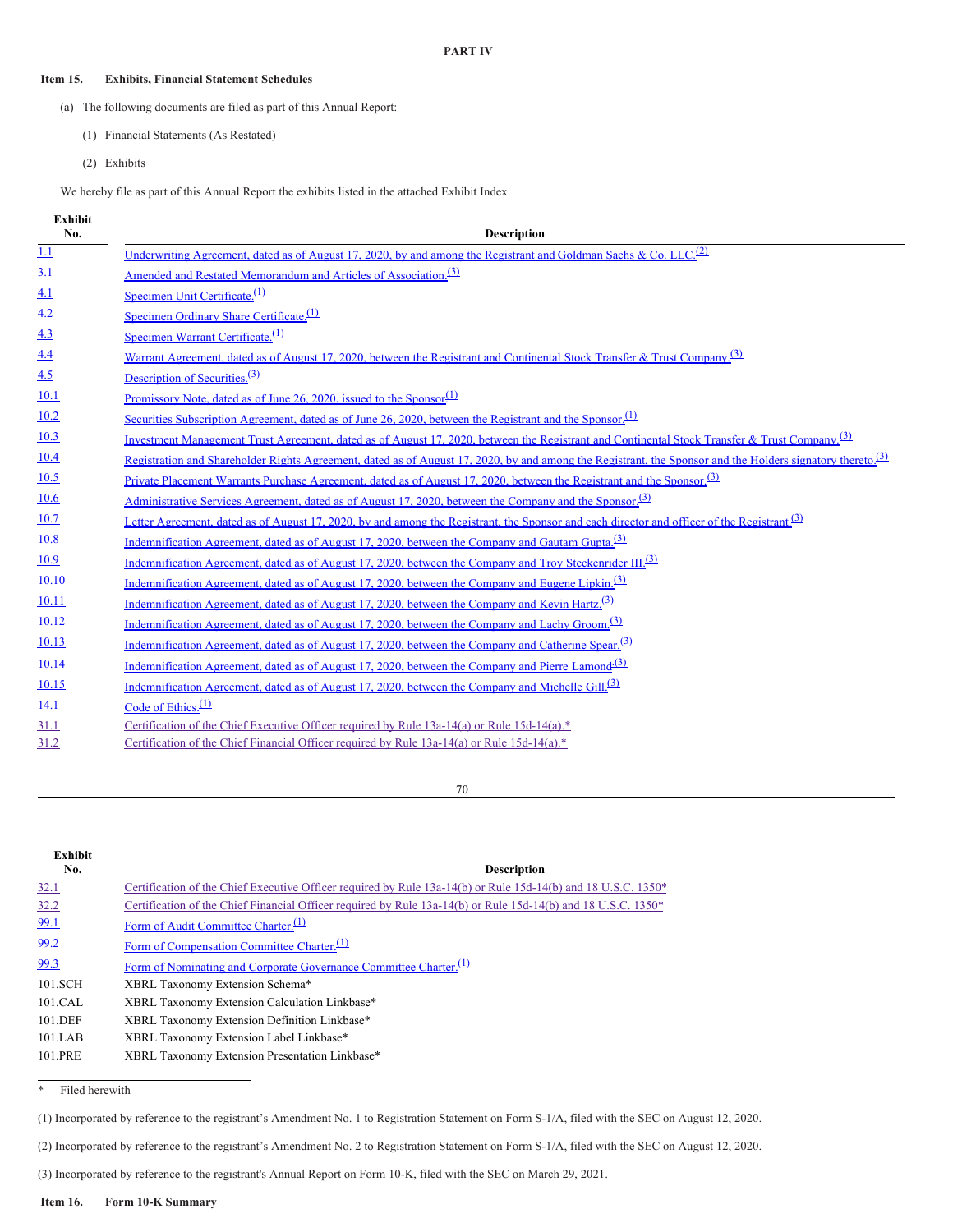## 71

#### **SIGNATURES**

Pursuant to the requirements of Section 13 or 15(d) of the Securities Act of 1934, the registrant has duly caused this Annual Report on Form 10-K to be signed on its behalf by the undersigned, thereunto duly authorized.

May , 2021

**one**

/s/ Kevin E. Hartz Name: Kevin E. Hartz Title: Chief Executive Officer

Pursuant to the requirements of the Securities Exchange Act of 1934, this Annual Report on Form 10-K has been signed by the following persons on behalf of the Registrant in the capacities and on the dates indicated.

| Name                                                     | <b>Position</b>                                                                                                                  |     | Date   |
|----------------------------------------------------------|----------------------------------------------------------------------------------------------------------------------------------|-----|--------|
| /s/ Kevin E. Hartz<br>Kevin E. Hartz                     | Chief Executive Officer and Director<br>(Principal Executive Officer and<br>one' authorized representative in the United States) | May | , 2021 |
| /s/ Troy B. Steckenrider III<br>Troy B. Steckenrider III | Chief Financial Officer and Director<br>(Principal Financial and Accounting Officer)                                             | May | , 2021 |
| /s/ Pierre Lamond<br>Pierre Lamond                       | Chairman and Director                                                                                                            | May | , 2021 |
| /s/ Michelle Gill<br>Michelle Gill                       | Director                                                                                                                         | May | , 2021 |
| /s/ Lachlan Groom<br>Lachlan Groom                       | Director                                                                                                                         | May | , 2021 |
| /s/ Guatam Gupta<br>Guatam Gupta                         | Director                                                                                                                         | May | , 2021 |
| /s/ Eugene Lipkin<br>Eugene Lipkin                       | Director                                                                                                                         | May | , 2021 |
| /s/ Catherine Spear<br>Catherine Spear                   | Director                                                                                                                         | May | , 2021 |

72

### **ONE**

#### **INDEX TO FINANCIAL STATEMENTS**

| Report of Independent Registered Public Accounting Firm                                                                            | F-2 |
|------------------------------------------------------------------------------------------------------------------------------------|-----|
| <b>Financial Statements:</b>                                                                                                       |     |
| Balance Sheet as of December 31, 2020 (As Restated)                                                                                | F-3 |
| Statement of Operations for the period from June 24, 2020 (inception) through December 31, 2020 (As Restated)                      | F-4 |
| Statement of Changes in Shareholders' Equity for the period from June 24, 2020 (inception) through December 31, 2020 (As Restated) | F-5 |
| Statement of Cash Flows for the period from June 24, 2020 (inception) through December 31, 2020 (As Restated)                      | F-6 |
| Notes to Financial Statements (As Restated)                                                                                        | F-1 |

F-1

### <span id="page-40-0"></span>**Report of Independent Registered Public Accounting Firm**

To the Shareholders and the Board of Directors of one

# **Opinion on the Financial Statements**

We have audited the accompanying balance sheet of one (the "Company"), as of December 31, 2020, the related statements of operations, changes in shareholders' equity and cash flows for the period from June 24, 2020 (inception) through December 31, 2020, and the related notes (collectively referred to as the "financial statements"). In our opinion, the financial statements present fairly, in all material respects, the financial position of the Company as of December 31, 2020, and the results of its operations and its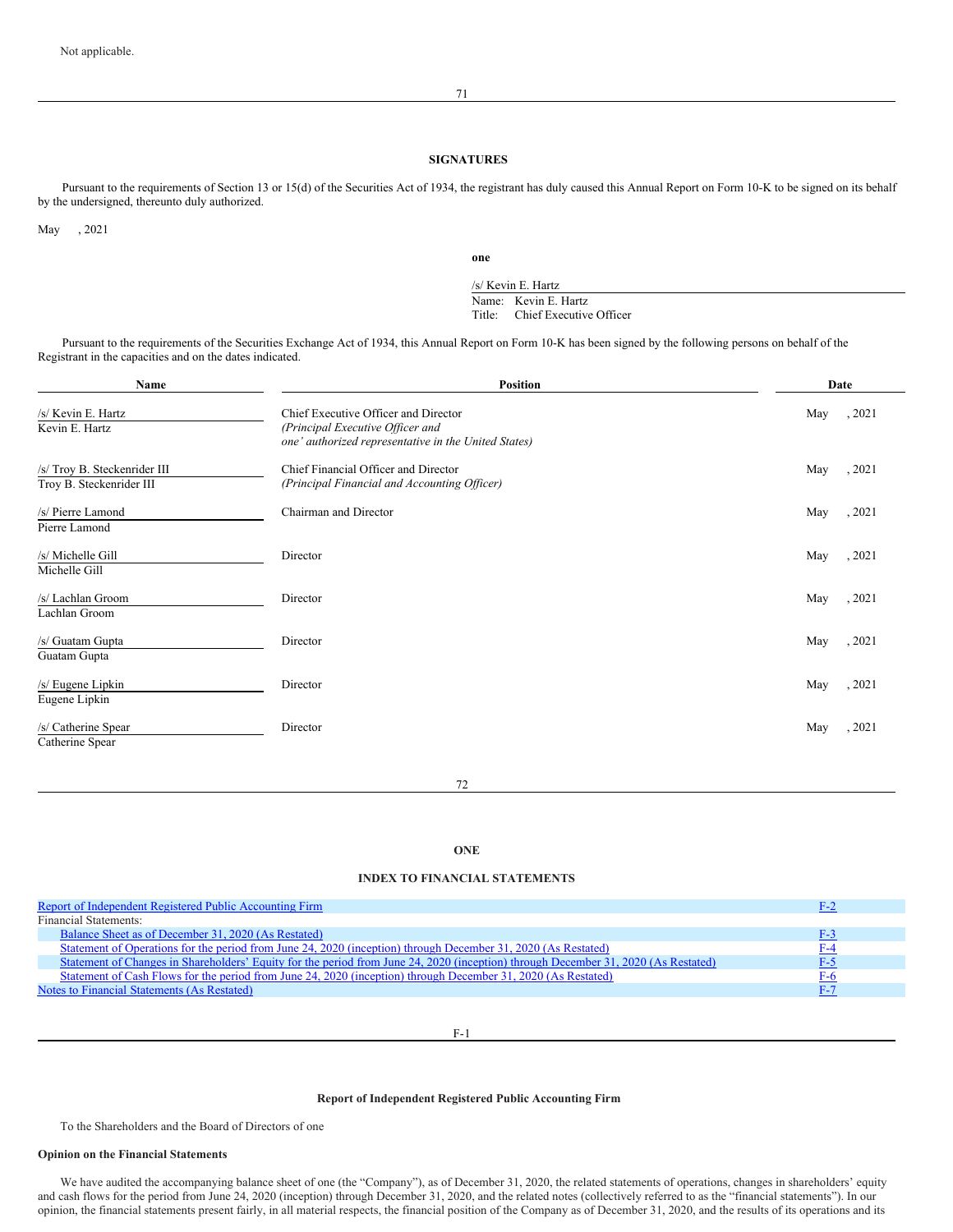cash flows for the period from June 24, 2020 (inception) through December 31, 2020, in conformity with accounting principles generally accepted in the United States of America.

# **Restatement of Financial Statements**

As discussed in Note 2 to the financial statements, the Securities and Exchange Commission issued a public statement entitled Staff Statement on Accounting and Reporting Considerations for Warrants Issued by Special Purpose Acquisition Companies ("SPACs") (the "Public Statement") on April 12, 2021, which discusses the accounting for certain warrants as liabilities. The Company previously accounted for its warrants as equity instruments. Management evaluated its warrants against the Public Statement, and determined that the warrants should be accounted for as liabilities. Accordingly, the 2020 financial statements have been restated to correct the accounting and related disclosure for the warrants.

#### **Basis for Opinion**

These financial statements are the responsibility of the Company's management. Our responsibility is to express an opinion on the Company's financial statements based on our audit. We are a public accounting firm registered with the Public Company Accounting Oversight Board (United States) ("PCAOB") and are required to be independent with respect to the Company in accordance with the U.S. federal securities laws and the applicable rules and regulations of the Securities and Exchange Commission and the PCAOB.

We conducted our audit in accordance with the standards of the PCAOB. Those standards require that we plan and perform the audit to obtain reasonable assurance about whether the financial statements are free of material misstatement, whether due to error or fraud. The Company is not required to have, nor were we engaged to perform, an audit of its internal control over financial reporting. As part of our audit we are required to obtain an understanding of internal control over financial reporting but not for the purpose of expressing an opinion on the effectiveness of the Company's internal control over financial reporting. Accordingly, we express no such opinion.

Our audit included performing procedures to assess the risks of material misstatement of the financial statement, whether due to error or fraud, and performing procedures that respond to those risks. Such procedures included examining, on a test basis, evidence regarding the amounts and disclosures in the financial statements. Our audit also included evaluating the accounting principles used and significant estimates made by management, as well as evaluating the overall presentation of the financial statements. We believe that our audit provides a reasonable basis for our opinion.

/s/ WithumSmith+Brown, PC

We have served as the Company's auditor since 2020.

New York, New York May 13, 2021

F-2

<span id="page-41-0"></span>**one**

| <b>BALANCE SHEET</b><br>As Restated - See Note 2<br><b>December 31, 2020</b>                                                                             |              |                          |
|----------------------------------------------------------------------------------------------------------------------------------------------------------|--------------|--------------------------|
| <b>Assets</b>                                                                                                                                            |              |                          |
| Current assets:                                                                                                                                          |              |                          |
| Cash                                                                                                                                                     | $\mathbb{S}$ | 919,823                  |
| Prepaid expenses                                                                                                                                         |              | 314,351                  |
| <b>Total current assets</b>                                                                                                                              |              | 1,234,174                |
| Investments held in Trust Account                                                                                                                        |              | 215,076,225              |
| <b>Total Assets</b>                                                                                                                                      | \$           | 216,310,399              |
|                                                                                                                                                          |              |                          |
| <b>Liabilities and Shareholders' Equity</b>                                                                                                              |              |                          |
| Current liabilities:                                                                                                                                     |              |                          |
| Accounts payable                                                                                                                                         | $\mathbb{S}$ | 115,360                  |
| Accrued expenses                                                                                                                                         |              | 24,847                   |
| <b>Total current liabilities</b>                                                                                                                         |              | 140,207                  |
| Deferred underwriting commissions                                                                                                                        |              | 7,525,000                |
| Derivative warrant liabilities                                                                                                                           |              | 17,902,500               |
| <b>Total liabilities</b>                                                                                                                                 |              | 25,567,707               |
|                                                                                                                                                          |              |                          |
| <b>Commitments and Contingencies</b>                                                                                                                     |              |                          |
|                                                                                                                                                          |              |                          |
| Class A ordinary shares, \$0.0001 par value; 18,574,269 shares subject to possible redemption at \$10.00 per share                                       |              | 185,742,690              |
|                                                                                                                                                          |              |                          |
| <b>Shareholders' Equity</b>                                                                                                                              |              |                          |
| Preference shares, \$0.0001 par value; 1,000,000 shares authorized; none issued and outstanding                                                          |              |                          |
| Class A ordinary shares, \$0.0001 par value; 400,000,000 shares authorized; 2,925,731 shares issued and outstanding (excluding 18,574,269 shares subject |              |                          |
| to possible redemption)                                                                                                                                  |              | 293<br>538               |
| Class B ordinary shares, \$0,0001 par value; 10,000,000 shares authorized; 5,375,000 shares issued and outstanding<br>Additional paid-in capital         |              | 7,610,730                |
| Accumulated deficit                                                                                                                                      |              |                          |
| <b>Total shareholders' equity</b>                                                                                                                        |              | (2,611,559)<br>5.000.002 |
|                                                                                                                                                          |              |                          |
| <b>Total Liabilities and Shareholders' Equity</b>                                                                                                        | S            | 216.310.399              |

*The accompanying notes are an integral part of these financial statements.*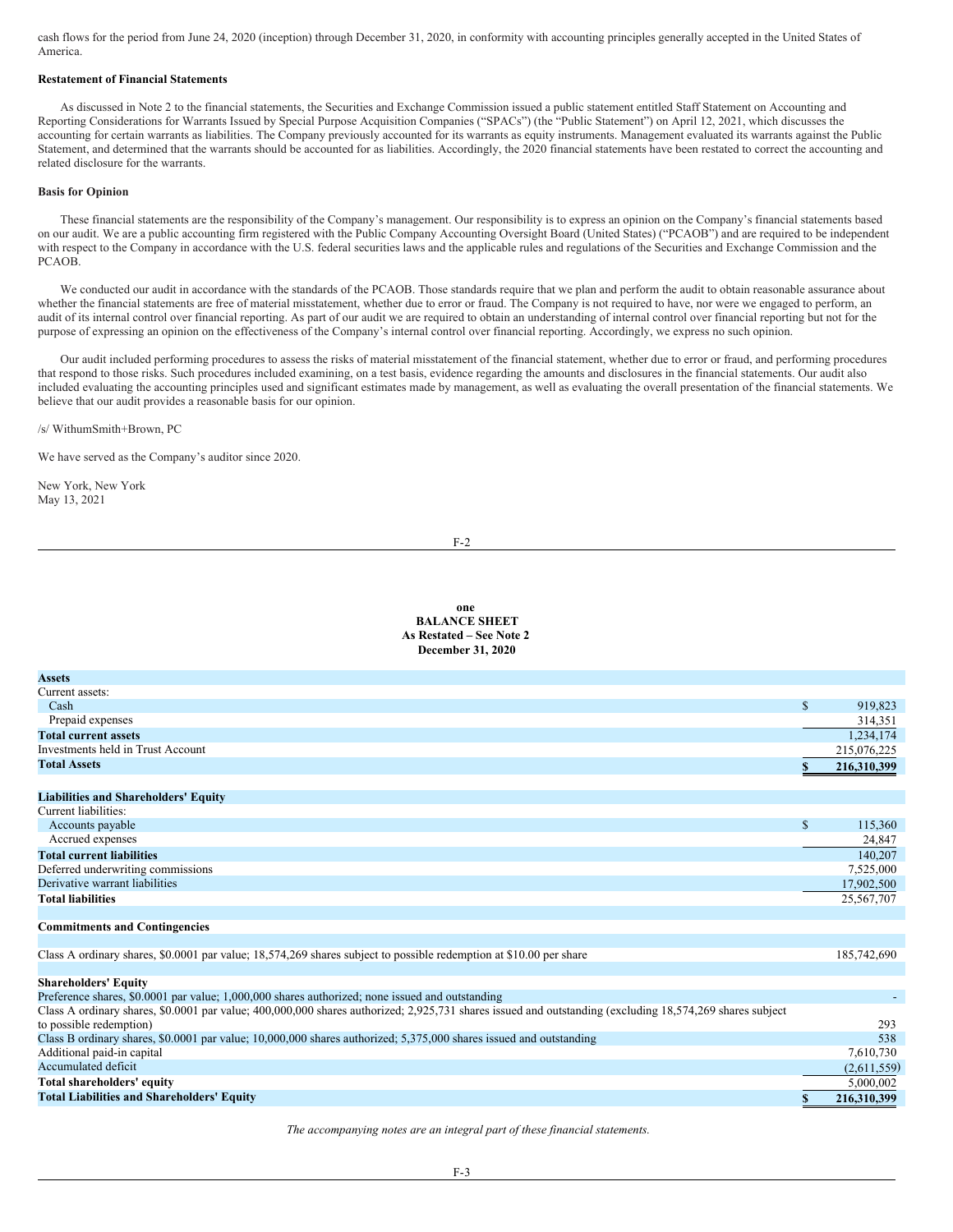### <span id="page-42-0"></span>**one STATEMENT OF OPERATIONS As Restated – See Note 2 For the Period From June 24, 2020 (Inception) Through December 31, 2020**

| General and administrative expenses                                              | ъ | 340,824     |
|----------------------------------------------------------------------------------|---|-------------|
| Administrative expenses - related party                                          |   | 40,000      |
| Loss from operations                                                             |   | (380, 824)  |
| Other income (expenses)                                                          |   |             |
| Change in fair value of derivative warrant liabilities                           |   | (1,705,000) |
| Offering costs associated with derivative warrant liabilities                    |   | (601,960)   |
| Net gain from investments held in Trust Account                                  |   | 76,225      |
| Net loss                                                                         |   | (2.611.559) |
|                                                                                  |   |             |
| Basic and diluted weighted average shares outstanding of Class A ordinary shares |   | 21,500,000  |
| Basic and diluted net income per share, Class A ordinary shares                  |   | 0.00        |
| Basic and diluted weighted average shares outstanding of Class B ordinary shares |   | 5,265,873   |
| Basic and diluted net loss per share, Class B ordinary shares                    |   | (0.51)      |
|                                                                                  |   |             |

*The accompanying notes are an integral part of these financial statements.*

### F-4

### <span id="page-42-1"></span>**one STATEMENT OF CHANGE IN SHAREHOLDERS' EQUITY As Restated - See Note 2 For the period from June 24, 2020 (inception) through December 31, 2020**

|                                           | <b>Ordinary Shares</b> |        |               |                          |                          | <b>Additional</b> |                          | <b>Total</b>    |
|-------------------------------------------|------------------------|--------|---------------|--------------------------|--------------------------|-------------------|--------------------------|-----------------|
|                                           | <b>Class A</b>         |        |               | <b>Class B</b>           |                          | Paid-in           | Accumulated              | Shareholders'   |
|                                           | <b>Shares</b>          | Amount | <b>Shares</b> |                          | Amount                   | Capital           | <b>Deficit</b>           | <b>Equity</b>   |
| Balance - June 24, 2020 (inception)       |                        |        |               |                          |                          |                   |                          |                 |
| Issuance of Class B ordinary shares to    |                        |        |               |                          |                          |                   |                          |                 |
| Sponsor                                   |                        |        |               | 5.750,000                | 575                      | 24.425            |                          | 25,000          |
| Sale of units in initial public offering, |                        |        |               |                          |                          |                   |                          |                 |
| less fair value of public warrants        | 21,500,000             |        | 2,150         | ۰                        | $\overline{\phantom{0}}$ | 204,785,350       | $\overline{\phantom{0}}$ | 204,787,500     |
| Offering costs                            |                        |        |               | $\sim$                   |                          | (11, 773, 249)    | ۰.                       | (11, 773, 249)  |
| Excess of cash received over fair value   |                        |        |               |                          |                          |                   |                          |                 |
| of private placement warrants             |                        |        |               | -                        |                          | 315,000           |                          | 315,000         |
| Forfeiture of Class B ordinary shares     |                        |        |               | (375,000)                | (37)                     | 37                |                          |                 |
| Shares subject to possible redemption     | (18, 574, 269)         |        | (1, 857)      | $\overline{\phantom{a}}$ | $\overline{\phantom{a}}$ | (185,740,833)     | Ξ.                       | (185, 742, 690) |
| Net loss                                  |                        |        |               |                          |                          |                   | (2,611,559)              | (2,611,559)     |
| Balance - December 31, 2020               | 2,925,731              |        | 293           | 5,375,000                | 538                      | 7,610,730         | (2,611,559)              | 5,000,002       |

*The accompanying notes are an integral part of these financial statements.*

F-5

### <span id="page-42-2"></span>**one STATEMENT OF CASH FLOWS As Restated – See Note 2 For the Period From June 24, 2020 (Inception) Through December 31, 2020**

| <b>Cash Flows from Operating Activities:</b>                                 |                   |
|------------------------------------------------------------------------------|-------------------|
| Net loss                                                                     | \$<br>(2,611,559) |
| Adjustments to reconcile net loss to net cash used in operating activities:  |                   |
| General and administrative expenses paid by related party under note payable | 25,000            |
| Change in fair value of derivative warrant liabilities                       | 1,705,000         |
| Offering costs associated with derivative warrant liabilities                | 601,960           |
| Net gain from investments held in Trust Account                              | (76, 225)         |
| Changes in operating assets and liabilities:                                 |                   |
| Prepaid expenses                                                             | (314, 351)        |
| Accounts payable                                                             | 30,360            |
| Accrued expenses                                                             | 24,847            |
| Net cash used in operating activities                                        | (614,968)         |
|                                                                              |                   |
| <b>Cash Flows from Investing Activities:</b>                                 |                   |
| Cash deposited in Trust Account                                              | (215,000,000)     |
| Net cash used in investing activities                                        | (215,000,000)     |
|                                                                              |                   |
| <b>Cash Flows from Financing Activities:</b>                                 |                   |
| Proceeds from note payable to related parties                                | 65,000            |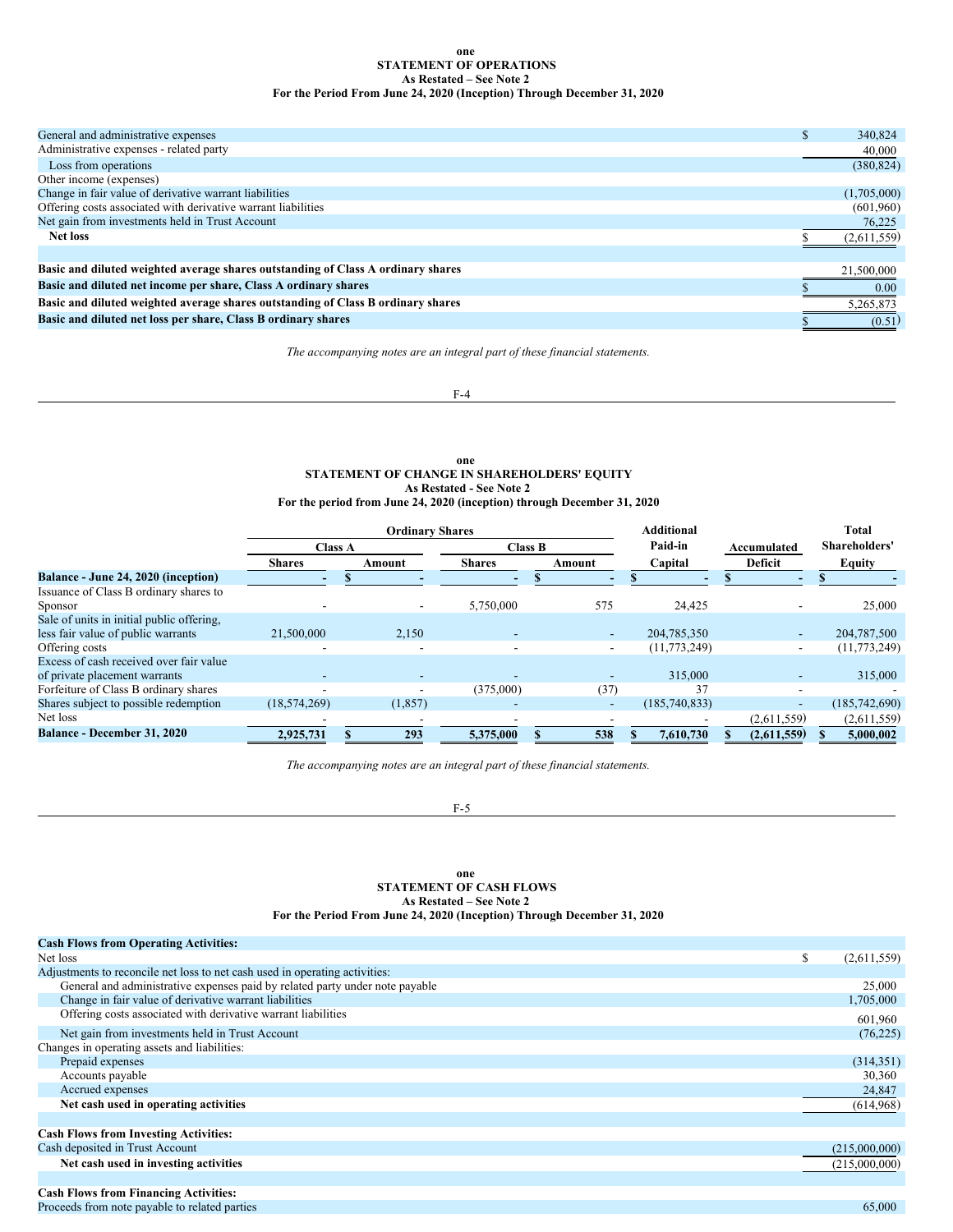| Repayment of note payable to related parties                                       |   | (162, 854)  |
|------------------------------------------------------------------------------------|---|-------------|
| Proceeds received from initial public offering, gross                              |   | 215,000,000 |
| Proceeds received from private placement                                           |   | 6,300,000   |
| Offering costs paid                                                                |   | (4,667,355) |
| Net cash provided by financing activities                                          |   | 216,534,791 |
|                                                                                    |   |             |
| Net change in cash                                                                 |   | 919,823     |
|                                                                                    |   |             |
| Cash - beginning of the period                                                     |   |             |
| Cash - ending of the period                                                        |   | 919,823     |
|                                                                                    |   |             |
| Supplemental disclosure of non-cash investing and financing activities:            |   |             |
| Offering costs paid in exchange for issuance of Class B ordinary shares to Sponsor | S | 25,000      |
| Offering costs included in accounts payable                                        |   | 85,000      |
| Offering costs included in note payable - related party                            |   | 72,854      |
| Deferred underwriting commissions                                                  |   | 7,525,000   |
| Initial value of Class A ordinary shares subject to possible redemption            |   | 187,650,100 |
| Change in value of Class A ordinary shares subject to possible redemption          | S | (1,907,410) |

*The accompanying notes are an integral part of these financial statements.*

#### **ONE**

### <span id="page-43-0"></span>**NOTES TO FINANCIAL STATEMENTS**

#### **NOTE 1. DESCRIPTION OF ORGANIZATION, BUSINESS OPERATIONS**

#### *Organization and General*

One (the "Company") is a newly incorporated blank check company incorporated in the Cayman Islands on June 24, 2020. The Company was incorporated for the purpose of effecting a merger, capital stock exchange, asset acquisition, stock purchase, reorganization or similar business combination with one or more businesses (the "Business Combination"). The Company is an "emerging growth company," as defined in Section 2(a) of the Securities Act of 1933, as amended (the "Securities Act"), as modified by the Jumpstart our Business Startups Act of 2012 (the "JOBS Act").

At December 31, 2020, the Company had not yet commenced operations. All activity for the period from June 24, 2020 (inception) through December 31, 2020 relates to the Company's formation and its preparation for the initial public offering ("Initial Public Offering"), which is described below, and since the offering, the search for a prospective initial Business Combination. The Company will not generate any operating revenue until after the completion of its initial Business Combination, at the earliest. The Company generates non-operating income in the form of income earned on investments on cash and cash equivalents in the Trust Account (as defined below). The Company has selected December 31 as its fiscal year end.

The Company's sponsor is A-star, a Cayman Islands exempted limited partnership ("Sponsor"). The registration statement for the Company's Initial Public Offering was declared effective on August 17, 2020. On August 20, 2020, the Company consummated its Initial Public Offering of 21,500,000 units (the "Units" and, with respect to the Class A ordinary shares included in the Units being offered, the "Public Shares"), including 1,500,000 additional Units to cover over-allotments (the "Over-Allotment Units"), at \$10.00 per Unit, generating gross proceeds of \$215.0 million, and incurring offering costs of approximately \$12.4 million, inclusive of approximately \$7.5 million in deferred underwriting commissions (Note 6).

Simultaneously with the closing of the Initial Public Offering, the Company consummated the private placement ("Private Placement") of 3,150,000 warrants (each, a "Private Placement Warrant" and collectively, the "Private Placement Warrants"), at a price of \$2.00 per Private Placement Warrant with the Sponsor, generating gross proceeds of approximately \$6.3 million (Note 5).

Upon the closing of the Initial Public Offering and the Private Placement, \$215.0 million (\$10.00 per Unit) of the net proceeds of the Initial Public Offering and certain of the proceeds of the Private Placement were placed in a trust account ("Trust Account"), located in the United States, with Continental Stock Transfer & Trust Company acting as trustee, and will be invested by the trustee only in United States "government securities" within the meaning of Section 2(a)(16) of the Investment Company Act having a maturity of 185 days or less or in money market funds meeting certain conditions under Rule 2a-7 of the Investment Company Act, until the earlier of: (i) the completion of a Business Combination and (ii) the distribution of the Trust Account as described below.

The Company's management has broad discretion with respect to the specific application of the net proceeds of the Initial Public Offering and the sale of Private Placement Warrants, although substantially all of the net proceeds are intended to be applied generally toward consummating a Business Combination. There is no assurance that the Company will be able to complete a Business Combination successfully. The Company must complete one or more initial Business Combinations having an aggregate fair market value of at least 80% of the assets held in the Trust Account (as defined below) (excluding the deferred underwriting commissions and taxes payable on income earned on the Trust Account) at the time of the agreement to enter into the initial Business Combination. However, the Company will only complete a Business Combination if the posttransaction company owns or acquires 50% or more of the outstanding voting securities of the target or otherwise acquires a controlling interest in the target sufficient for it not to be required to register as an investment company under the Investment Company Act of 1940, as amended (the "Investment Company Act").

The Company will provide its holders (the "Public Shareholders") of its Public Shares with the opportunity to redeem all or a portion of their Public Shares upon the completion of a Business Combination either (i) in connection with a general meeting called to approve the Business Combination or (ii) by means of a tender offer. The decision as to whether the Company will seek shareholder approval of a Business Combination or conduct a tender offer will be made by the Company, solely in its discretion. The Public Shareholders will be entitled to redeem their Public Shares for a pro rata portion of the amount then in the Trust Account (initially anticipated to be \$10.00 per Public Share). The per-share amount to be distributed to Public Shareholders who redeem their Public Shares will not be reduced by the deferred underwriting commissions the Company will pay to the underwriters (as discussed in Note 6). These Public Shares have been recorded at a redemption value and classified as temporary equity upon the completion of the Initial Public Offering, in accordance with Accounting Standards Codification ("ASC") Topic 480 "Distinguishing Liabilities from Equity." In such case, the Company will proceed with a Business Combination if the Company has net tangible assets of at least \$5,000,001 upon such consummation of a Business Combination and a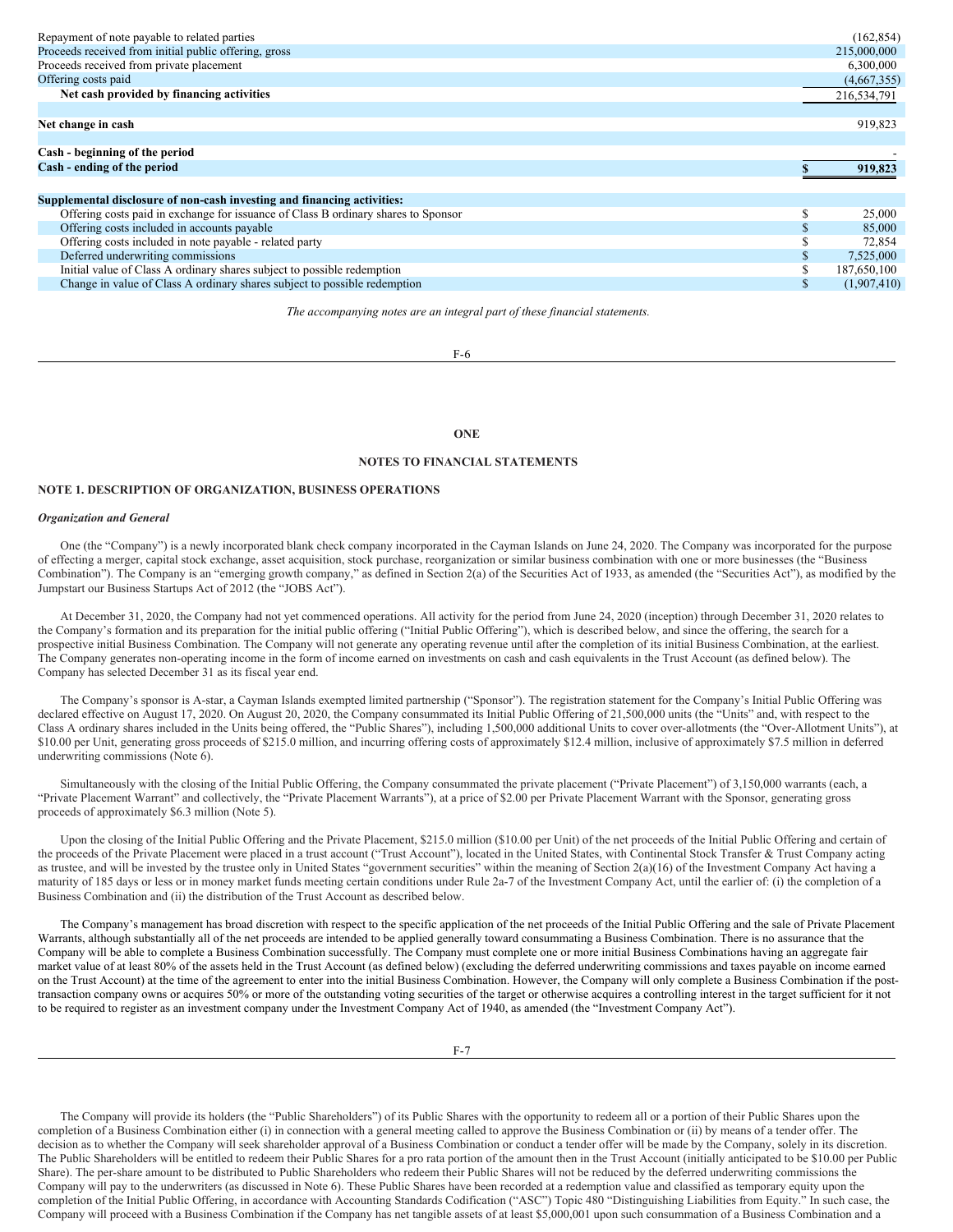majority of the shares voted are voted in favor of the Business Combination. If a shareholder vote is not required by law and the Company does not decide to hold a shareholder vote for business or other legal reasons, the Company will, pursuant to its Amended and Restated Memorandum and Articles of Association (the "Amended and Restated Memorandum and Articles of Association"), conduct the redemptions pursuant to the tender offer rules of the U.S. Securities and Exchange Commission ("SEC") and file tender offer documents with the SEC prior to completing a Business Combination. If, however, shareholder approval of the transactions is required by law, or the Company decides to obtain shareholder approval for business or legal reasons, the Company will offer to redeem shares in conjunction with a proxy solicitation pursuant to the proxy rules and not pursuant to the tender offer rules. Additionally, each Public Shareholder may elect to redeem their Public Shares irrespective of whether they vote for or against the proposed transaction. If the Company seeks shareholder approval in connection with a Business Combination, the initial shareholders (as defined below) have agreed to vote their Founder Shares (as defined below in Note 5) and any Public Shares purchased during or after the Initial Public Offering in favor of a Business Combination. Subsequent to the consummation of the Initial Public Offering, the Company will adopt an insider trading policy which will require insiders to: (i) refrain from purchasing shares during certain blackout periods and when they are in possession of any material non-public information and (ii) to clear all trades with the Company's legal counsel prior to execution. In addition, the initial shareholders have agreed to waive their redemption rights with respect to their Founder Shares and Public Shares in connection with the completion of a Business Combination.

Notwithstanding the foregoing, the Company's Amended and Restated Memorandum and Articles of Association provides that a Public Shareholder, together with any affiliate of such shareholder or any other person with whom such shareholder is acting in concert or as a "group" (as defined under Section 13 of the Securities Exchange Act of 1934, as amended (the "Exchange Act")), will be restricted from redeeming its shares with respect to more than an aggregate of 15% of the Class A ordinary shares sold in the Initial Public Offering, without the prior consent of the Company.

The Company's Sponsor, officers and directors (the "Initial Shareholders") have agreed not to propose an amendment to the amended and restated memorandum and articles of association (a) that would modify the substance or timing of the Company's obligation to redeem 100% of its Public Shares if the Company does not complete a Business Combination within 24 months from the closing of the Initial Public Offering, or August 20, 2022 (the "Combination Period") or (b) with respect to any other provision relating to shareholders' rights or pre-initial Business Combination activity, unless the Company provides the Public Shareholders with the opportunity to redeem their Class A ordinary shares in conjunction with any such amendment.

If the Company is unable to complete a Business Combination within the Combination Period, the Company will (i) cease all operations except for the purpose of winding up, (ii) as promptly as reasonably possible but not more than ten business days thereafter, redeem the Public Shares, at a per-share price, payable in cash, equal to the aggregate amount then on deposit in the Trust Account, including interest (which interest shall be net of taxes payable and up to \$100,000 of interest to pay dissolution expenses), divided by the number of then issued and outstanding Public Shares, which redemption will completely extinguish Public Shareholders' rights as shareholders (including the right to receive further liquidation distributions, if any) and (iii) as promptly as reasonably possible following such redemption, subject to the approval of the Company's remaining shareholders and the Company's board of directors, liquidate and dissolve, subject, in the case of clauses (ii) and (iii), to the Company's obligations under Cayman Islands law to provide for claims of creditors and in all cases subject to the other requirements of applicable law.

F-8

The Sponsor, officers and directors have agreed to waive their liquidation rights with respect to the Founder Shares if the Company fails to complete a Business Combination within the Combination Period. However, if the Sponsor or members of the Company's management team acquire Public Shares in or after the Initial Public Offering, they will be entitled to liquidating distributions from the Trust Account with respect to such Public Shares if the Company fails to complete a Business Combination within the Combination Period. The underwriters have agreed to waive their rights to its deferred underwriting commission (see Note 6) held in the Trust Account in the event the Company does not complete a Business Combination within the Combination Period and, in such event, such amounts will be included with the other funds held in the Trust Account that will be available to fund the redemption of the Public Shares. In the event of such distribution, it is possible that the per share value of the residual assets remaining available for distribution (including Trust Account assets) will be only \$10.00 per share initially held in the Trust Account. In order to protect the amounts held in the Trust Account, the Sponsor has agreed to be liable to the Company if and to the extent any claims by a vendor for services rendered or products sold to the Company, or a prospective target business with which the Company has discussed entering into a transaction agreement, reduce the amount of funds in the Trust Account. This liability will not apply with respect to any claims by a third party who executed a waiver of any right, title, interest or claim of any kind in or to any monies held in the Trust Account or to any claims under the Company's indemnity of the underwriters of the Initial Public Offering against certain liabilities, including liabilities under the Securities Act of 1933, as amended (the "Securities Act"). Moreover, in the event that an executed waiver is deemed to be unenforceable against a third party, the Sponsor will not be responsible to the extent of any liability for such third-party claims. The Company will seek to reduce the possibility that the Sponsor will have to indemnify the Trust Account due to claims of creditors by endeavoring to have all vendors, service providers (except for the Company's independent registered public accounting firm), prospective target businesses or other entities with which the Company does business, execute agreements with the Company waiving any right, title, interest or claim of any kind in or to monies held in the Trust Account.

#### *Proposed Transaction*

As more fully described in Note 11, on February 23, 2021, the Company entered into an Agreement and Plan of Merger (the "Merger Agreement"), by and among the Company, Caspian Merger Sub Inc., a Delaware corporation and direct, wholly owned subsidiary of the Company ("Merger Sub"), and MarkForged, Inc., a Delaware corporation ("Markforged"). Also, in connection with Merger Agreement, the Company entered into certain related agreements including Subscription Agreements, Sponsor Support Agreement, Shareholder Support Agreement. For more information, the Company's announcement and the related agreements have been filed on a Current Report on Form 8-K on February 24, 2021.

#### *Liquidity and Capital Resources*

As of December 31, 2020, the Company had approximately \$0.9 million in its operating bank account and working capital of approximately \$1.1 million.

The Company's liquidity needs up to December 31, 2020 had been satisfied through the payment of \$25,000 from the Sponsor to cover for certain expenses on behalf of the Company in exchange for the issuance of the Founder Shares, the loan of approximately \$163,000 from the Sponsor pursuant to the Note (see Note 5), and the proceeds from the consummation of the Private Placement not held in the Trust Account. The Company fully repaid the Note on August 20, 2020. In addition, in order to finance transaction costs in connection with a Business Combination, the Sponsor or an affiliate of the Sponsor, or certain of the Company's officers and directors may, but are not obligated to, provide the Company Working Capital Loans (see Note 5). As of December 31, 2020, there were no amounts outstanding under any Working Capital Loan.

Based on the foregoing, management believes that the Company will have sufficient working capital and borrowing capacity to meet its needs through the earlier of the consummation of a Business Combination or one year from this filing. Over this time period, the Company will be using these funds for paying existing accounts payable, identifying and evaluating prospective Initial Business Combination candidates, performing due diligence on prospective target businesses, paying for travel expenditures, selecting the target business to merge with or acquire, and structuring, negotiating and consummating the Business Combination.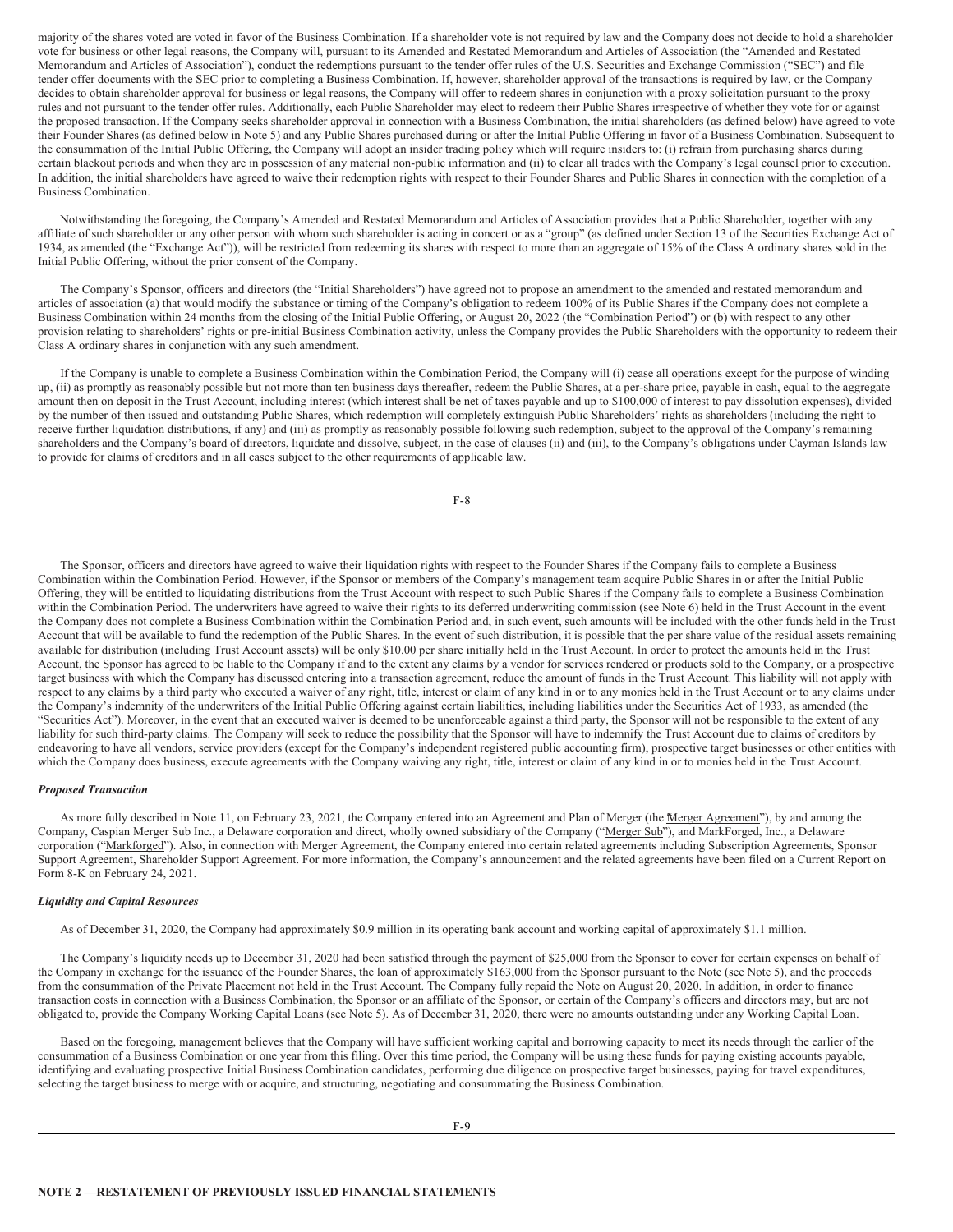In May 2021, the Audit Committee of the Company, in consultation with management, concluded that, because of a misapplication of the accounting guidance related to its public and private placement warrants to purchase Class A ordinary shares that the Company issued in August 2020 (the "Warrants"), the Company's previously issued financial statements for the Affected Periods should no longer be relied upon. As such, the Company is restating its financial statements for the Affected Periods included in this Annual Report.

On April 12, 2021, the staff of the Securities and Exchange Commission (the "SEC Staff") issued a public statement entitled "Staff Statement on Accounting and Reporting Considerations for Warrants issued by Special Purpose Acquisition Companies ("SPACs")" (the "SEC Staff Statement"). In the SEC Staff Statement, the SEC Staff expressed its view that certain terms and conditions common to SPAC warrants may require the warrants to be classified as liabilities on the SPAC's balance sheet as opposed to equity. Since issuance on August 20, 2020, the Company's warrants were accounted for as equity within the Company's previously reported balance sheets. After discussion and evaluation, including with Company's audit committee, management concluded that the warrants should be presented as liabilities with subsequent fair value remeasurement.

Historically, the Warrants were reflected as a component of equity as opposed to liabilities on the balance sheets and the statements of operations did not include the subsequent non-cash changes in estimated fair value of the Warrants, based on our application of FASB ASC Topic 815-40, Derivatives and Hedging, Contracts in Entity's Own Equity ("ASC 815-40). The views expressed in the SEC Staff Statement were not consistent with the Company's historical interpretation of the specific provisions within its warrant agreement and the Company's application of ASC 815-40 to the warrant agreement. The Company reassessed its accounting for Warrants issued on August 20, 2020, in light of the SEC Staff's published views. Based on this reassessment, management determined that the Warrants should be classified as liabilities measured at fair value upon issuance, with subsequent changes in fair value reported in the Company Statement of Operations each reporting period.

#### *Impact of the Restatement*

The impact of the restatement on the balance sheets, statements of operations and statements of cash flows for the Affected Periods is presented below. The restatement had no impact on net cash flows from operating, investing or financing activities.

|                                                                                    | As of December 31, 2020 |                                  |    |                                  |   |                    |
|------------------------------------------------------------------------------------|-------------------------|----------------------------------|----|----------------------------------|---|--------------------|
|                                                                                    |                         | <b>As Previously</b><br>Reported |    | <b>Restatement</b><br>Adjustment |   | <b>As Restated</b> |
| <b>Balance Sheet</b>                                                               |                         |                                  |    |                                  |   |                    |
| Total assets                                                                       |                         | 216,310,399                      | S  |                                  |   | 216,310,399        |
| Liabilities and shareholders' equity                                               |                         |                                  |    |                                  |   |                    |
| Total current liabilities                                                          | S                       | 140,207                          | \$ |                                  | S | 140,207            |
| Deferred legal fees                                                                |                         |                                  |    |                                  |   |                    |
| Deferred underwriting commissions                                                  |                         | 7,525,000                        |    |                                  |   | 7,525,000          |
| Derivative warrant liabilities                                                     |                         |                                  |    | 17,902,500                       |   | 17,902,500         |
| Total liabilities                                                                  |                         | 7,665,207                        |    | 17,902,500                       |   | 25,567,707         |
| Class A ordinary shares, \$0.0001 par value; shares subject to possible redemption |                         | 203,645,190                      |    | (17,902,500)                     |   | 185,742,690        |
| Shareholders' equity                                                               |                         |                                  |    |                                  |   |                    |
| Preference shares - \$0.0001 par value                                             |                         |                                  |    |                                  |   |                    |
| Class A ordinary shares - \$0.0001 par value                                       |                         | 114                              |    | 179                              |   | 293                |
| Class B ordinary shares - \$0.0001 par value                                       |                         | 538                              |    |                                  |   | 538                |
| Additional paid-in-capital                                                         |                         | 5,303,949                        |    | 2,306,781                        |   | 7,610,730          |
| Accumulated deficit                                                                |                         | (304, 599)                       |    | (2,306,960)                      |   | (2,611,559)        |
| Total shareholders' equity                                                         |                         | 5,000,002                        |    |                                  |   | 5,000,002          |
| Total liabilities and shareholders' equity                                         |                         | 216,310,399                      |    |                                  |   | 216,310,399        |

F-10

### **Period From June 24, 2020 (Inception) Through December 31, 2020**

|                                                                        | <b>As Previously Reported</b> |                          | <b>Restatement Adjustment</b> |             | <b>As Restated</b> |  |
|------------------------------------------------------------------------|-------------------------------|--------------------------|-------------------------------|-------------|--------------------|--|
| <b>Statement of Operations</b>                                         |                               |                          |                               |             |                    |  |
| Loss from operations                                                   |                               | (380, 824)               | S                             |             | (380, 824)         |  |
| Other (expense) income:                                                |                               |                          |                               |             |                    |  |
| Change in fair value of derivative warrant liabilities                 |                               |                          |                               | (1,705,000) | (1,705,000)        |  |
| Offering costs associated with derivative warrant liabilities          |                               | $\overline{\phantom{a}}$ |                               | (601,960)   | (601,960)          |  |
| Net gain from investments held in Trust Account                        |                               | 76,225                   |                               |             | 76,225             |  |
| Total other (expense) income                                           |                               | 76,225                   |                               | (2,306,960) | (2,230,735)        |  |
| Net loss                                                               |                               | (304, 599)               |                               | (2.306.960) | (2,611,559)        |  |
|                                                                        |                               |                          |                               |             |                    |  |
| Basic and Diluted weighted-average Class A ordinary shares outstanding |                               | 21,500,000               |                               |             | 21,500,000         |  |
| Basic and Diluted net loss per Class A share                           |                               | 0.00                     |                               |             | 0.00               |  |
| Basic and Diluted weighted-average Class B ordinary shares outstanding |                               | 5,265,873                |                               |             | 5,265,873          |  |
| Basic and Diluted net loss per Class B share                           |                               | (0.07)                   |                               | -           | (0.51)             |  |

|                                                               | Period From June 24, 2020 (Inception) Through December 31, 2020 |  |                          |  |                    |  |  |
|---------------------------------------------------------------|-----------------------------------------------------------------|--|--------------------------|--|--------------------|--|--|
|                                                               | <b>Restatement</b>                                              |  |                          |  |                    |  |  |
|                                                               | <b>As Previously Reported</b>                                   |  | Adjustment               |  | <b>As Restated</b> |  |  |
| <b>Statement of Cash Flows</b>                                |                                                                 |  |                          |  |                    |  |  |
| Net loss                                                      | (304, 599)                                                      |  | (2,306,960)              |  | (2,611,559)        |  |  |
| Change in fair value of derivative warrant liabilities        | $\sim$                                                          |  | 1.705,000                |  | 1,705,000          |  |  |
| Offering costs associated with derivative warrant liabilities |                                                                 |  | 601,960                  |  | 601.960            |  |  |
| Net cash used in operating activities                         | (614.968)                                                       |  |                          |  | (614,968)          |  |  |
| Net cash used in investing activities                         | (215,000,000)                                                   |  |                          |  | (215,000,000)      |  |  |
| Net cash provided by financing activities                     | 216,534,791                                                     |  |                          |  | 216,534,791        |  |  |
| Net change in cash                                            | 919,823                                                         |  | $\overline{\phantom{a}}$ |  | 919.823            |  |  |

In addition, the impact to the balance sheet dated August 20, 2020, filed on Form 8-K on August 26, 2020 related to the impact of accounting for the public and private warrants as liabilities at fair value resulted in an \$16.2 million increase to the derivative warrant liabilities line item at August 20, 2020 and offsetting decrease to the Class A ordinary shares subject to possible redemption mezzanine equity line item. There is no change to total shareholders' equity at the reported balance sheet date.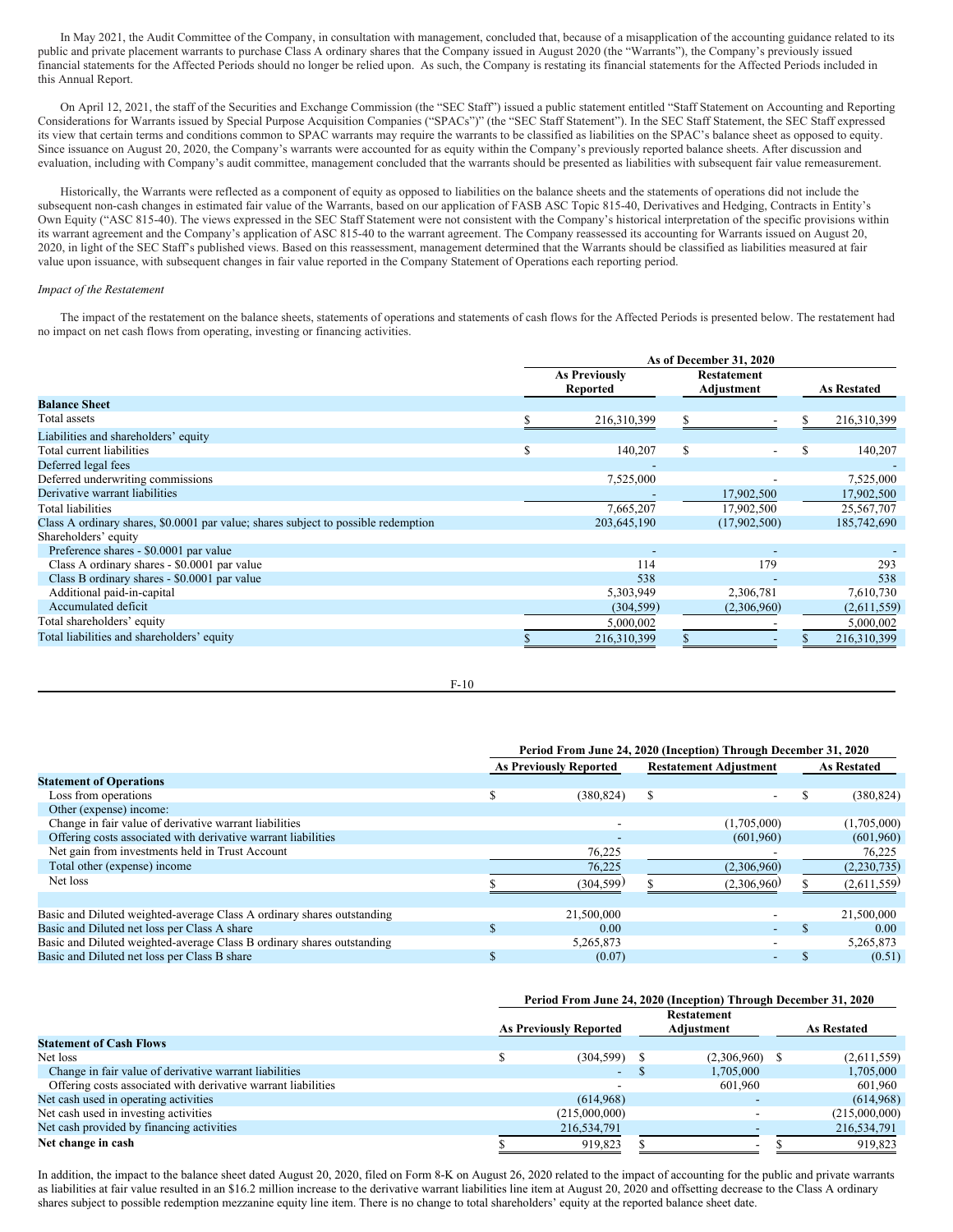|                                                                                    | AS 01 August 20, 2020 |                               |                               |                |     |                    |  |  |
|------------------------------------------------------------------------------------|-----------------------|-------------------------------|-------------------------------|----------------|-----|--------------------|--|--|
|                                                                                    |                       | <b>As Previously Reported</b> | <b>Restatement Adjustment</b> |                |     | <b>As Restated</b> |  |  |
| <b>Balance Sheet</b>                                                               |                       |                               |                               |                |     |                    |  |  |
| Total assets                                                                       |                       | 216,841,686                   |                               |                |     | 216,841,686        |  |  |
| Liabilities and shareholders' equity                                               |                       |                               |                               |                |     |                    |  |  |
| Total current liabilities                                                          | S                     | 469,077                       | S                             |                | \$. | 469,077            |  |  |
| Deferred legal fees                                                                |                       |                               |                               |                |     |                    |  |  |
| Deferred underwriting commissions                                                  |                       | 7,525,000                     |                               |                |     | 7,525,000          |  |  |
| Derivative warrant liabilities                                                     |                       |                               |                               | 16,197,500     |     | 16,197,500         |  |  |
| Total liabilities                                                                  |                       | 7,994,077                     |                               | 16,197,500     |     | 24, 191, 577       |  |  |
| Class A ordinary shares, \$0,0001 par value; shares subject to possible redemption |                       | 203,847,600                   |                               | (16, 197, 500) |     | 187,650,100        |  |  |
| Shareholders' equity                                                               |                       |                               |                               |                |     |                    |  |  |
| Preference shares - \$0.0001 par value                                             |                       |                               |                               |                |     |                    |  |  |
| Class A ordinary shares - \$0.0001 par value                                       |                       | 112                           |                               | 161            |     | 273                |  |  |
| Class B ordinary shares - \$0,0001 par value                                       |                       | 538                           |                               |                |     | 538                |  |  |
| Additional paid-in-capital                                                         |                       | 5,116,691                     |                               | 601,799        |     | 5,718,490          |  |  |
| Accumulated deficit                                                                |                       | (117, 332)                    |                               | (601,960)      |     | (719, 292)         |  |  |
| Total shareholders' equity                                                         |                       | 5,000,009                     |                               |                |     | 5,000,009          |  |  |
| Total liabilities and shareholders' equity                                         |                       | 216,841,686                   |                               |                |     | 216,841,686        |  |  |

**As of August 20, 2020**

### **NOTE 3. SUMMARY OF SIGNIFICANT ACCOUNTING POLICIES**

#### *Basis of presentation*

The accompanying financial statements are presented in U.S. dollars in conformity with accounting principles generally accepted in the United States of America ("GAAP") for financial information and pursuant to the rules and regulations of the SEC.

As described in Note 2—Restatement of Previously Issued Financial Statements andNote 10 – Quarterly Financial Information (unaudited), the Company's financial statements for the period from June 24, 2020 (inception) through December 31, 2020, and for the unaudited interim periods ended September 30, 2020 (collectively, the "Affected Periods"), are restated in this Annual Report on Form 10-K/A (Amendment No. 1) (this "Annual Report") to correct the misapplication of accounting guidance related to the Company's warrants in the Company's previously issued audited and unaudited condensed financial statements for such periods. The restated financial statements are indicated as "Restated" in the audited and unaudited condensed financial statements and accompanying notes, as applicable. See Note 2—Restatement of Previously Issued Financial Statements for further discussion.

F-11

#### *Emerging growth company*

As an emerging growth company, the Company may take advantage of certain exemptions from various reporting requirements that are applicable to other public companies that are not emerging growth companies including, but not limited to, not being required to comply with the auditor attestation requirements of Section 404 of the Sarbanes-Oxley Act of 2002, reduced disclosure obligations regarding executive compensation in its periodic reports and proxy statements, and exemptions from the requirements of holding a nonbinding advisory vote on executive compensation and shareholder approval of any golden parachute payments not previously approved.

Further, Section 102(b)(1) of the JOBS Act exempts emerging growth companies from being required to comply with new or revised financial accounting standards until private companies (that is, those that have not had a Securities Act registration statement declared effective or do not have a class of securities registered under the Exchange Act) are required to comply with the new or revised financial accounting standards. The JOBS Act provides that an emerging growth company can elect to opt out of the extended transition period and comply with the requirements that apply to non-emerging growth companies but any such election to opt out is irrevocable. The Company has elected not to opt out of such extended transition period which means that when a standard is issued or revised and it has different application dates for public or private companies, the Company, as an emerging growth company, can adopt the new or revised standard at the time private companies adopt the new or revised standard.

This may make comparison of the Company's financial statement with another public company that is neither an emerging growth company nor an emerging growth company that has opted out of using the extended transition period difficult or impossible because of the potential differences in accounting standards used.

### *Concentration of credit risk*

Financial instruments that potentially subject the Company to concentration of credit risk consist of a cash account in a financial institution which, at times may exceed the Federal depository insurance coverage of \$250,000, and investments held in Trust Account. At December 31, 2020, the Company had not experienced losses on this account and management believes the Company is not exposed to significant risks on such account.

# *Investments Held in the Trust Account*

The Company's portfolio of investments held in the Trust Account is comprised of U.S. government securities, within the meaning set forth in Section 2(a)(16) of the Investment Company Act, with a maturity of 185 days or less, or investments in money market funds that invest in U.S. government securities, or a combination thereof. The Company's investments held in the Trust Account are classified as trading securities. Trading securities are presented on the balance sheets at fair value at the end of each reporting period. Gains and losses resulting from the change in fair value of these securities is included in net gain from investments held in Trust Account in the accompanying statement of operations. The estimated fair values of investments held in the Trust Account are determined using available market information.

#### *Fair Value of Financial Instruments*

Fair value is defined as the price that would be received for sale of an asset or paid for transfer of a liability, in an orderly transaction between market participants at the measurement date. U.S. GAAP establishes a three-tier fair value hierarchy, which prioritizes the inputs used in measuring fair value. The hierarchy gives the highest priority to unadjusted quoted prices in active markets for identical assets or liabilities (Level 1 measurements) and the lowest priority to unobservable inputs (Level 3 measurements). These tiers include: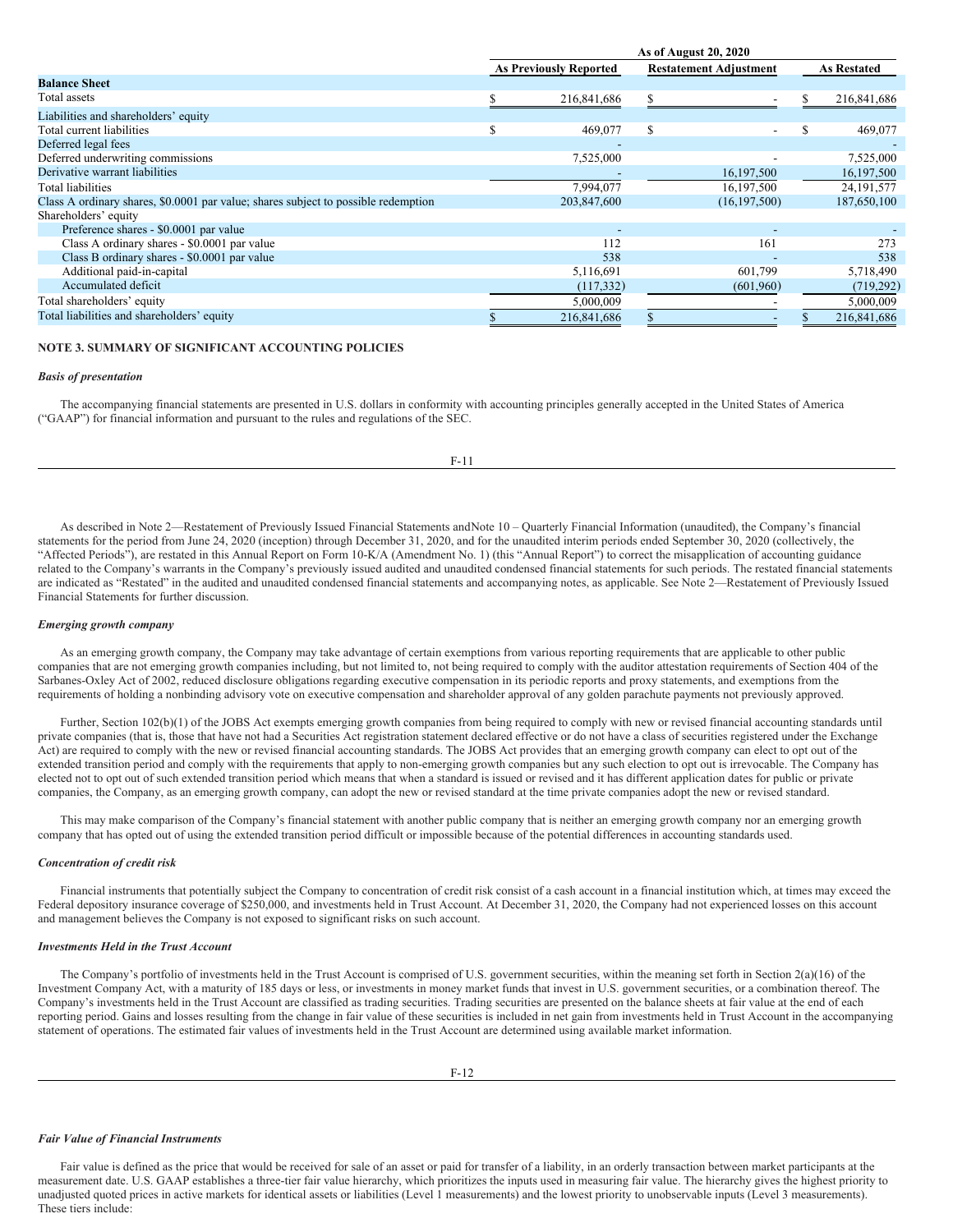- Level 1, defined as observable inputs such as quoted prices (unadjusted) for identical instruments in active markets;
- Level 2, defined as inputs other than quoted prices in active markets that are either directly or indirectly observable such as quoted prices for similar instruments in active markets or quoted prices for identical or similar instruments in markets that are not active; and
- Level 3, defined as unobservable inputs in which little or no market data exists, therefore requiring an entity to develop its own assumptions, such as valuations derived from valuation techniques in which one or more significant inputs or significant value drivers are unobservable.

In some circumstances, the inputs used to measure fair value might be categorized within different levels of the fair value hierarchy. In those instances, the fair value measurement is categorized in its entirety in the fair value hierarchy based on the lowest level input that is significant to the fair value measurement.

As of December 31, 2020, the carrying values of cash, prepaid expenses, accounts payable and accrued expenses, which qualify as financial instruments under the FASB ASC 820, "Fair Value Measurements and Disclosures," approximates the carrying amounts represented in the balance sheet.

The Company's investments held in Trust Account are comprised of investments in U.S. Treasury securities with an original maturity of 185 days or less or investments in a money market funds that comprise only U.S. Treasury securities and are recognized at fair value. The fair value of investments held in Trust Account is determined using quoted prices in active markets.

#### *Use of estimates*

The preparation of financial statements in conformity with U.S. GAAP requires management to make estimates and assumptions that affect the reported amounts of assets and liabilities and disclosure of contingent assets and liabilities at the date of the financial statements and the reported amounts of revenues and expenses during the reporting periods.

Making estimates requires management to exercise significant judgment. It is at least reasonably possible that the estimate of the effect of a condition, situation or set of circumstances that existed at the date of the financial statements, which management considered in formulating its estimate, could change in the near term due to one or more future confirming events. Accordingly, the actual results could differ significantly from those estimates. One of the more significant accounting estimates included in these financial statements is the determination of the fair value of the warrant liability. Such estimates may be subject to change as more current information becomes available and accordingly the actual results could differ significantly from those estimates.

### *Cash and Cash Equivalents*

The Company considers all short-term investments with an original maturity of three months or less when purchased to be cash equivalents. There were no cash equivalents at December 31, 2020.

#### *Of ering costs associated with Initial Public Of ering*

The Company complied with the requirements of the ASC 340-10-S99-1. Offering costs consist legal, accounting, underwriting fees and other incremental costs directly attributable to the Initial Public Offering. Offering costs are allocated to the separable financial instruments issued in the Initial Public Offering based on a relative fair value basis, compared to total proceeds received. Offering costs associated with warrant liabilities are expensed as incurred, presented as non-operating expenses in the statement of operations. Offering costs associated with the Public Shares were charged to shareholders' equity upon the completion of the Initial Public Offering.

#### F-13

### *Derivative Warrant liabilities*

The Company does not use derivative instruments to hedge its exposures to cash flow, market, or foreign currency risks. Management evaluates all of the Company's financial instruments, including issued warrants to purchase its Class A ordinary shares, to determine if such instruments are derivatives or contain features that qualify as embedded derivatives, pursuant to ASC 480 and ASC 815-15. The classification of derivative instruments, including whether such instruments should be recorded as liabilities or as equity, is re-assessed at the end of each reporting period.

The Company issued 5,375,000 warrants to purchase Class A ordinary shares to investors in the Company's Initial Public Offering and simultaneously issued 3,150,000 Private Placement Warrants. All of the Company's outstanding warrants are recognized as derivative liabilities in accordance with ASC 815-40. Accordingly, we recognize the warrant instruments as liabilities at fair value and adjust the instruments to fair value at each reporting period. The liabilities are subject to re-measurement at each balance sheet date until exercised, and any change in fair value is recognized in our statement of operations. The fair value of the Public Warrants issued in connection with the Public Offering and Private Placement Warrants were initially measured at fair value using a Binomial Lattice in a risk-neutral framework. For each modeled future price, the warrant payoff is calculated based on the contractual terms (incorporating any optimal early exercise / redemption), and then discounted at the term-matched risk-free rate. Finally, the value of the warrants is calculated as the probability-weighted present value over all future modeled payoffs. The fair value of Public Warrants subsequently been measured based on the listed market price of such warrants while the fair value of the Private Placement Warrants continue to be estimated using a Binomial Lattice model.

#### *Class A Ordinary Shares subject to possible redemption*

The Company accounts for its Class A ordinary shares subject to possible redemption in accordance with the guidance in ASC Topic 480 "Distinguishing Liabilities from Equity." Shares of Class A ordinary shares subject to mandatory redemption (if any) are classified as liability instruments and are measured at fair value. Shares of conditionally redeemable Class A ordinary shares (including Class A ordinary shares that feature redemption rights that are either within the control of the holder or subject to redemption upon the occurrence of uncertain events not solely within the Company's control) are classified as temporary equity. At all other times, shares of Class A ordinary shares are classified as shareholders' equity. The Company's Class A ordinary shares feature certain redemption rights that are considered to be outside of the Company's control and subject to the occurrence of uncertain future events. Accordingly, at December 31, 2020, 18,574,269 shares of Class A ordinary shares subject to possible redemption are presented as temporary equity, outside of the shareholders' equity section of the Company's balance sheets.

#### *Net income (loss) per ordinary share*

The Company complies with accounting and disclosure requirements of ASC Topic 260, "Earnings Per Share." Net loss per share is computed by dividing net loss by the weighted average number of ordinary shares outstanding during the period. The Company has not considered the effect of the warrants sold in the Initial Public Offering and Private Placement to purchase an aggregate of 8,525,000 shares of Class A ordinary shares in the calculation of diluted earnings per share, since their inclusion would be antidilutive under the treasury stock method. As a result, diluted loss per ordinary share is the same as basic loss per ordinary share for the periods presented.

The Company's statement of operations includes a presentation of income per share for ordinary share subject to redemption in a manner similar to the two-class method of income per share. Net income per share, basic and diluted for Class A ordinary shares is calculated by dividing the investment income earned on the Trust Account of approximately \$76,000 for the period from June 24, 2020 (inception) to December 31, 2020, by the weighted average number of shares of Class A ordinary shares outstanding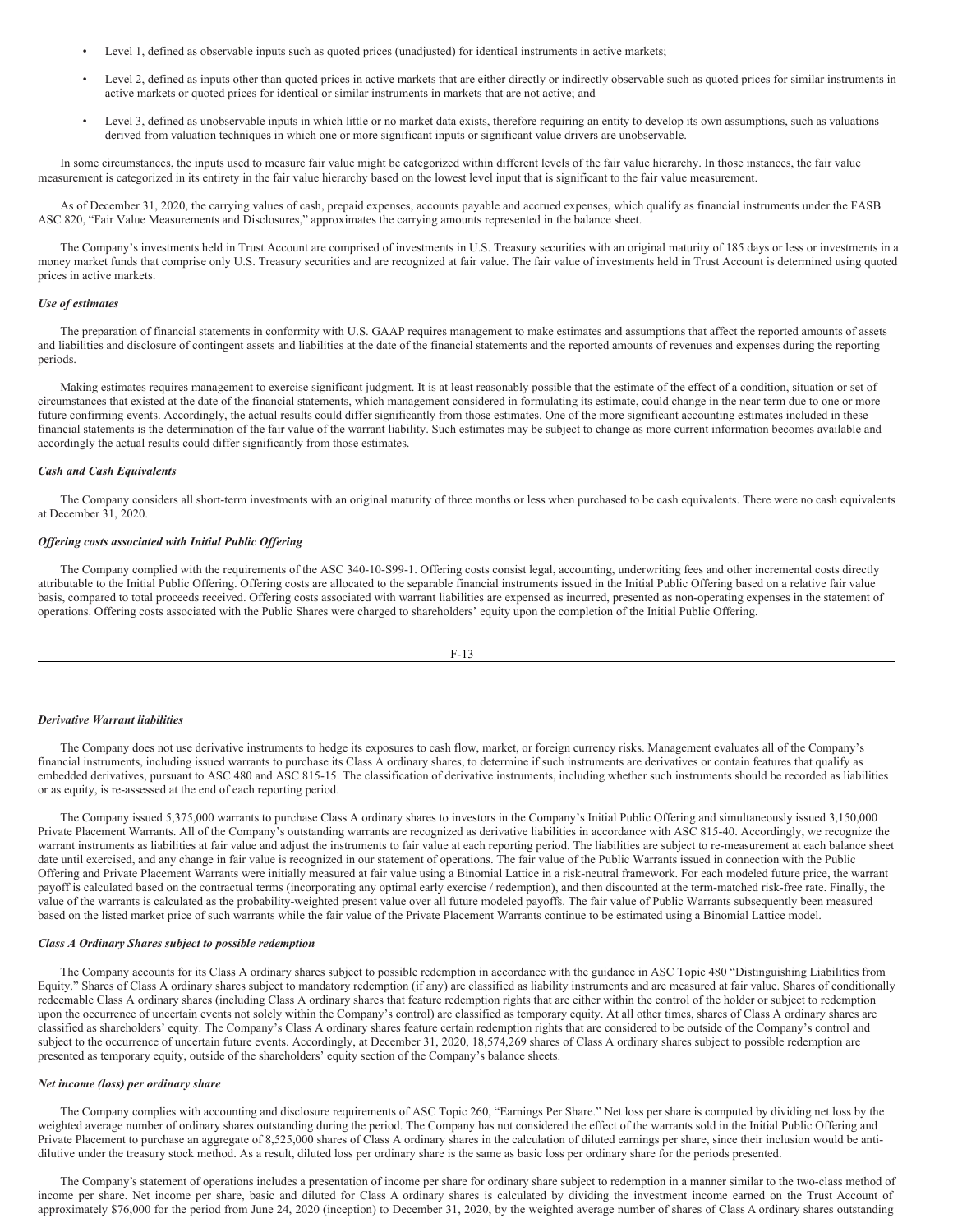for the period. Net loss per share, basic and diluted for Class B ordinary shares is calculated by dividing the net loss of approximately \$2.6 million, less income attributable to Class A ordinary shares, by the weighted average number of shares of Class B ordinary shares outstanding for the period.

#### *Income taxes*

ASC Topic 740, "Income Taxes" prescribes a recognition threshold and a measurement attribute for the financial statement recognition and measurement of tax positions taken or expected to be taken in a tax return. For those benefits to be recognized, a tax position must be more likely than not to be sustained upon examination by taxing authorities. The Company's management determined that the Cayman Islands is the Company's only major tax jurisdiction. The Company recognizes accrued interest and penalties related to unrecognized tax benefits as income tax expense. There were no unrecognized tax benefits and no amounts for interest and penalties as of December 31, 2020. The Company is currently not aware of any issues under review that could result in significant payments, accruals or material deviation from its position.

There is currently no taxation imposed on income by the Government of the Cayman Islands. In accordance with Cayman federal income tax regulations, income taxes are not levied on the Company. Consequently, income taxes are not reflected in the Company's financial statements. The Company's management does not expect that the total amount of unrecognized tax benefits will materially change over the next twelve months.

#### *Recent accounting pronouncements*

Management does not believe that any recently issued, but not yet effective, accounting pronouncements, if currently adopted, would have a material effect on the Company's financial statements.

### **NOTE 4. INITIAL PUBLIC OFFERING**

On August 20, 2020, the Company consummated its Initial Public Offering of 21,500,000 Units, including 1,500,000 Over-Allotment Units, at \$10.00 per Unit, generating gross proceeds of \$215.0 million, and consummated the simultaneous private placement of 3,150,000 Private Placement Warrants to the Sponsor, at a price of \$2.00 per Private Placement Warrant, generating gross proceeds of \$6.3 million, incurring offering costs of approximately \$12.4 million, inclusive of approximately \$7.5 million in deferred underwriting commissions. The Company deposited \$215.0 million of the net proceeds in the Trust Account, of which \$7.5 million in the aggregate will be payable to the underwriters for deferred underwriting commissions.

F-14

Each Unit consists of one Class A ordinary share, and one-fourth of one redeemable warrant (each, a "Public Warrant"). Each Public Warrant entitles the holder to purchase one Class A ordinary shares at a price of \$11.50 per share, subject to adjustment (see Note 7).

### **NOTE 5. RELATED PARTY TRANSACTIONS**

### *Founder Shares*

On June 26, 2020, the Sponsor paid \$25,000, or approximately \$0.004 per share, to cover certain offering costs in consideration for 5,750,000 Class B ordinary shares, par value \$0.0001 (the "Founder Shares"). Up to 750,000 Founder Shares were subject to forfeiture to the extent that the over-allotment option is not exercised in full by the underwriters, so that the Founder Shares would represent 20.0% of the Company's issued and outstanding shares after the Initial Public Offering. On August 10, 2020, the Sponsor transferred 25,000 Founder Shares to each of Michelle Gill, Lachy Groom, Gautam Gupta, Trina Spear, and Laura de Petra, and 30,000 Founder Shares to Pierre Lamond. On August 20, 2020, the underwriters exercised their over-allotment option and, an aggregate of 375,000 Founder Shares were forfeited by the Sponsor for no consideration accordingly.

The initial shareholders agreed, subject to limited exceptions, not to transfer, assign or sell any of their Founder Shares until the earlier to occur of: (A) one year after the completion of the initial Business Combination and (B) subsequent to the initial Business Combination, (x) if the closing price of Class A ordinary shares equals or exceeds \$12.00 per share (as adjusted for share splits, share capitalizations, reorganizations, recapitalizations and the like) for any 20 trading days within any 30- trading day period commencing at least 150 days after the initial Business Combination, or (y) the date on which the Company completes a liquidation, merger, share exchange, reorganization or other similar transaction that results in all of the Public Shareholders having the right to exchange their ordinary shares for cash, securities or other property.

# *Private Placement Warrants*

Simultaneously with the closing of the Initial Public Offering, the Company consummated the Private Placement of 3,150,000 Private Placement Warrants at a price of \$2.00 per Private Placement Warrant with the Sponsor, generating gross proceeds of approximately \$6.3 million.

Each warrant is exercisable to purchase one Class A ordinary share at \$11.50 per share. A portion of the proceeds from the Private Placement Warrants was added to the proceeds from the Initial Public Offering held in the Trust Account. If the Company does not complete a Business Combination within the Combination Period, the Private Placement Warrants will expire worthless.

The Sponsor and the Company's officers and directors agreed, subject to limited exceptions, not to transfer, assign or sell any of their Private Placement Warrants until 30 days after the completion of the Initial Business Combination.

### *Sponsor Loan*

On June 26, 2020, the Sponsor agreed to loan the Company up to \$300,000 to cover expenses related to the Initial Public Offering pursuant to a promissory note (the "Note"). This loan was non-interest bearing and payable on the earlier of December 31, 2020 or the completion of the Initial Public Offering. The Company borrowed approximately \$163,000 under the Note, and fully repaid the Note on August 20, 2020.

#### *Working Capital Loans*

In addition, in order to finance transaction costs in connection with a Business Combination, the Sponsor or an affiliate of the Sponsor, or certain of the Company's officers and directors may, but are not obligated to, loan the Company funds as may be required ("Working Capital Loans"). If the Company completes a Business Combination, the Company would repay the Working Capital Loans. In the event that a Business Combination does not close, the Company may use a portion of proceeds held outside the Trust Account to repay the Working Capital Loans but no proceeds held in the Trust Account would be used to repay the Working Capital Loans. The Working Capital Loans would either be repaid upon consummation of a Business Combination, without interest, or, at the lender's discretion, up to \$1.5 million of such Working Capital Loans may be convertible into private placement warrants at a price of \$2.00 per warrant. Except for the foregoing, the terms of such Working Capital Loans, if any, have not been determined and no written agreements exist with respect to such loans. To date, the Company had no borrowings under the Working Capital Loans.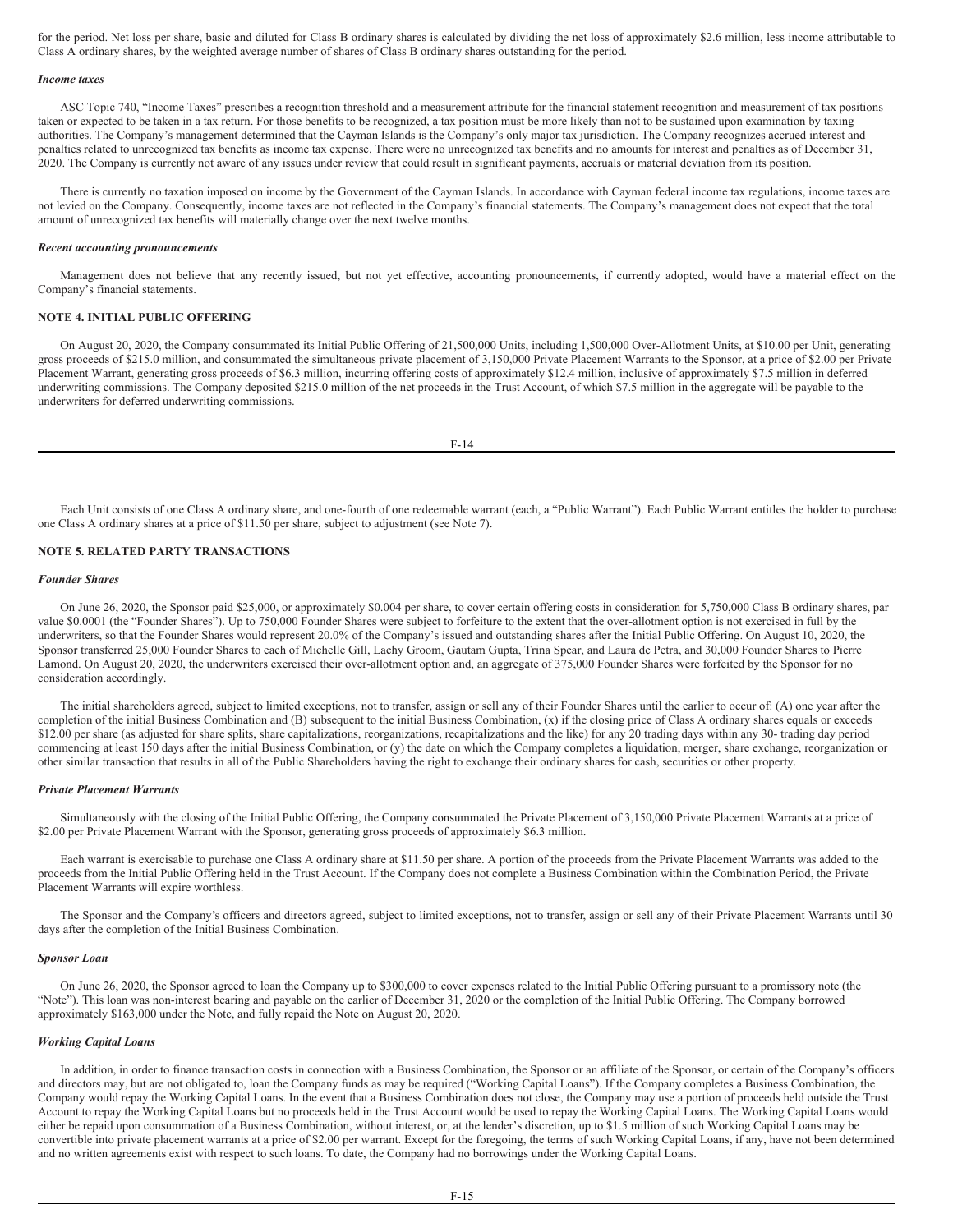#### *Administrative Support Agreement*

The Company agreed to pay the Sponsor a total of \$10,000 per month, commencing on date the Company's securities are first listed on the New York Stock Exchange (the "listing date"), for office space, secretarial and administrative services. Upon completion of the Initial Business Combination or the Company's liquidation, the Company will cease paying these monthly fees. The Company incurred \$40,000 for expenses in connection with the Administrative Support Agreement from the listing date through December 31, 2020.

### **NOTE 6. COMMITMENTS AND CONTINGENCIES**

### *Registration and Shareholder Rights*

The holders of Founder Shares, Private Placement Warrants, Class A ordinary shares underlying the Private Placement Warrants and warrants that may be issued upon conversion of Working Capital Loans, if any, were entitled to registration rights pursuant to a registration rights agreement. These holders are entitled to make up to three demands, excluding short form demands, that the Company registers such securities. In addition, these holders will have certain "piggy-back" registration rights with respect to registration statements filed subsequent to the completion of the initial Business Combination. The Company will bear the expenses incurred in connection with the filing of any such registration statements.

### *Underwriting Agreement*

The Company granted the underwriters a 45-day option from the final prospectus relating to the Initial Public Offering to purchase up to 1,500,000 additional Units to cover over-allotments, if any, at the Initial Public Offering price less the underwriting discounts and commissions. On August 20, 2020, the underwriters exercised their over-allotment option of 1,500,000 Units and, an aggregate of 375,000 Class B ordinary shares were forfeited by the Sponsor for no consideration accordingly.

The underwriters were entitled to an underwriting discount of \$0.20 per unit, or \$4.3 million in the aggregate, paid upon the closing of the Initial Public Offering. In addition, \$0.35 per unit, or approximately \$7.5 million in the aggregate will be payable to the underwriters for deferred underwriting commissions. The deferred fee will become payable to the underwriters from the amounts held in the Trust Account solely in the event that the Company completes a Business Combination, subject to the terms of the underwriting agreement.

### *Risks and Uncertainties*

Management continues to evaluate the impact of the COVID-19 pandemic and has concluded that, while it is reasonably possible that the virus could have a negative effect on the Company's financial position, results of its operations, and/or search for a target company, the specific impact is not readily determinable as of the date of these financial statement. The financial statements do not include any adjustments that might result from the outcome of this uncertainty.

# **NOTE 7. DERIVATIVE WARRANT LIABILITIES**

As of December 31, 2020, the Company has 5,375,000 and 3,150,000 Public Warrants and Private Placement Warrants, respectively, outstanding.

$$
F-16
$$

Public Warrants may only be exercised for a whole number of shares. No fractional Public Warrants will be issued upon separation of the Units and only whole Public Warrants will trade. The Public Warrants will become exercisable on the later of (a) 30 days after the completion of a Business Combination or (b) 12 months from the closing of the Initial Public Offering; provided in each case that the Company has an effective registration statement under the Securities Act covering the Class A ordinary shares issuable upon exercise of the warrants and a current prospectus relating to them is available (or the Company permits holders to exercise their warrants on a cashless basis and such cashless exercise is exempt from registration under the Securities Act). The Company has agreed that as soon as practicable, but in no event later than 20 business days after the closing of the initial Business Combination, the Company will use its commercially reasonable efforts to file with the SEC a registration statement covering the Class A ordinary shares issuable upon exercise of the warrants, and the Company will use its commercially reasonable efforts to cause the same to become effective within 60 business days after the closing of the initial Business Combination, and to maintain the effectiveness of such registration statement and a current prospectus relating to those Class A ordinary shares until the warrants expire or are redeemed; provided that if the Class A ordinary shares are at the time of any exercise of a warrant not listed on a national securities exchange such that they satisfy the definition of a "covered security" under Section 18(b)(1) of the Securities Act, the Company may, at its option, require holders of Public Warrants who exercise their warrants to do so on a "cashless basis" in accordance with Section 3(a)(9) of the Securities Act and, in the event the Company so elect, it will not be required to file or maintain in effect a registration statement. If a registration statement covering the Class A ordinary shares issuable upon exercise of the warrants is not effective by the 60th day after the closing of the initial Business Combination, warrant holders may, until such time as there is an effective registration statement and during any period when the Company will have failed to maintain an effective registration statement, exercise warrants on a "cashless basis" in accordance with Section 3(a)(9) of the Securities Act or another exemption, but the Company will use its best efforts to register or qualify the shares under applicable blue sky laws to the extent an exemption is not available.

The warrants have an exercise price of at \$11.50 per share and will expire five years after the completion of a Business Combination or earlier upon redemption or liquidation. The exercise price and number of ordinary shares issuable upon exercise of the warrants may be adjusted in certain circumstances including in the event of a stock dividend, or recapitalization, reorganization, merger or consolidation. In addition, if (x) the Company issues additional Class A ordinary shares or equity linked securities for capital raising purposes in connection with the closing of the initial Business Combination at an issue price or effective issue price of less than \$9.20 per Class A ordinary share (with such issue price or effective issue price to be determined in good faith by the board of directors and, in the case of any such issuance to the Sponsor or its affiliates, without taking into account any Founder Shares held by the Sponsor or such affiliates, as applicable, prior to such issuance), or the Newly Issued Price, (y) the aggregate gross proceeds from such issuances represent more than 50% of the total equity proceeds, and interest thereon, available for the funding of the initial Business Combination on the date of the consummation of the initial Business Combination (net of redemptions), and (z) the volume weighted average trading price of Class A ordinary shares during the 20 trading day period starting on the trading day after the day on which the Company consummates its initial Business Combination (such price, the "Market Value") is below \$9.20 per share, the exercise price of the warrants will be adjusted (to the nearest cent) to be equal to 115% of the higher of the Market Value and the Newly Issued Price, and the \$18.00 per share redemption trigger price described below will be adjusted (to the nearest cent) to be equal to 180% of the higher of the Market Value and the Newly Issued Price.

The Private Placement Warrants are identical to the Public Warrants underlying the Units sold in the Initial Public Offering, except that the Private Placement Warrants and the ordinary shares issuable upon exercise of the Private Placement Warrants, so long as they are held by the Sponsor or its permitted transferees, (i) will not be redeemable by the Company, (ii) may not (including the Class A ordinary shares issuable upon exercise of these warrants), subject to certain limited exceptions, be transferred, assigned or sold by the holders until 30 days after the completion of the initial Business Combination, (iii) may be exercised by the holders on a cashless basis and (iv) will be entitled to registration rights. If the Private Placement Warrants are held by holders other than the Sponsor or its permitted transferees, the Private Placement Warrants will be redeemable by the Company and exercisable by the holders on the same basis as the Public Warrants.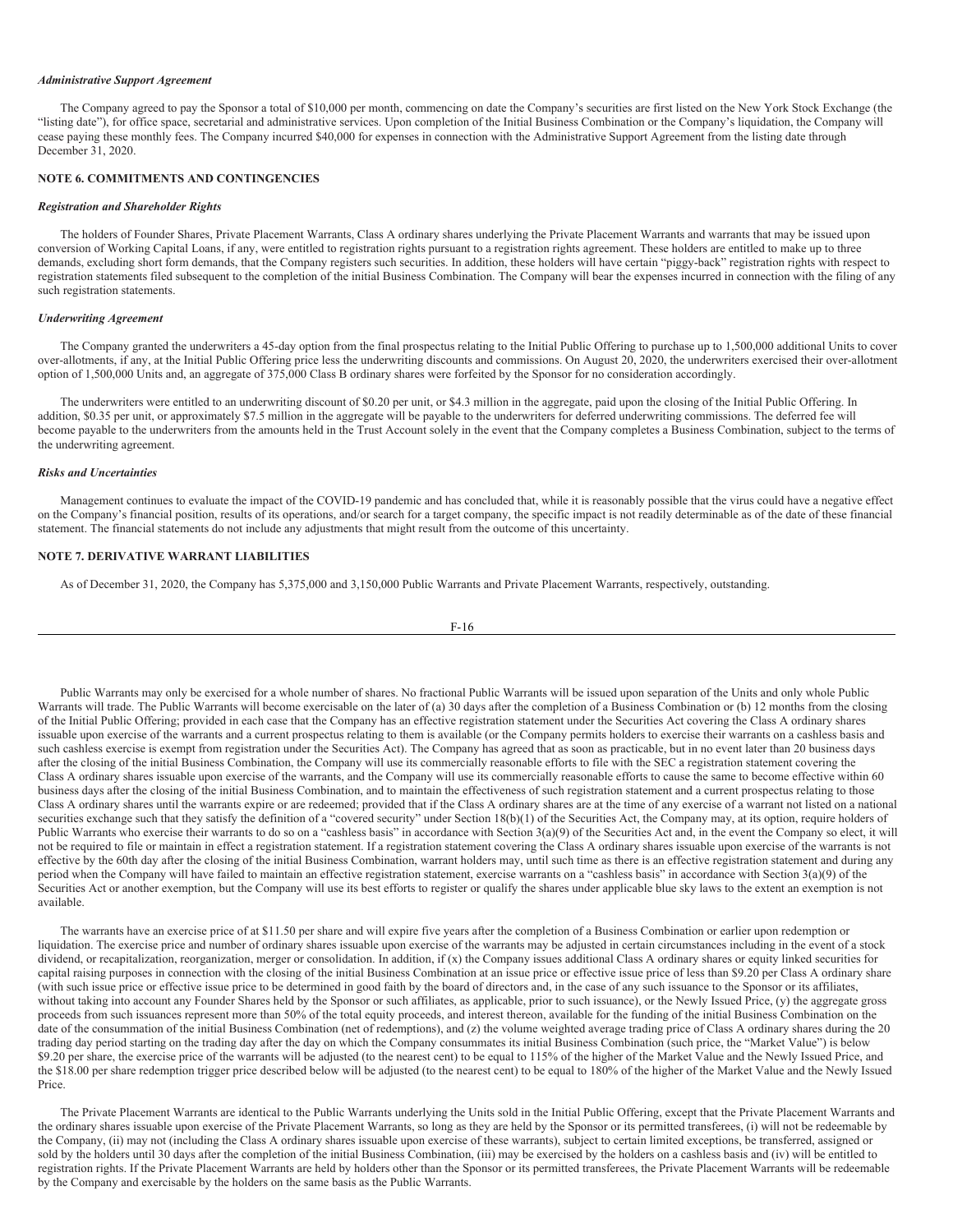Once the warrants become exercisable, the Company may redeem the outstanding warrants (except with respect to the Private Placement Warrants):

- in whole and not in part;
- at a price of \$0.01 per warrant;
- upon a minimum of 30 days' prior written notice of redemption; and
- if, and only if, the last reported sales price (the "closing price") of the Class A ordinary shares equals or exceeds \$18.00 per share (as adjusted for share splits, share capitalizations, reorganizations, recapitalizations and the like) for any 20 trading days within a 30-trading day period ending on the third trading day prior to the date on which the Company sends the notice of redemption to the warrant holders.

In addition, commencing ninety days after the warrants become exercisable, the Company may redeem the warrants:

- in whole and not in part;
- at \$0.10 per warrant upon a minimum of 30 days' prior written notice of redemption provided that holders will be able to exercise their warrants on a cashless basis prior to redemption and receive that number of shares determined by reference to an agreed table based on the redemption date and the "fair market value" of the Class A ordinary shares (as defined below);
- if, and only if, the closing price of the Class A ordinary shares equals or exceeds \$10.00 per Public Share (as adjusted per share subdivisions, share dividends, reorganizations, recapitalizations and the like) on the trading day before the Company sends the notice of redemption to the warrant holders;
- if, and only if, the Private Placement Warrants are also concurrently called for redemption on the same terms as the outstanding Public Warrants, as described above; and
- if, and only if, there is an effective registration statement covering the issuance of the Class A ordinary shares issuable upon exercise of the warrants and a current prospectus relating thereto available throughout the 30-day period after written notice of redemption is given.

The "fair market value" of the Class A ordinary shares shall mean the volume weighted average price of the Class A ordinary shares as reported during the 10 trading days ending on the third trading day prior to the date on which the notice of redemption is sent to the holders of warrants.

If the Company calls the Public Warrants for redemption, management will have the option to require all holders that wish to exercise the Public Warrants to do so on a "cashless basis," as described in the warrant agreement. Additionally, in no event will the Company be required to net cash settle any Warrants. If the Company is unable to complete the initial Business Combination within the Combination Period and the Company liquidates the funds held in the Trust Account, holders of warrants will not receive any of such funds with respect to their warrants, nor will they receive any distribution from the Company's assets held outside of the Trust Account with the respect to such warrants. Accordingly, the warrants may expire worthless.

### **NOTE 8. SHAREHOLDERS' EQUITY**

*Preference* Shares — The Company is authorized to issue 1,000,000 preference with such designations, voting and other rights and preferences as may be determined from time to time by the Company's board of directors. As of December 31, 2020, there were no preference shares issued or outstanding.

#### F-18

*Class A Ordinary Shares —* The Company is authorized to issue 400,000,000 Class A ordinary shares with a par value of \$0.0001 per share. As of December 31, 2020, there were 21,500,000 Class A ordinary shares issued or outstanding, including 20,364,519 Class A ordinary shares subject to possible redemption.

Class B Ordinary Shares — The Company is authorized to issue 10,000,000 Class B ordinary shares with a par value of \$0.0001 per share. Holders are entitled to one vote for each share of Class B ordinary shares. At August 20, 2020, there were 5,750,000 Class B ordinary shares issued and outstanding, of which an aggregate of up to 750,000 shares were subject to forfeiture to the Company for no consideration to the extent that the underwriters' over-allotment option is not exercised in full or in part, so that the initial shareholders would collectively own 20% of the Company's issued and outstanding ordinary shares after the Initial Public Offering. On August 20, 2020, the underwriters exercised their over-allotment option in part and, accordingly, an aggregate of 375,000 Founder Shares were forfeited by the Sponsor for no consideration accordingly. As of December 31, 2020, there were 5,375,000 Class B ordinary shares outstanding.

Holders of the Class A ordinary shares and holders of the Class B ordinary shares will vote together as a single class on all matters submitted to a vote of the Company's shareholders, except as required by law or stock exchange rule; provided that only holders of the Class B ordinary shares have the right to vote on the election of the Company's directors prior to the initial Business Combination.

The Class B ordinary shares will automatically convert into Class A ordinary shares immediately upon the consummation of the initial Business Combination at a ratio such that the number of Class A ordinary shares issuable upon conversion of all Founder Shares will equal, in the aggregate, on an as-converted basis, 20% of the sum of (i) the total number of ordinary shares issued and outstanding upon completion of the Initial Public Offering, plus (ii) the sum of the total number of Class A ordinary shares issued or deemed issued or issuable upon conversion or exercise of any equity- linked securities or rights issued or deemed issued, by the Company in connection with or in relation to the consummation of the initial Business Combination, excluding any Class A ordinary shares or equity- linked securities exercisable for or convertible into Class A ordinary shares issued, deemed issued, or to be issued, to any seller in the initial Business Combination and any Private Placement Warrants that may be issued upon conversion of Working Capital Loans. In no event will the Class B ordinary shares convert into Class A ordinary shares at a rate of less than one to one.

#### **NOTE 9. FAIR VALUE MEASURMENTS**

The following table presents information about the Company's financial assets that are measured at fair value on a recurring basis as of December 31, 2020 by level within the fair value hierarchy: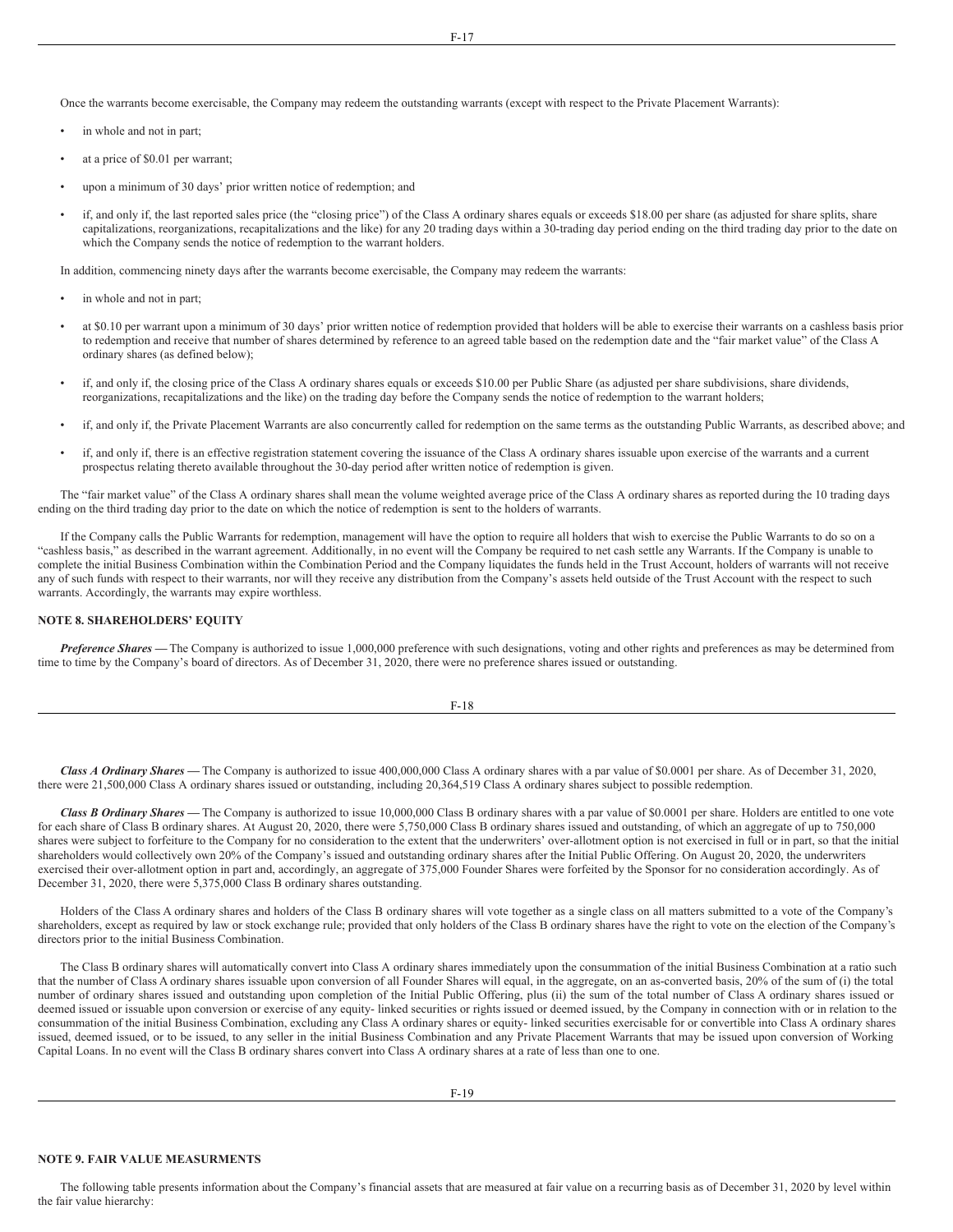| <b>Description</b>                       | <b>Ouoted Prices in</b><br><b>Active Markets</b><br>(Level 1) | <b>Significant Other</b><br><b>Observable Inputs</b><br>(Level 2) | <b>Significant Other</b><br>Unobservable Inputs<br>(Level 3) |
|------------------------------------------|---------------------------------------------------------------|-------------------------------------------------------------------|--------------------------------------------------------------|
| <b>Assets:</b>                           |                                                               |                                                                   |                                                              |
| Investments held in Trust Account        | 215,076,225                                                   | $\overline{\phantom{0}}$                                          |                                                              |
| <b>Liabilities:</b>                      |                                                               |                                                                   |                                                              |
| Derivative warrant liabilities - Public  | 11.287.500                                                    | $\overline{\phantom{a}}$                                          |                                                              |
| Derivative warrant liabilities - Private | $\overline{\phantom{a}}$                                      | $\sim$                                                            | 6.615.000                                                    |

Transfers to/from Levels 1, 2, and 3 are recognized at the end of the reporting period. The estimated fair value of the Public Warrants transferred from a Level 3 measurement to a Level 1 fair value measurement in October 2020, when the Public Warrants were separately listed and traded.

The fair value of the Public Warrants issued in connection with the Public Offering and Private Placement Warrants were initially measured at fair value using a Binomial Lattice model and subsequently, the fair value of the Private Placement Warrants have been estimated using a Binomial Lattice model each measurement date. The fair value of Public Warrants issued in connection with the Initial Public Offering have been measured based on the listed market price of such warrants, a Level 1 measurement, since October 2020. For the period ended December 31, 2020, the Company recognized a charge to the statement of operations resulting from an increase in the fair value of liabilities of approximately \$1.7 million presented as change in fair value of derivative warrant liabilities on the accompanying statement of operations.

The estimated fair value of the Private Placement Warrants, and the Public Warrants prior to being separately listed and traded, is determined using Level 3 inputs. Inherent in a Binomial Lattice model are assumptions related to expected stock-price volatility, expected life, risk-free interest rate and dividend yield. The Company estimates the expected volatility of its Class A ordinary share warrants based on the implied volatility from the Company's traded warrants and from historical volatility of select peer company's Class A ordinary shares that matches the expected remaining life of the warrants. The risk-free interest rate is based on the U.S. Treasury zero-coupon yield curve on the grant date for a maturity similar to the expected remaining life of the warrants. The expected life of the warrants is assumed to be equivalent to their remaining contractual term. The dividend rate is based on the historical rate, which the Company anticipates remaining at zero.

The following table provides quantitative information regarding Level 3 fair value measurements inputs at December 31, 2020:

|                | As of August 20, 2020 | As of December 31, 2020 |
|----------------|-----------------------|-------------------------|
| Volatility     | 45.0%                 | 25.8%                   |
| Stock price    | n/a                   | 10.77                   |
| Risk-free rate | $0.35\%$              | 0.43%                   |
| Dividend yield | $0.0\%$               | $0.0\%$                 |

The change in the fair value of Level 3 fair value measurements for the period from June 24, 2020 (inception) through December 31, 2020 is summarized as follows

| 16.197.500   |
|--------------|
| (10,212,500) |
| 630,000      |
| 6.615,000    |
|              |

# **Note 10—Quarterly Financial Information (Unaudited)**

The following tables contain unaudited consolidated quarterly financial information for the quarterly period ended September 30, 2020 that has been updated to reflect the restatement and revision of the Company's consolidated financial statements as described in Note 2—Restatement of Previously Issued Financial Statements. The restatement and revision had no impact on net cash flows from operating, investing or financing activities. The Company has not amended its previously filed Quarterly Report on Form 10-Q for the Affected Period. The financial information that has been previously filed or otherwise reported for the Affected Period is superseded by the information in this Annual Report, and the financial statements and related financial information for the Affected Period contained in such previously filed report should no longer be relied upon.

|                                                                                    |   | As of September 30, 2020                |                                  |                          |                    |             |
|------------------------------------------------------------------------------------|---|-----------------------------------------|----------------------------------|--------------------------|--------------------|-------------|
|                                                                                    |   | <b>As Previously</b><br><b>Reported</b> | <b>Restatement</b><br>Adjustment |                          | <b>As Restated</b> |             |
| <b>Balance Sheet</b>                                                               |   |                                         |                                  |                          |                    |             |
| Total assets                                                                       |   | 216,445,723                             |                                  | $\blacksquare$           | S                  | 216,445,723 |
| Liabilities and shareholders' equity                                               |   |                                         |                                  |                          |                    |             |
| Total current liabilities                                                          | S | 161,956                                 |                                  | $\overline{\phantom{0}}$ | S                  | 161,956     |
| Deferred legal fees                                                                |   |                                         |                                  |                          |                    |             |
| Deferred underwriting commissions                                                  |   | 7,525,000                               |                                  |                          |                    | 7,525,000   |
| Derivative warrant liabilities                                                     |   |                                         |                                  | 16,197,500               |                    | 16,197,500  |
| Total liabilities                                                                  |   | 7,686,956                               |                                  | 16,197,500               |                    | 23,884,456  |
| Class A ordinary shares, \$0,0001 par value; shares subject to possible redemption |   | 203,758,760                             |                                  | (16, 197, 500)           |                    | 187,561,260 |
| Shareholders' equity                                                               |   |                                         |                                  |                          |                    |             |
| Preference shares - \$0.0001 par value                                             |   |                                         |                                  |                          |                    |             |
| Class A ordinary shares - \$0.0001 par value                                       |   | 112                                     |                                  | 162                      |                    | 274         |
| Class B ordinary shares - \$0.0001 par value                                       |   | 538                                     |                                  |                          |                    | 538         |
| Additional paid-in-capital                                                         |   | 5,190,381                               |                                  | 601,798                  |                    | 5,792,179   |
| Accumulated deficit                                                                |   | (191, 024)                              |                                  | (601,960)                |                    | (792, 984)  |
| Total shareholders' equity                                                         |   | 5,000,007                               |                                  |                          |                    | 5,000,007   |
| Total liabilities and shareholders' equity                                         | ъ | 216,445,723                             |                                  |                          | Ъ.                 | 216,445,723 |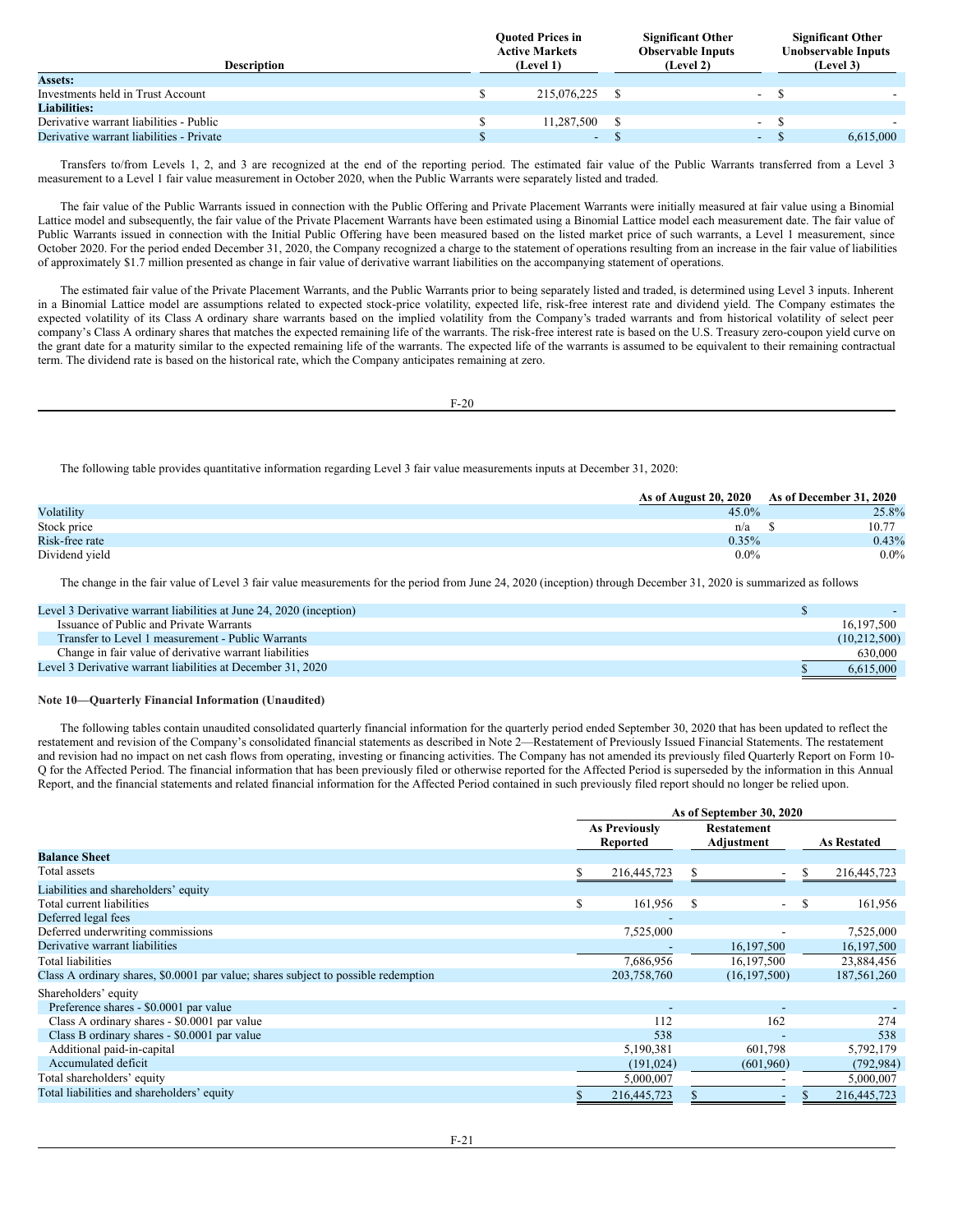**Period From June 24, 2020 (Inception) Through September 30, 2020**

|                                                                        |   | <b>As Previously</b><br>Reported | Restatement<br>Adjustment |    | <b>As Restated</b> |  |
|------------------------------------------------------------------------|---|----------------------------------|---------------------------|----|--------------------|--|
| <b>Unaudited Condensed Statement of Operations</b>                     |   |                                  |                           |    |                    |  |
| Loss from operations                                                   | S | (201,002)                        | $\overline{\phantom{a}}$  | S  | (201,002)          |  |
| Other (expense) income:                                                |   |                                  |                           |    |                    |  |
| Change in fair value of warrant liabilities                            |   |                                  | -                         |    |                    |  |
| Offering costs associated with derivative warrant liabilities          |   |                                  | (601,960)                 |    | (601,960)          |  |
| Net gain from investments held in Trust Account                        |   | 9,978                            |                           |    | 9,978              |  |
| Total other (expense) income                                           |   | 9,978                            | (601,960)                 |    | (591, 982)         |  |
| Net loss                                                               |   | (191, 024)                       | (601,960)                 |    | (792, 984)         |  |
|                                                                        |   |                                  |                           |    |                    |  |
| Basic and Diluted weighted-average Class A ordinary shares outstanding |   | 21,500,000                       | $\overline{\phantom{0}}$  |    | 21,500,000         |  |
| Basic and Diluted net loss per Class A share                           |   | 0.00                             | $\sim 100$                | -S | 0.00               |  |
| Basic and Diluted weighted-average Class B ordinary shares outstanding |   | 5,162,280                        |                           |    | 5,162,280          |  |
| Basic and Diluted net loss per Class B share                           |   | (0.04)                           | $\sim$                    |    | (0.16)             |  |

**Period From June 24, 2020 (Inception) Through September 30, 2020**

|                                                               | <b>Restatement</b>            |               |            |                          |  |                    |
|---------------------------------------------------------------|-------------------------------|---------------|------------|--------------------------|--|--------------------|
|                                                               | <b>As Previously Reported</b> |               | Adiustment |                          |  | <b>As Restated</b> |
| <b>Unaudited Condensed Statement of Cash Flows</b>            |                               |               |            |                          |  |                    |
| Net loss                                                      |                               | (191, 024)    |            | (601,960)                |  | (792, 984)         |
| Offering costs associated with derivative warrant liabilities |                               |               |            | 601,960                  |  | 601,960            |
| Net cash used in operating activities                         |                               | (393.915)     |            |                          |  | (393, 915)         |
| Net cash used in investing activities                         |                               | (215,000,000) |            |                          |  | (215,000,000)      |
| Net cash provided by financing activities                     |                               | 216,459,791   |            |                          |  | 216,459,791        |
| Net change in cash                                            |                               | 1.065.876     |            | $\overline{\phantom{0}}$ |  | 1,065,876          |

# **NOTE 11. SUBSEQUENT EVENTS**

The Company evaluated subsequent events and transactions that occurred after the balance sheet date up to the date that the financial statements were issued. Based upon this review other than as described in footnote 2, and the items below, the Company did not identify any subsequent events that would have required adjustment or disclosure in the consolidated financial statements

On February 23, 2021, the Company entered into Merger Agreement, by and among the Company, Caspian Merger Sub Inc., a Delaware corporation and direct, wholly owned subsidiary of the Company formed on February 22, 2021 ("Merger Sub"), and MarkForged, Inc. ("Markforged"). The Merger Agreement and the transactions contemplated thereby were approved by the boards of directors of each of the Company and Markforged.

In connection with the Merger Agreement, upon the terms and subject to the conditions of the Merger Agreement, the following transactions, among other things, are expected to occur: (i) prior to the effective time of the transactions contemplated by the Merger Agreement (the "Effective Time"), the Company will domesticate as a Delaware corporation in accordance with Section 388 of the Delaware General Corporation Law, as amended (the "DGCL"), and the Cayman Islands Companies Law (As Revised) (the "Domestication"); (ii) prior to the Effective Time, all issued and outstanding shares ofpreferred stock of Markforged will convert into shares ofcommon stock of Markforged; (iii) prior to the Effective Time, Markforged will repurchase up to approximately \$45 million of Markforged securities held by certain of its shareholders (the "Employee Transactions"); (iv) at the Effective Time, upon the terms and subject to the conditions of the Merger Agreement and in accordance with the DGCL, Merger Sub will merge with and into Markforged, with Markforged continuing as the surviving corporation and a wholly owned subsidiary of the Company (the "Merger"); (v) at the Effective Time, and after the Domestication, each issued and outstanding share of common stock of Markforged, excluding the shares repurchased in the Employee Transactions, will be cancelled and converted into the right to receive a number of shares of common stock of the Company, par value \$0.0001 per share (the "Company Common Stock"), equal to the product of (x) one share of Markforged common stock and (y) the Exchange Ratio (as defined below) (such aggregate number of shares of CompanyCommon Stock, the "Aggregate Merger Consideration"); and (iv) upon the consummation of the Merger (the "Closing"), the Company will be renamed "Markforged Holding Corporation."

F-23

In connection with the Domestication, (i) each then issued and outstanding Class A ordinary share of the Company, par value \$0.0001 per share (the "Class A Ordinary Shares"), and each then issued and outstanding Class B ordinary share of the Company, par value \$0.0001 per share (the "Class B Ordinary Shares"), will convert into one share of Company Common Stock, (ii) each then issued and outstanding warrant of the Company will convert automatically into a warrant to acquire one share of CompanyCommon Stock, pursuant to the Company's existing warrant agreement, and (iii) each then issued and outstanding unit of the Company that has not previously been separated into its underlying securities will be cancelled and the holder thereof will receive one share of Company Common Stock and one-fourth of one warrant to purchase Company Common Stock.

The Exchange Ratio is defined as (i) \$1,700,000,000 minus the total dollar amount paid by the Company in connection with the Employee Transactions, divided by (ii) \$10.00, divided by (iii) the number of issued and outstanding shares of Markforged common stock, on a fully diluted and as-converted basis (including shares subject to outstanding equity awards of Markforged ("Markforged Equity Awards") and shares available for issuance in respect of Markforged Equity Awards not yet granted under the Markforged equity incentive plan). In addition, the outstanding Markforged Equity Awards will be converted into equity awards of the Company, on the terms provided in the Merger Agreement. The holders of Markforged common stock and Markforged Equity Awards (whether vested or not) immediately prior to the Effective Time will be entitled to receive, on a pro rata basis, up to 14,666,667 additional shares of Company Common Stock ("Earnout Shares") as follows: (i) if the volume-weighted average price of Company Common Stock is at least \$12.50 for any 20 days in a consecutive 30-trading day period, 8,000,000 Earnout Shares will be issued, (ii) if the volume-weighted average price of Company Common Stock is at least \$15.00 for any 20 days in a consecutive 30-trading day period, 6,666,667 Earnout Shares will be issued and (iii) upon a change of control or a liquidation of the Company, all previously unearned Earnout Shares will be issued. Markforged shareholders will not receive any Earnout Shares not earned within five years of the Closing.

The Merger Agreement is subject to the satisfaction or waiver of certain customary closing conditions and additional closing conditions, including, among others: (i) approval of the Merger and related agreements and transactions by the shareholders of the Company and by the shareholders of Markforged, (ii) the effectiveness of the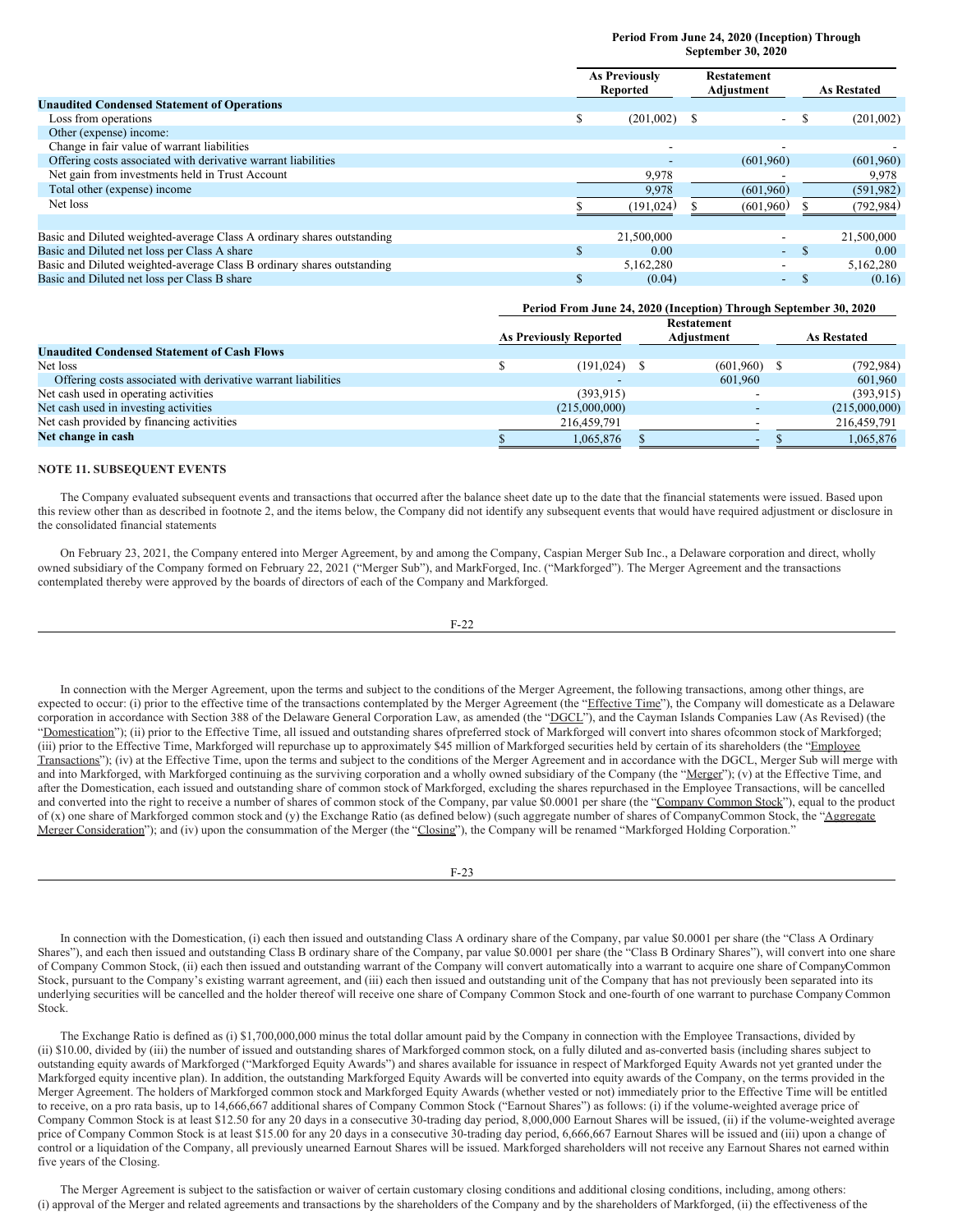merger proxy statement / registration statement on Form S-4 to be filed by the Company in connection with the Merger, (iii) expiration or termination of the waiting period under the Hart-Scott- Rodino Antitrust Improvements Act of 1976 (the "HSR Act"), (iv) receipt of approval for listing on The New York Stock Exchange (the "NYSE") for the shares of Company Common Stock to be issued in connection with the Merger, (v) the Company having at least \$5,000,001 of net tangible assets upon Closing and (vi) the size and composition of the board of directors of the Company after giving effect to the Merger being composed as agreed upon by the parties.

The Merger Agreement may be terminated under certain customary circumstances prior to the Closing.

### **Certain Related Agreements**

Also, in connection with Merger Agreement, the Company entered into certain related agreements including Subscription Agreements, Sponsor Support Agreement, Shareholder Support Agreement.

For more information, the Company's announcement and the related agreements have been filed on a Current Report on Form 8-K on February 24, 2021.

The Company evaluated subsequent events and transactions that occurred after the balance sheet date up to the date the financial statements were available to be issued. Other than what is discussed herein, the Company did not identify any other subsequent events that would have required adjustment or disclosure in the financial statements.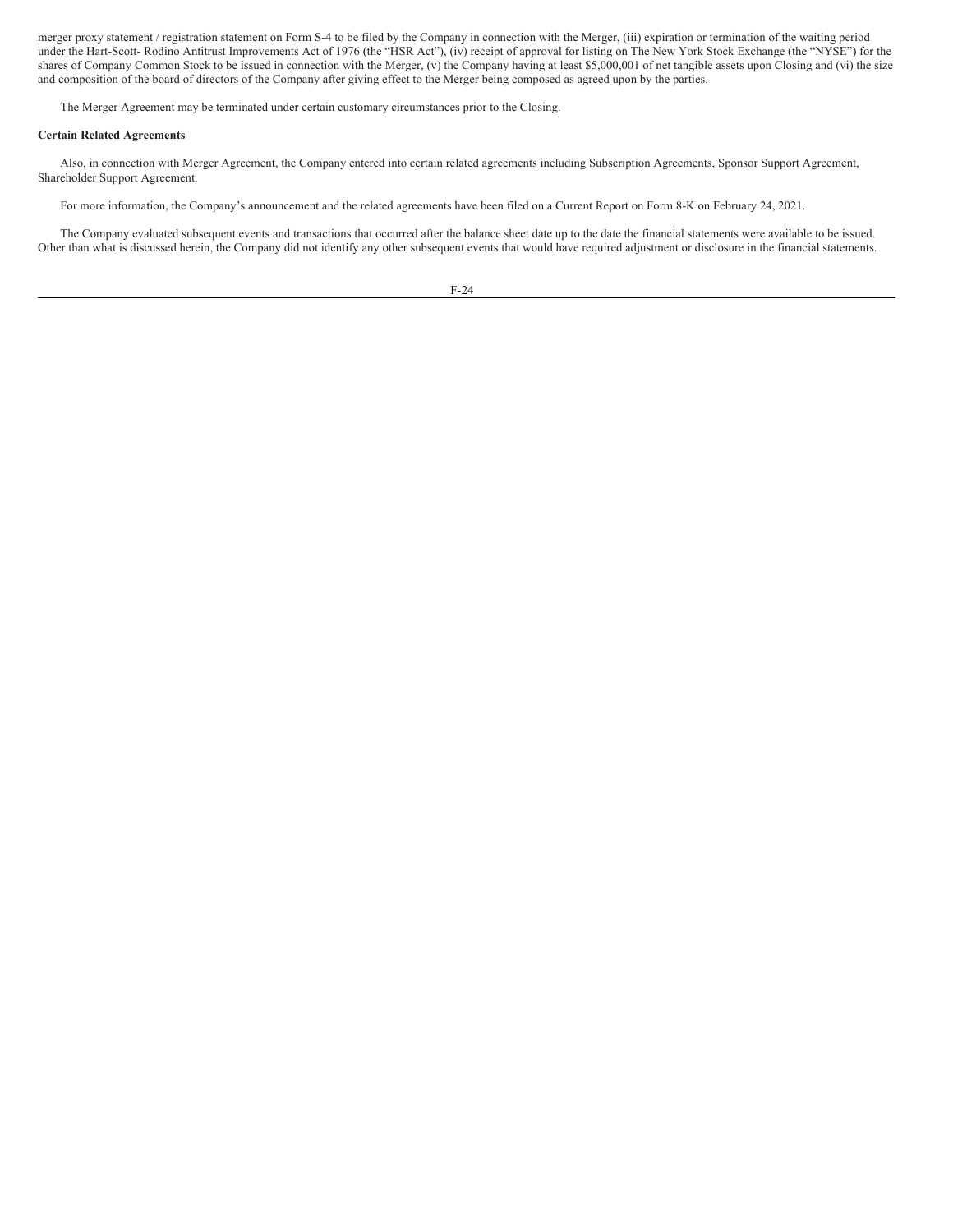### **CERTIFICATION PURSUANT TO RULES 13a-14(a) AND 15d-14(a) UNDER THE SECURITIES EXCHANGE ACT OF 1934, AS ADOPTED PURSUANT TO SECTION 302 OF THE SARBANES-OXLEY ACT OF 2002**

#### <span id="page-54-0"></span>I, Kevin Earnest Hartz, certify that:

- 1. I have reviewed this Annual Report on Form 10-K/A of one;
- 2. Based on my knowledge, this report does not contain any untrue statement of a material fact or omit to state a material fact necessary to make the statements made, in light of the circumstances under which such statements were made, not misleading with respect to the period covered by this report;
- 3. Based on my knowledge, the financial statements, and other financial information included in this report, fairly present in all material respects the financial condition, results of operations and cash flows of the registrant as of, and for, the periods presented in this report;
- 4. The registrant's other certifying officer and I are responsible for establishing and maintaining disclosure controls and procedures (as defined in Exchange Act Rules 13a-15(e) and 15d-15(e)) for the registrant and have:
	- (a) Designed such disclosure controls and procedures, or caused such disclosure controls and procedures to be designed under our supervision, to ensure that material information relating to the registrant, including its consolidated subsidiaries, is made known to us by others within those entities, particularly during the period in which this report is being prepared;
	- (b) [Omitted];
	- (c) Evaluated the effectiveness of the registrant's disclosure controls and procedures and presented in this report our conclusions about the effectiveness of the disclosure controls and procedures, as of the end of the period covered by this report based on such evaluation; and
	- (d) Disclosed in this report any change in the registrant's internal control over financial reporting that occurred during the registrant's most recent fiscal quarter (the registrant's fourth fiscal quarter in the case of an annual report) that has materially affected, or is reasonably likely to materially affect, the registrant's internal control over financial reporting; and
- 5. The registrant's other certifying officer and I have disclosed, based on our most recent evaluation of internal control over financial reporting, to the registrant's auditors and the audit committee of the registrant's board of directors (or persons performing the equivalent functions):
	- (a) All significant deficiencies and material weaknesses in the design or operation of internal control over financial reporting which are reasonably likely to adversely affect the registrant's ability to record, process, summarize and report financial information; and
	- (b) Any fraud, whether or not material, that involves management or other employees who have a significant role in the registrant's internal control over financial reporting.

Date: May 14, 2021

/s/ Kevin Earnest Hartz Kevin Earnest Hartz *Chief Executive Of icer*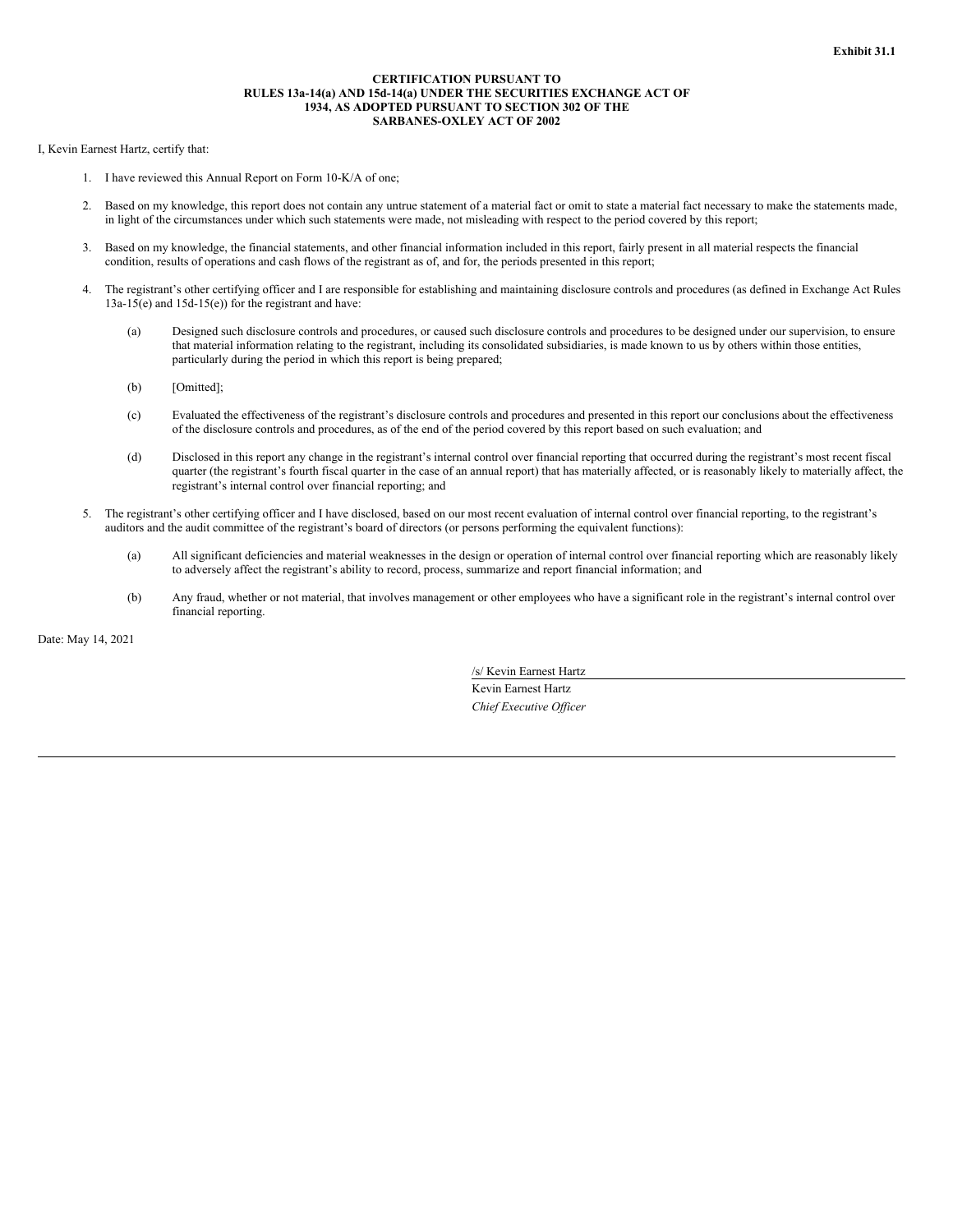### **CERTIFICATION PURSUANT TO RULES 13a-14(a) AND 15d-14(a) UNDER THE SECURITIES EXCHANGE ACT OF 1934, AS ADOPTED PURSUANT TO SECTION 302 OF THE SARBANES-OXLEY ACT OF 2002**

<span id="page-55-0"></span>I, Troy Bennett Steckenrider III, certify that:

- 1. I have reviewed this Annual Report on Form 10-K/A of one;
- 2. Based on my knowledge, this report does not contain any untrue statement of a material fact or omit to state a material fact necessary to make the statements made, in light of the circumstances under which such statements were made, not misleading with respect to the period covered by this report;
- 3. Based on my knowledge, the financial statements, and other financial information included in this report, fairly present in all material respects the financial condition, results of operations and cash flows of the registrant as of, and for, the periods presented in this report;
- 4. The registrant's other certifying officer and I are responsible for establishing and maintaining disclosure controls and procedures (as defined in Exchange Act Rules 13a-15(e) and 15d-15(e)) for the registrant and have:
	- (a) Designed such disclosure controls and procedures, or caused such disclosure controls and procedures to be designed under our supervision, to ensure that material information relating to the registrant, including its consolidated subsidiaries, is made known to us by others within those entities, particularly during the period in which this report is being prepared;
	- (b) [Omitted];
	- (c) Evaluated the effectiveness of the registrant's disclosure controls and procedures and presented in this report our conclusions about the effectiveness of the disclosure controls and procedures, as of the end of the period covered by this report based on such evaluation; and
	- (d) Disclosed in this report any change in the registrant's internal control over financial reporting that occurred during the registrant's most recent fiscal quarter (the registrant's fourth fiscal quarter in the case of an annual report) that has materially affected, or is reasonably likely to materially affect, the registrant's internal control over financial reporting; and
- 5. The registrant's other certifying officer and I have disclosed, based on our most recent evaluation of internal control over financial reporting, to the registrant's auditors and the audit committee of the registrant's board of directors (or persons performing the equivalent functions):
	- (a) All significant deficiencies and material weaknesses in the design or operation of internal control over financial reporting which are reasonably likely to adversely affect the registrant's ability to record, process, summarize and report financial information; and
	- (b) Any fraud, whether or not material, that involves management or other employees who have a significant role in the registrant's internal control over financial reporting.

Date: May 14, 2021

/s/ Troy Bennett Steckenrider III Troy Bennett Steckenrider III *Chief Financial Of icer*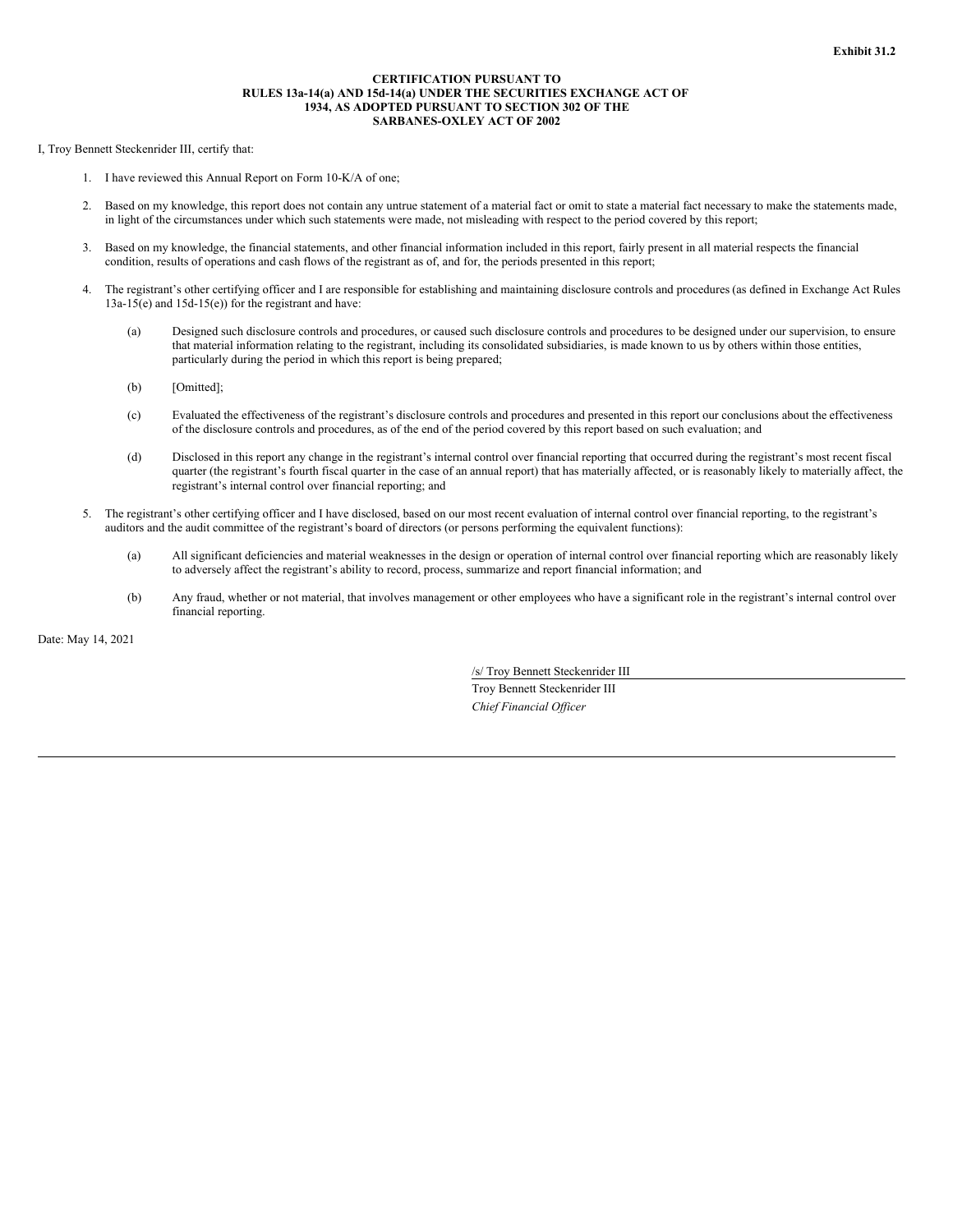### **CERTIFICATION PURSUANT TO 18 U.S.C. SECTION 1350, AS ADOPTED PURSUANT TO SECTION 906 OF THE SARBANES-OXLEY ACT OF 2002**

<span id="page-56-0"></span>In connection with the Annual Report of one (the "Company") on Form 10-K/A for the period ending December 31, 2020 as filed with the Securities and Exchange Commission on the date hereof (the "Report"), I certify, in the capacity and on the date indicated below, pursuant to 18 U.S.C. § 1350, as adopted pursuant to § 906 of the Sarbanes-Oxley Act of 2002, that:

- 1. The Report fully complies with the requirements of Section 13(a) or 15(d) of the Securities Exchange Act of 1934; and
- 2. The information contained in the Report fairly presents, in all material respects, the financial condition and results of operations of the Company.

Date: May 14, 2021

/s/ Kevin Earnest Hartz

Kevin Earnest Hartz *Chief Executive Of icer*